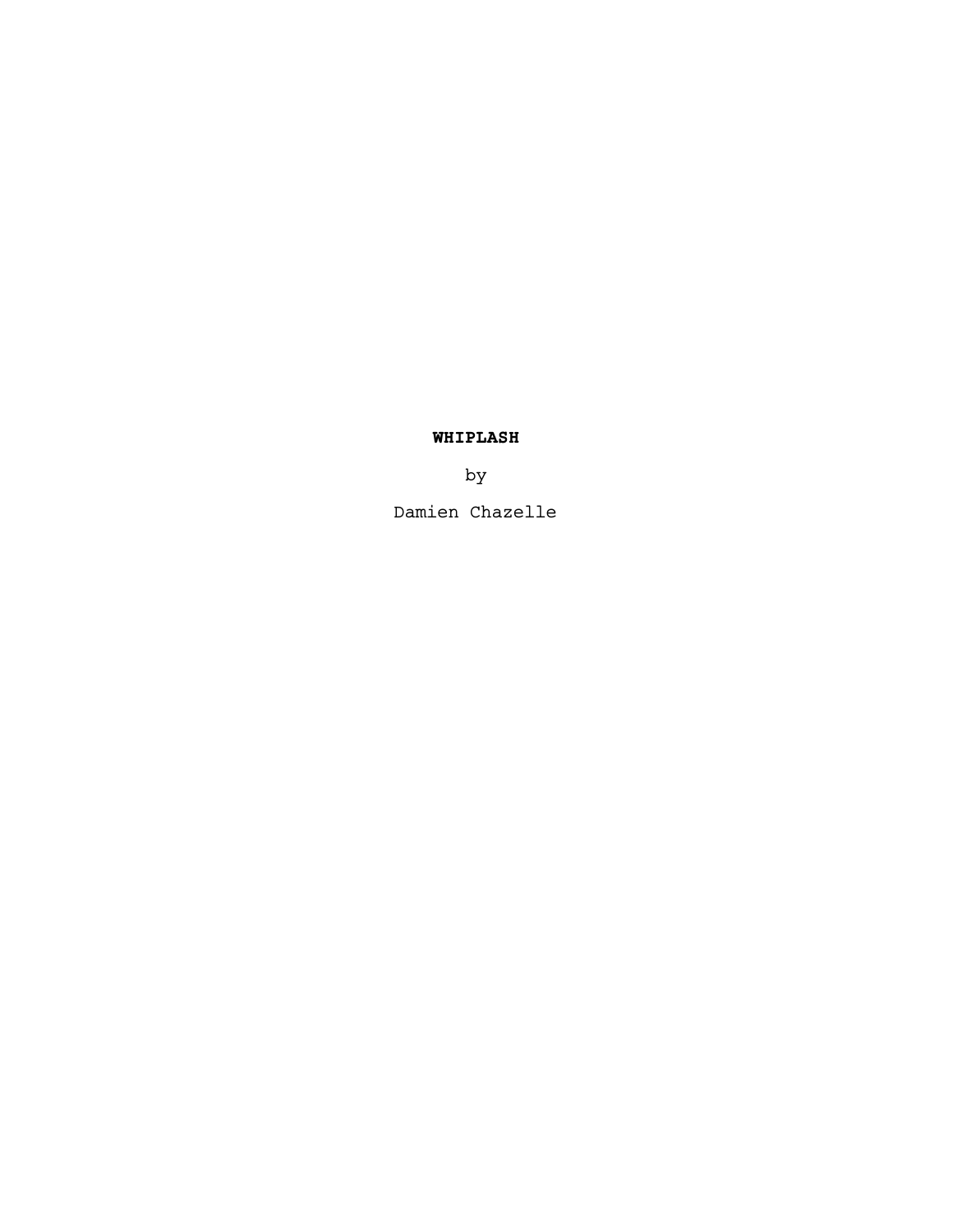BLACK...

We hear a HIT. A drumstick against a drum head. Crisp, sharp.

Then a second hit. Then a third and a fourth. The hits growing so fast they start to blur together. Like gunfire...

## 1 **INT. NASSAU BAND REHEARSAL STUDIO - GEHRING HALL - NIGHT** 1

A cavernous space. Sound-proofed walls. And in the center, a DRUM SET. Seated at it, in a sweat-marked white T, eyes zeroed on his single-stroke roll, is ANDREW NEIMAN.

He's 19, slight, honors-student-skinny -- except for his arms, which have been built from years and years of drumming.

Suddenly -- a MAN enters the practice room. Stopping, rising--

# ANDREW

Sorry... I'm -- I'm sorry--

MAN

It's ok. Stay there.

The MAN steps forward, removes his coat. He's tall. Late fifties. Black T-shirt, black slacks, black shoes. We'll know him as FLETCHER.

The room is silent now. And then, softly, as he's one of those people whose whisper can scare the crap out of you--

> FLETCHER What's your name?

ANDREW Andrew Neiman, sir.

(It's pronounced "Nayman".)

FLETCHER What year are you?

ANDREW I'm a first-year, sir.

FLETCHER You know who I am?

ANDREW

Yes...

FLETCHER You know what I do?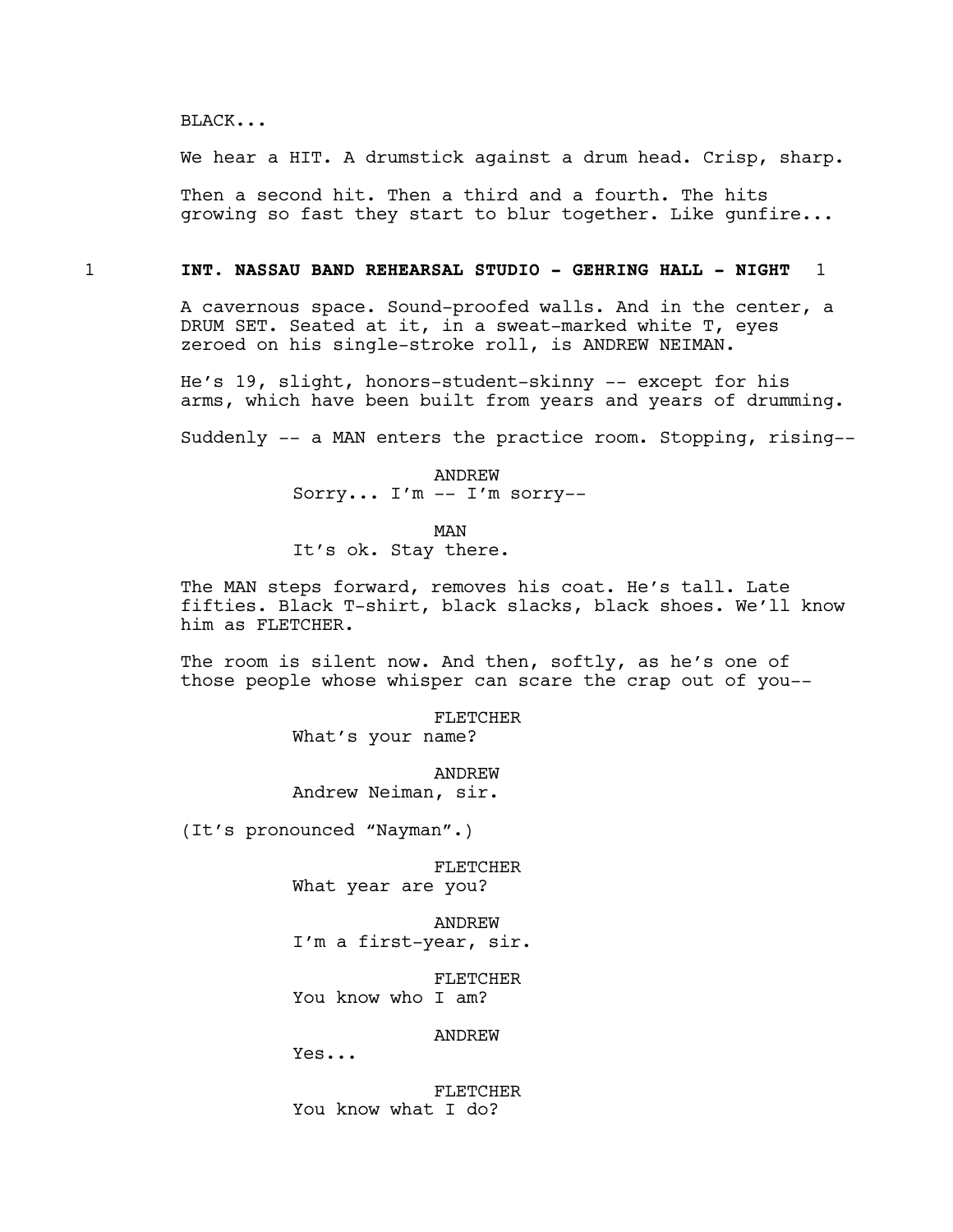## ANDREW

Yes...

FLETCHER So you know I'm looking for players.

#### ANDREW

Yes...

FLETCHER Then why did you stop playing?

Beat. Andrew nods, smiles. He gets it. Summons up all his remaining energy and resumes playing, trying to really show off this time. Rolls, fills, speedy stick-work. He finishes.

> FLETCHER (CONT'D) Did I say to start playing again?

Andrew looks at him.

ANDREW

I thought-- (then, blanching,) I'm sorry, I misun--

#### FLETCHER

I asked you why you stopped playing. Your version of an answer was to turn into a wind-up drummer monkey.

ANDREW I'm sorry -- I--I stopped playing becau--

FLETCHER Show me your rudiments.

Andrew nods. Plays one rudiment after another: double-stroke roll, paradiddle, ratamacue, flam, flamadiddle.

> FLETCHER (CONT'D) Uh-huh. Double-time swing.

Fletcher begins clapping his hand in time. Fast. Andrew plays.

FLETCHER (CONT'D) No. Double-time. Double it. Bop-bop-bopbop-bop-bop-bop-bop-bop-bop.

Andrew tries doubling the tempo. But he can't. Fletcher STOPS CLAPPING. The sign of death.

Andrew keeps playing, eyes shut... Then -- he hears the door CLOSE. He stops, and looks up. Fletcher has left the room.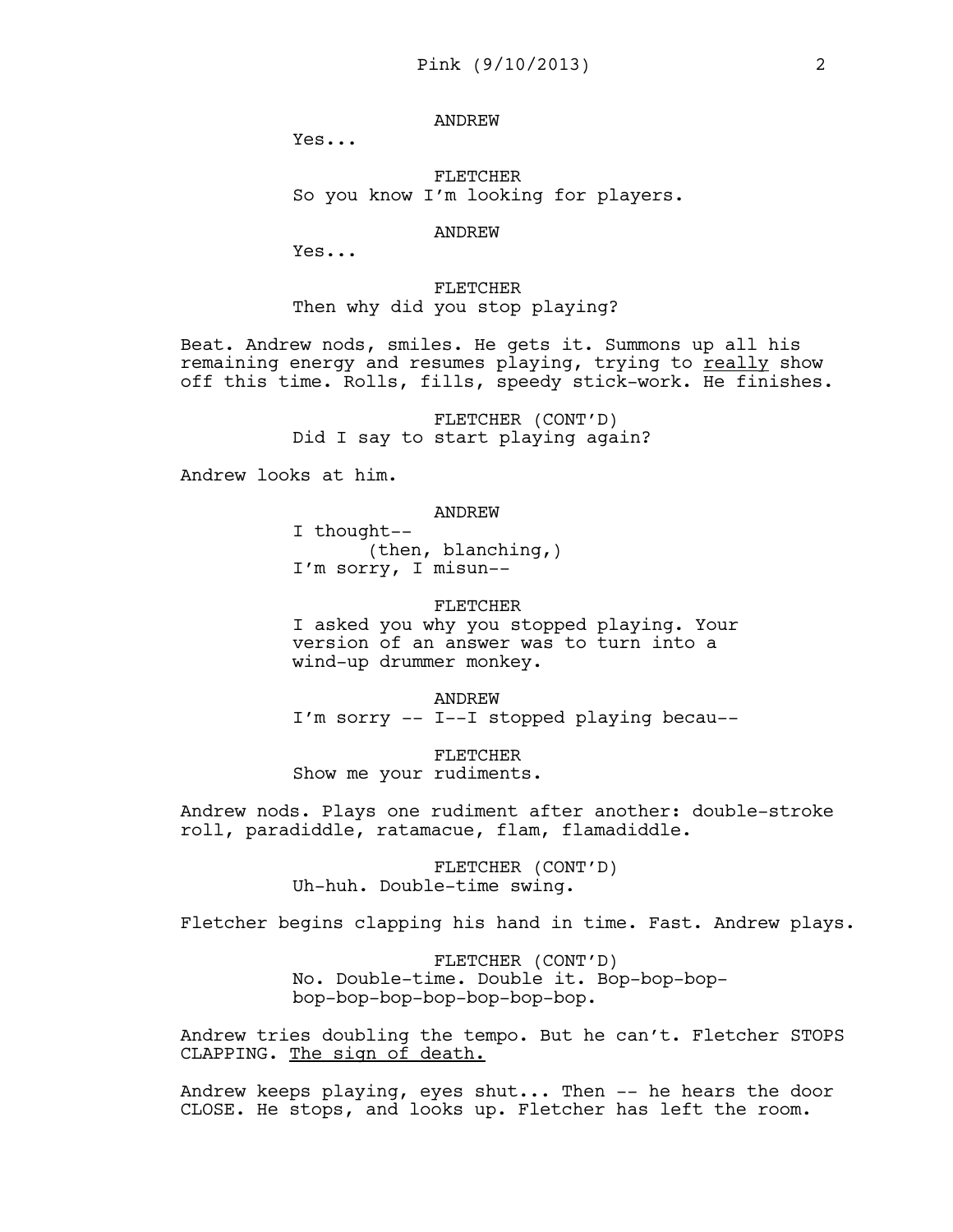A moment later -- the door OPENS. It's Fletcher. Andrew's eyes widen. Maybe it's not over...

> FLETCHER (CONT'D) Woopsy-daisy. Forgot my coat.

Fletcher grabs it, steps back out, CLOSES the door. Andrew stares ahead, alone again at the drums -- and totally deflated.

It's over.

WIDE SHOT of the band room as Andrew slowly rises. A title card:

## **Shaffer Conservatory of Music Fall Semester**

#### 2 **EXT. NEW YORK STREET - SHAFFER CONSERVATORY - NIGHT** 2

Andrew exits, hurries off. Pasted onto his overloaded backpack are patches, buttons, names: *Krupa*. *Roach*. *Buddy Rich*...

The buildings of midtown New York loom over him like giants - immense, forbidding...

## 3 **INT. MOVIE THEATER - LOBBY - NIGHT** 3

A quiet two-screen theater. Andrew buys concessions. The GIRL at the counter is about his age. She's pretty, but doesn't really know it. More to the point, she doesn't seem to care. Her name is NICOLE.

#### NICOLE

Swedish fish?

ANDREW Nah, not this time, thanks...

Andrew and Nicole exchange smiles. He takes his items - popcorn, Raisinets, two sodas -- and heads off. Peers back at Nicole. She's staring into space. She looks suddenly lonely.

Andrew takes in the sight. You can tell he's attracted to her -- but he's too nervous to do anything. A beat later, he enters the theater.

# 4 **INT. MOVIE THEATER - MOMENTS LATER** 4

Andrew spots a 53-year-old man seated near the front. This is his dad -- JIM. Mild-mannered, soft-spoken, average in every respect. Has the eyes of a former dreamer.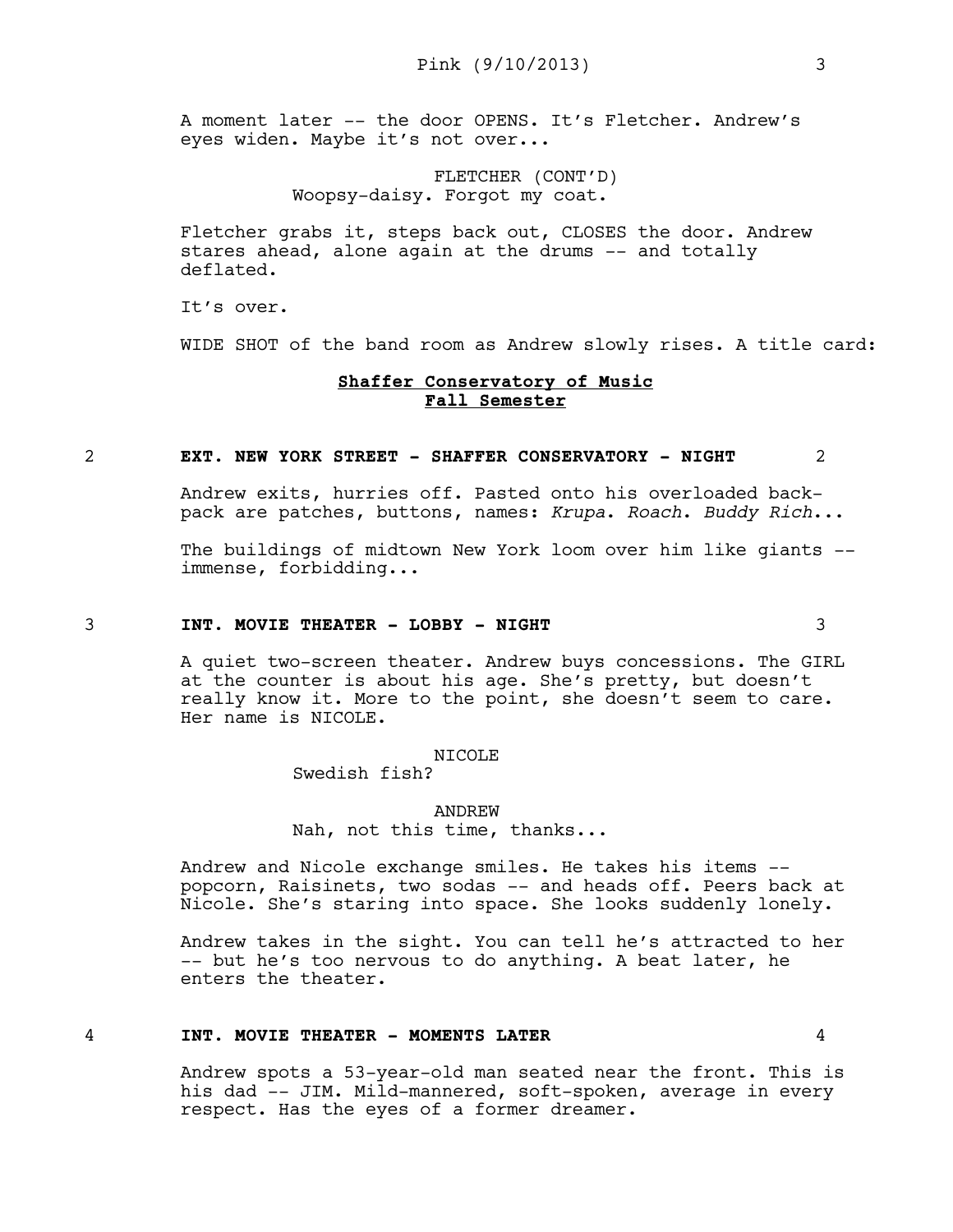A smile between the two of them. Andrew hands his dad the Raisinets, hands him the drink. Routine. The movie hasn't started yet. As they exchange items--

JIM

You ok?

#### ANDREW

Sure...

A beat.

ANDREW (CONT'D) He had me play today.

JIM

And?

Andrew shrugs. It's clear what that means.

JIM (CONT'D) You still have other options.

ANDREW

What do you mean?

JIM

It's good to be open-minded. When I was your age I thought I'd have a book deal at 23. Then that changed to 30. Then 40.

ANDREW Right... And that didn't upset you?

Jim shrugs, keeps his eyes down. He has a tendency to look down when talking. The lights dim. The previews begin.

> ANDREW (CONT'D) I mean, it has to do something to you.

> > JIM

(another shrug) I don't know. Why? It's just life. (pause) There's other things to care about. Friends. Romance...

Andrew takes it in. Especially the last part.

JIM (CONT'D) At my age you get perspective.

ANDREW I don't want perspective.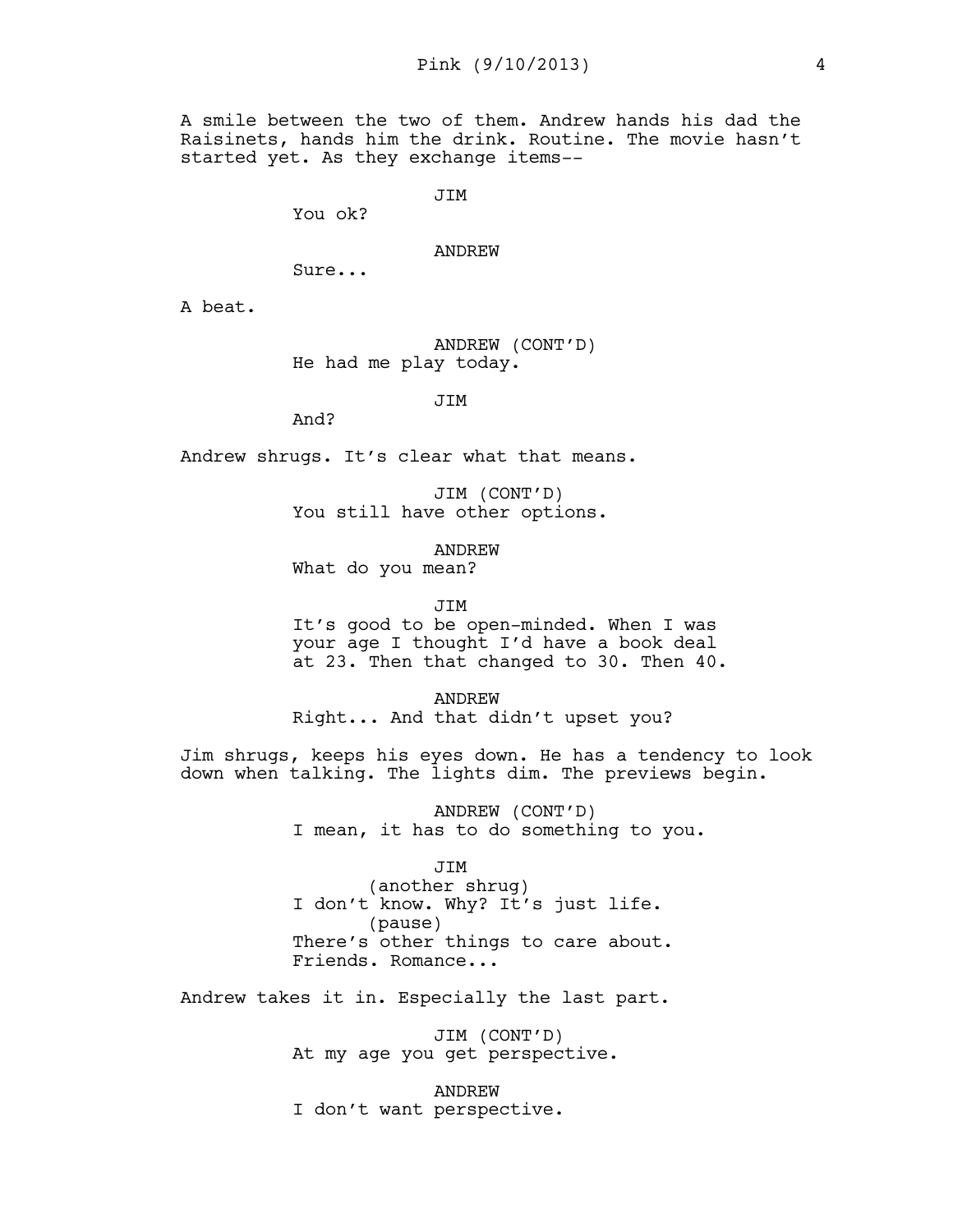Jim smiles. A moment.

Just then a MOVIEGOER squeezes into the row to head to a seat further down -- and bumps against Jim and his bucket of popcorn.

# JIM NEYMAN

Sorry.

The Moviegoer doesn't say a word. Andrew watches. Takes it in.

5 **OMITTED** 5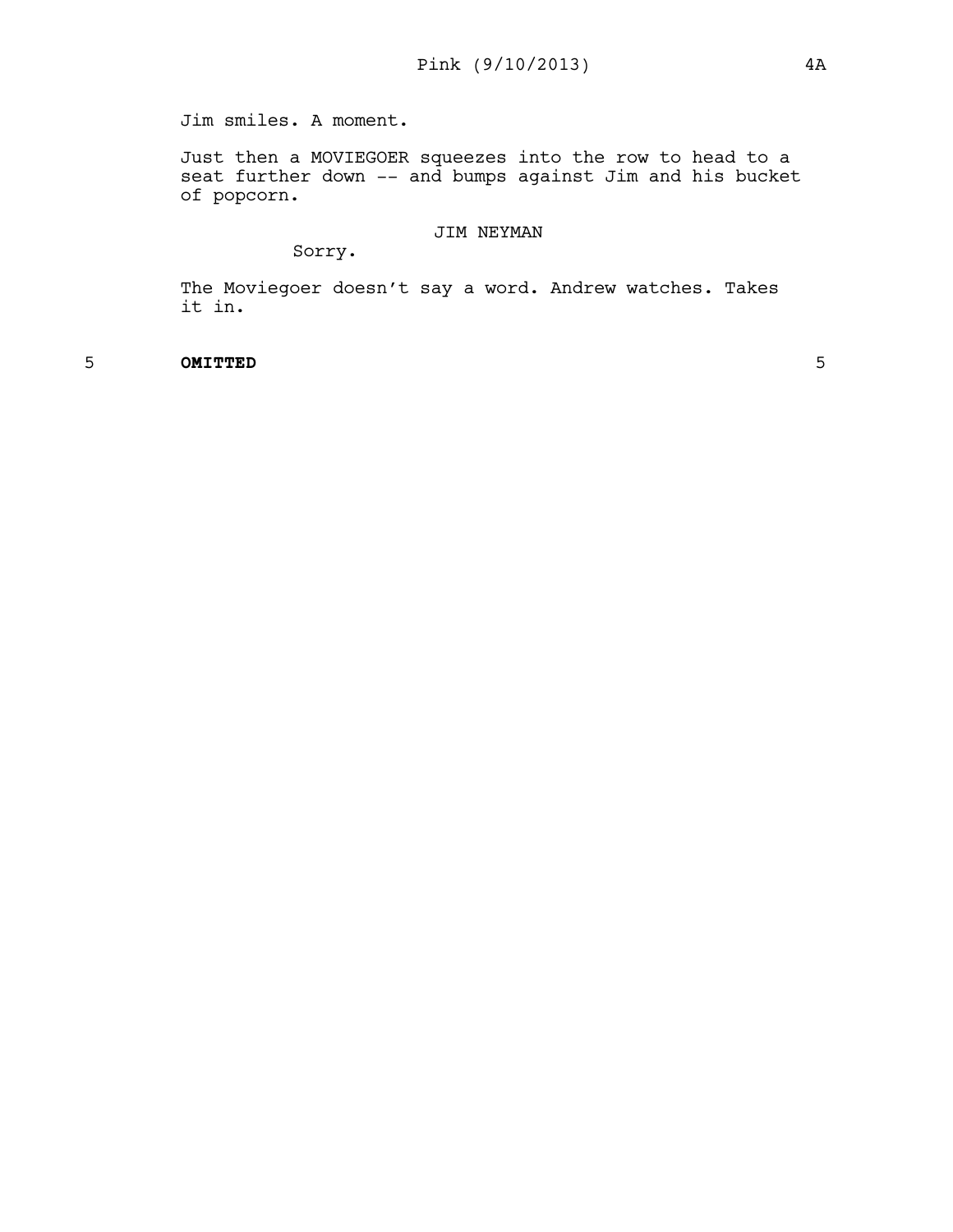# 6 **INT. DORMITORY - HALLWAY - HOURS LATER** 6

Rusty elevator doors squeak open. Andrew steps out -- into a grimy, green-walled hallway.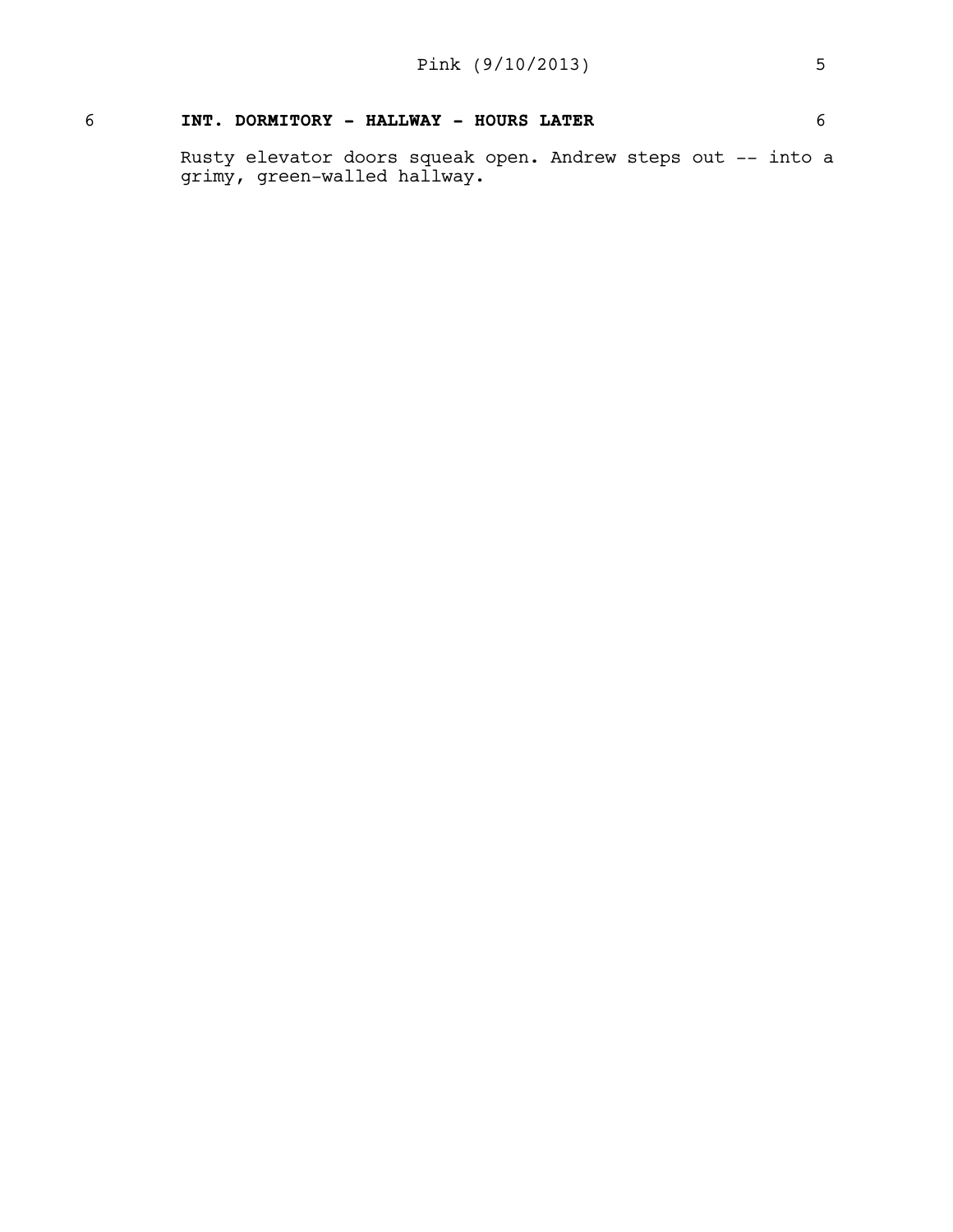Dim lights, loud MUSIC blaring from behind a door. A thudding party beat...

At the end of the hall -- where the music is coming from -- a few PARTYGOERS mingle by a door. The door opens. A YOUNG MAN hands a SECOND YOUNG MAN a wad of cash in exchange for a Ziplock bag of PILLS. The SECOND YOUNG MAN eyes Andrew.

Andrew turns away, heads left -- to his own door. Hurriedly opens it and slips inside.

# 7 **INT. DORMITORY - ANDREW'S ROOM - NIGHT** 7

A single. Drumsticks and drum pads scattered, biographies of Bach and Coltrane on the shelf, posters of Louis Armstrong and Charlie Parker on the walls. A TV is on, some sort of music documentary. Andrew watches from his bed -- as, over **OLD AUDIO OF DRUMMING** and old stills of a boy at a drum set --

> NARRATOR (V.O.) *By the age of ten, Traps the Boy Wonder was wowing crowds all over America. By his teens, Buddy Rich was well on his way to becoming the stuff of legend.*

> TALKING HEAD #1 *Like any truly great player, Buddy seemed to have been born with music in his blood. He grasped it intuitively, in a way you and I just can't.*

## TALKING HEAD #2

*You check out the old stuff, man. You look at those movies when he was a kid, his arms...*

Beat. Andrew takes it all in -- especially these words:

TALKING HEAD #2 (O.S.) (CONT'D) *You just can't teach that. That kind of genius.* (pause) *You either got it or you don't.* 

Andrew turns off the TV. We hear the party beat continuing outside, muffled. He leans back and switches off his light.

**WE FADE OUT.**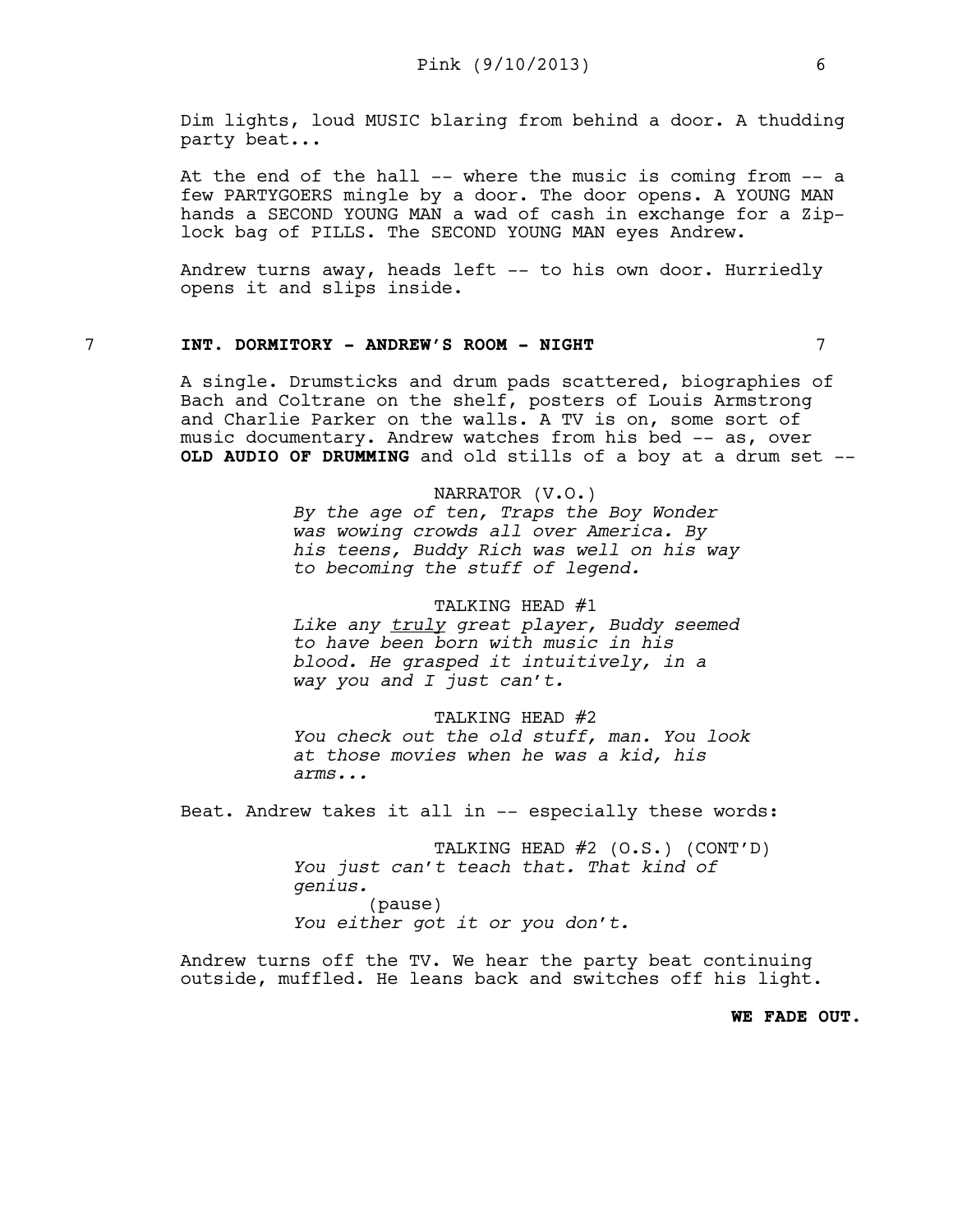# 8 **INT. GEHRING HALL - NASSAU BAND ROOM - DAY** 8

The same room we saw Andrew practicing in at night -- only now it's full of musicians. Mostly male, mostly first- and secondyears. This is NASSAU BAND, one of Shaffer's lower-level jazz ensembles. Because it's Shaffer, the players are still firstrate. A few third-years are here, too -- including a red-head drummer with the body of a linebacker. RYAN CONNOLLY.

Andrew looks up -- in time to see Ryan with a GIRL by the doorway. Ryan's girlfriend is gorgeous -- tall, all curves. Ryan lets his hand slide down her shoulder. Andrew watches...

The GIRL waves bye to Ryan as he heads in. He's all macho confidence.

> TRUMPETER My man Ry! Shit, how you feeling?

RYAN Stitched up at last, dude.

**TRUMPETER** Things were hurting with Neiman on the kit--

Ryan taps him to stop. Andrew is within earshot -- and has heard. Beat. Ryan moves over to Andrew, sits down at the set.

> RYAN You have a good weekend, bro?

ANDREW Yeah. Definitely. Really good.

RYAN Don't worry about Greg. He's a dick.

Andrew nods. Admires Ryan. Seems more diminutive now than ever.

RYAN (CONT'D) You been practicing?

ANDREW Yeah. All the time.

RYAN

My man.

Then -- the Nassau Band conductor appears: RON KRAMER.

MR. KRAMER Morning, fellas. "Billie's In", bar 8.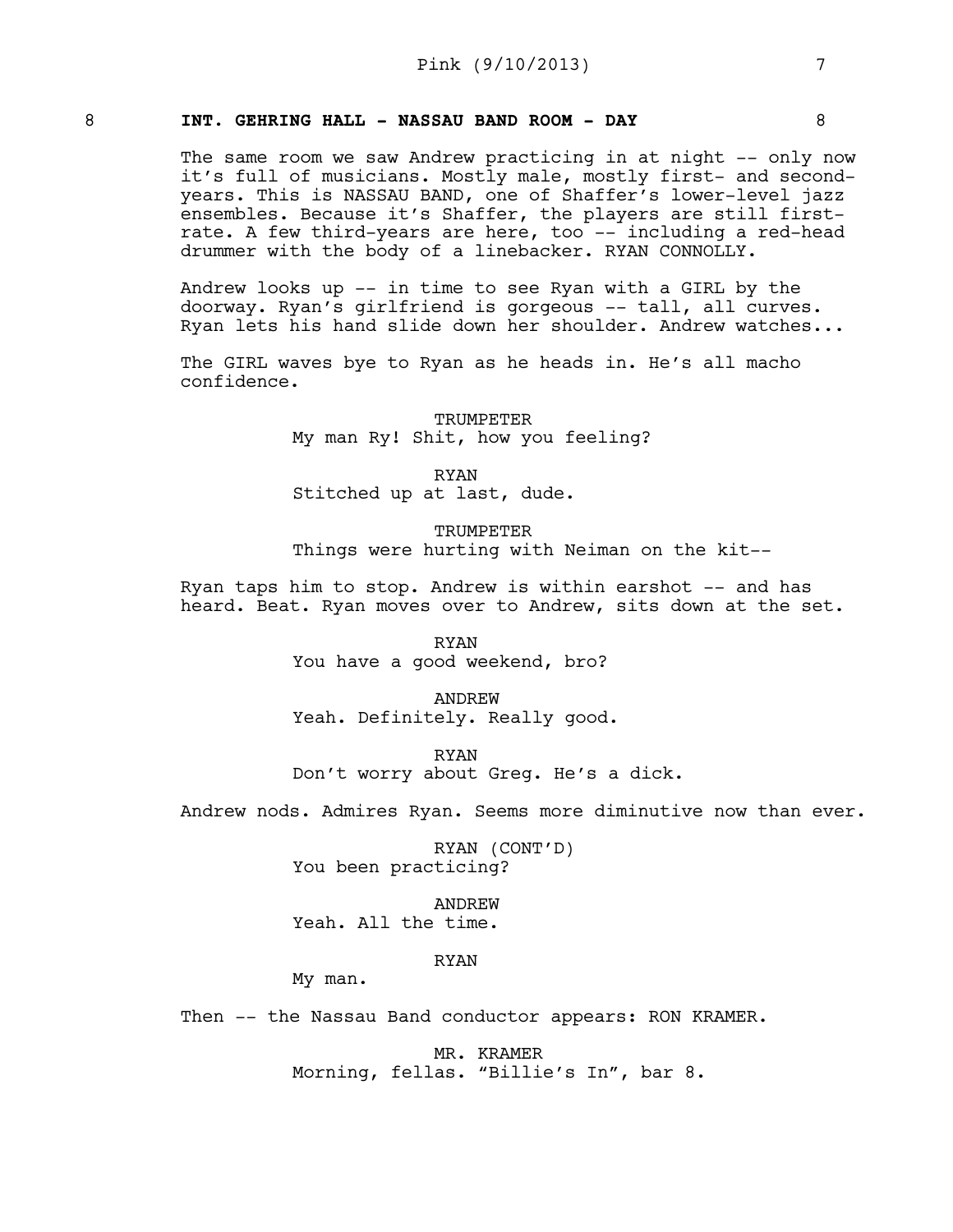Mr. Kramer CLAPS OFF in time -- and the band begins playing **FIRST NASSAU BAND REHEARSAL CHART**. Mid-tempo. Ryan's confident, in control. Andrew turns his pages, watches...

> MR. KRAMER (CONT'D) Nice, Ryan... Woah, trumpets.

| TRUMPETER #2                       | ** |
|------------------------------------|----|
| Yeah, yeah - sorry about that one. | ** |
| ---<br>                            |    |

MR. KRAMER \*\* Just brass again. \*\*

To Ryan's left, a whisper--

#### TRUMPETER

Ry...

Ryan turns. Visible as a silhouette through the frosted glass of the main door...is FLETCHER. Andrew turns and looks as well. Tenses up.

Fletcher lingers outside. Then he walks on. Ryan turns back to the Trumpeter.

RYAN

Not today.

#### 9 **INT. GEHRING HALL - NASSAU BAND ROOM - MOMENTS LATER** 9

Rehearsal has ended. The MUSICIANS have just filed out - except for Andrew, who's hanging back...

> MR. KRAMER Are you learning from Ryan?

ANDREW Yeah... He's been great to me.

MR. KRAMER Last week was a little overwhelming for you?

ANDREW (is that a question?) Yeah... (then, hesitant,) I wonder...what you think about my progress?

MR. KRAMER

Your progress?

ANDREW I just... I'm...practicing hard and...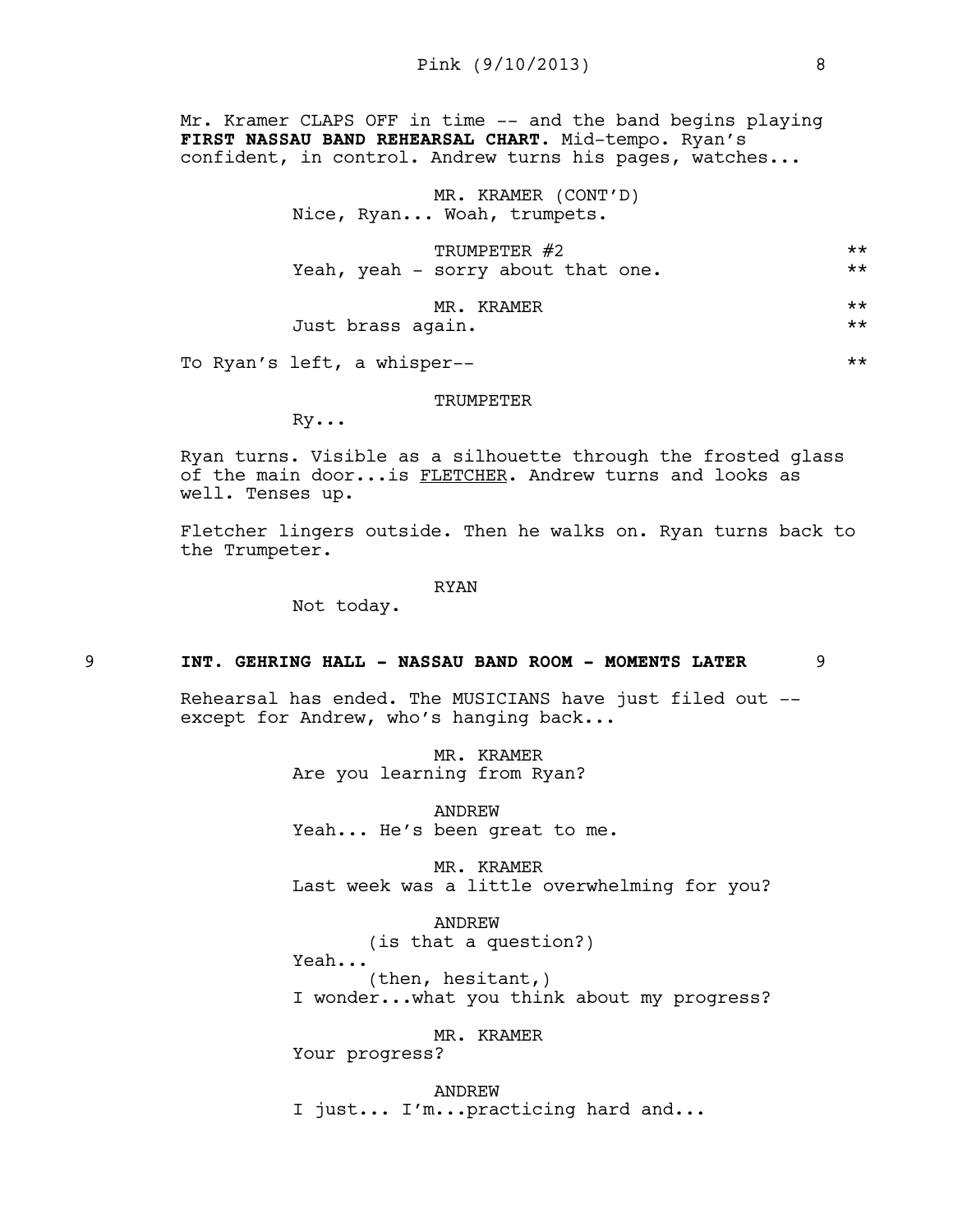MR. KRAMER Andrew -- you've got a good attitude. You always arrive on time.

Andrew nods. Waiting.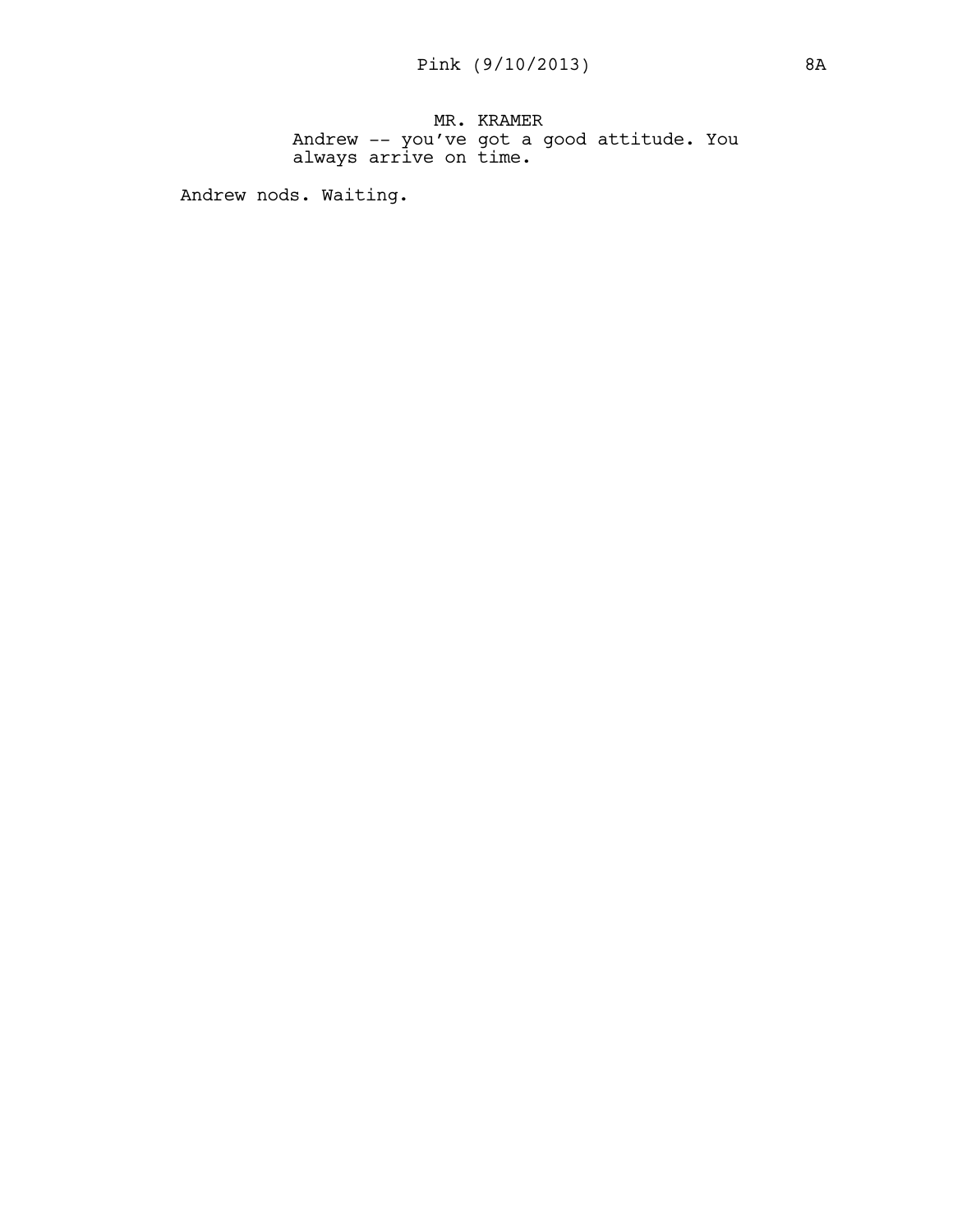MR. KRAMER (CONT'D)

Yeah. Ok?

#### ANDREW

(beat) Ok... Do you think... I know Fletcher's looking for players...for Studio Band...

#### MR. KRAMER

Yeah, Andrew... Lincoln Center looks out for Fletcher's top players. If it weren't for Ryan's injury he'd have been in Studio Band last year. He's a natural player.

Andrew takes this in. Nods.

#### ANDREW

Ok.

# MR. KRAMER

(this is awkward) Look... I'm going to be candid. 90% of our players will never make it into the Lincoln Centers or the Collectives. The question is -- who's in that 10%?

A beat.

MR. KRAMER (CONT'D) So I'd practice. You could start a rock band.

Andrew takes it in. The implication is clear.

He turns -- and glimpses a poster on the wall: a DRUMMER throwing a stick in the air mid-solo. Buff. Confident. The opposite of him.

> ANDREW I...I have one more question... (Kramer looks at him) ...Do you know what the process for transferring is?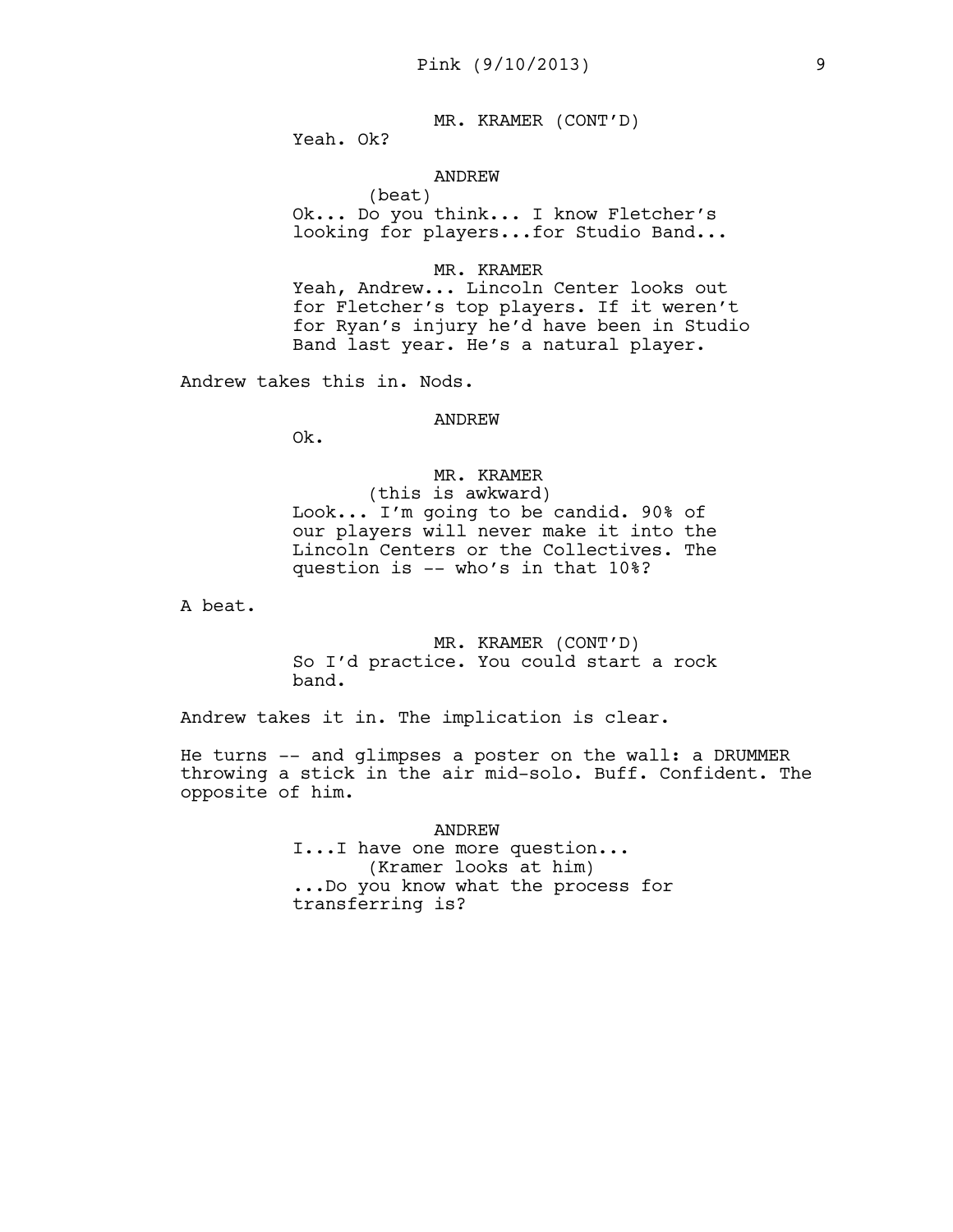# 10 **OMITTED** 10

#### 11 **INT. GEHRING HALL - BASEMENT HALLWAY - CONTINUOUS** 11

Andrew walks down a hallway. A piece of paper in his hand. It's a TRANSFER APPLICATION...

| He notices as two attractive female students pass him. | $***$ |
|--------------------------------------------------------|-------|
| STUDENT $#1$                                           | $***$ |
| At least you didn't embarrass yourself                 |       |
| like what's-his-face.                                  |       |
| STUDENT $#2$                                           | $***$ |
| That was truly pathetic.                               | $***$ |

As he continues walking, he hears music. Stops. Approaches. \*\* Looks.

# 11A **INT. GEHRING HALL - STUDIO BAND ROOM - CONTINUOUS** 11A

Through the pane of glass, Andrew can see a FULL ORCHESTRA. Everyone looks older than in Nassau. More focused. All eyes glued on Fletcher as he assumes his position...

Fletcher's right arm moves, just a hair, and the band starts: fast, dazzling. Andrew watches -- in awe. The band's playing **STUDIO BAND EAVESDROP CHART**, and the sound is so full, so precise, so commanding. Nothing like Nassau.

And suddenly -- Fletcher TURNS AROUND. His eyes meet Andrew's. Andrew ducks out of view -- *shit --*

-- and hurries away.

## 12 **INT. ANDREW'S PRACTICE ROOM - A FEW HOURS LATER** 12

Andrew practices like mad, trying to nail a double-time swing. To his left a digital METRONOME blinks. The time set: 380. Andrew stops. Resets the metronome. 390. Resumes playing. Tries to keep up. Resets the metronome to 400. Can't keep up at all now. Struggling, sweating, hands blistering, when --

*CRAAACK.* Andrew's right drumstick SNAPS IN HALF.

He stops. Spent. Looks at his hand, sweating and throbbing from the blisters.

Looks back at the metronome. Still beeping away. He turns it off.

Glances up ahead at a poster -- of BUDDY RICH hunched over a drum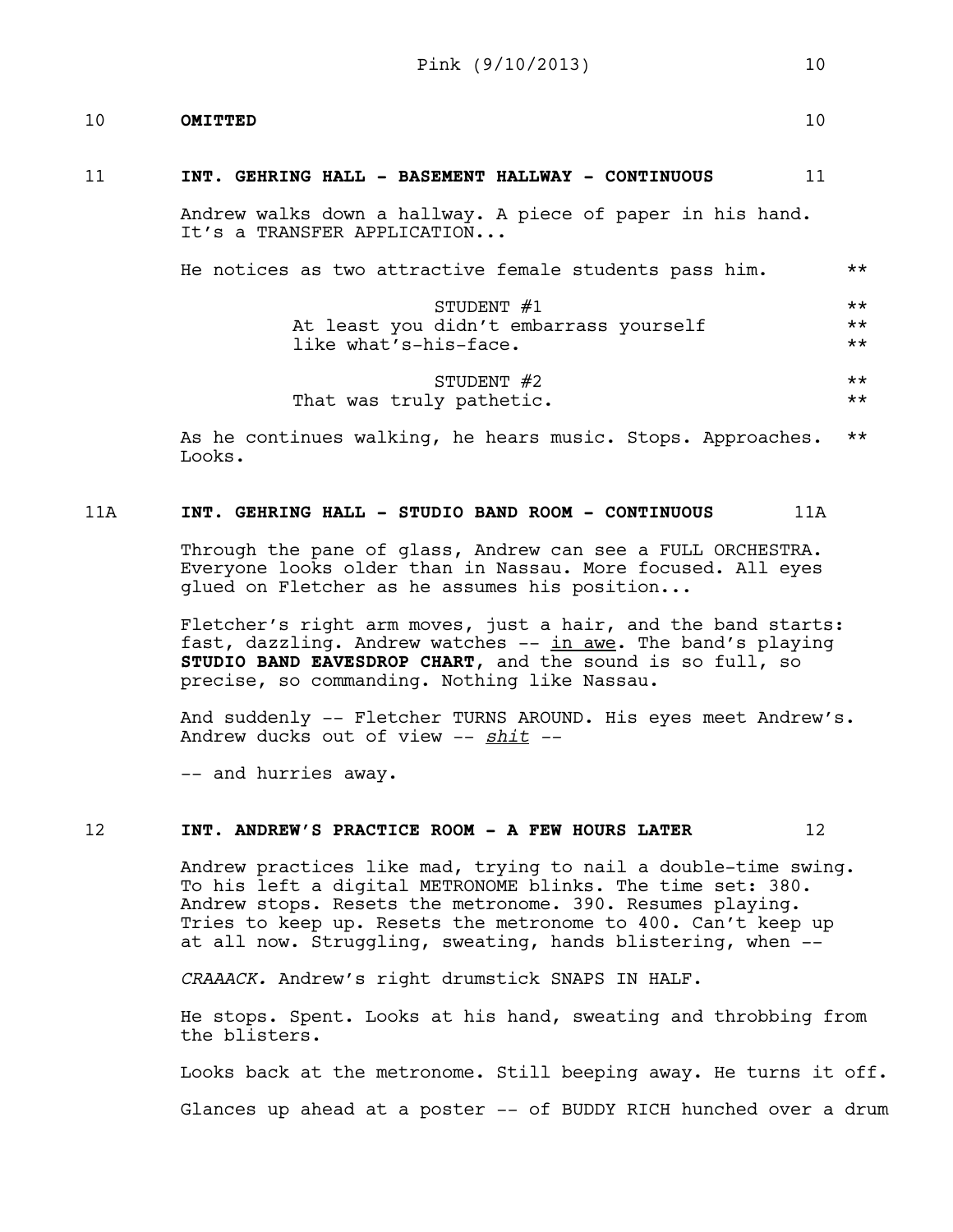kit, mid-solo -- tacked to the wall.

Stares at the image. Then looks down -- at the PAPERWORK we saw earlier. The heading: "APPLICATION TO TRANSFER"...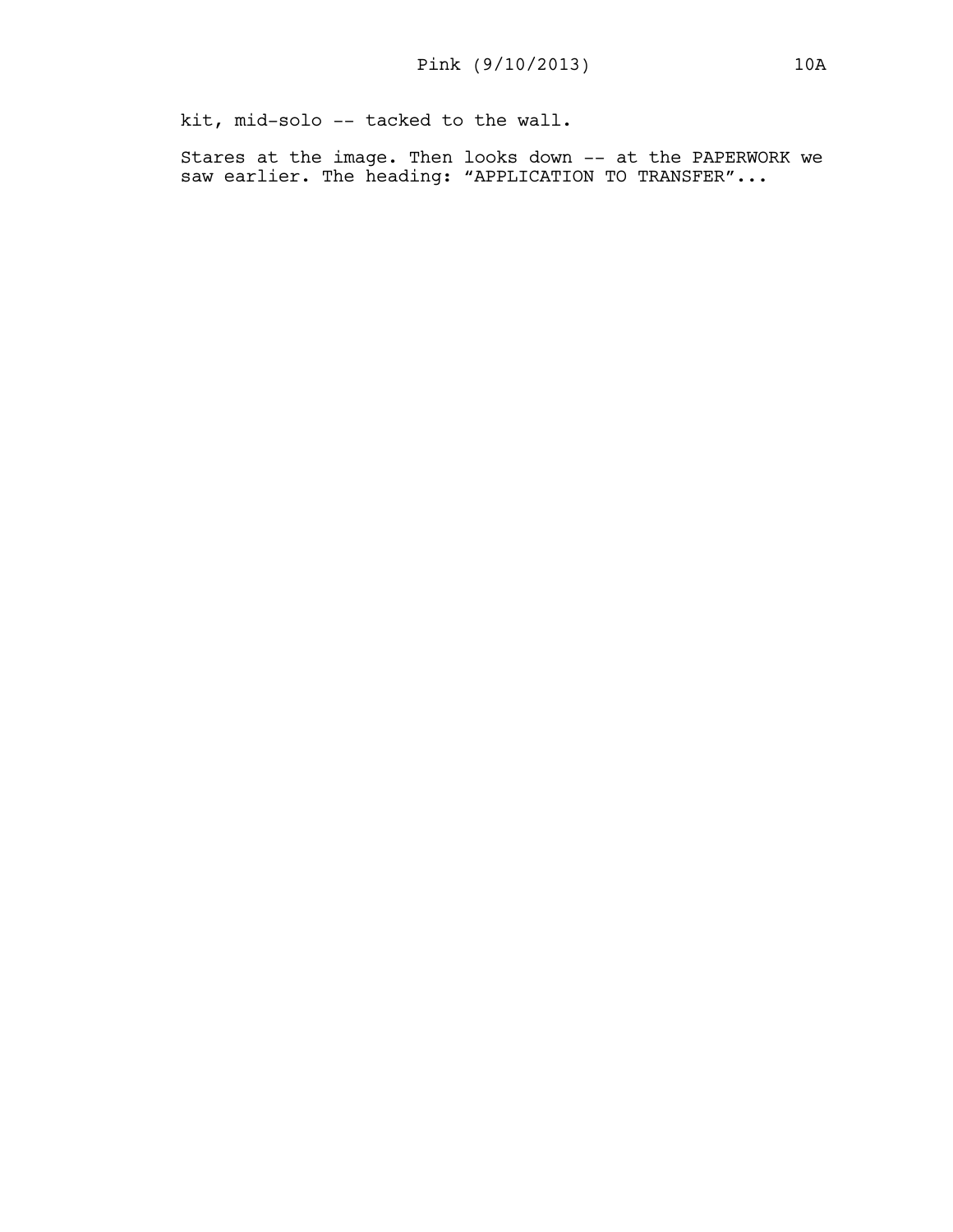# 12A **INT. ANDREW'S PRACTICE ROOM - MOMENTS LATER** 12A

A CD slides into a player. The title: **"BUDDY RICH: BIRDLAND"**. Andrew skips ahead to the third track. Immediately, drums start. Another double-time swing. Only this one is insanely fast. Even faster than Andrew was going.

Andrew listens. Looks at his drum kit. Thinks. Makes a decision. Turns the CD off.

## 13 **INT. MOVIE THEATER - LOBBY - AFTERNOON** 13

The same movie theater as before. Andrew marches in. Has one goal and one goal only now.

Walks up to Nicole at the counter. Takes a deep breath, and--

ANDREW Hey  $--$  look  $--$  I  $--$  I don't know how to say this -- I see you in here all the time and -- I was just wondering -- (stops, collects himself,) -- if you'd want to get a bite to eat with me.

Beat. Nicole just looks at him. Andrew can't believe he said what he just said. Feels like a creep. Instantly regrets it.

> NICOLE Please get away from me.

ANDREW I'm so sorry,  $I$  -- I didn't mea--

#### NICOLE

I'm kidding.

She smiles. Beat. Andrew manages a nervous laugh.

NICOLE (CONT'D) That your dad you always come in with?

ANDREW

(discombobulated, trying to keep up--) Kind of bobs up and down when he walks? That's him.

NICOLE (laughs; then,) Andrew, right? I'm Nicole.

ANDREW Nice to meet you, Nicole...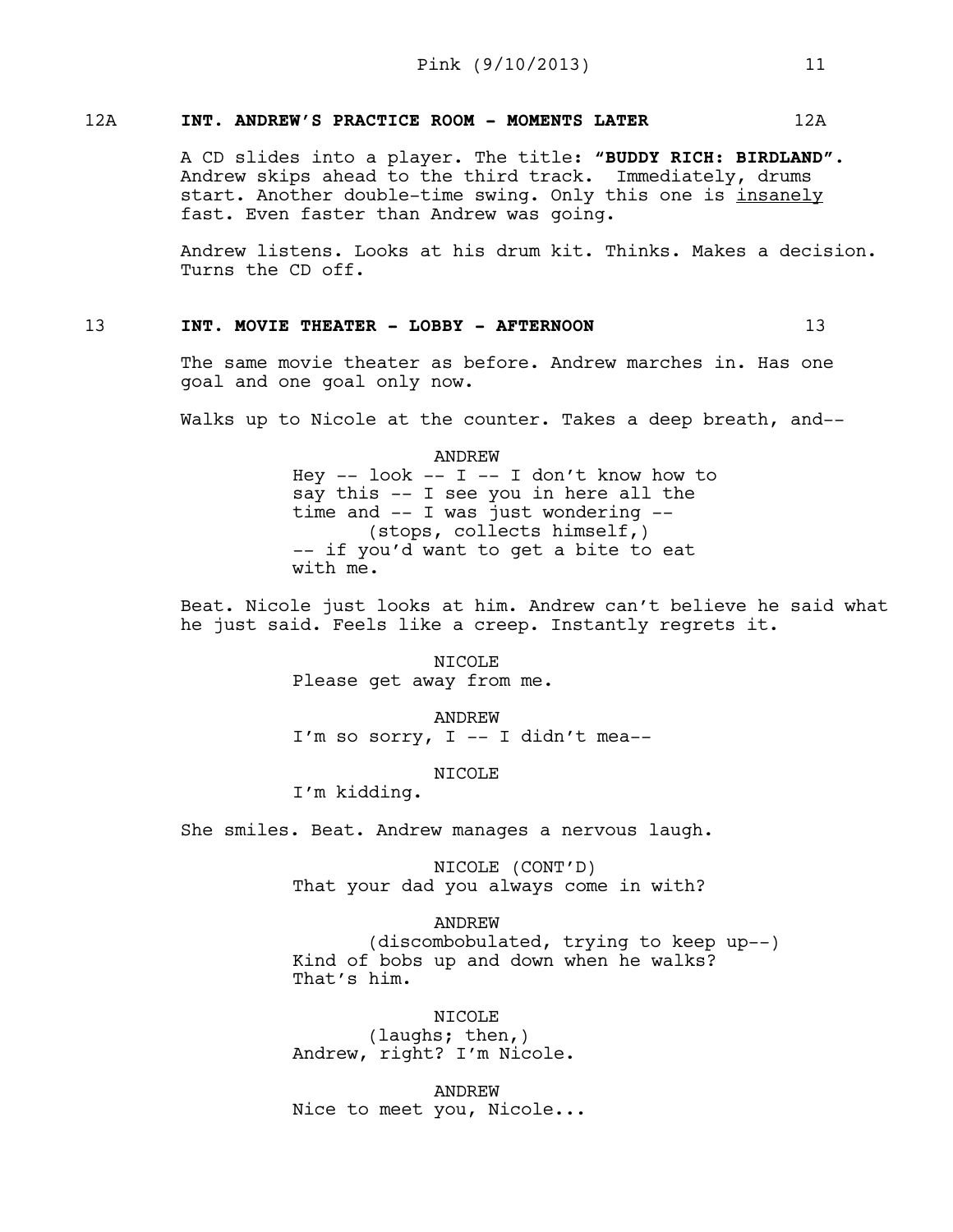# NICOLE Monday I get off at seven.

## ANDREW Monday. Ok. Great. I'll be here Monday.

A moment -- an awkward silence -- then Andrew turns -- and, in a daze, realizing what's just happened, his spirits suddenly starting to soar -- he glides off.

# 14 **INT. GEHRING HALL - LOBBY OUTSIDE DEAN'S OFFICE - DAY** 14

The next morning. Andrew, still riding high, is seated in a lobby outside the DEAN's OFFICE. In his hand -- a FILLED-OUT TRANSFER APPLICATION.

> ASSISTANT Andrew Neiman? (Andrew turns) Dr. Fletcher would like to see you.

> > ANDREW

Oh. Ok...

Andrew's thoughts are elsewhere. Distracted -- not sure what this is about but doesn't really care -- he dutifully follows...

#### 15 **INT. GEHRING HALL - FLETCHER'S OFFICE - DAY** 15

BLACK. We hear knocking.

$$
\text{FLETCHER} (O.S.)
$$

Come in.

A door opens -- the black gives way -- and we see, seated at a polished mahogany desk, Fletcher. He looks as imposing - and as well-dressed -- as ever.

> FLETCHER (CONT'D) Hey, Andrew! I guess Sophie found you?

Andrew is taken aback. Fletcher remembers his first name?

ANDREW Yes...  $I'm... I$ --

FLETCHER

Come in, come in, close the door...

Fletcher rises to greet Andrew, as Andrew closes the door.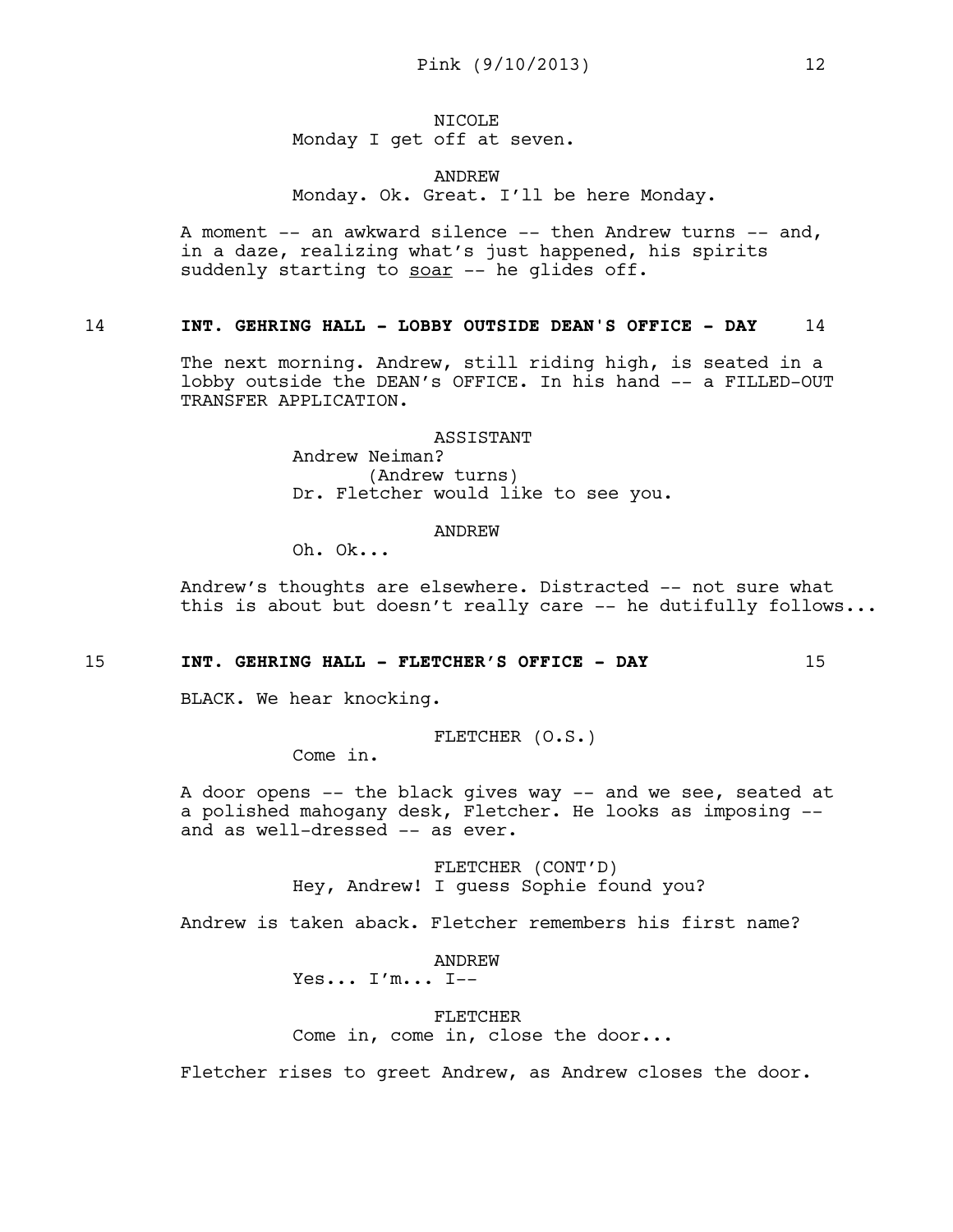FLETCHER (CONT'D) I like to chat with students coming in and going out. I hear you're going out?

Andrew looks surprised by the warmth in Fletcher's voice.

ANDREW Yes. Transferring. To Columbia.

FLETCHER Terrific. Columbia's a terrific school. Did something precipitate this?

ANDREW

I just decided to... (not sure how to say it) ...to try out some other things. Not focus only on drums. You know?

Beat. Fletcher looks at him. Is he upset? Dismayed?

## FLETCHER

Bravo.

(as he starts to head back toward his desk--) Too many students clamp down on their "pursuits" like leeches. (sits atop his desk) Hobbies they picked up in their teens, and for what? Take a seat.

ANDREW

(starts heading to a couch) Uh... Yeah.. I mean, I --(passes by a "1st Place Prize" plaque on a coffee-table) -- I was a little younger than my teens when I started drums, but--

FLETCHER What were you then? Twelve?

#### ANDREW

Six.

#### FLETCHER

Oh. Well, kids start swimming when they're six, doesn't mean they're Michael Phelps. It's a hobby, never anything you consider going all the way with. Am I right?

ANDREW

Definitely. I mean -- well -- for a time, I thought I'd go all the way -- but, yeah--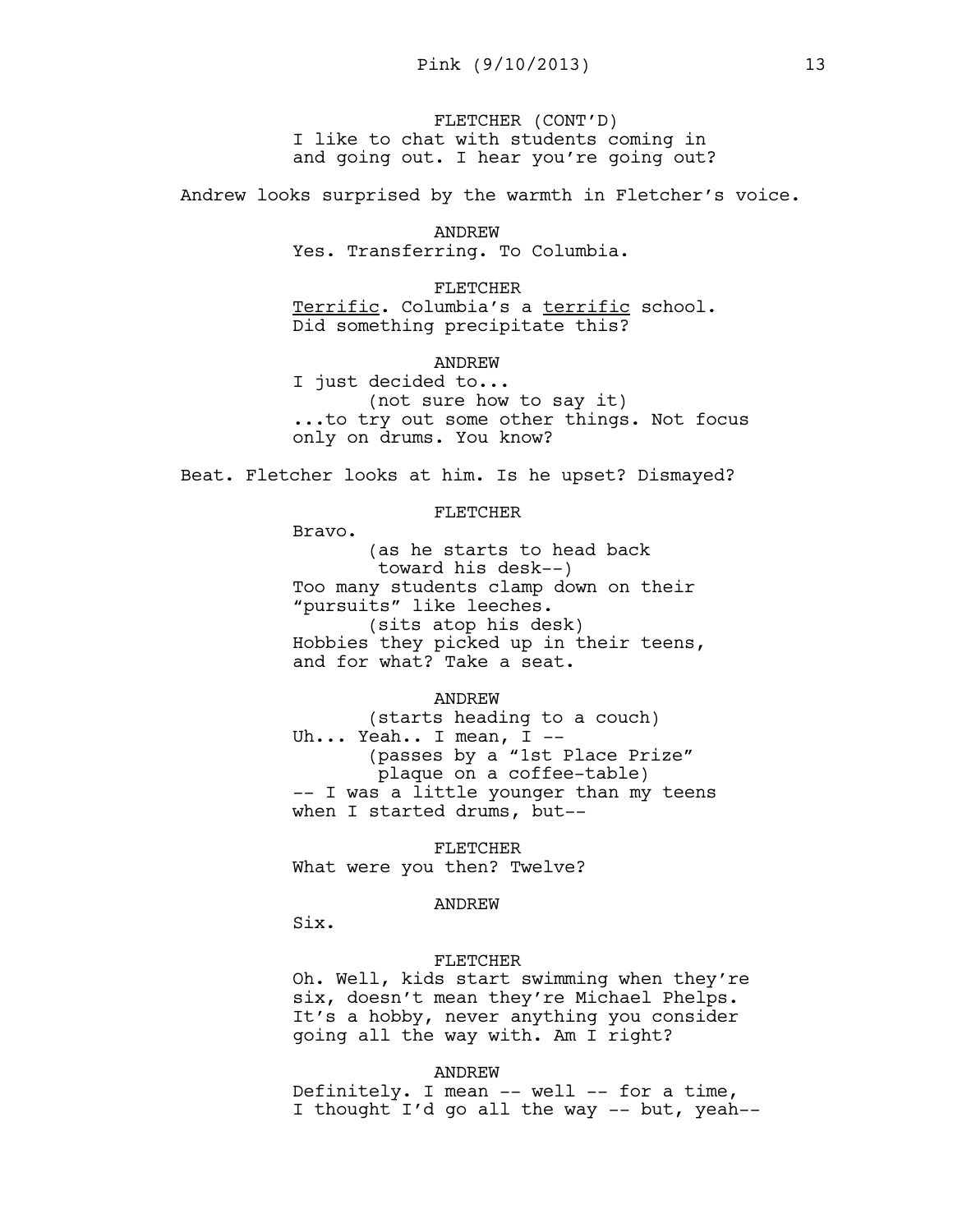#### FLETCHER

Well, kids want anything. I wanted to be a nanny. Thank God those I trusted talked me out of it. Good to listen to advice.

ANDREW

Yes, I've done that, you're right, it's--

#### FLETCHER

--good to get outside perspectives. So long as they don't have ulterior motives, I'd listen to what the people you trust tell you.

Andrew nods. But that phrase seems to echo. *Ulterior motives...*

Fletcher hops down from the desk and makes his way to the couch.

FLETCHER (CONT'D)

So what's the passion you've chosen to pursue at Columbia, then?

#### ANDREW

(as Fletcher takes a seat next to him) Oh... Well... I'm not...not really sure.

It's not a specific thing I have in mind.

#### FLETCHER

Ah. Well that's ok. You're young. Most people, it takes years for them to find their calling. My father, for instance - he had no idea what he wanted at your age. He tried a lot of things, a little bit of this, a little bit of that. Took him years before he realized his dream was insurance. That was his passion. The cubicle, the coffee breaks, the dry wall.

He lets this simmer for a beat. Then--

FLETCHER (CONT'D) I'm sure you'll find your calling as well.

He rises back up. A moment of silence.

FLETCHER (CONT'D) I guess that's it, then. Any questions?

He notices Andrew looking at a photo on the wall.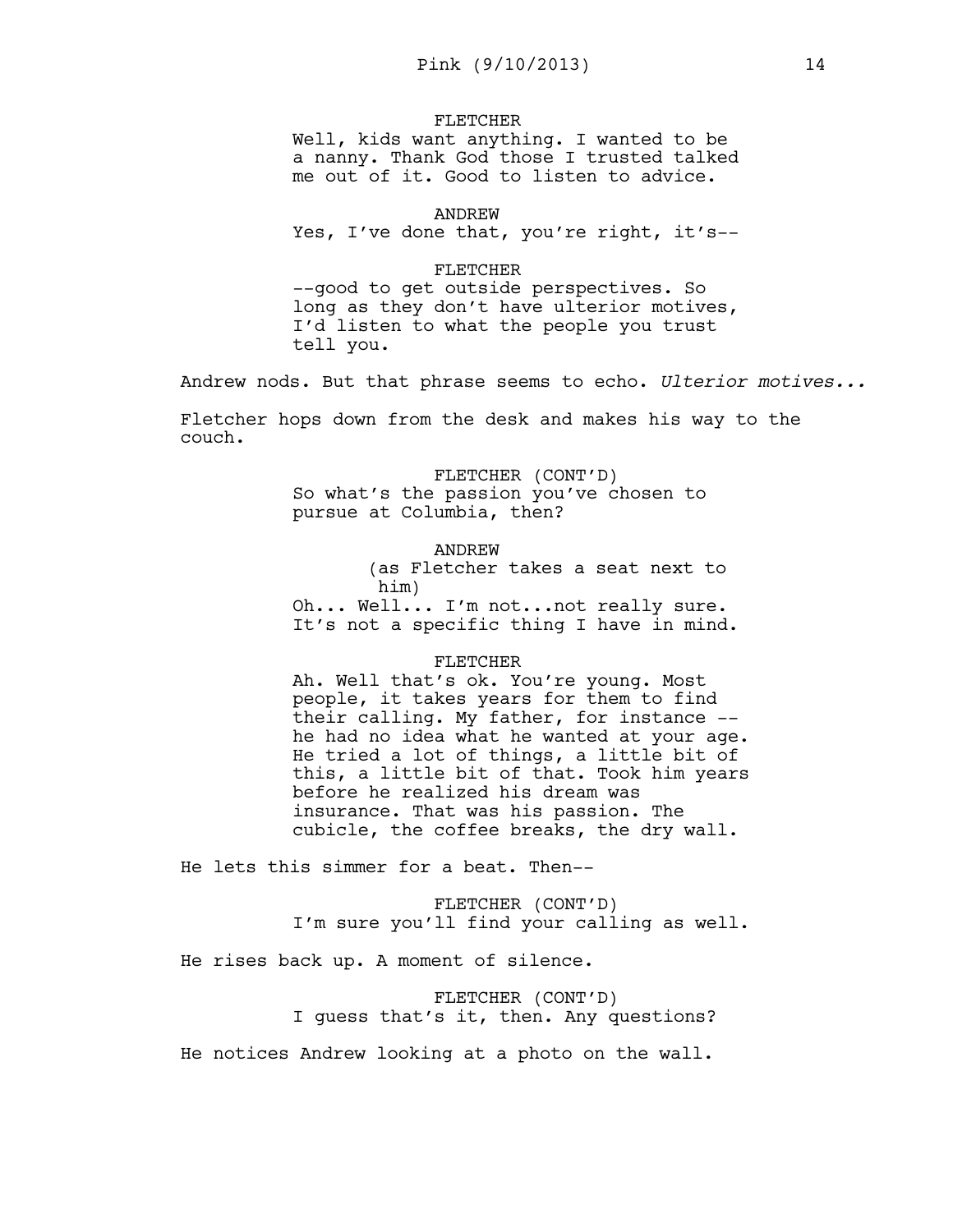FLETCHER (CONT'D) That's Sean Casey. Graduated three years ago. Now he's first trumpet at Lincoln Center.

(heading toward the door--) He came a long way.

ANDREW

(trying to collect his thoughts as he rises) ...So -- are you -- still looking for Studio Band players then...?

#### FLETCHER

(turning around to face Andrew) Some, yes. But it's no cakewalk. Most kids here can't last. Laszlo Polgar, Hungarian psychologist, declares in 1967 that talent is all about conditioning. Says he can make his kids, whoever they are, the best in the world at something. What that something is he'll decide. He's a lousy chess player but he picks chess because it's objective. Goes around looking for a wife, finds one who agrees to his experiment. Starts having kids: Susan, Sofia and Judit. Gets them practicing before they can even talk. These weren't kids who were sitting and smelling the roses. These were kids who were going to leave an actual mark on the world. Who was the top female player by 1984? Susan. Who played the eight-straight-wins "Miracle of Rome" in 1989? Sofia. And who is universally considered the greatest female chess player of all time? Judit.

He takes a breath. Smiles. We linger for a second on Andrew, standing in place, taking it all in. Andrew's eyes quickly drift to the photos behind Fletcher -- the images on the walls... The Studio Band with Wynton Marsalis. Fletcher at the JVC Jazz Festival. One jazz luminary after another...

> FLETCHER (CONT'D) Which is why I'm sure you'll be great at whatever you set your mind to at Columbia. (puts his arm around Andrew, starts escorting him toward the door--) It was a pleasure chatting, Andrew, now--

#### ANDREW

I just -- one thing first -- I mean -- I'm not entirely sure I'm transferring yet...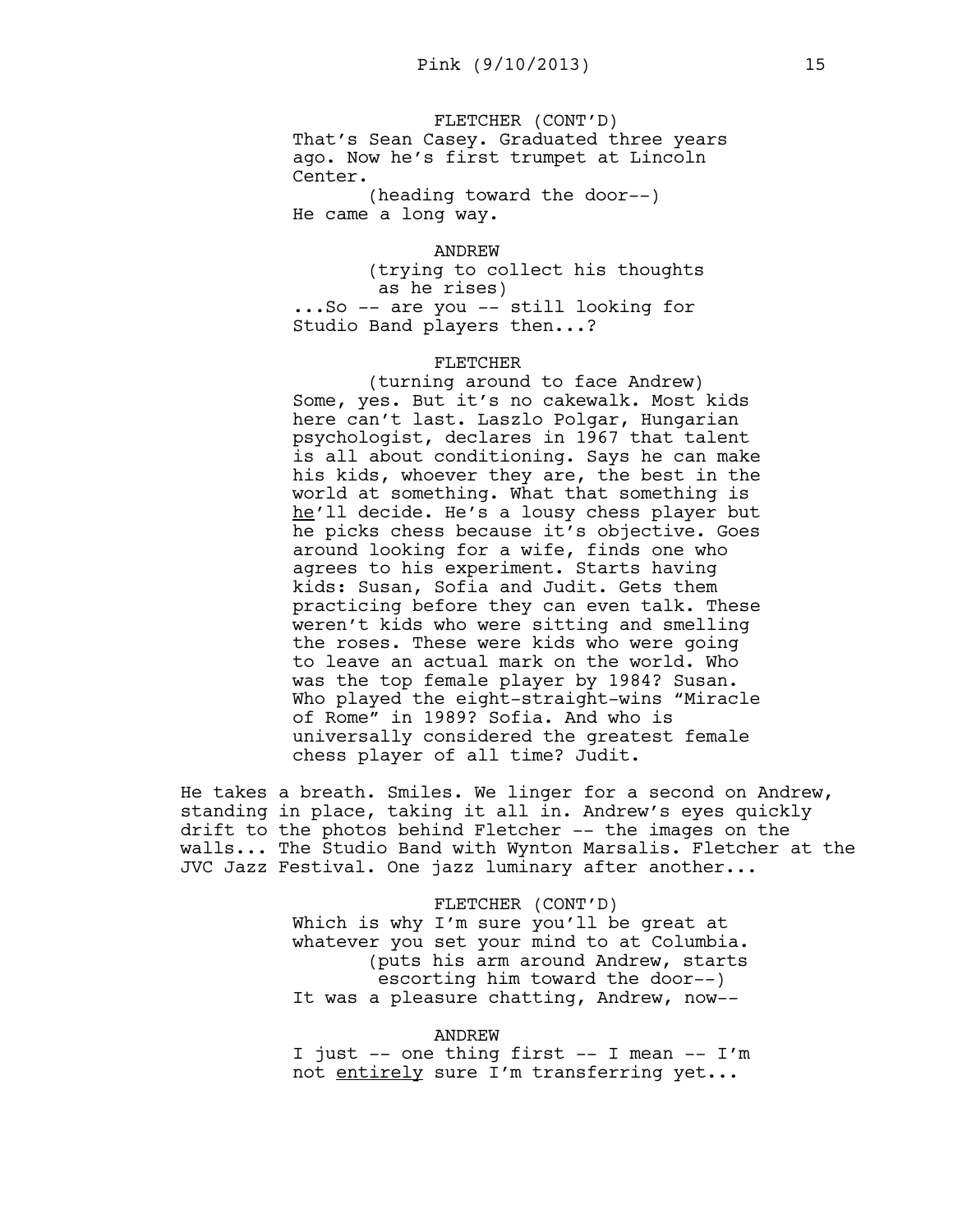FLETCHER Well that's worrisome. I'm sure you had good reason to make your decision.

ANDREW I -- just might give it some more time--

FLETCHER No need to do that. First instincts are best.

ANDREW My first instinct...is not to transfer...

FLETCHER I'm not sure your first instinct is right, then. Why don't you give it some more thought, and in the meantime... (reaches the door; about to close--) ...make sure your double-time swing is ready by Monday's Nassau Band.

He closes the door. WE LINGER on Andrew. A spark has been lit.

16 **INT. GEHRING HALL - NASSAU BAND ROOM - NIGHT** 16

Andrew plays the drums with Nassau Band. Keeps missing hits. The song's **SECOND NASSAU BAND REHEARSAL CHART (ANDREW)**.

> MR. KRAMER Alright, that's... That's enough of that. Back to just the core, please.

MUSICIANS trade places. As Ryan trades with Andrew, he turns--

RYAN Dude -- what've you been practicing?

Just then, the DOOR SWINGS OPEN -- and in steps FLETCHER. All eyes go to him. All talking ceases. Absolute silence, save for Fletcher's footsteps. Andrew waits. Heart pounding...

Fletcher arrives at the head of the band -- as Kramer silently and meekly retreats. Fletcher props up the music stand to his height, looks down at the sheet music, runs his finger down it to find the spot he wants... Andrew, like all the other players, is dead-still, eyes glued on Fletcher's every move...

Fletcher looks up, surveys the band with his eyes. Then, raising his hand--

#### FLETCHER

Down the line.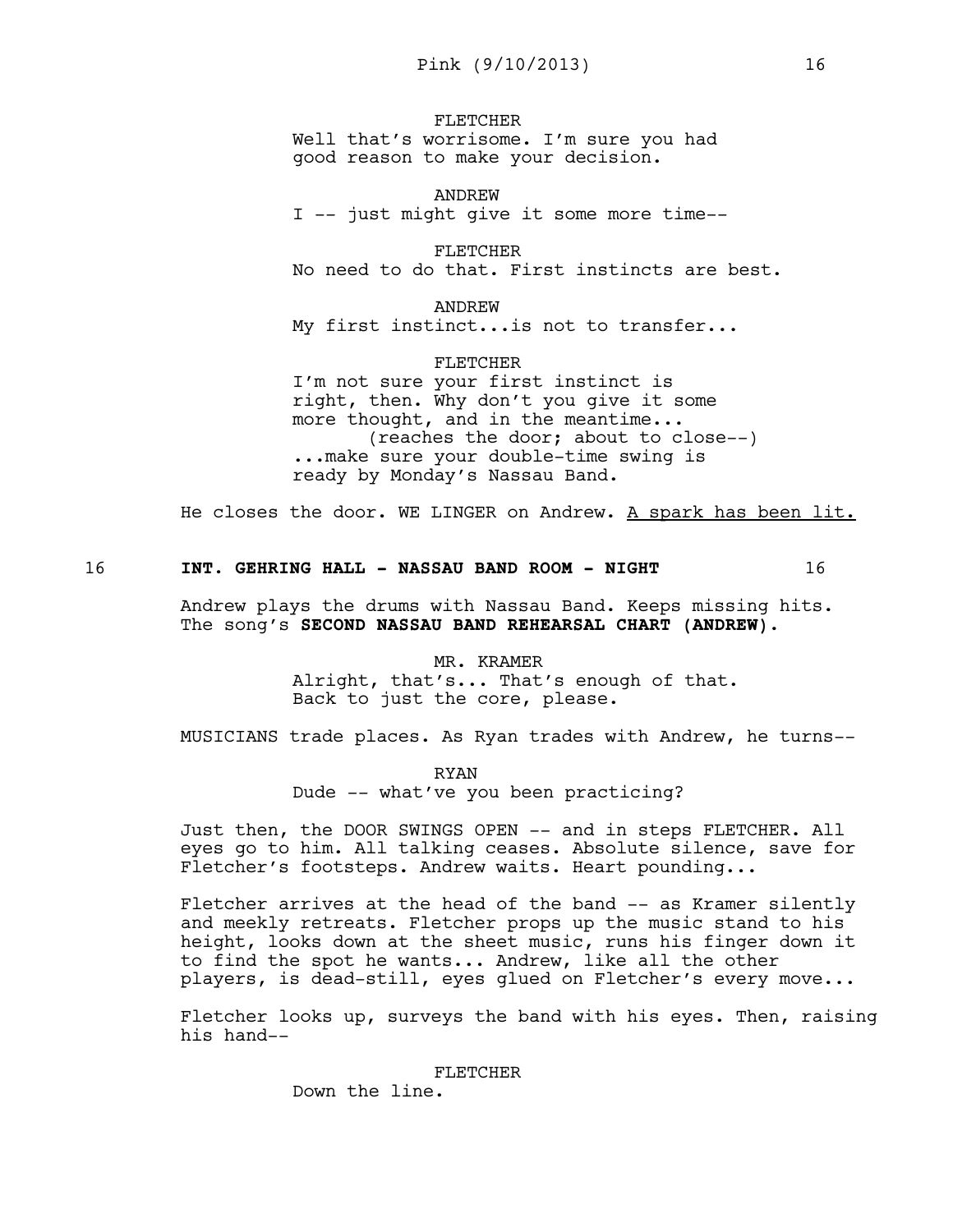Instruments SNAP upward with military precision. No one wants to miss a beat.

> FLETCHER (CONT'D) Trumpets. Bars 36 to 38. One-two--

The TRUMPETER on the right starts playing. Five notes before Fletcher cuts him off with the slightest flick of his hand.

> FLETCHER (CONT'D) Next. One-two-- (the SECOND TRUMPETER misses his cue) Next. One-two--

Nothing. Fletcher looks up. There are no more trumpeters. He looks over at Kramer: "*Are you serious?*"

> FLETCHER (CONT'D) Trombone. Bars 21 to 23. Four-and-- (TROMBONIST is scrambling to find the right page) Saxes. 48 to 50. "And" of one. And-one-- (ALTO SAX gets through one bar) Next--

Before he even counts off, he notices the TENOR SAX's fingering -- all he needs to know.

FLETCHER (CONT'D)

Drums.

We get a split-second glimpse of the TENOR SAXOPHONIST, wondering what just happened -- before we CUT to the drums, Ryan at the ready.

> FLETCHER (CONT'D) Double-time swing.

Ryan takes a breath. Fletcher CLAPS him off. Ryan plays.

FLETCHER (CONT'D) Thank you. You. Behind.

Palms sweaty, Andrew takes Ryan's place. Trains his eyes on Fletcher's hands. Deep breath. Fletcher CLAPS, and Andrew begins -- trying to get the motion right, trying to stay in time--

> FLETCHER (CONT'D) Thank you. Bass. Five bars of "Donna Lee".

We STAY ON Andrew as the BASSIST plays; Andrew slides off the drums and back to his regular seat.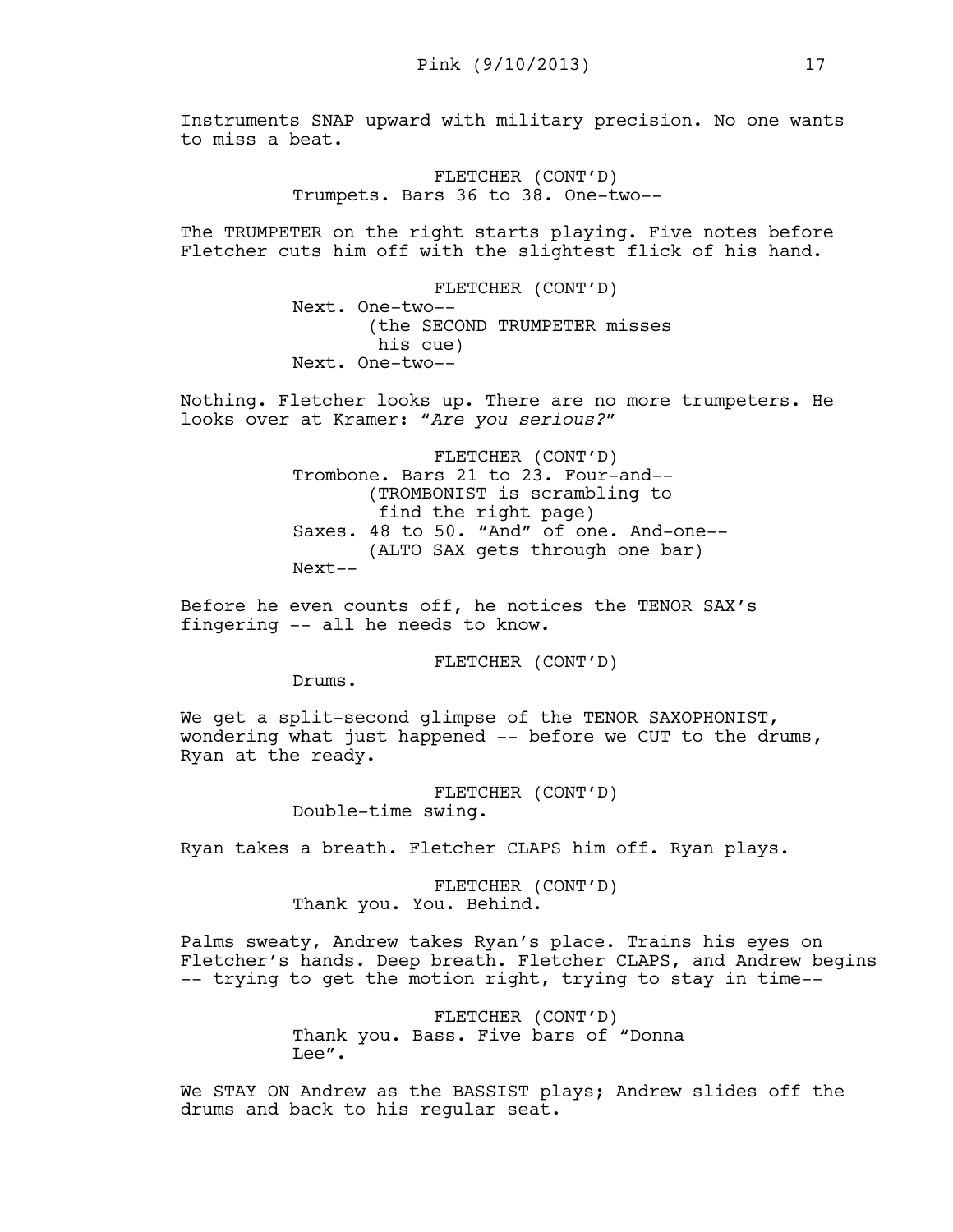FLETCHER (O.S.) (CONT'D) (to Bassist) Thank you.

We CUT back to Fletcher. He looks over the band once more. We see the MUSICIANS' faces -- scared, but hopeful. Then--

> FLETCHER (CONT'D) Drums. Come with me.

Ryan's heart starts speeding. His excitement visible, he--

FLETCHER (CONT'D)

Other drums.

Ryan freezes. Andrew is stuck in place for a moment. Then, eyes wide -- *is this really happening?* -- he rises and approaches the doorway... There, Fletcher hands him an ORANGE PAPER SLIP.

> FLETCHER (CONT'D) Give this to Admin for rescheduling. We meet 6am to 1pm every day. Room B16.

And with that, he EXITS.

In a daze, Andrew drifts back toward the band. Kramer looks at him. Andrew answers the look with a defiant smile. Vindicated.

> MR. KRAMER Ok fellas, let's...let's take it back from the top..

He claps off. The band plays **SECOND NASSAU BAND REHEARSAL CHART (RYAN)**. Andrew pretends not to notice Ryan's eyeing him in shock. Just sits down, lets it all settle.

And -- ever so slowly -- Andrew's face dissolves into a GRIN...

#### 17 **INT. PIZZERIA - NIGHT** 17

NTCOLE<sup>®</sup> This is a nice place.

We're at a cheap pizzeria now. Nicole is seated, two halfeaten slices of pepperoni in front of her. An old jazz track is playing -- **PIZZERIA CHART**.

Seated across from Nicole is Andrew -- echoes of the earlier grin still on his face, a brightness in his eyes.

> ANDREW Yeah, I come here a lot.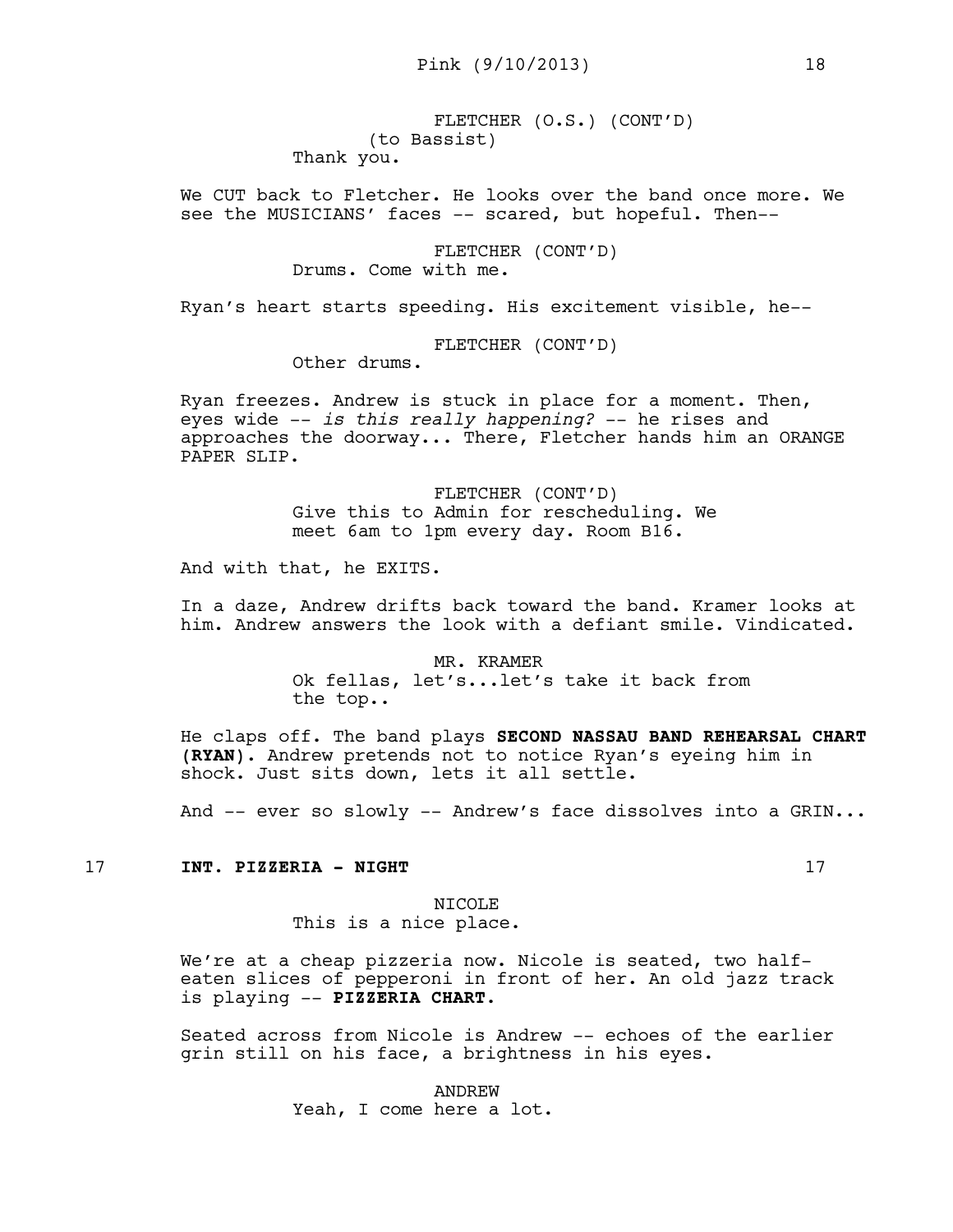Beat. Then -- clicking back to reality -- *this is not a nice place, did I fuck up?* --

> ANDREW (CONT'D) They have good music, so I  $-$  it's not just the food... (points, re: the tune) This is Jackie Hill, "When I Wake", July 17th, 1938, Bob Ellis on drums.

NICOLE Are you trying to impress me?

ANDREW

No  $--$  sorry  $--$  I didn't mean  $--$  they have like -- ten songs they loop through. They're always playing the same thing.

NICOLE And you know the dates to all ten?

## ANDREW

...Yeah.

Nicole smiles. A moment. Andrew fidgets. Nervous.

# NICOLE You know every time I saw you in the theater you always had your eyes pointed to the floor.

#### ANDREW

Really?

#### NICOLE

Like you were fascinated by the soda stains on the carpet.

#### ANDREW

My dad tells me I have a problem making eye contact.

#### NICOLE

My parents like to criticize me too. When I was growing up my mom told me my chin was too big and that that's why guys wouldn't like me. 'Cause my dad had cursed me with a big chin.

## ANDREW

What?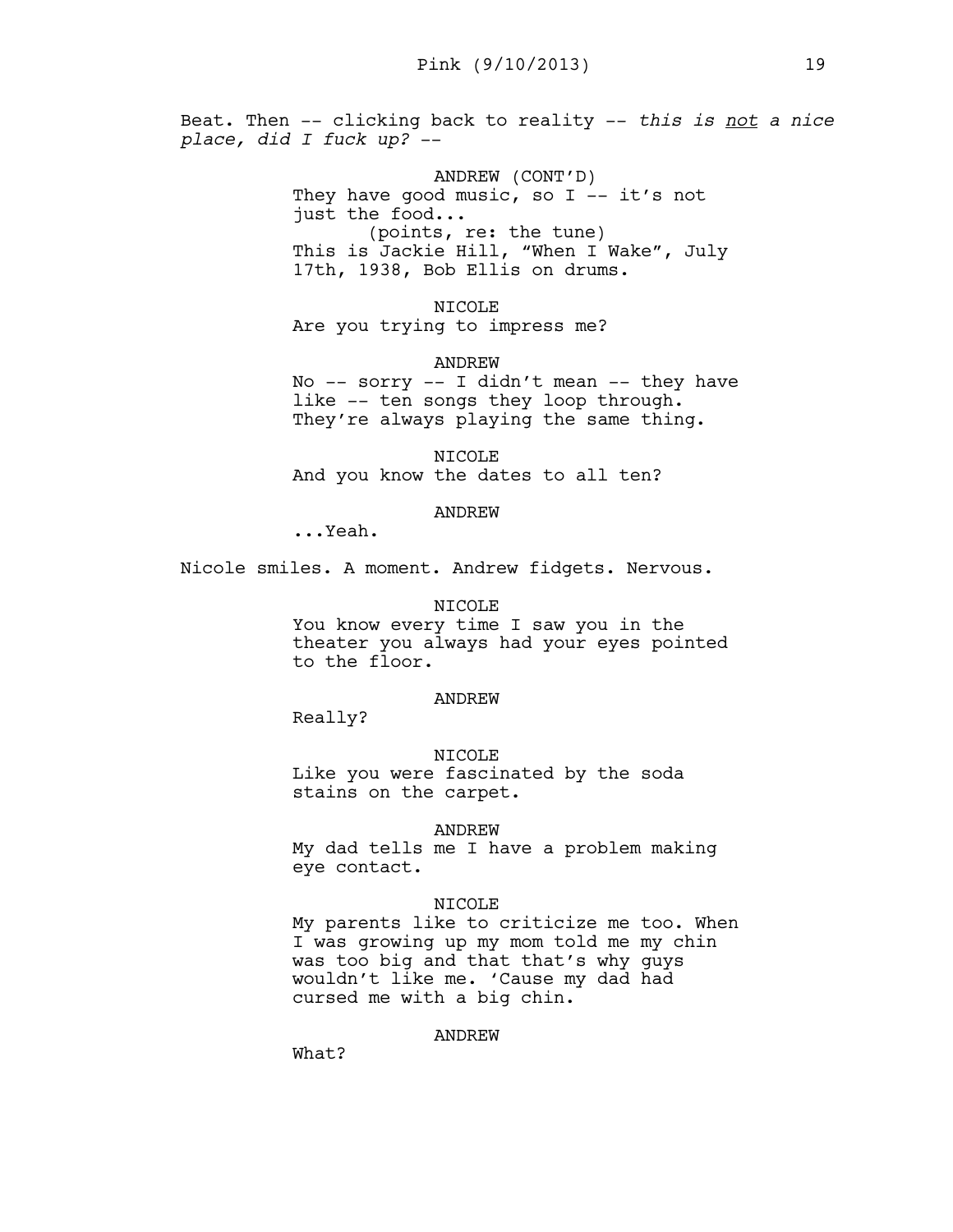NICOLE Yeah, it's -- look --(she turns, points her chin up) It's Jay Leno.

Andrew laughs. Nicole looks prettier to him than ever.

NICOLE (CONT'D) She keeps asking me if I have a boyfriend yet, and then blames it on the chin.

ANDREW She sounds insane.

NICOLE She wanted to be an actress when she was my age.

ANDREW And you? What do you do?

NICOLE Other than serving you popcorn?

ANDREW What do you want to do with your life?

#### NICOLE

(thinks; wasn't prepared for a question that direct) I go to Fordham... I'm not sure...

ANDREW What's your major?

NICOLE I don't have one yet.

ANDREW Well what did you come here to study?

NICOLE I just came here for a general education.

ANDREW Right, but you picked Fordham for a reason. Why Fordham?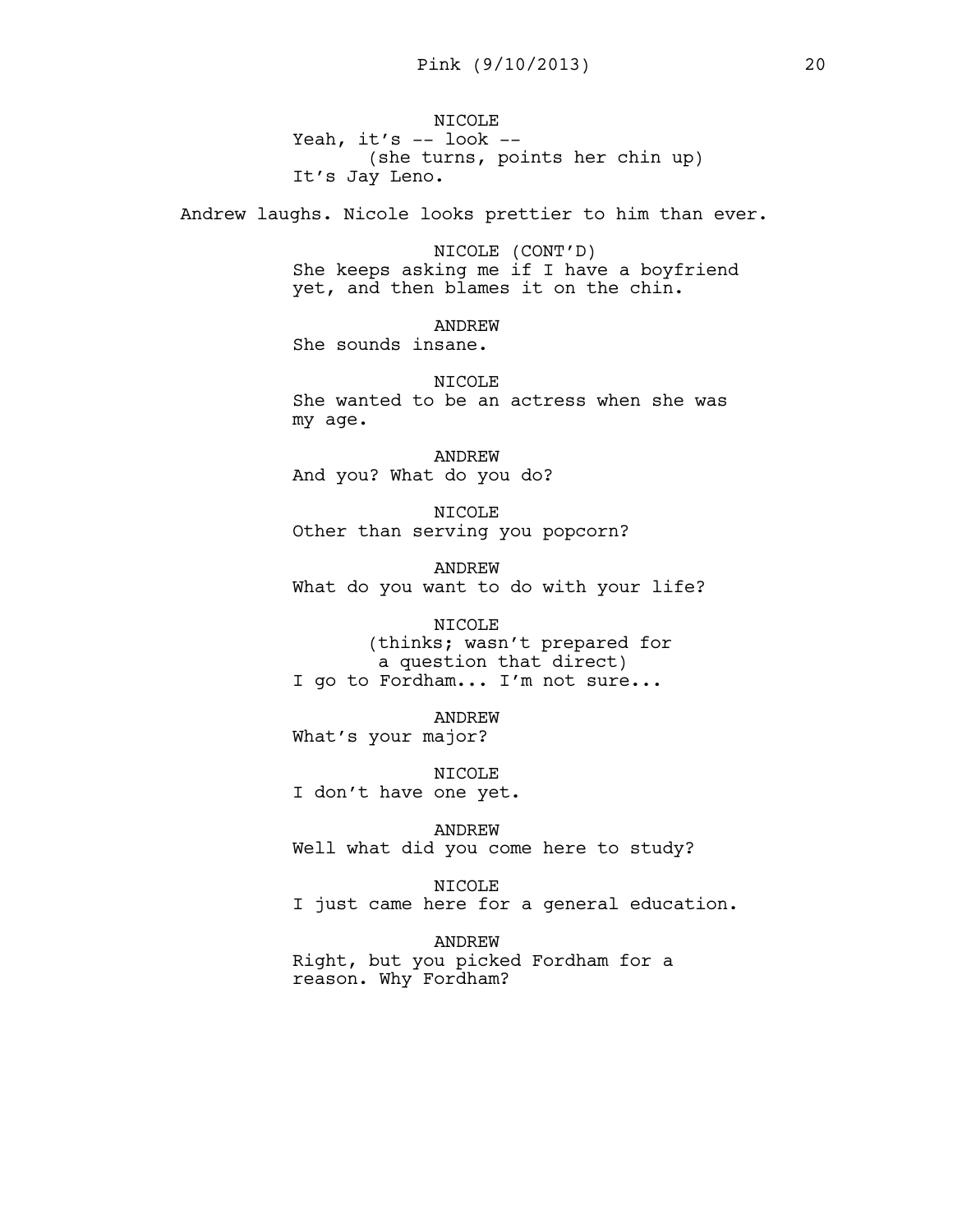NTCOLE<sup></sup> I applied to a bunch of schools, Fordham let me in. Why'd you pick Shaffer?

ANDREW It's the best music school in the country.

Beat. Nicole shrugs.

NTCOLE<sup>®</sup> Well Fordham was Fordham.

A moment.

NICOLE (CONT'D) I don't love it there to be honest...

ANDREW

No?

NICOLE I mean -- the people there... I don't think they like me. I'm from Arizona and -- I don't know, I think they see it in me.

A beat. Andrew thinks about this, then--

#### ANDREW

I don't like the people at Shaffer either. But I think it just takes time... Things change, you know.

#### NICOLE

I know. (then, opening up more than she expected, more fragility in her voice now) I feel homesick sometimes. You know? I hate how people in college pretend they never feel homesick. Or maybe I'm literally the only one, but... I don't think so.

A moment of silence. She looks at Andrew. He looks at her.

ANDREW I know exactly how you feel. (then, he smiles) I still go to the movies with my dad.

Nicole nods. Smiles back. Andrew said it playfully, but she can tell he also meant it to reach out to her.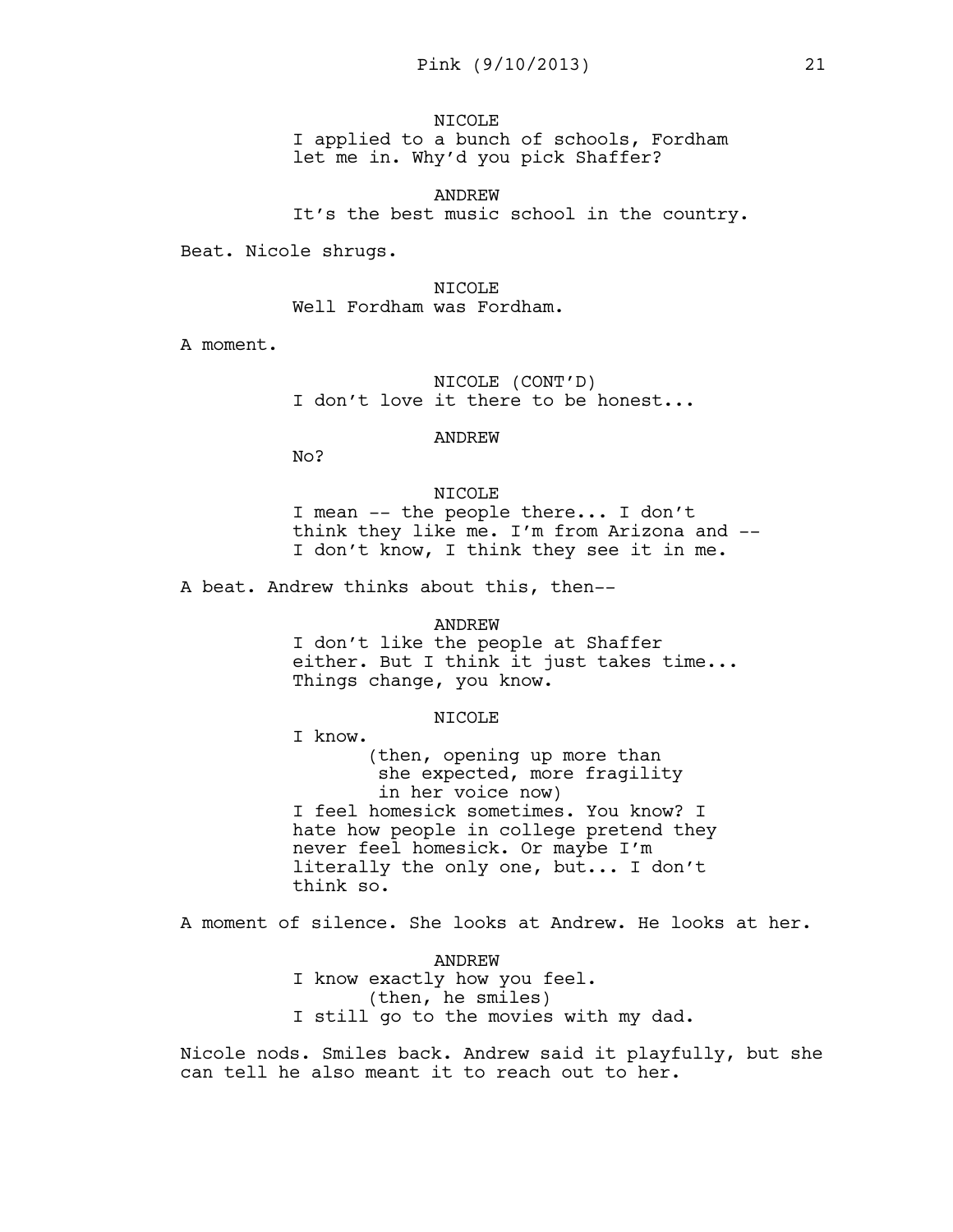She scoots her legs. Her knee happens to touch Andrew's. He notices. So does she. They look at each other.

> NICOLE ...I like this song.

ANDREW Yeah -- this part is great -- here --

Nicole smiles. Looks at Andrew. He looks back. Their knees stay still, just barely touching.

And, on this moment, just as the song ends --

#### 18 **INT. DORMITORY - ANDREW'S ROOM - PRE-DAWN** 18

Andrew's in bed -- fast asleep. Seems stress-free for once - his body totally relaxed, his mind deep in a dream. His arm hits his night stand -- WAKING him up. His eyes open. He looks at his alarm clock. It reads: 5:17.

ANDREW

*Shi--*

#### 18A **INT. DORMITORY - HALLWAY - MOMENTS LATER** 18A

Andrew bursts out of his room and RACES down the hall.

#### 19 **EXT. DORMITORY - NEW YORK STREET - MOMENTS LATER** 19

Andrew DASHES across the green. It's still pitch black outside, the city cold and menacing.

#### 20 **INT. GEHRING HALL - STAIRWELL - CONTINUOUS** 20

Andrew busts inside, runs down the STAIRWELL -- and SLIPS. Falls full-throttle down a whole flight, hands smacking against the tile. Rises, sore, and keeps running.

# 20A **INT. GEHRING HALL - BASEMENT HALLWAY - CONTINUOUS** 20A

Andrew reaches ROOM B16 -- pushes open the doors--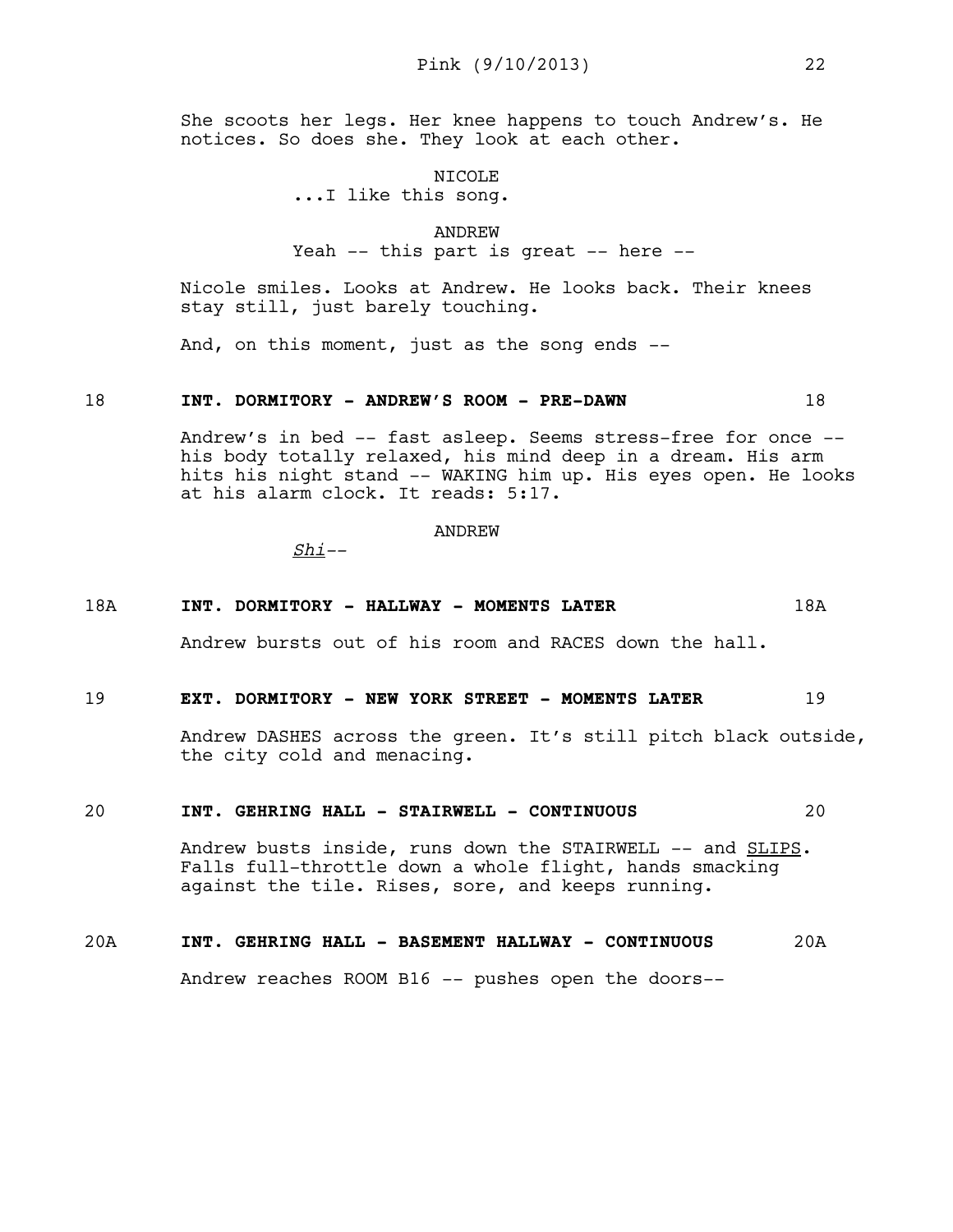# 20B **INT. GEHRING HALL - STUDIO BAND ROOM - CONTINUOUS** 20B

--only to find the room EMPTY. No one is there. Andrew checks the time on his phone: 5:33. *Did he miss them...?*

## 20C **INT. GEHRING HALL - BASEMENT HALLWAY - CONTINUOUS** 20C

Andrew steps back into the hallway. Spots a SIGN-UP SHEET at the door. Looks at it. Sees the words "STUDIO BAND" scrolled down for each day. The listed start-time: "9AM".

## 21 **INT. GEHRING HALL - STUDIO BAND ROOM - MORNING** 21

Andrew sits on the drum throne. A clock on the wall reads: 8:57. He's dozed off, is out cold. His hand, cut from his fall down the stairs, rests against the snare drum.

Suddenly -- the DOOR opens --

SAXOPHONIST #2 She told me to pull out, then wet the whole fucking bed.

#### SAXOPHONIST

No, serious??

Andrew shoots up. Surges to his feet. The SAXOPHONISTS don't pay him any attention. They're big guys, macho. Another DOOR opens. MORE PLAYERS...

These are the CORE MEMBERS of Studio Band -- Shaffer's cream of the crop. Mostly third- and fourth-years. All male. A few ALTERNATES follow, first- and second-years.

Andrew watches as the PLAYERS buzz their mouthpieces, whip open their folders, pull out their instruments. A flurry of chatter and activity...

One of the CORE MEMBERS heads to the drums: CARL TANNER, 22. Andrew sees him, and--

> CARL You the new alternate?

ANDREW Yeah -- I'm -- Andrew Neiman...

CARL

(couldn't care less about his name) Tune the set to a B-flat. Then you'll turn my pages during rehearsal.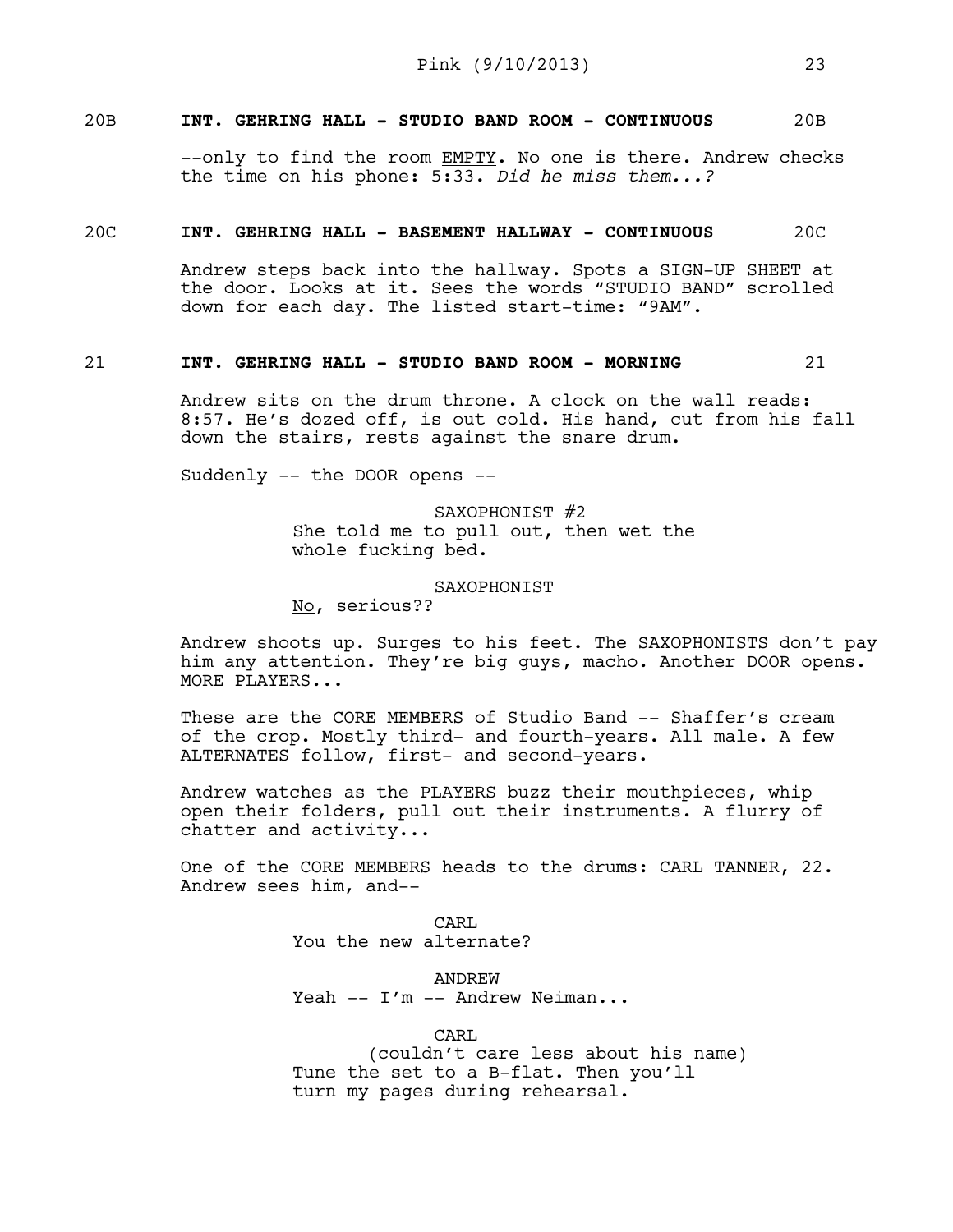Andrew, nervous, sits back down at the drums and--

ANDREW (to the PIANIST) Excuse me? (no answer) Um -- sorry -- excuse me? (the Pianist looks at him) Could I have a B-flat please?

The Pianist plays a B-flat. Andrew tunes. By now the room is filled: TRUMPETS, TROMBONES, SAXES.

> ANDREW (CONT'D) (to the Pianist) Excuse me -- could I maybe have ano--

But Carl has already risen. Ushers Andrew back up. Sits down at the drums, as Andrew sits down by the music stand.

SAXOPHONIST #2

Milk the cunt!!

The PIANIST plays a middle C, and the players start tuning to it.

Andrew watches, listens -- the sea of sounds building, the clock on the wall ticking, until -- it hits 9:00.

THE DOOR BURSTS OPEN. Fletcher marches in, carrying a stack of sheet music. Sudden tension -- and utter silence.

Fletcher sets his music down. Stares at the band. Dead-serious, silently judging. A moment passes...

Then -- he SMILES. He's switched all of a sudden to warm and cuddly.

> FLETCHER We've got a squeaker today, people. Neiman. (he pronounces it "Neeman") Nineteen years old. Isn't he cute?

Laughs throughout the room. We can overhear a few snickers:

PLAYERS (O.S.)

*Neee-man...* 

Andrew looks. Fletcher keeps his smile up... And then--

FLETCHER Alright, gang. "Whiplash".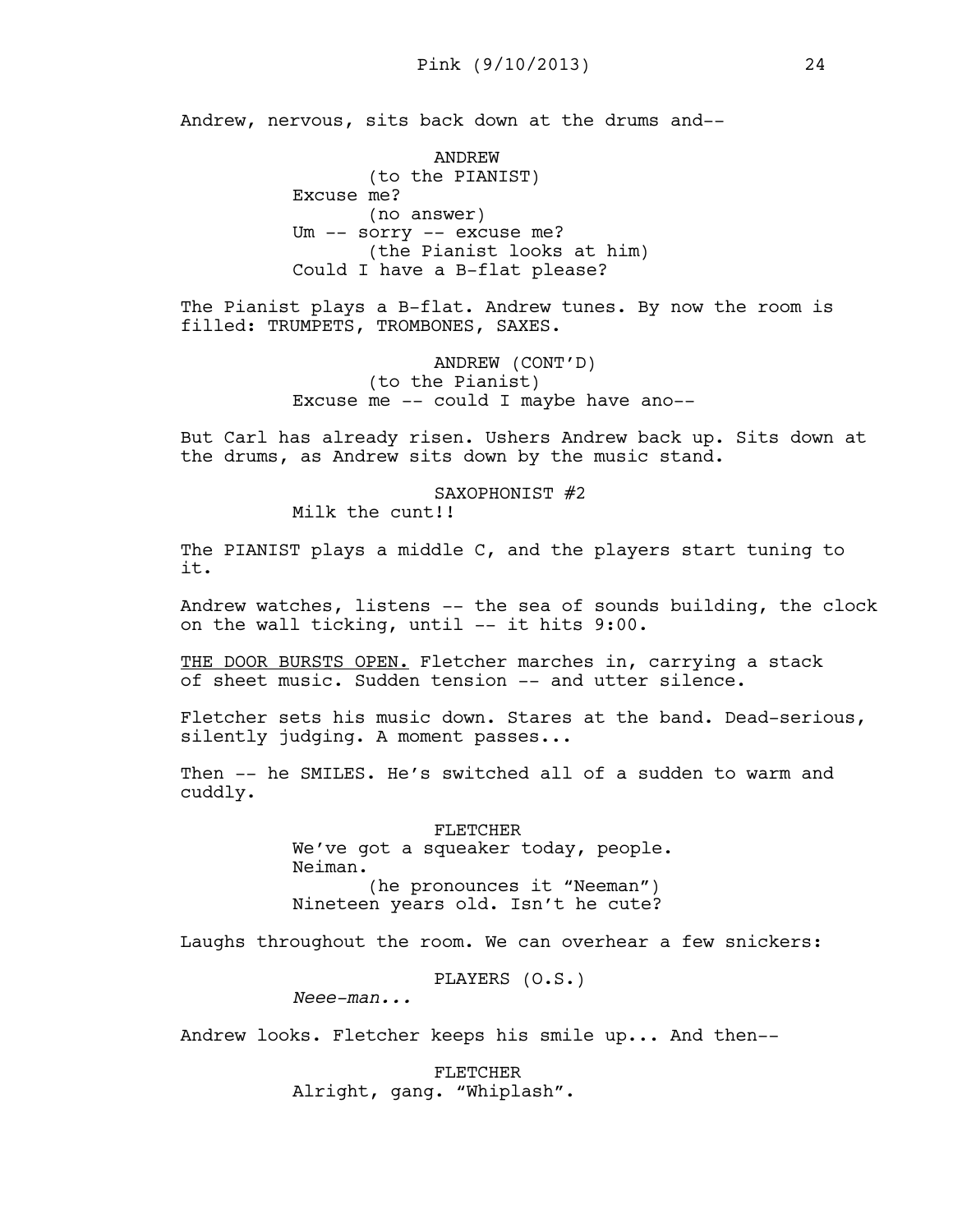The players get out the chart. Andrew catches a glimpse - a messy clutter of notes and time signatures...

Fletcher raises his hand. Total silence. Then -- the slightest move of Fletcher's finger, and the band begins **WHIPLASH STUDIO BAND REHEARSAL CARL #1**. The chart's named "Whiplash" for a reason. It's fast, frenetic, 7/4 time. This fast, with this many polyrhythms, it's impossibly hard.

## CARL

*Page*... *Page...* 

Andrew turns the page. Carl glares. Shouldn't have had to tell him to turn it. But Andrew can't follow. The band's too fast..

#### FLETCHER

Stop. You. Barker. (pointing to the THIRD TRUMPETER'S horn) That is not your boyfriend's dick. Do not come early. Moving ahead. Bar 93.

The players flip their sheet music. Andrew catches a glimpse of a TROMBONIST ejecting the spit from his horn. A puddle has formed by his feet.

#### FLETCHER (CONT'D)

Five-six-seven--

The band plays **WHIPLASH STUDIO BAND REHEARSAL CARL #2**. Intense, visceral. Fletcher paces back and forth, eyeing players as they play. He's got fox's ears, hawk's eyes. Every sinew of his body is focused. Andrew watches, awed, scared, completely overwhelmed.

FLETCHER (CONT'D)

Stop!

The band comes to a halt.

FLETCHER (CONT'D)

Now this one upsets me. We have an out-oftune player. Before I go any further, does that player want to do the right thing and reveal himself? (silence) Ok. Maybe a bug flew in my ear. Bar 115. Five-six-and--

He cues the BAND with his hand, then cuts them off.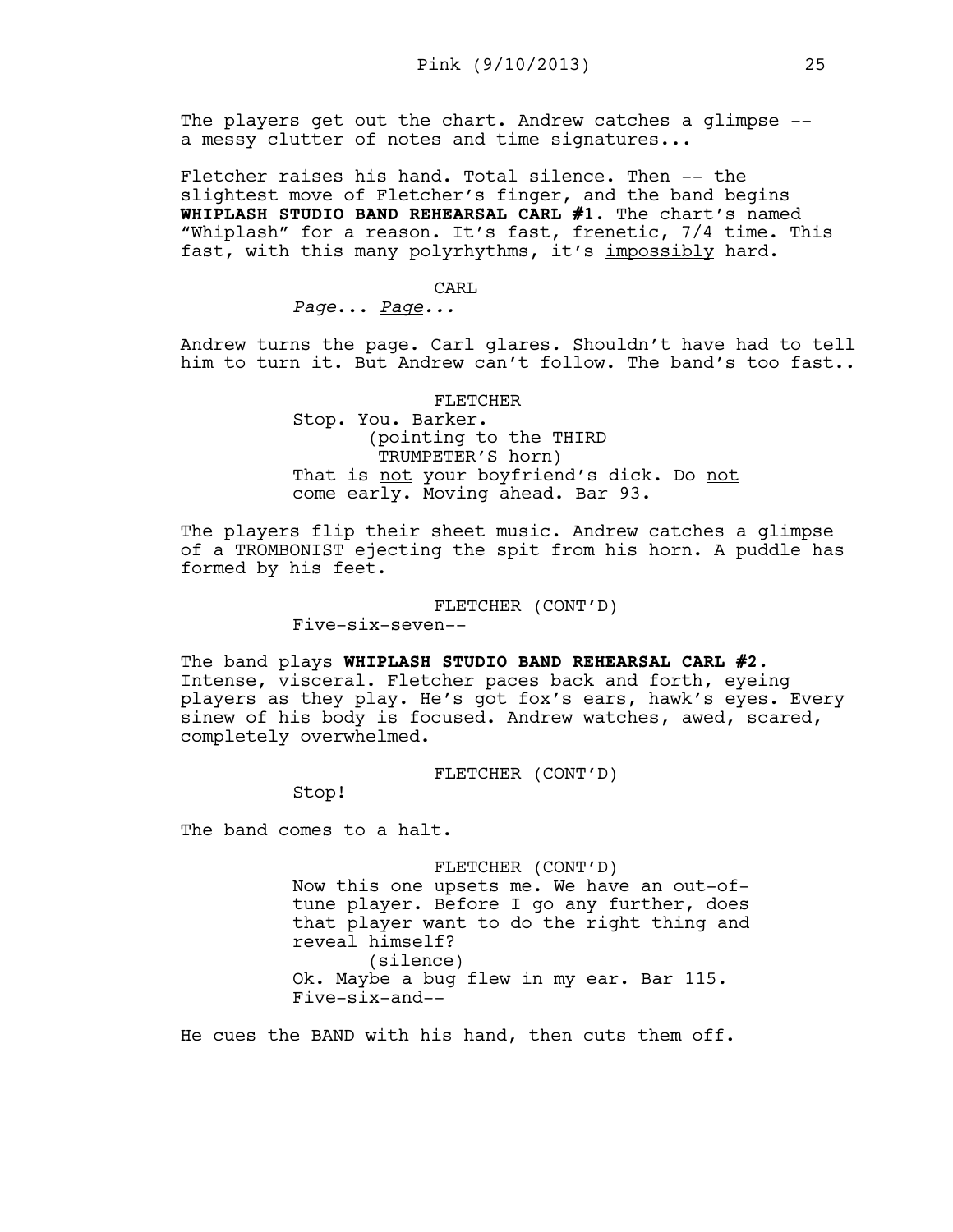FLETCHER (CONT'D) No, I guess my ears are clean because we most definitely have an out-of-tune player. Whoever it is, this is your last chance. (paces back and forth, slowly) Either you know you are out of tune, and are therefore deliberately sabotaging my band; or you do not know you're out of tune -- which  $I'm$  afraid is even worse. Nothing. The players avert his gaze. All terrified... FLETCHER (CONT'D) Reeds. Five-six-and-- (they play, he cuts them off) Bones. Five-six-and-- (they play, he cuts them off) Ahhhh, he's here. Silence. He eyes the TROMBONISTS. Lands on one, METZ. Overweight. Been picked on his whole life. FLETCHER (CONT'D) Tell me it's not you, Elmer Fudd. Metz sits there, trembling. On the brink of tears. FLETCHER (CONT'D) It's ok. Play. (Metz does so, Fletcher stops him, leans in, whispers--) Do you think you're out of tune? Metz, terrified, looks down at the floor. FLETCHER (CONT'D) There's no fucking Mars Bar down there. Look at me. Do you think you're out of tune? METZ  $\ldots$ Y--yes... FLETCHER Then why the FUCK didn't you say so?!? Silence. It's the first time we've heard Fletcher really SHOUT. His voice is booming, louder than one would have thought. Then--

> FLETCHER (CONT'D) I've been carrying your fat ass for too long, Metz. (MORE)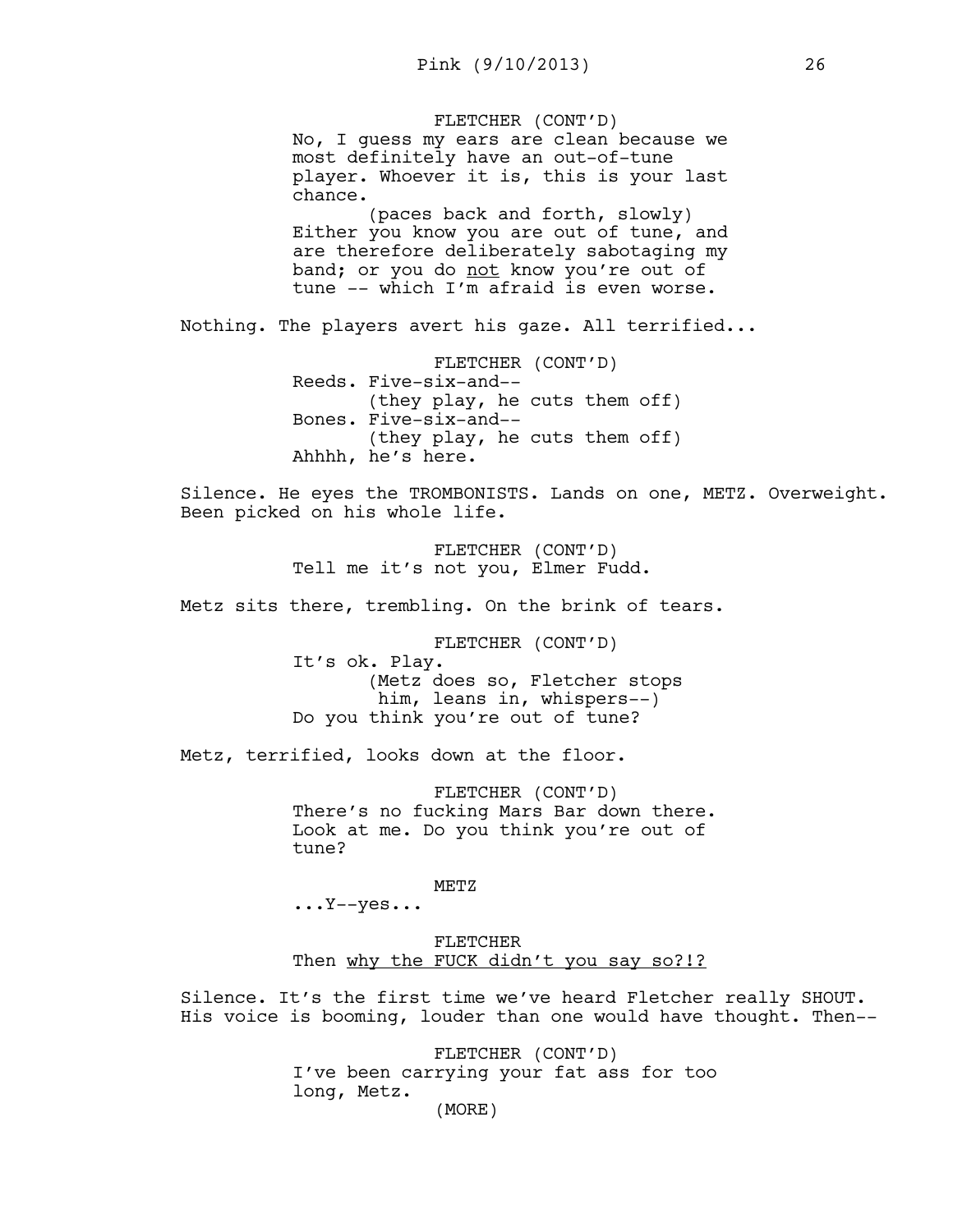I will not let you cost us a competition because your mind's on a fucking Happy Meal and not on pitch. Stein, congratulations, you are now fourth-chair trombone. Metz -- get the fuck out. FLETCHER (CONT'D)

Still trembling, tears bubbling out, Metz picks up his trombone and walks to the door. Andrew watches -- shocked.

Once the door closes--

FLETCHER (CONT'D) For the record, Metz was not out of tune. You were, Wallach. But Metz didn't know it. And that's bad enough.

And then -- he looks straight at Andrew.

FLETCHER (CONT'D) Alright, take ten. When we get back - the squeaker's on.

Andrew's face goes ghost-white.

## 22 **INT. GEHRING HALL - BASEMENT HALLWAY - MOMENTS LATER** 22

Andrew sits in the corner of the hall, the "WHIPLASH" sheet music in his hand. Tries desperately to count the beats...

#### ANDREW

Five-six-seven... Six-two-two-five...

He scribbles on the page, trying to compute the patterns: "7/9  $+ 7/4 = 7/18$ ". "1/64 X 7/9"... We see feet pass by, and hear--

| STUDIO CORE MEMBER #1<br>Stein won't last a week. He doesn't have | $***$ |
|-------------------------------------------------------------------|-------|
| the lips.                                                         | $***$ |
| STUDIO CORE MEMBER #2<br>Fudd lasted longer than he should have   | $***$ |
| STUDIO CORE MEMBER #3                                             | $***$ |
| Maybe if he spent half the time                                   |       |
| practicing that he does to polishing off                          |       |
| cheeseburgers                                                     | $***$ |
| STUDIO CORE MEMBER #4                                             | $***$ |
| (laughs)                                                          | $***$ |
| You got that right.                                               |       |

Andrew's eyes follow the PLAYERS. They're tall, built. Next to them Andrew feels like a scrawny teen.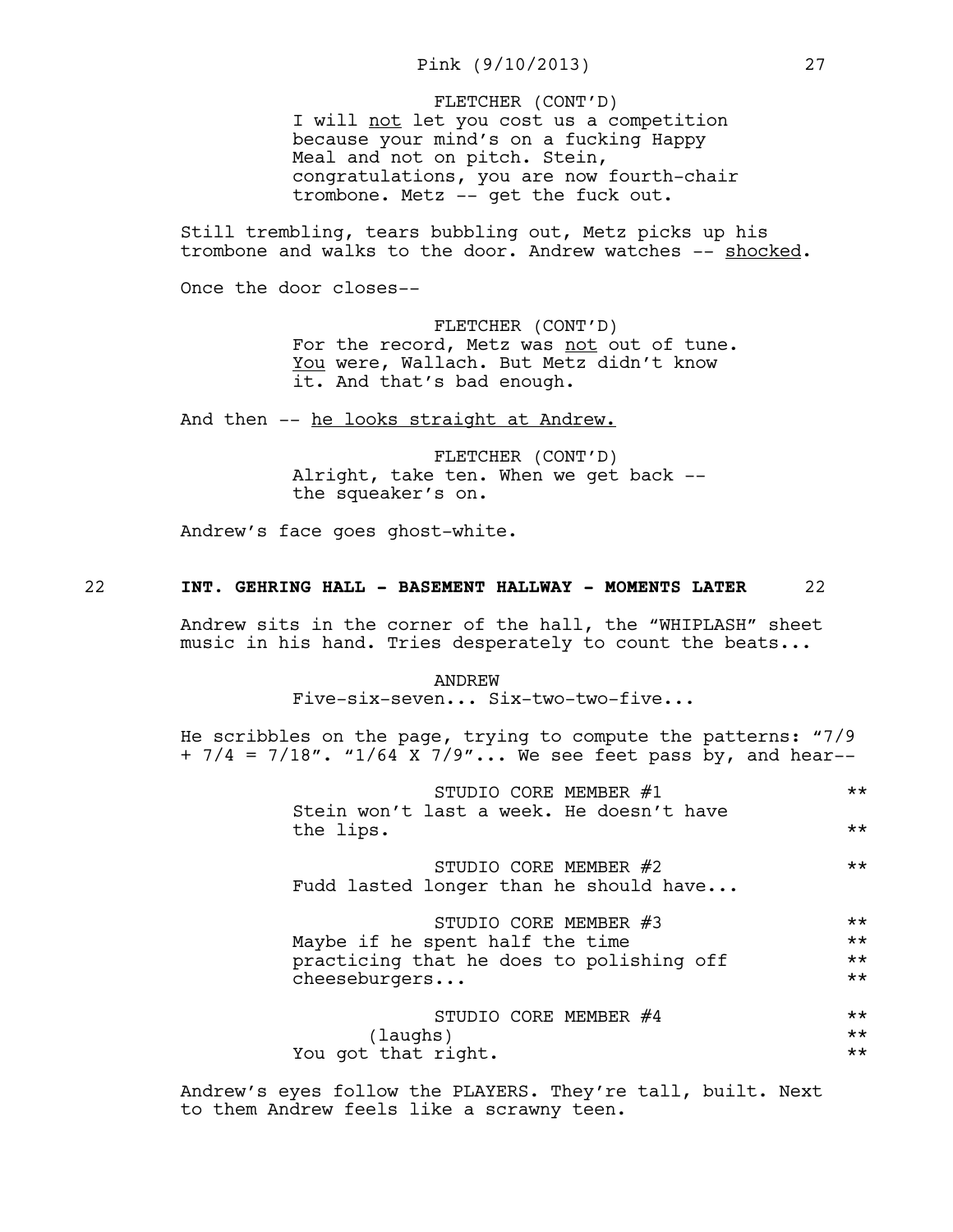Just then -- a PAIR OF DRESS SHOES reach Andrew's side. Startled, Andrew looks up. It's Fletcher. Andrew scrambles to his feet, as Fletcher puts his arm over him and -- earnestly, back to the warm tone he displayed days ago --

> FLETCHER (walking Andrew down the hall) Listen, Andrew. I know what you saw in there is worrying you, but there's a big difference. This is your first day. (MORE)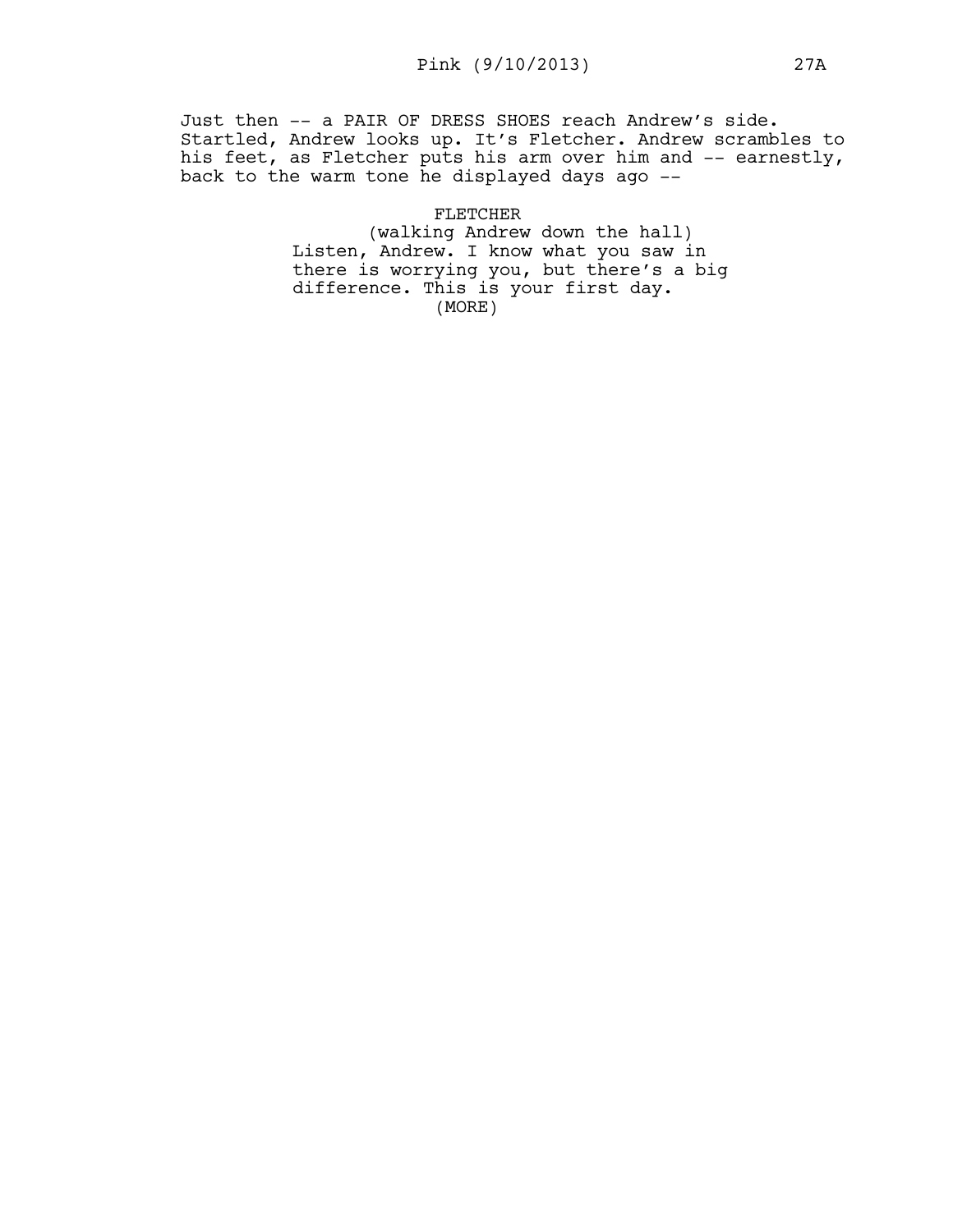Metz had been dragging mud for two years. (comes to a stop, looks straight at Andrew--) Besides, you're no Elmer Fudd. This is a huge opportunity for you. You know that, right? FLETCHER (CONT'D)

#### ANDREW

Yeah...

FLETCHER Your parents musicians?

ANDREW

No, not really...

# FLETCHER

What do they do?

ANDREW

Well, my dad's a writer.

FLETCHER What's he written?

ANDREW Well he's...I guess he's mainly a teacher.

#### FLETCHER

College?

ANDREW Pennington High.

FLETCHER

And your mom?

## ANDREW

I don't know... She left when I was a baby.

FLETCHER So no musicians in the family.

ANDREW

...No, I guess not...

#### FLETCHER

Well, you've just got to listen to the greats then. Jo Jones, Buddy Rich. You know, Charlie Parker became "Bird" because Jones threw a cymbal at his head. (MORE)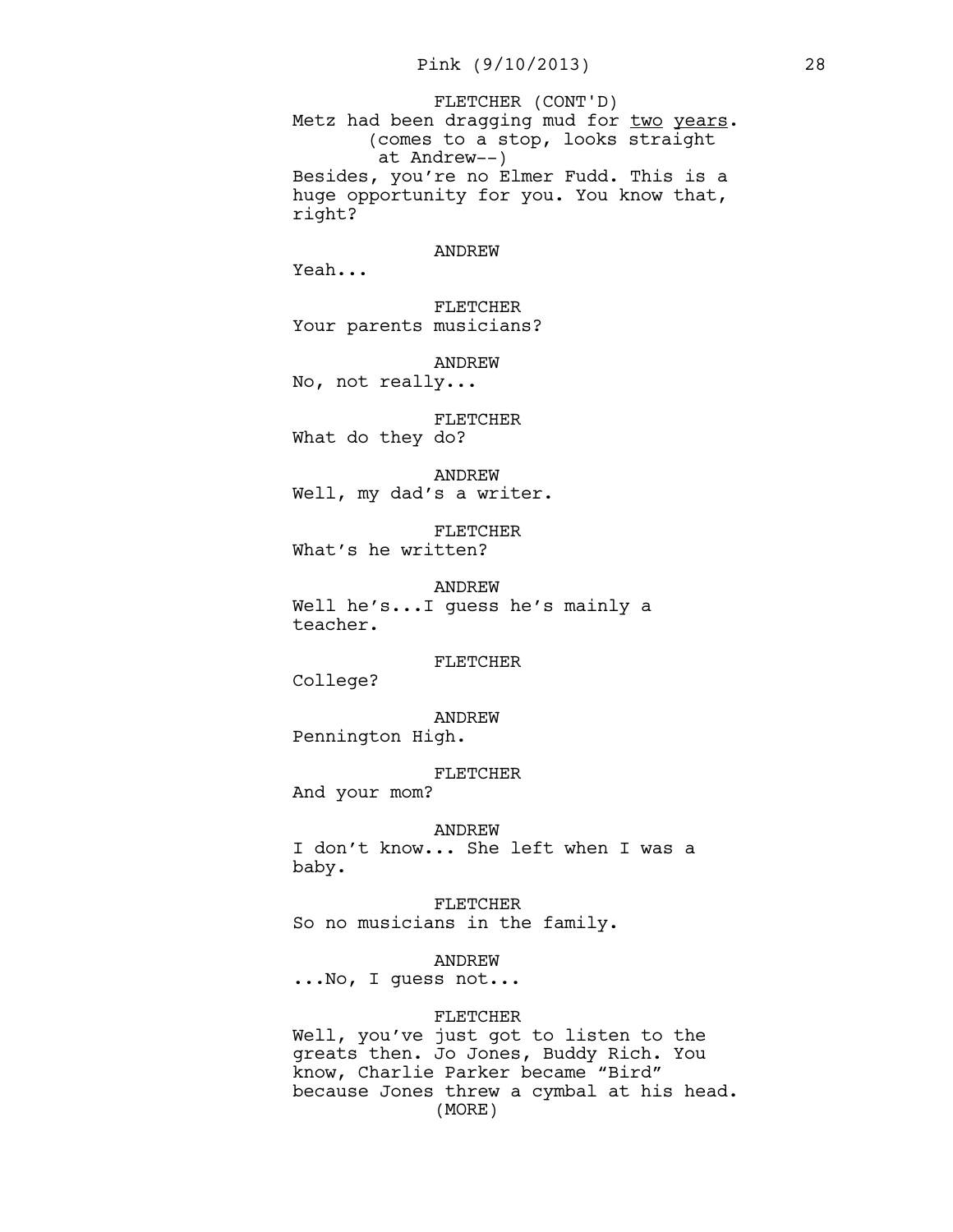You see what I'm saying? (Andrew nods) FLETCHER (CONT'D) (MORE)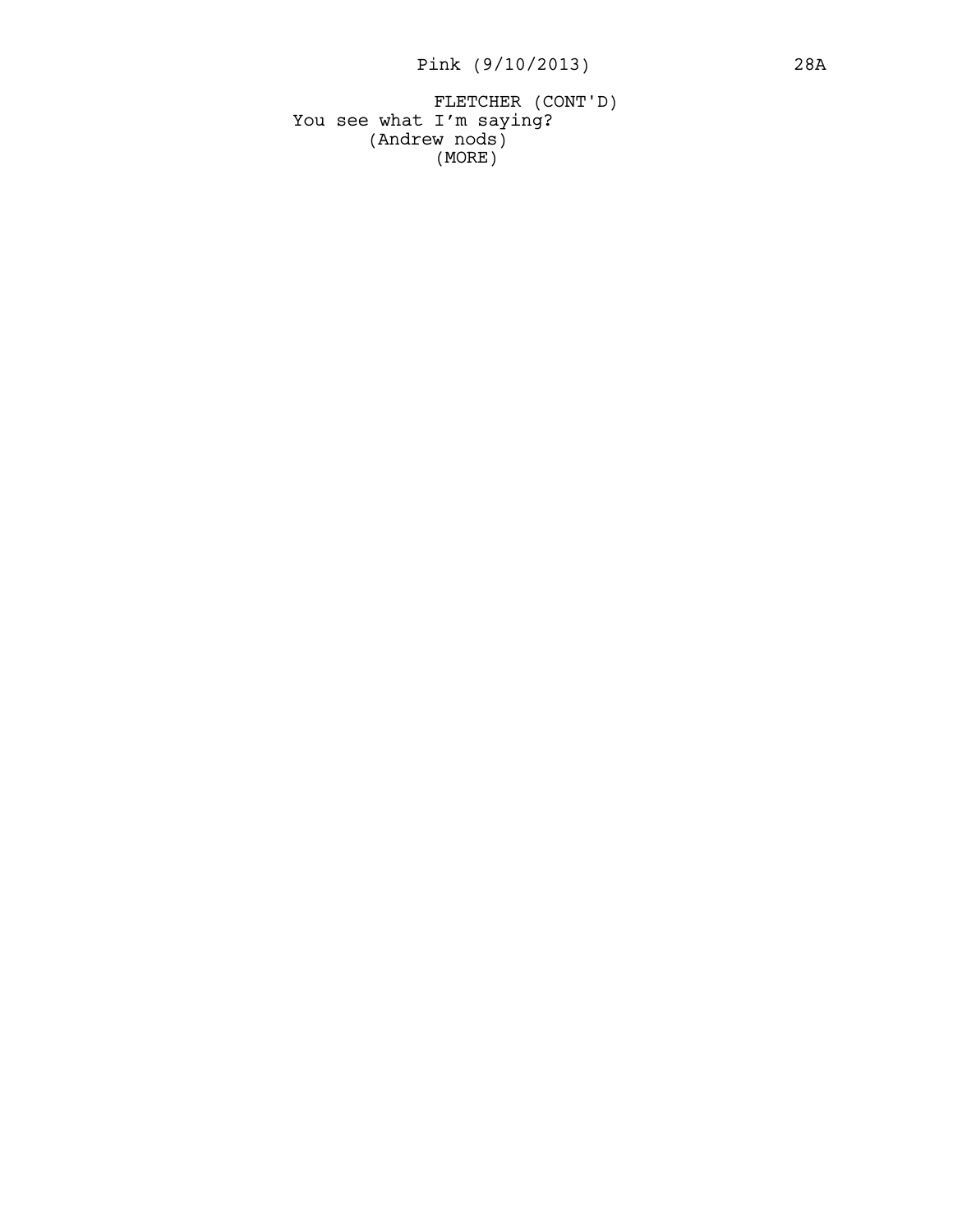# Pink (9/10/2013) 29

The key is  $- relax$ . Don't worry about</u> the numbers or what the other players think. You're here for a reason. You believe that, don't you? (Andrew nods) Say it. FLETCHER (CONT'D)

## ANDREW

I'm here for a reason.

## FLETCHER

Good.

A beat. And, finally--

FLETCHER (CONT'D)

Now have fun.

He pats Andrew on the back  $-$  then promptly walks off.

23 **INT. STUDIO BAND ROOM - GEHRING HALL - MOMENTS LATER** 23

The players are taking their seats. Slowly, Andrew walks in. Eyes the DRUMS. Takes a deep breath. *He can do this...*

Carl is seated in the alternate's seat. The drum throne is empty. Just waiting for Andrew...

Andrew sits down. WE MOVE IN CLOSER ON HIM -- as he adjusts his seat, lays his music out, gets his sticks ready...

> FLETCHER (O.S.) Alright, gang.

Andrew looks up. Fletcher has just entered.

FLETCHER (CONT'D)

"Whiplash".

Fletcher eyes Andrew.

FLETCHER (CONT'D) Neiman -- just do your best.

Andrew nods. Looks at the music. Counts in his head. *He's ready...*

Fletcher CLAPS the band off. **WHIPLASH STUDIO BAND REHEARSAL ANDREW #1**, mid-tempo, far easier than before. Andrew's doing well. Fletcher nods, smiles--

> FLETCHER (CONT'D) Let's see some fills.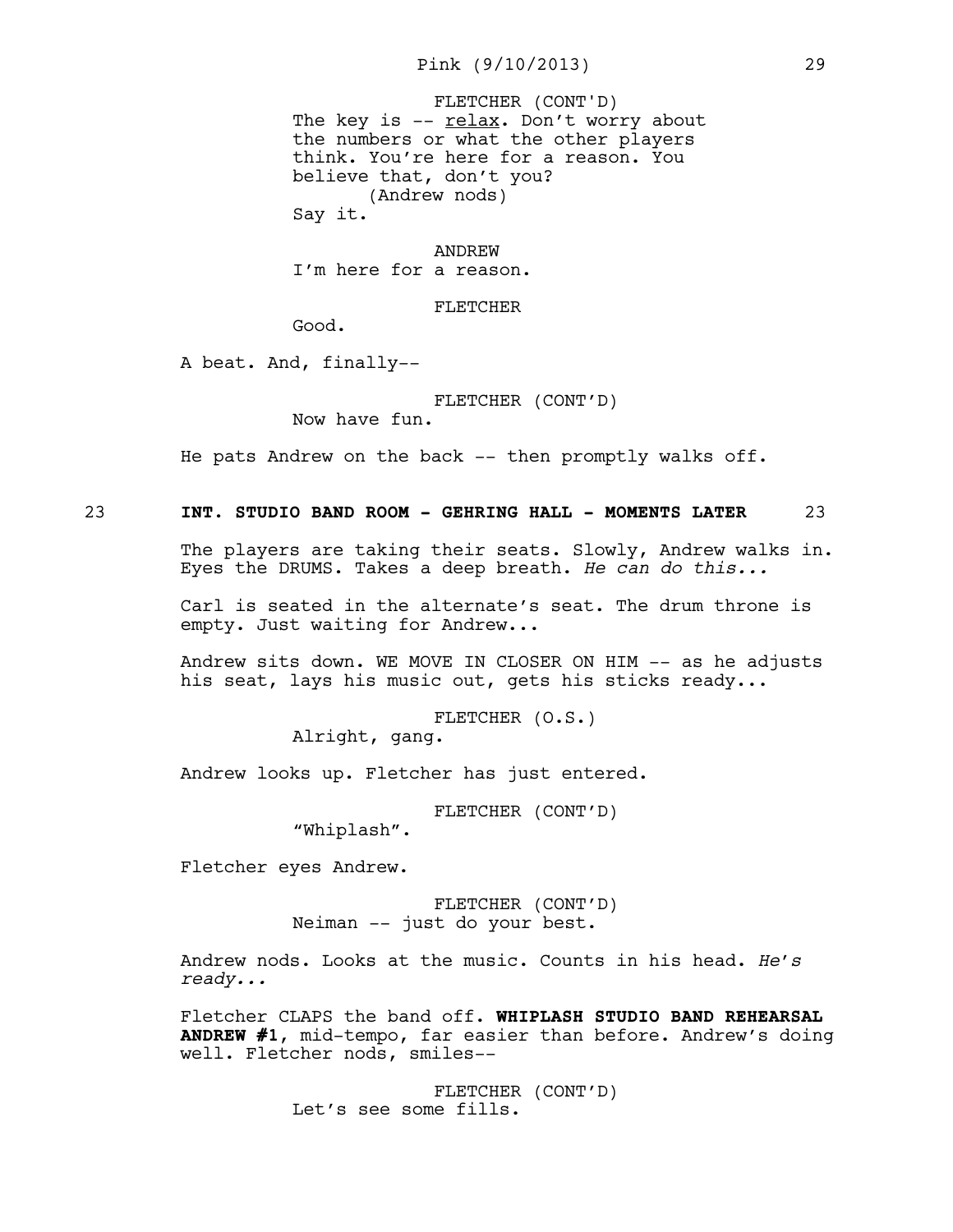Andrew fills, rolling down the toms. Fletcher grins.

Andrew, seeing Fletcher's grin, can't help but smile. Getting into it now. The whole BAND building, his drumming growing more intense. He fills again.

> FLETCHER (CONT'D) *Snap!* We've got Buddy Rich here.

Andrew grins. Fills again. Accenting, playing a counter-rhythm. When he trips up. Comes in a hair late.

> FLETCHER (CONT'D) (waving the band to stop) Ok, little trouble there. No problem. Let's pick it up from 17.

Fletcher claps. Andrew plays **WHIPLASH STUDIO BAND REHEARSAL ANDREW #2**. Fletcher waves him to stop again.

> FLETCHER (CONT'D) Not my tempo. Ok?

Fletcher claps again. Then another wave for Andrew to stop.

FLETCHER (CONT'D) Downbeat on 18. Ok?

He's still soft, calm, warm. He claps again. Then, stopping--

FLETCHER (CONT'D) The "and" of 4. Bar 17, the "and" of 4.

He claps off. Stops Andrew again, only seconds later.

FLETCHER (CONT'D) 17, the "and" of 4. Ok? And you're rushing a little...

Andrew nods. Getting nervous now... Fletcher claps again. Stops again.

> FLETCHER (CONT'D) Not quite my tempo. All good, here we go.

He's about to clap off when, out of nerves, Andrew hits his bass drum early.

FLETCHER (CONT'D)

No -- ready?

Fletcher claps. Stops Andrew yet again.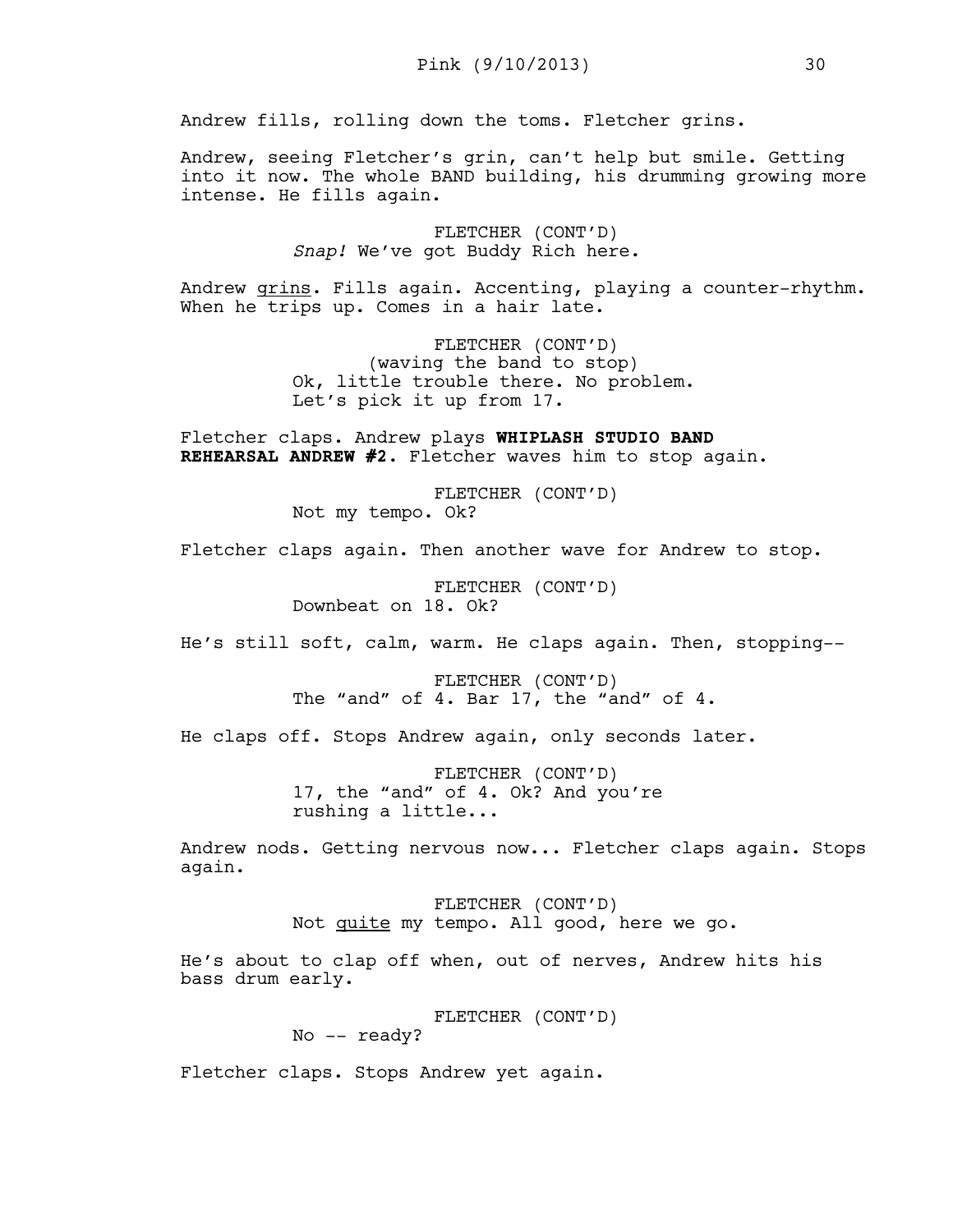FLETCHER (CONT'D) Sorry, you're -- you're dragging a little now. (Andrew tries to pull his seat up, getting anxious, flustered) All set?

Andrew nods. *Get it together...* Fletcher claps. Stops.

FLETCHER (CONT'D) You're rushing.

Claps again. Stops again.

FLETCHER (CONT'D)

Dragging.

Claps again. Andrew plays **WHIPLASH STUDIO BAND REHEARSAL ANDREW #3**, expecting another stop -- but it doesn't come. Fletcher nods, as though now satisfied, then slowly turns around. Puts his hand on a spare chair. Looks like he's about to sit down, when...

... like a flash of lightning he WHIPS up the chair and HURLS it **straight at Andrew's head.**

Andrew DUCKS, as the chair CATCHES the top of the bass drum, almost toppling it over. An EAR-PIERCING CLANG OF CYMBALS, as Andrew's sticks go flying and the chair hits the floor.

Then -- total silence in the room. Andrew is shell-shocked, beyond shaken, *what in the fuck just happened???...*

> FLETCHER (CONT'D) (as though discussing the weather) Why do you suppose I just hurled a chair at your head, Neiman?

ANDREW I... I... I d--don't kn--

#### FLETCHER

Yes, you do.

ANDREW I... The...the tempo...

FLETCHER Were you rushing or were you dragging?

ANDREW I... I don't... I don't--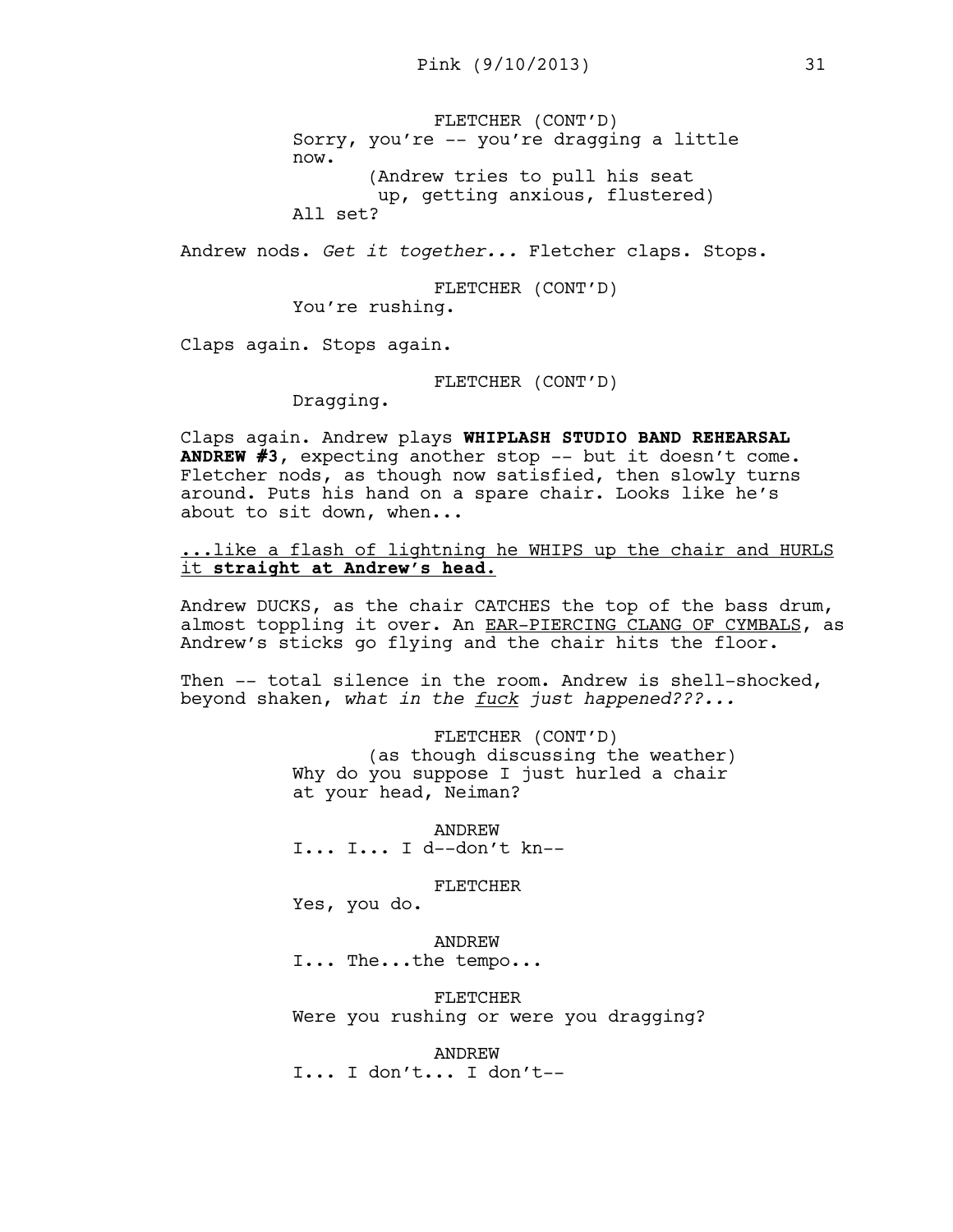Fletcher BOUNDS up to him, almost RUNNING -- suddenly beastlike, terrifying, veins set to BURST--

```
FLETCHER
```
Start counting.

ANDREW (like a deer in the headlights) ...Five-six-seven--

FLETCHER In four, damnit!

ANDREW One-two-three-four...

Fletcher SLAPS Andrew on his left cheek. Then--

FLETCHER

Keep counting!!

ANDREW

One-two-- (another slap) --three-- (a third slap) --four--

FLETCHER Was I rushing or I was dragging?

ANDREW  $I$  -- I don't -- I don't know--

FLETCHER Start counting again.

## ANDREW

One-two-- (a slap on his left cheek) --three-four-o-- (another slap) --ne-two-three--

FLETCHER Was I rushing or was I dragging?

ANDREW

R--rushing...

FLETCHER

So you do know the difference! If you dare to sabotage my band I will fuck you like a <u>pig</u>.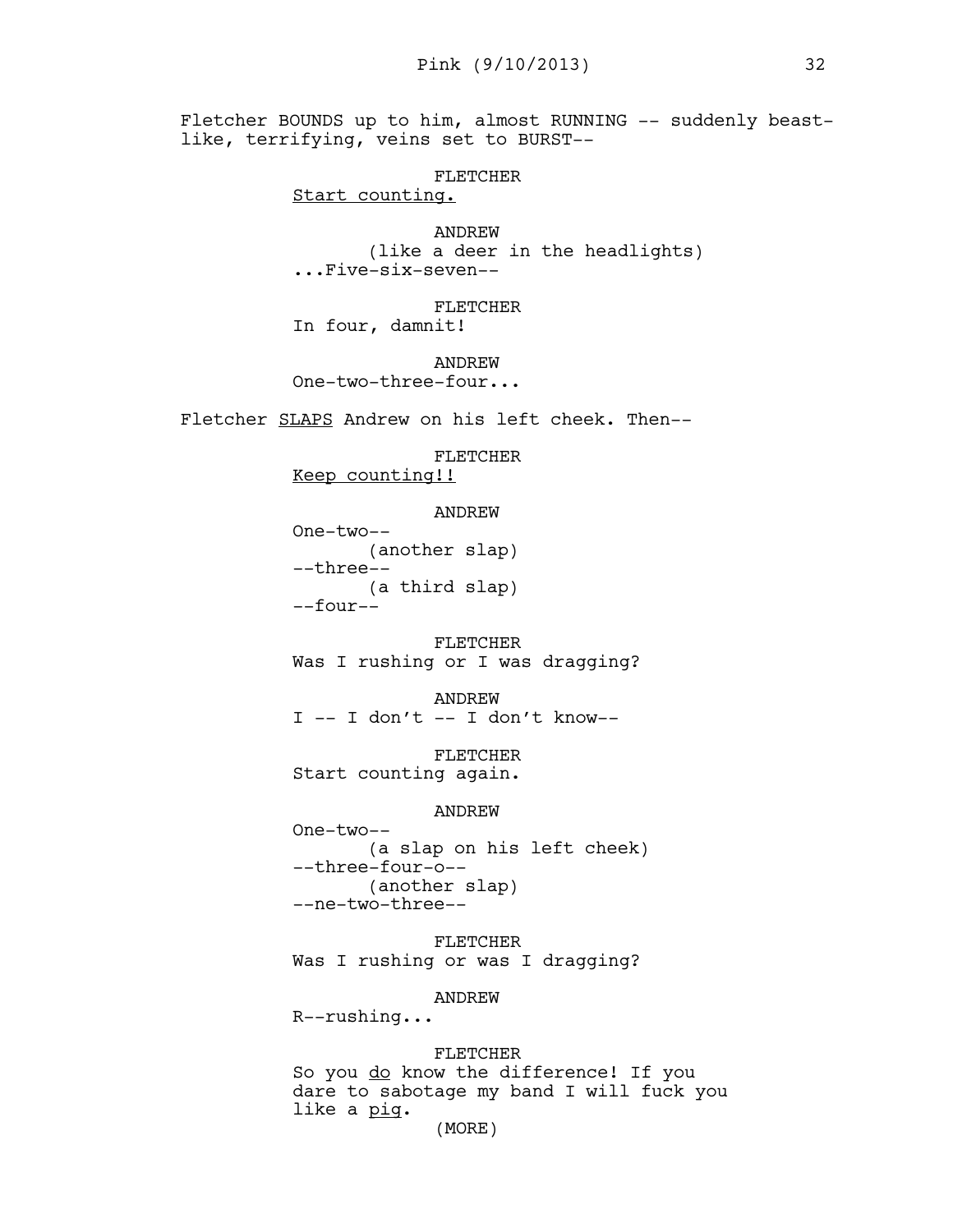Now are you a rusher, are you a dragger, or are you going to be ON MY FUCKING TIME?!? FLETCHER (CONT'D)

This is a new Fletcher we're seeing. An animal. But no one but Andrew seems surprised--

#### ANDREW

I--I'm gonna be on your time...

FLETCHER

(flips over a new sheet of music, points to the top) What does this say?

ANDREW 260... Quarter note 260...

FLETCHER

Count a 260.

ANDREW O-one-two-three-four...

#### FLETCHER

Jesus fucking Christ -- I didn't know they allowed retards into Shaffer! Do you expect me to believe you can't read tempo? Can you even read music??? (points back to the music) What the fuck is this?

ANDREW

A half-note...

FLETCHER

And this?

ANDREW A--a dotted sixteenth...

FLETCHER Sight-read this measure.

ANDREW Bop-bop-ba-bop-ba--

FLETCHER What are you, in a fucking a capella group?? Play the goddamn set!!

Andrew plays the measure on the drums. Shaking, terrified...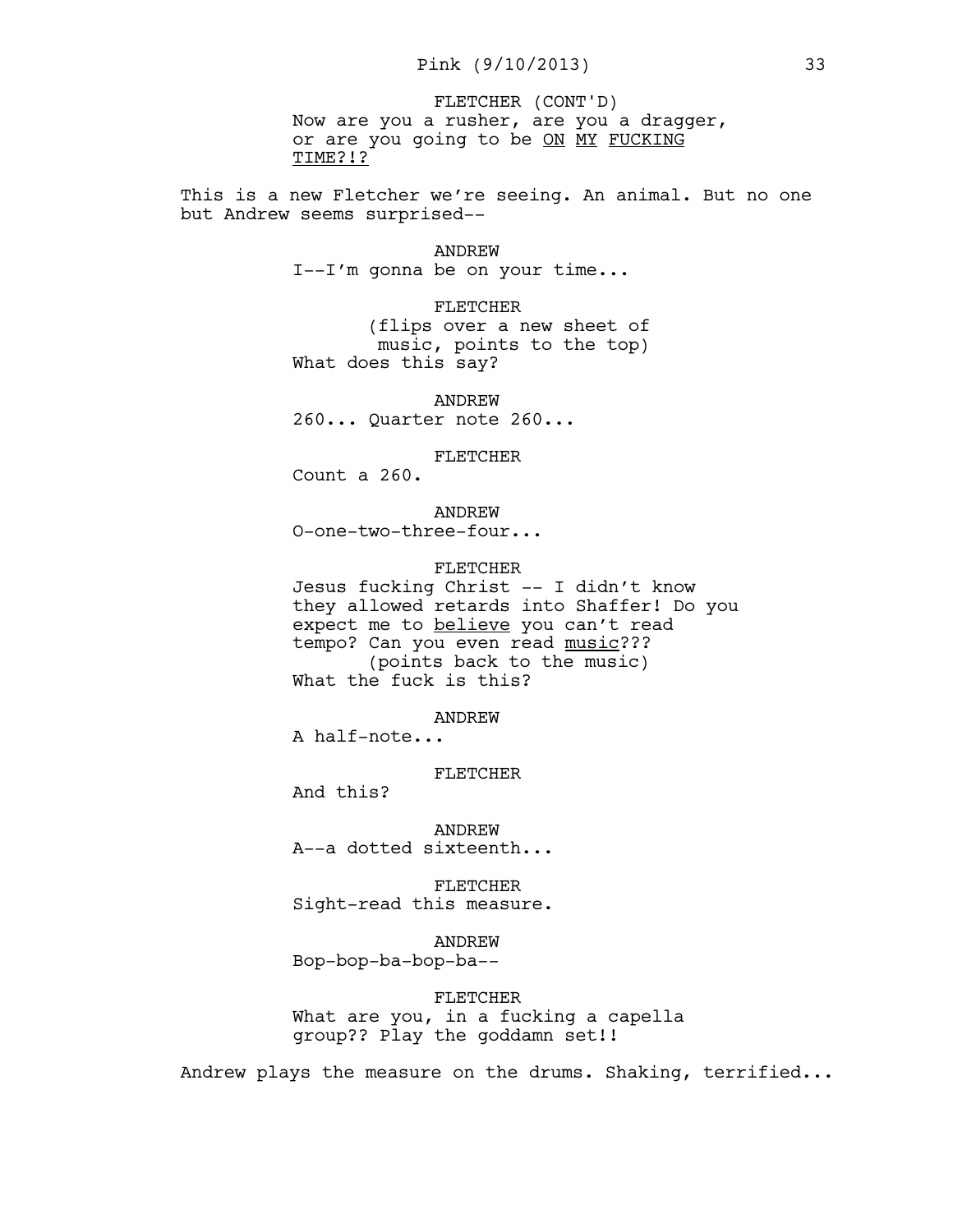FLETCHER (CONT'D) Now answer my question -- were you rushing or were you dragging? (because Andrew hesitates--) **ANSWER!!!!!**

#### ANDREW

R--r--r--rushing...

FLETCHER

Dear God, is that a tear in your eye? Are you one of those single-tear people? Do I look like a double fucking rainbow to you??

Andrew tries to hide his tear, mortified, wipes it, cowers--

FLETCHER (CONT'D) You must be upset. Are you upset??

## ANDREW

 $N$ --no...

FLETCHER Oh so you don't give a shit about any of this?

#### ANDREW

No,  $I - I$  do give a sh--

#### FLETCHER

So are you upset? Yes or fucking no.

## ANDREW

Yes...

#### FLETCHER

You are upset...

#### ANDREW

I am upset...

FLETCHER Say it so the rest of the band can hear you.

## ANDREW

I am upset...

### FLETCHER

Louder.

#### ANDREW

I am upset!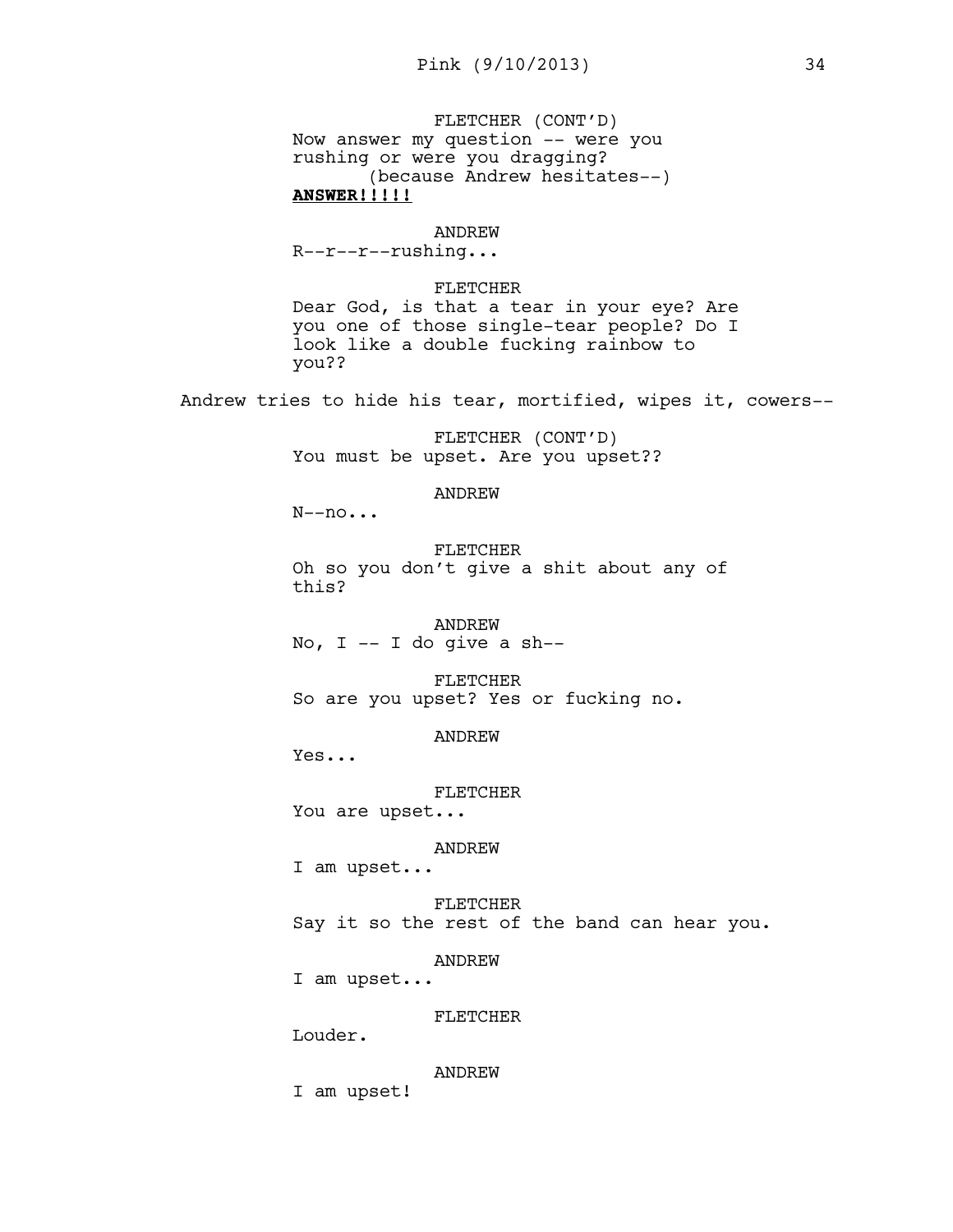## FLETCHER

LOUDER!!!!!!

#### ANDREW

I am upset!!!

#### FLETCHER

You are a worthless friendless faggotlipped little piece of shit, whose Mommy ran out on Daddy once she realized he wasn't Eugene O'Neill, and who's now weeping and slobbering over my drum kit like a fifteen-year-old girl -- so for the last father-fucking time, **SAY IT LOUDER!!!**

ANDREW (tears pouring out now) **I AM UPSET!!!!!!**

Then -- silence. Andrew hunches over the drum set, shaking, face awash in tears. The other PLAYERS just stare...

### FLETCHER

Carl...

Carl silently switches places with Andrew at the set.

FLETCHER (CONT'D) Start practicing harder, Neiman. (then, turning to the band,) "Whiplash". Once more from the top.

He claps the band off. As for Andrew, he just sits behind Carl - dazed, red-faced, and utterly gutted.

His first day of Studio Band is over.

## 24 **INT. GEHRING HALL - BASEMENT HALLWAY - DAY** 24

Andrew exits. Trying to hold it all in. Then--

RYAN

Hey, bro.

He sees Ryan, a few yards away. Andrew hides his face, hides the TEARS that are starting to spill out uncontrollably...

> RYAN (CONT'D) I never said congrats, man. Congra--

...and RUNS like hell.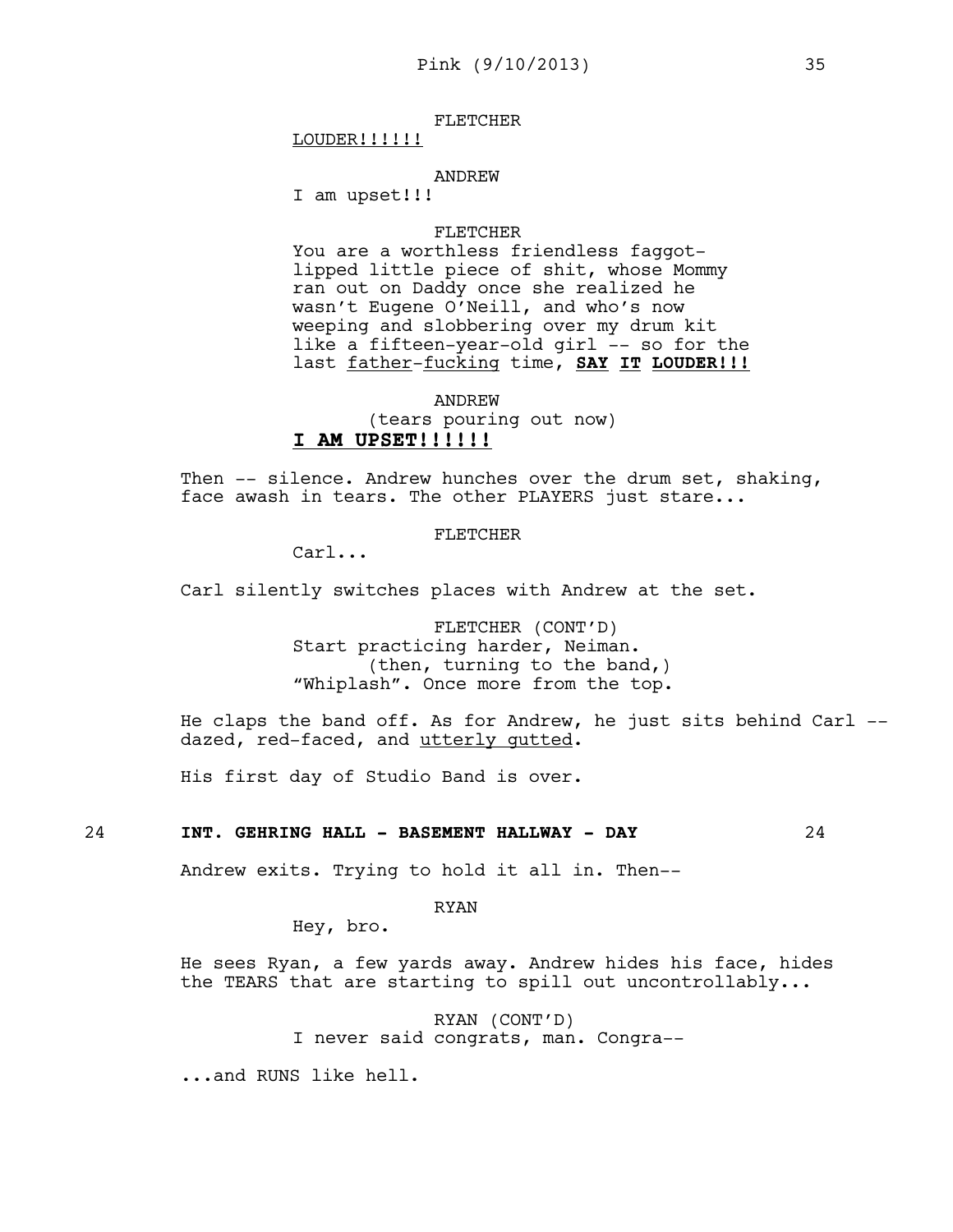# 25 **INT. DORMITORY - ANDREW'S ROOM - DUSK** 25

Andrew is curled in the corner, crying. We linger here. Then, his PHONE rings. He looks at it. Hesitates...

ANDREW

...Hello...?

JIM (O.S.) *You didn't show.* 

And, finally, breaking down, can't hold it in any longer--

ANDREW He ripped me apart...

JIM (O.S.)

*...Who?* (then,) *That asshole? You told me you were transferring...* 

Andrew looks at his desk. There, atop a pile of papers, is his TRANSFER APPLICATION. All filled out. Ready to go. Next to it, a BUDDY RICH CD...

> ANDREW (almost to himself) ...I thought he liked my playing.

JIM (O.S.) *Who cares what he likes? Who is he to you? When I started writing plenty of people tried to put me down. You ignore them.* 

Andrew is silent. *When I started writing...* 

Those words seem to have the opposite effect Jim intended.

ANDREW When you started writing...

JIM (O.S.) *Why don't you come home tonight?* 

ANDREW No, I -- I have to practice...

JIM (O.S.) *No, you have to take it easy.* 

ANDREW

I need to go now...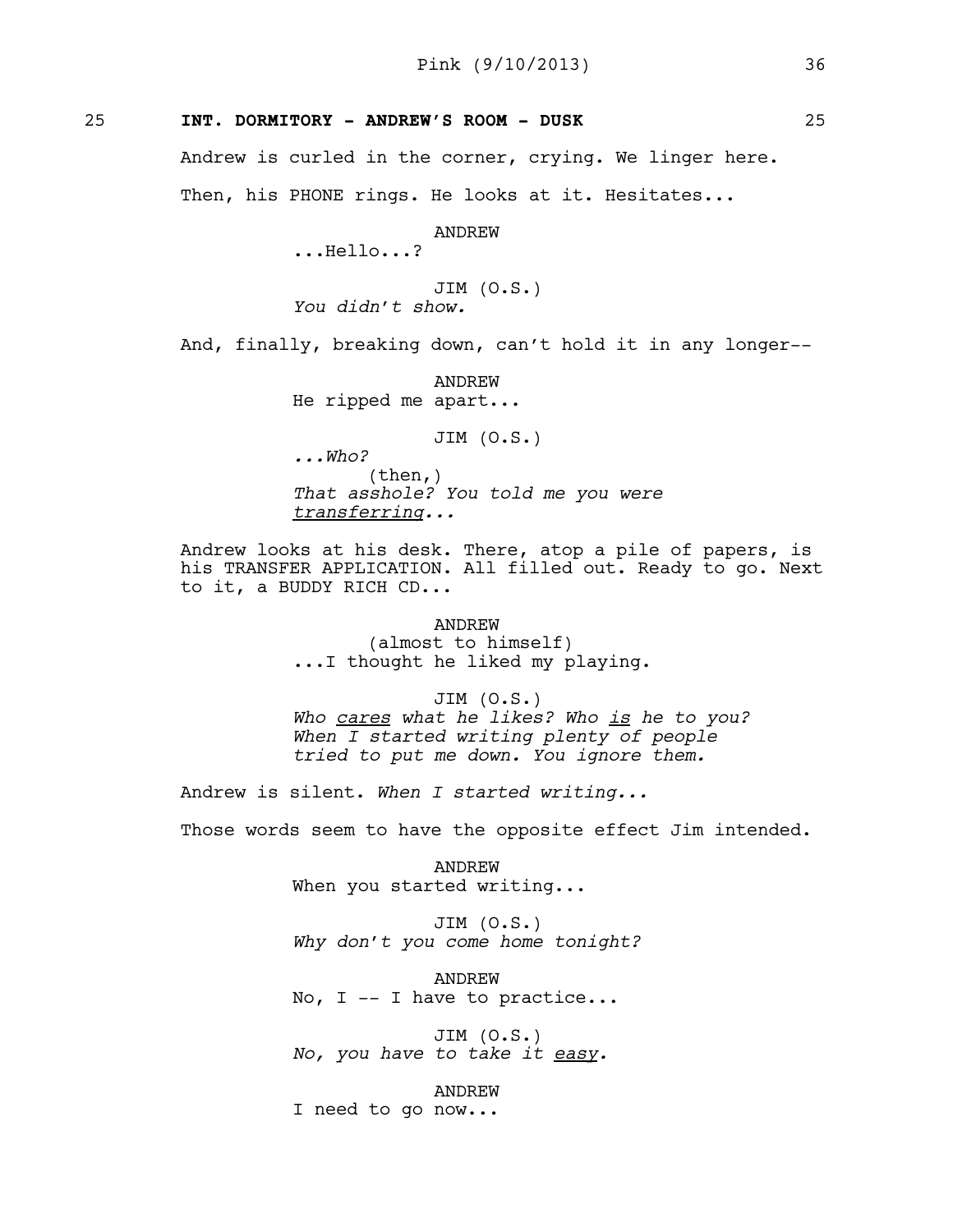JIM (O.S.)

*Andrew--*

ANDREW I have to go... Sorry. I'll call you later.

He hangs up. Rises. Wipes his reddened eyes. And exits his dorm.

PRE-LAP KNOCKING --

Yes?

FLETCHER (PRE-LAP)

26 **INT. GEHRING HALL - STUDIO BAND ROOM - FLETCHER'S OFFICE 26DAY** 

Andrew steps into Fletcher's office. Before Fletcher can say a word--

> ANDREW I'm sorry to interrupt you. I just want to tell you -- I'm so thankful to have been accepted into Studio Band. And I'm going to make sure I don't disappoint you.

Fletcher, seated at his desk, just looks at Andrew. Andrew nods, turns around. Marches back down the hall -- as PERCUSSION begins... WE FOLLOW HIM, sticking close to his face, the resolve now in his eyes. Something has changed.

PERCUSSION grows louder and, as we move, hurdles us back...

...to FLETCHER'S OFFICE. And to Fletcher, peeking out through his doorway now. Fletcher smiles...

## 27 **INT. ANDREW'S PRACTICE ROOM - DAY** 27

Andrew sits at his drum set, furiously practicing...

And just like that, moving fast, **DRUM PATTERN FOR MONTAGE**  carrying us, we're--

# 28 **INT. GEHRING HALL OFFICE ROOM - DAY** 28

CLOSE ON Andrew's hand, Xerox-ing pages of music. The titles: "WHIPLASH", "ALEPH NULL", "EASY SIX"... Pages dense with notes...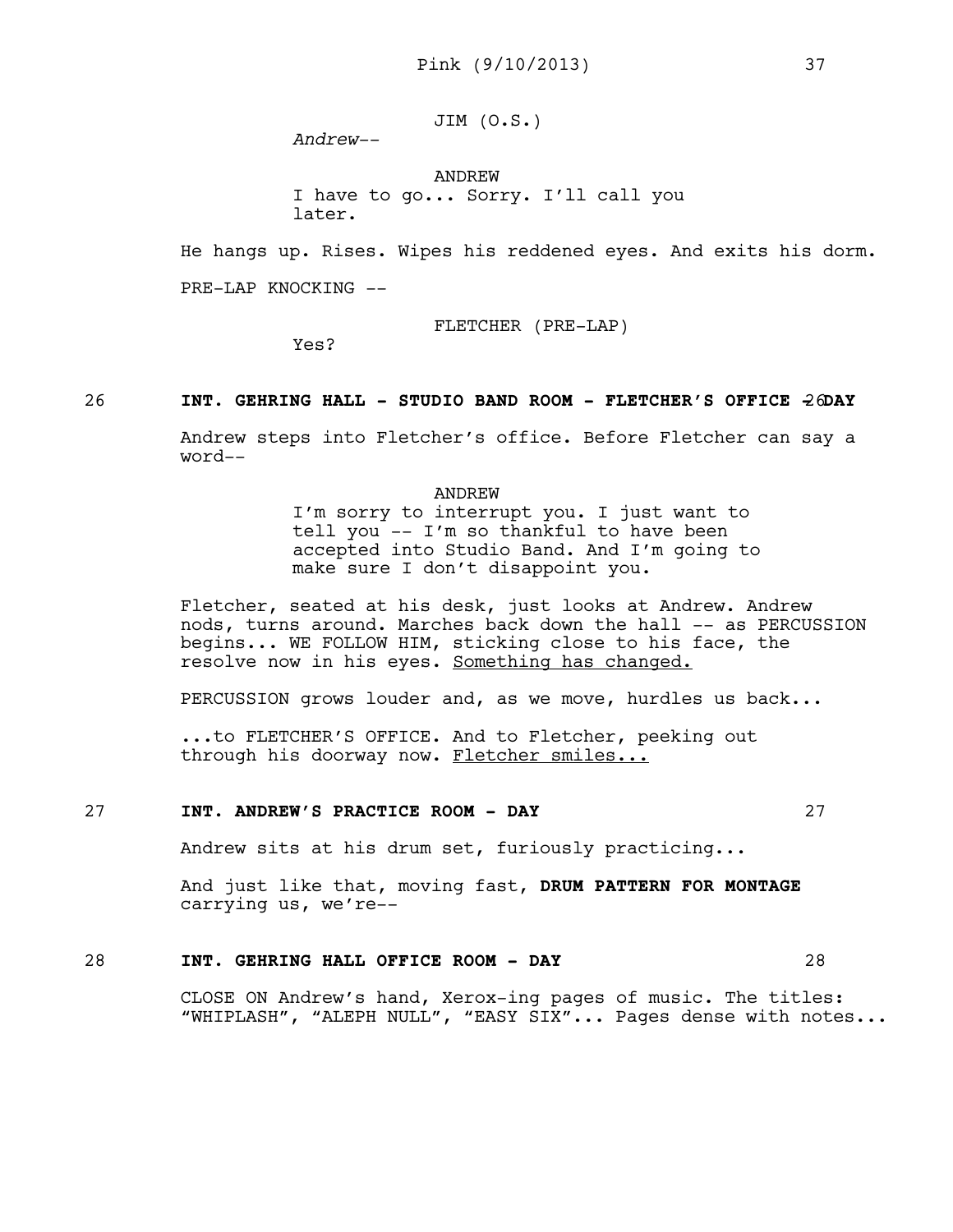# 29 **EXT. NEW YORK STREET - SHAFFER CONSERVATORY - EVENING** 29

Fletcher steps outside. It's drizzling a bit. He slowly unfolds an umbrella. Passes by a few other FACULTY MEMBERS on his way to the sidewalk. Keeps walking. The DRUMMING continues...

#### 30 **INT. DORMITORY - ANDREW'S ROOM - EVENING** 30

Andrew pulls the MATTRESS off his bed, drags it to the door with his ALARM CLOCK. Heaves both out to the hallway...

#### 31 **INT. SUBWAY - NIGHT** 31

Fletcher is seated, squished in between commuters, towered over by other travelers. Looks diminutive in this setting...

## 32 **EXT. NEW YORK SIDE STREET - NIGHT** 32

Andrew marches down a side-street, wolfing down a McDonald's burger for dinner, earphones plugged into a METRONOME...

#### 33 **INT. ANDREW'S PRACTICE ROOM - NIGHT** 33

Andrew lifts a 50-lb weight with his right arm. Then a 75-lb. Then picks his stick up and plays his double-time swing...

#### 34 **EXT. FLETCHER'S APARTMENT BUILDING - NIGHT** 34

Fletcher reaches a nondescript high-rise. With his folded-up umbrella, his head hanging low, and the careful delicacy with which he opens the door, he looks here like nothing so much as a quiet, everyday man...

## 35 **INT. ANDREW'S PRACTICE ROOM - NIGHT** 35

Andrew sleeps, earphones still in and metronome still on. He's on the MATTRESS he brought down from his dorm, the ALARM CLOCK by his side. Next to it, a suitcase of clothes. Above, the poster of Buddy Rich. It's as though he's moved in.

## 36 **INT. FLETCHER'S APARTMENT - DINING ROOM - NIGHT** 36

Fletcher sets the table for dinner. He has nice porcelain plates, and a glass of red wine. But the meal? A frozen readymade steak and vegetables. On the wall, a photo. In it, a younger Fletcher, and a WOMAN, and a NINE-YEAR-OLD GIRL. All smiles...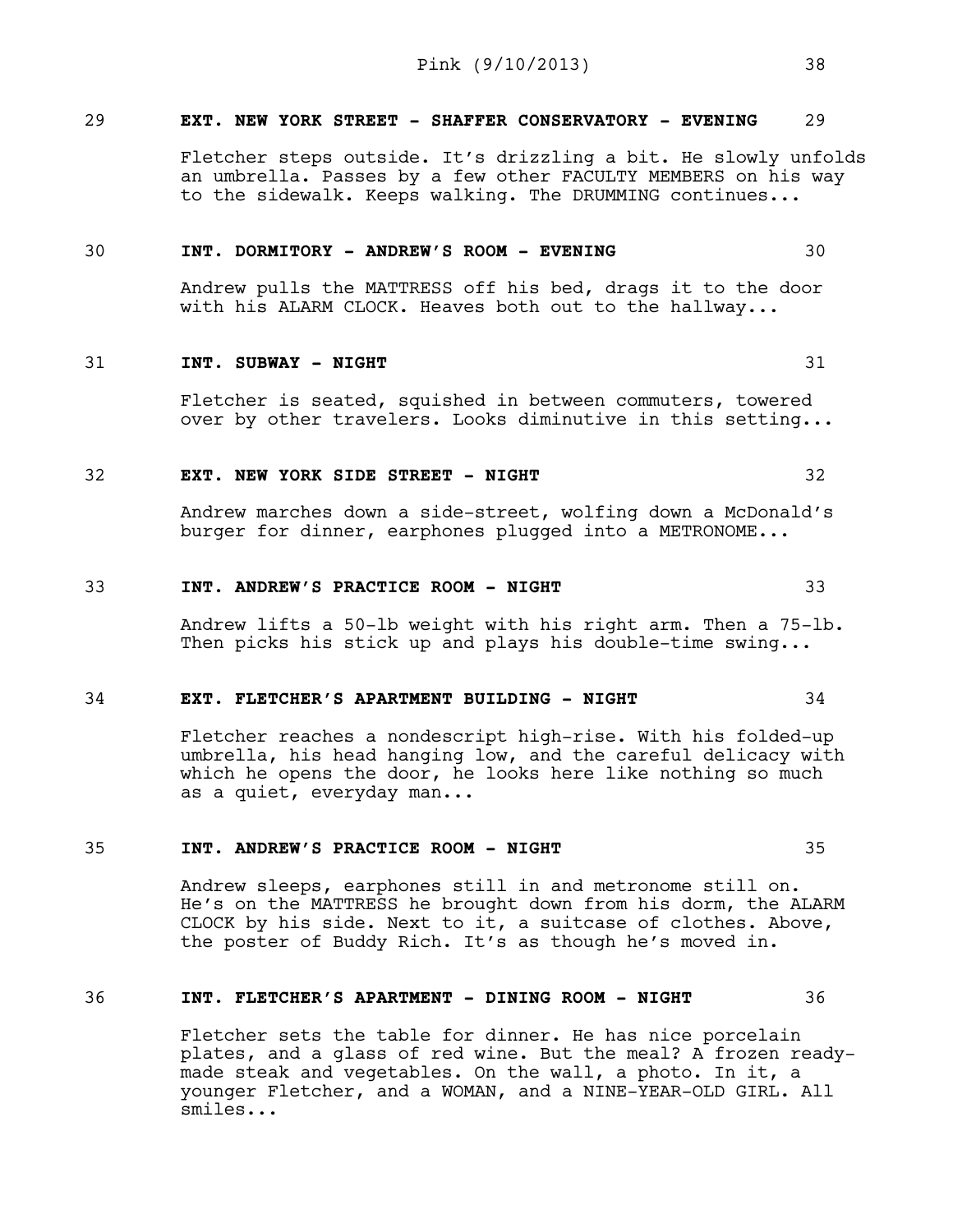# 37 **INT. ANDREW'S PRACTICE ROOM - MORNING** 37

Andrew rises from the same mattress and slides onto his drum seat. Starts playing, hands dotted with blisters, eyes crusty with sand. The METRONOME still on...

...because it was never turned off.

**CUT TO:** Rides furiously, trying to beat his double-time swing... The METRONOME reading 380... His muscles exhausted...

**CUT TO:** The METRONOME adjusted up to 390... Blisters tearing...

**CUT TO:** 400.. Hands bleeding now, blood smearing the sticks...

**CUT TO:** 405... The METRONOME going crazy now... The DRUMMING so fast it's a wash, a wall of sound, blood on the cymbal--

## 38 **INT. FLETCHER'S APARTMENT - DINING ROOM - NIGHT** 38

Silence. Fletcher finishes his meal. Puts the dishes away. Sits down on a couch. Still alone.

The apartment, like his office, is small but elegant. Pictures of icons on the walls. Monk. Holiday. Coltrane...

Fletcher reaches into a stack of LP's: Chopin, Ravel... Pulls one out with the most delicate touch, as though he were handling a newborn. Sets it on a record player by his side.

A scratch, a hiss, and then --

-- **FLETCHER'S SONG**. Melancholy, lovelorn...

Fletcher just sits and listens, barely moves -- but you can tell the music now playing means everything to him...

A moment, and then...

## 39 **INT. DUNELLEN AUDITORIUM - STAGE - EVENING** 39

Wild, feverish, absurdly fast BIG BAND JAZZ. We're on-stage. An orchestra about the size of Studio Band is in full swing, reaching the end of **RIVAL OVERBROOK BAND CHART**.

The band FINISHES. No applause. A card:

## **First Competition of the Winter Season**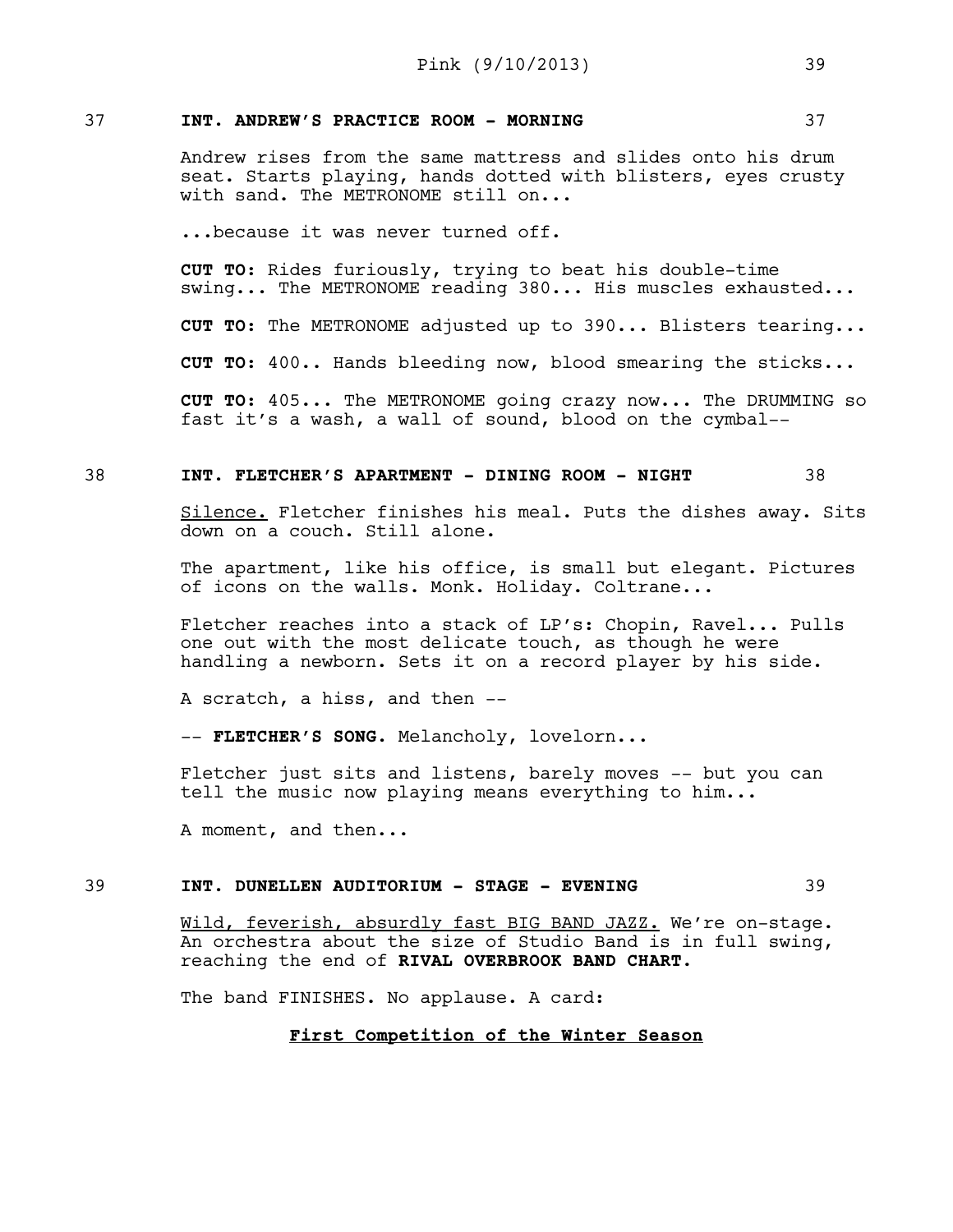# 40 **INT. DUNELLEN AUDITORIUM - GREEN ROOM - HALLWAY - MOMENTS LATER** 40

The RIVAL PLAYERS quickly shuffle into the green room, past Andrew, who watches, awed. A VOICE--

TECHNICIAN (O.S.)

Terry!

Andrew turns, glimpses a CORRIDOR through the doorway. Out in the corridor, he sees a TECHNICIAN welcome Fletcher. In the Technician's arms, a FOUR-YEAR-OLD GIRL -- the Technician's daughter --

## FLETCHER

Mike!

(and, to the girl,) I'm so sorry, can I have your autograph? (she blushes, shakes her head) Are you playing an instrument yet?

**TECHNICIAN** She started piano this week.

FLETCHER Ooo, I need pianists! (to the girl) What do you say, you ready for Carnegie Hall?

The Technician smiles again, looks at the girl. She hides her face in his chest, embarrassed. He and Fletcher laugh.

> FLETCHER (CONT'D) Alright, alright. (looking up at her dad) Great to see you, Mike.

He leans in. They hug.

FLETCHER (CONT'D) See you after the show! Cheers!

He steps in, closes the door and addresses his PLAYERS, who are busy sanding their hands, buzzing their lips, preparing:

> FLETCHER (CONT'D) Ok, you fucking cocksuckers. E Dorian. (the non-percussion players lift their instruments) Hurry the fuck up!! E Dorian. (they play the Dorian scale) Double it. (they play it double-time) (MORE)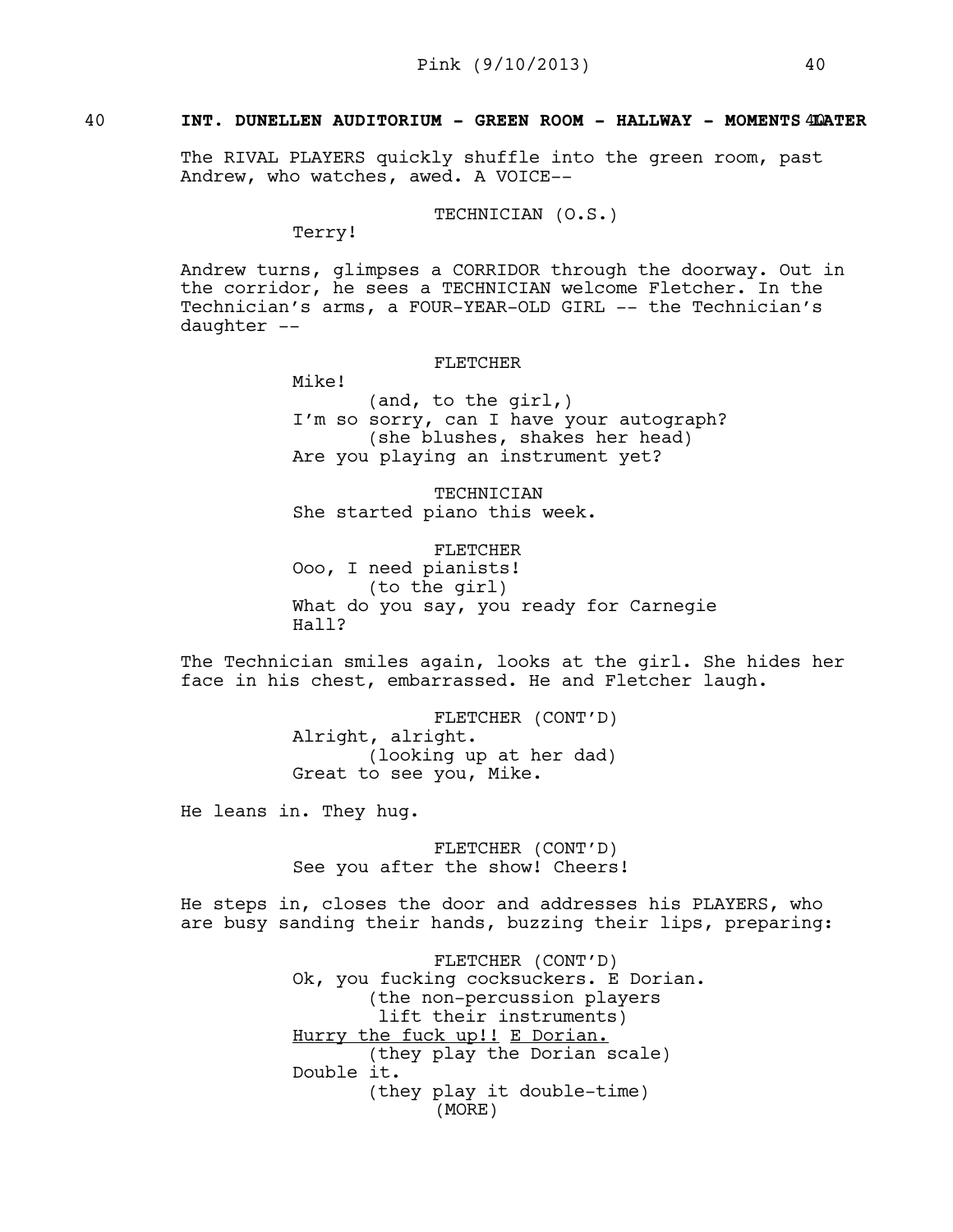FLETCHER (CONT'D)

G Lydian.

(they play the Lydian scale) D Lydian Augmented.

(they play it)

Double it.

(they play it double-time) Get your music. "Irene" only for Set 1. Rhythm section out first. Tanner, the kit is a tonal catastrophe. Get it in tune. Rhythm and soloists, we're augmenting the dominant in measure 45. Everyone else sharp the nine at bar 106. Got it? (beat)

Now remember. Lincoln Center and its ilk use these competitions to decide who they want. And I am not about to have my record in that department stained by a bunch of sour-note flexible-tempo flatterthan-their-girlfriends dipshits. And another thing...

(he holds up a music folder) ...if I ever see one of these lying about unattended to again, I swear to God I will stop being so polite. That alright with you, ladies?

#### PLAYERS

Yes.

A STAGEHAND approaches Fletcher, about to speak to him--

FLETCHER (almost matter-of-fact) Get the fuck out of my sight before I demolish you.

The STAGE HAND nods, slinks away. Fletcher addresses his band--

FLETCHER (CONT'D) Stage right. In order. Now. (turns to the STAGE HAND - who's short and plump) That means you too, Mini-Me.

## 41 **INT. DUNELLEN AUDITORIUM - STAGE - CONTINUOUS** 41

Studio Band goes on-stage. Carl hurries to the DRUMS, tunes them.

CARL

Stick bag.

Andrew hands Carl the stick bag. Raises the music stand, props the MUSIC FOLDER onto it--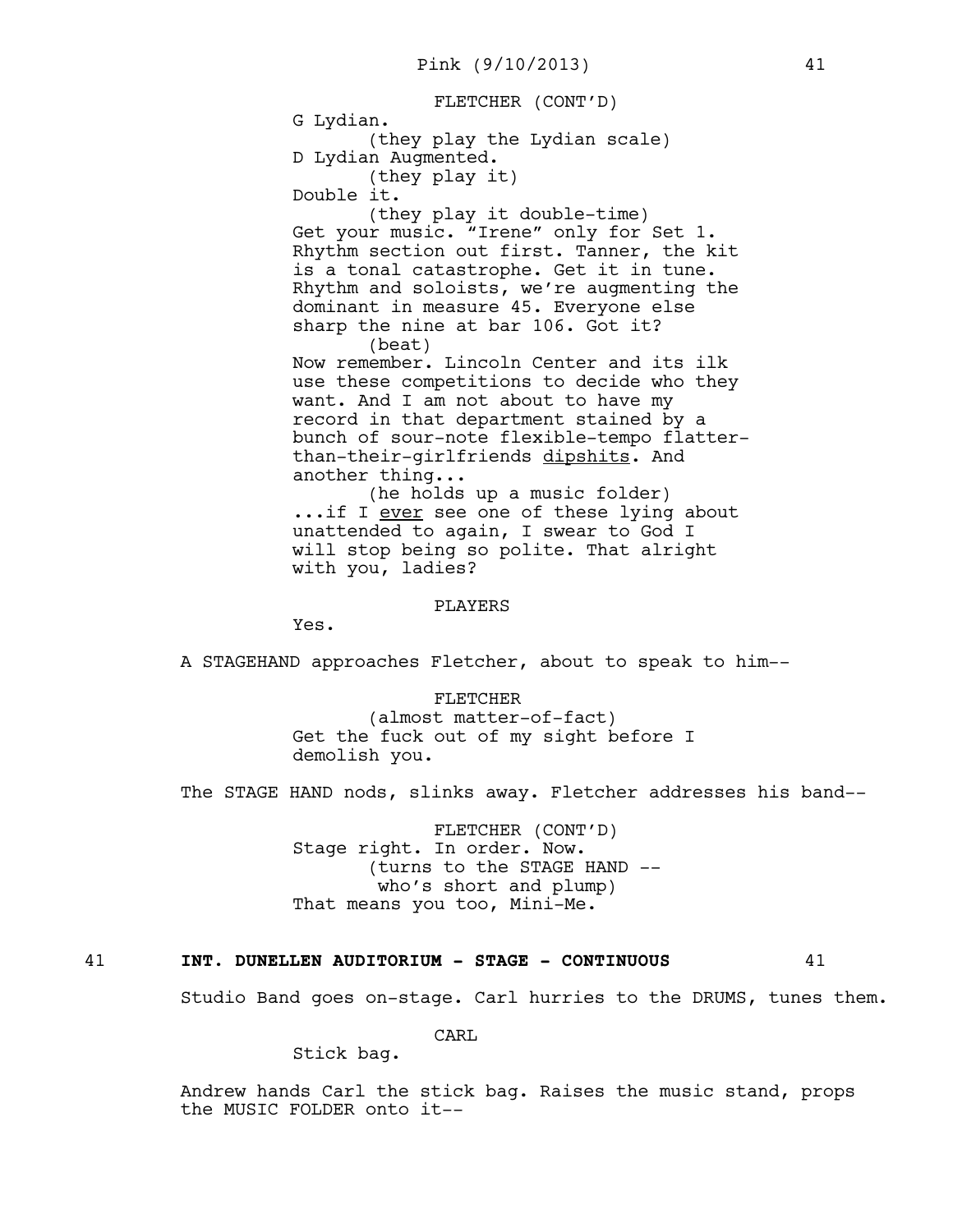CARL (CONT'D)

Hurry up.

ANNOUNCEMENT (V.O.) *The Shaffer Conservatory Studio Band...*

CARL

Hurry up.

--and opens it to **OVERBROOK COMPETITION CHART**.

Fletcher appears. Raises his hand.

Everyone raises their instruments. Sits still. Waiting...

A *cough* is heard. Fletcher looks to his right. The players stay still. No sign of whom it came from...

And then -- the slightest move of Fletcher's index finger. So subtle you need absolute focus to even notice it. That's the count-off. Miss it and you've blown it for everyone.

The BAND LAUNCHES. Quiet at first, then a big brassy sound. Andrew watches Carl's playing. Taps along on his knees.

CARL (CONT'D)

*Page.* (Andrew snaps to it, turns the page) Damnit...

Still conducting, Fletcher approaches, whispers--

FLETCHER Get it together, Tanner, I swear to God.

Heads back to his position, glaring at Carl. Pissed at Andrew, Carl plays. The music BUILDS and we're--

#### 42 **INT. DUNELLEN AUDITORIUM - GREEN ROOM - MOMENTS LATER** 42

The performance over, the PLAYERS trickle BACKSTAGE.

CARL (handing Andrew the folder, still pissed) Hold onto this for the second set.

#### 43 **INT. DUNELLEN AUDITORIUM - HALLWAY - MOMENTS LATER** 43

Andrew plugs in for a can of Coke at a vending machine. Sets his MUSIC FOLDER down on a chair. Keeps his eyes on it.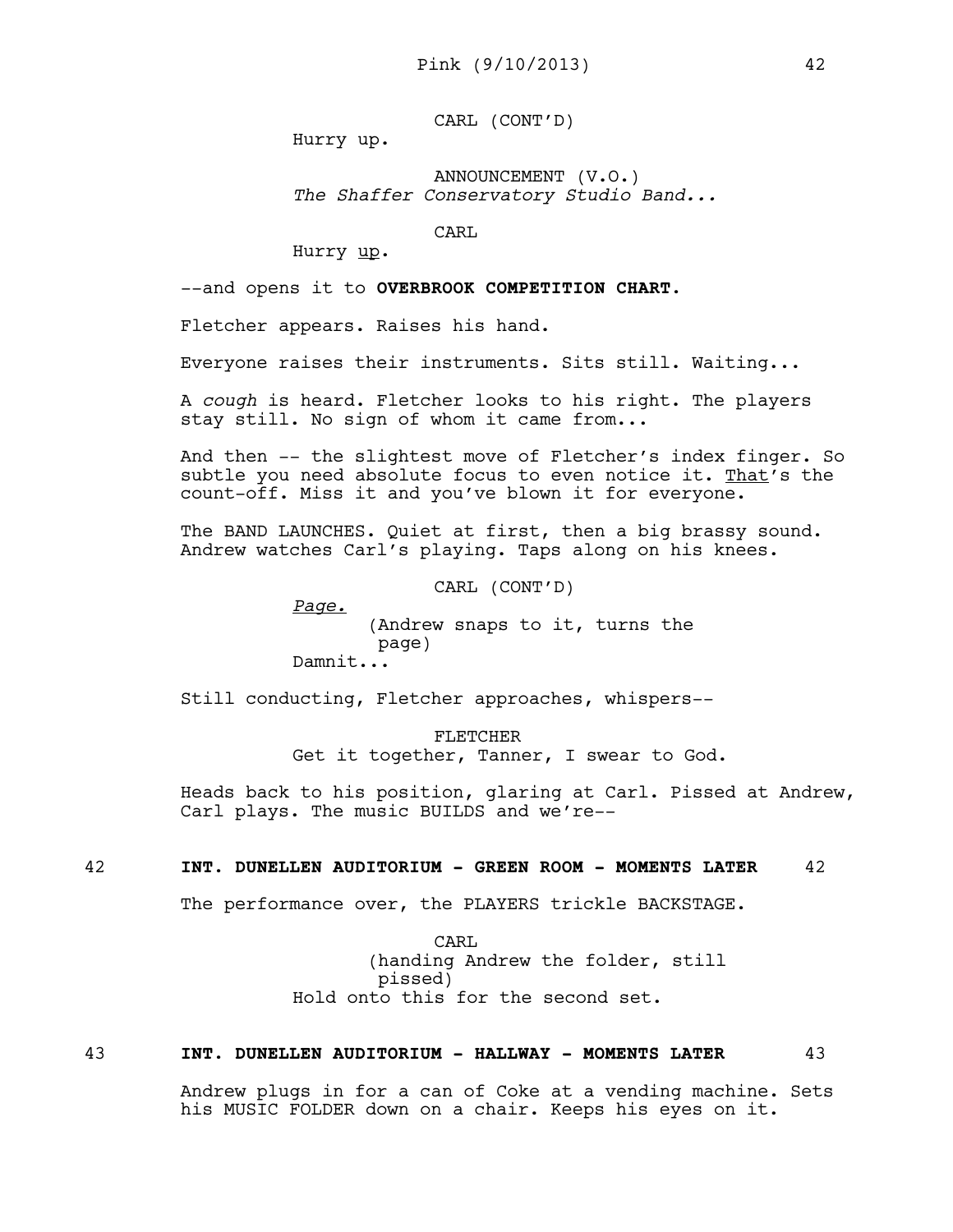Then -- he overhears TALKING...

TRUMPETER #1 That's what I heard...

Andrew turns. Creeps around the corner. Sees a trio of fellow Studio Band PLAYERS, all core, chatting. They don't see him...

> TRUMPETER #2 Do you think he'll make a complaint?

SAXOPHONIST He wants a career. Long as Fletcher stays, Fudd could get placed back in. Why would he jeopardize that?

Andrew leans in to hear more, but before he can get a read--

CARL I need to look at the music.

Carl is inches from his face. Andrew turns to the chair -- but the folder is gone. His eyes go wide. *No...* 

> CARL (CONT'D) Can I have it?

ANDREW Yeah, of course. I'm... Why isn't it on you? CARL

ANDREW

CARL I don't see it.

It is, I--

ANDREW

(realizing he can't hide this) Fuck... I  $-$  I think I fucked up...

CARL No. You're joking.

ANDREW I swear to God, I had it on that chair--

CARL

Oh my God. Oh my God. Oh my God. How could you be so fucking stupid?!?

ANDREW

(shaking, doesn't know what to do) A... A janitor... Maybe a janitor took--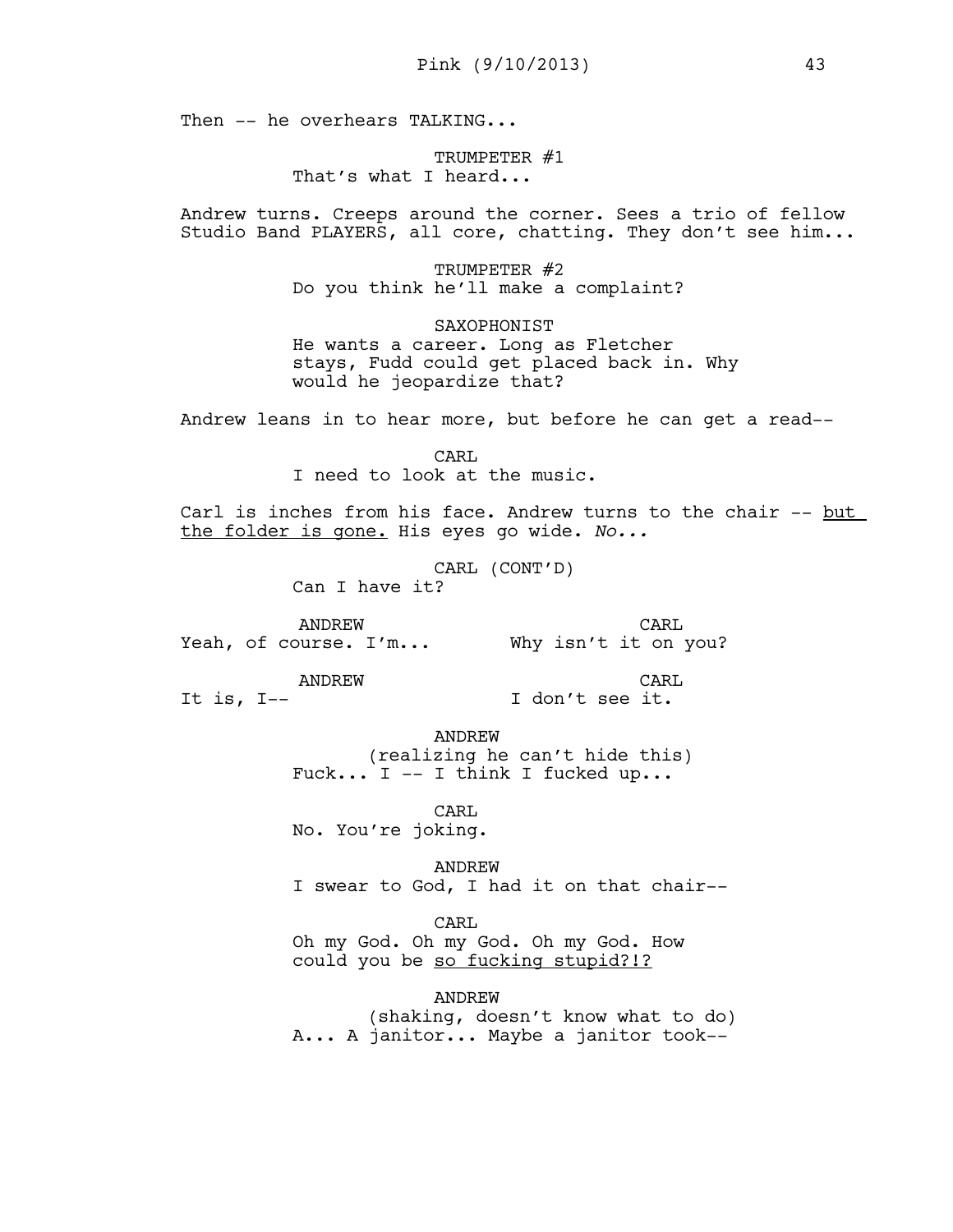CARL Find the fucking chart!! (turns, grabs a passing player--) Neiman lost my folder.

SAXOPHONIST Serious? Fletcher's going to flip.

And just like that -- a VOICE booms down the hall--

FLETCHER (O.S.) Drums!! Where the hell is Tanner??

### 44 **INT. DUNELLEN AUDITORIUM - GREEN ROOM - MOMENTS LATER** 44

Carl, terrified, Andrew behind him, addresses Fletcher--

CARL We have an issue.

FLETCHER Now is not the time.

CARL I gave Neiman the folder. Neiman lost it.

Fletcher looks at Andrew. *This is a joke, right?* 

FLETCHER

Neiman lost it.

CARL

Yes.

#### FLETCHER

The folder is YOUR fucking responsibility, Tanner! You should have known not to give Neiman your folder. You give a retard a calculator and he'll try to turn his TV on with it. Now get your ass on-stage before I--

CARL

I can't...

## FLETCHER

Can't what?

#### CARL

(doesn't want to have to say this--) I -- I can't go on-stage... I don't know the charts by heart...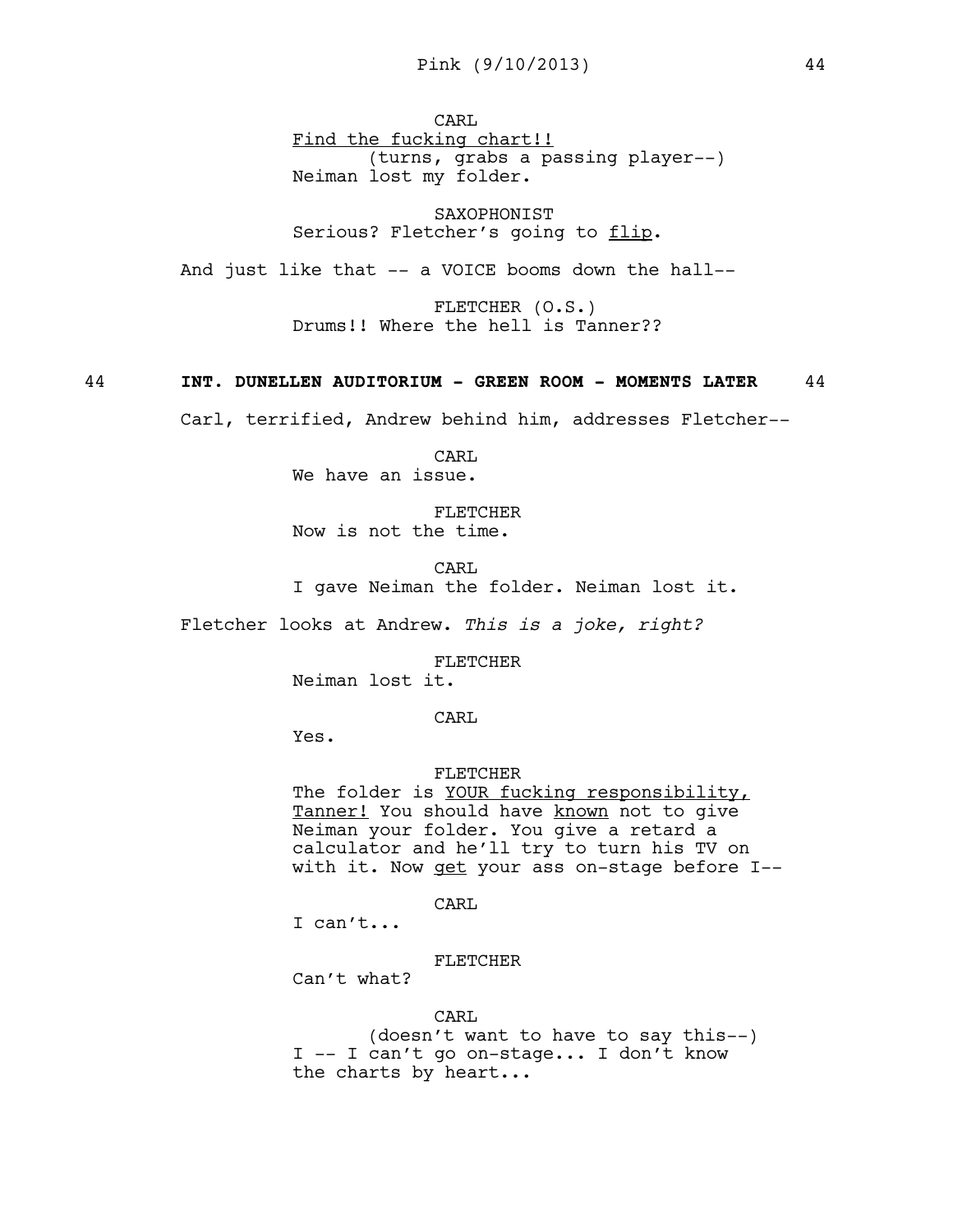FLETCHER

Come again, darling?

CARL

You know this... I have -- I need the music, my memory -- it's, it needs visual cues--

## FLETCHER

Visual cues??

CARL --it's a medical conditio--

FLETCHER A medical condition? What are you, Sanjay Gupta?? Play the fucking music!!

CARL

I can't.

#### ANDREW

I can.

Fletcher and Carl both look at him. Neither was expecting him to chime in. Andrew seems almost as surprised...

> FLETCHER You know "Whiplash" by heart?

> > ANDREW

Yes. Every measure. Every note.

Quickly realizing this is now his only option--

FLETCHER You'd better pray your memory doesn't fail you, Neiman. And I hope you've improved since last month's rehearsal. I am not about to start losing now.

Then, to the rest of the band--

FLETCHER (CONT'D) ON-FUCKING-STAGE!!

# 45 **INT. DUNELLEN AUDITORIUM - STAGE - MOMENTS LATER** 45

The PLAYERS in their places. And there, on the set, overwhelmed, trying to make this one shot count -- is Andrew.

> ANNOUNCEMENT *With their second selection, the Shaffer Conservatory Studio Band.*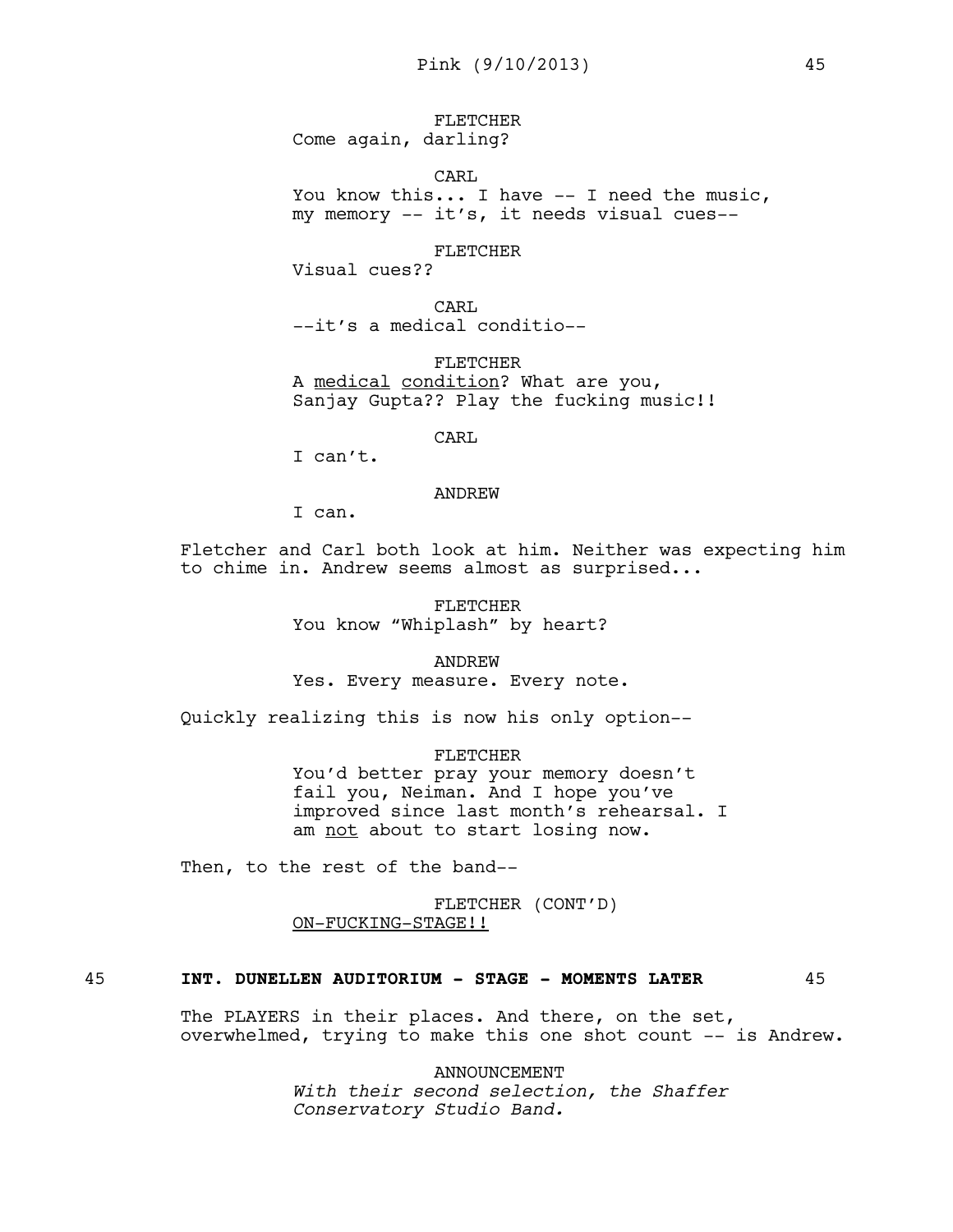Fletcher faces the band. Zeroes in on Andrew. The wild-card. Andrew rubs the sweat from his palms. *This is it, this is it*... Adjusts the drums, tightens the snares. Carl sitting behind him, burning holes with his eyes...

Five-two-two-six-two-two... Six-two-two...

Fletcher raises his arm. Hand suspended in air, finger waiting to move... Andrew locks eyes on it. Heart pounding now...

And -- the finger moves. The band begins **WHIPLASH OVERBROOK**. A surging 7/4. Andrew seems caught off-guard at first. Struggles to keep up. Then reaches the right speed -- and stays there. Fletcher keeps his eye on him, waiting for him to fuck up...

But Andrew doesn't. He gets the first hit. Awkward, but in time. Then the second hit -- also graceless, but on target.

And here comes the key moment. Fletcher turns his attention to the trumpets -- and away from Andrew.

Barely believing his luck, Andrew plays another bar. Still Fletcher doesn't look at him. He's focused on other players.

The number builds some more. And--

HEAD JUDGE (PRE-LAP) First place. Shaffer Conservatory.

#### 46 **INT. DUNELLEN AUDITORIUM - STAGE - HOURS LATER** 46

Applause. Fletcher summons his PLAYERS to the stage. The JUDGE hands him the microphone. Fletcher takes it, hesitantly. His band behind him -- including Andrew...

> FLETCHER I'm...supposed to say a few words but...

it's these kids who should be speaking... (turning to his band, earnestly) You earned this, gang.

(beat, turns to the audience) You know... When I was a kid, I saw God. Or as some people know him, Charlie Parker. My dad snuck me out of school so we could make the drive into Chicago. It was a bar so he had to sneak me in, hidden under his coat. I didn't know where in the hell I was. I was all of seven. But then, by the time I was on my third Shirley Temple, this nicelooking man went up on-stage and started playing. And I've never been the same since.

(MORE)

ANDREW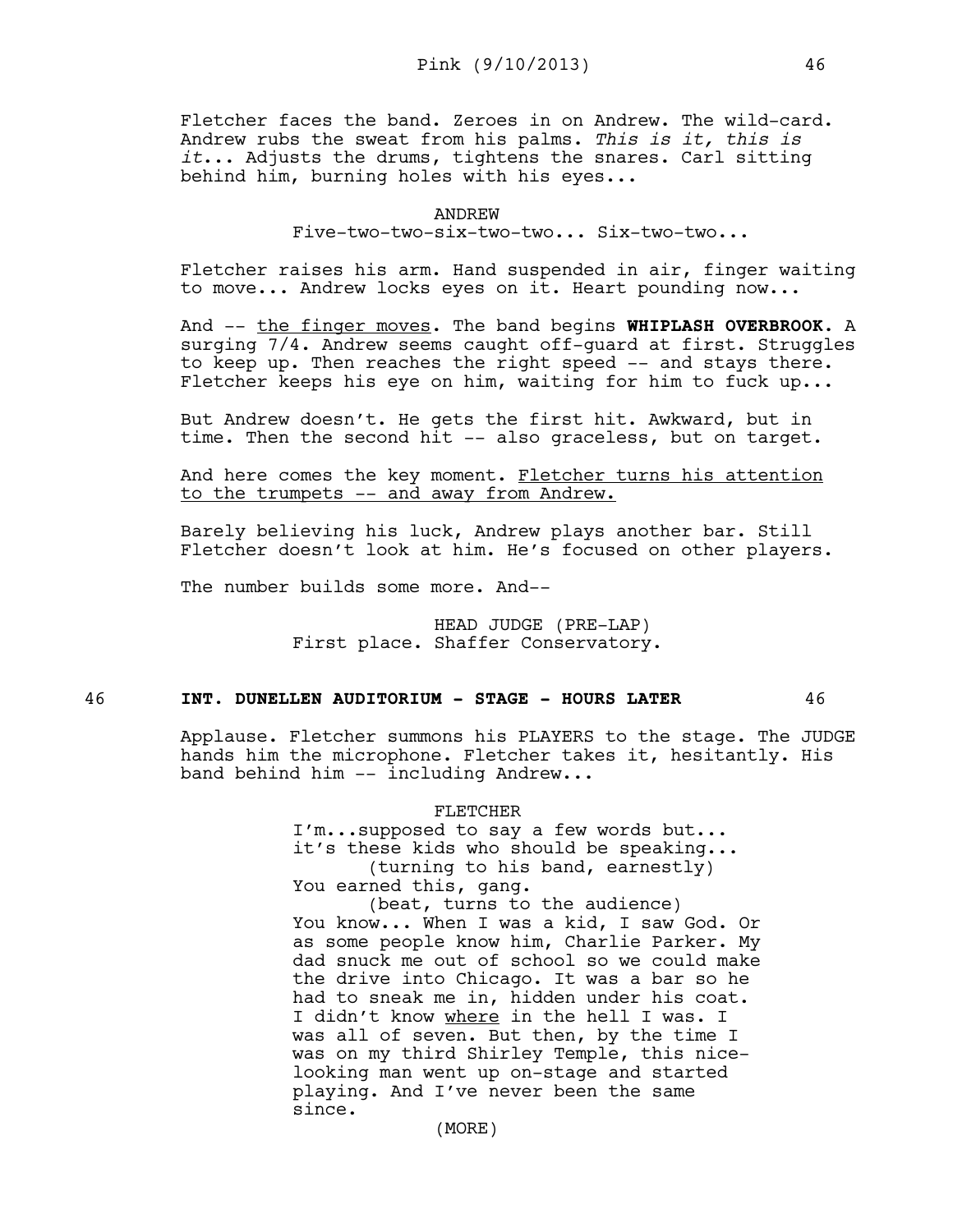Pink (9/10/2013) 47

(turning again to his band) You guys mean the world to me, you know... (back to the audience) I think of them like they were my own kids. Treat them that way, too. Treat 'em like my dad treated me. Meaning I terrorize them. (laughter, and to the band,) But it's true, gang. You're my family... FLETCHER (CONT'D)

Something about how Fletcher says this suggests he means it...

FLETCHER (CONT'D) Thank you. Thank you so much.

He wavers. Then steps aside and exits with his band.

## 46A **INT. DUNELLEN AUDITORIUM - STAGE - WINGS - CONTINUOUS** 46A

The STAGE HAND appears, carrying a red folder. Going up to Carl and Andrew--

> STAGE HAND This yours? I think a janitor threw it in the trash by accident.

Carl looks. It's his MUSIC FOLDER. He looks behind at Andrew.

#### 47 **INT. STUDIO BAND ROOM - GEHRING HALL - DAY** 47

A new day of rehearsal. Andrew enters the room, passes the piano--

PIANIST Don't you go taking my folder...

Andrew looks at him. Wary, he makes his way to the drums...and to Carl. Reaches in to help Carl adjust the cymbals when--

> CARL Do not touch the set.

Andrew stops. Just then -- the DOOR OPENS, and Fletcher enters.

FLETCHER

"Cherokee". (looks at Carl) What are you doing?

No answer. Carl, seated at the set, is visibly confused.

FLETCHER (CONT'D) Core only today, I can't waste time with alternates.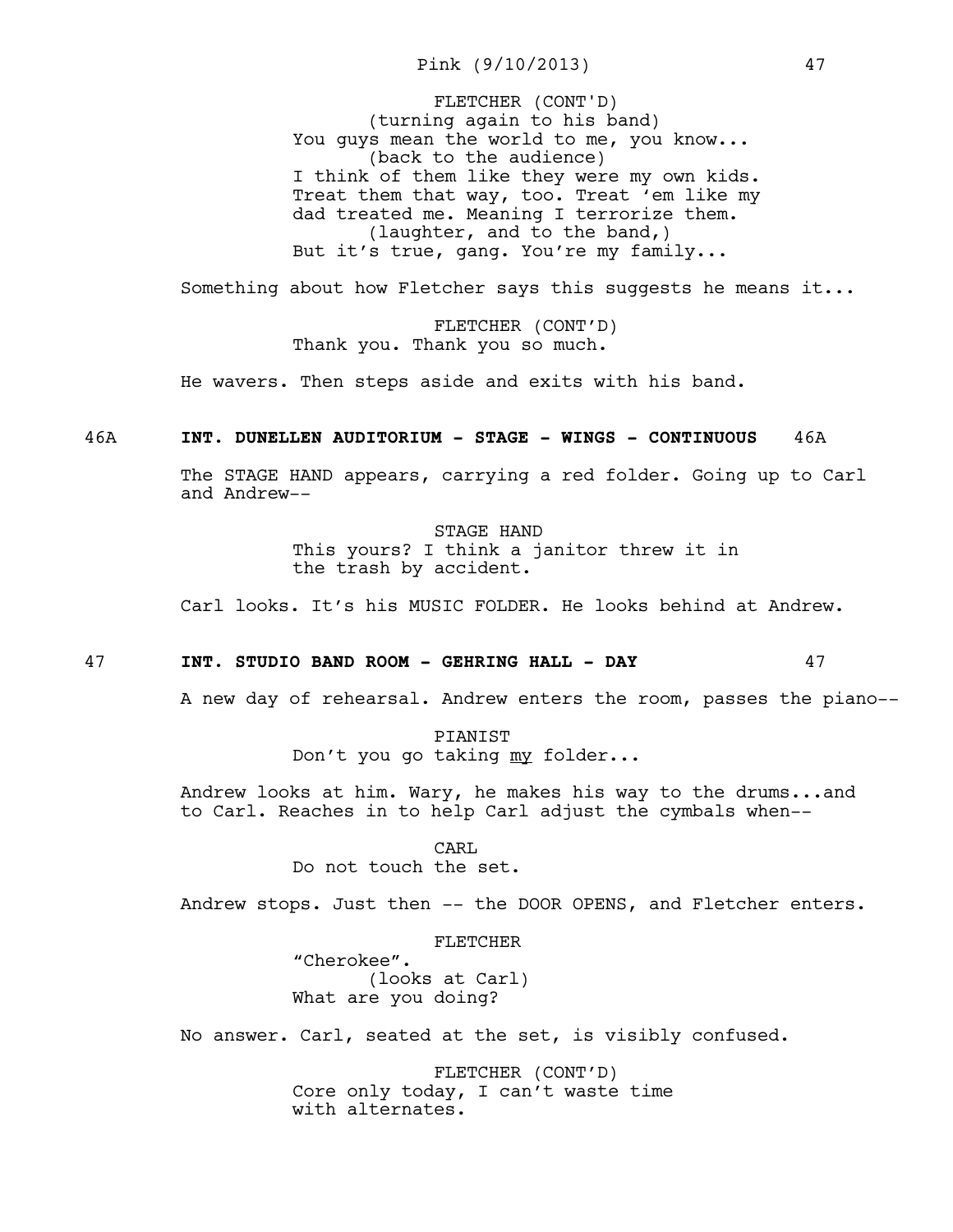Carl stays still. *What...?* Andrew looks just as shocked.

But Fletcher keeps on staring. He's dead-serious. Finally, Carl slides off, stunned, as Andrew takes his place... And, calmly tossing this off even though he knows how much it hurts--

> FLETCHER (CONT'D) Tanner, make sure to turn Neiman's pages.

Then he raises his hand. Andrew holds his sticks, still shocked. This is as clear a verdict of his playing at Overbrook as he'll ever get.

He's the new core drummer.

Fletcher CLAPS the band off, and before we hear any music we're--

#### 48 **INT. ROAD TO NEW JERSEY - BUS - DAY** 48

Andrew watches a VIDEO on his iPhone... It's 70's footage and audio of a grey-haired DRUMMER, a face we've seen before... BUDDY RICH. Andrew smiles. Relaxed. Proud.

A bubble pops up: "1 NEW VOICEMAIL, 1 NEW TEXT MESSAGE".

Andrew opens the text. The name on it: "NICOLE". It reads:

"*You free Thursday?"* 

Andrew is about to answer. Hesitates. Plays the voicemail.

#### CARL (O.S.)

*Neiman... You lost that folder on purpose. You knew I didn't know the chart by heart... Answer me... I've been core for two years. I've been drumming since I was three. I earned my spot you asshol--*

Andrew hangs up. Looks back at the text message. Considering again...

Then he just resumes watching the video.

## 49 **INT. NEW JERSEY - JIM'S HOUSE - KITCHEN - EVENING** 49

Jim grabs a platter from the stove, Andrew by his side.

JIM How's it going in Studio Band?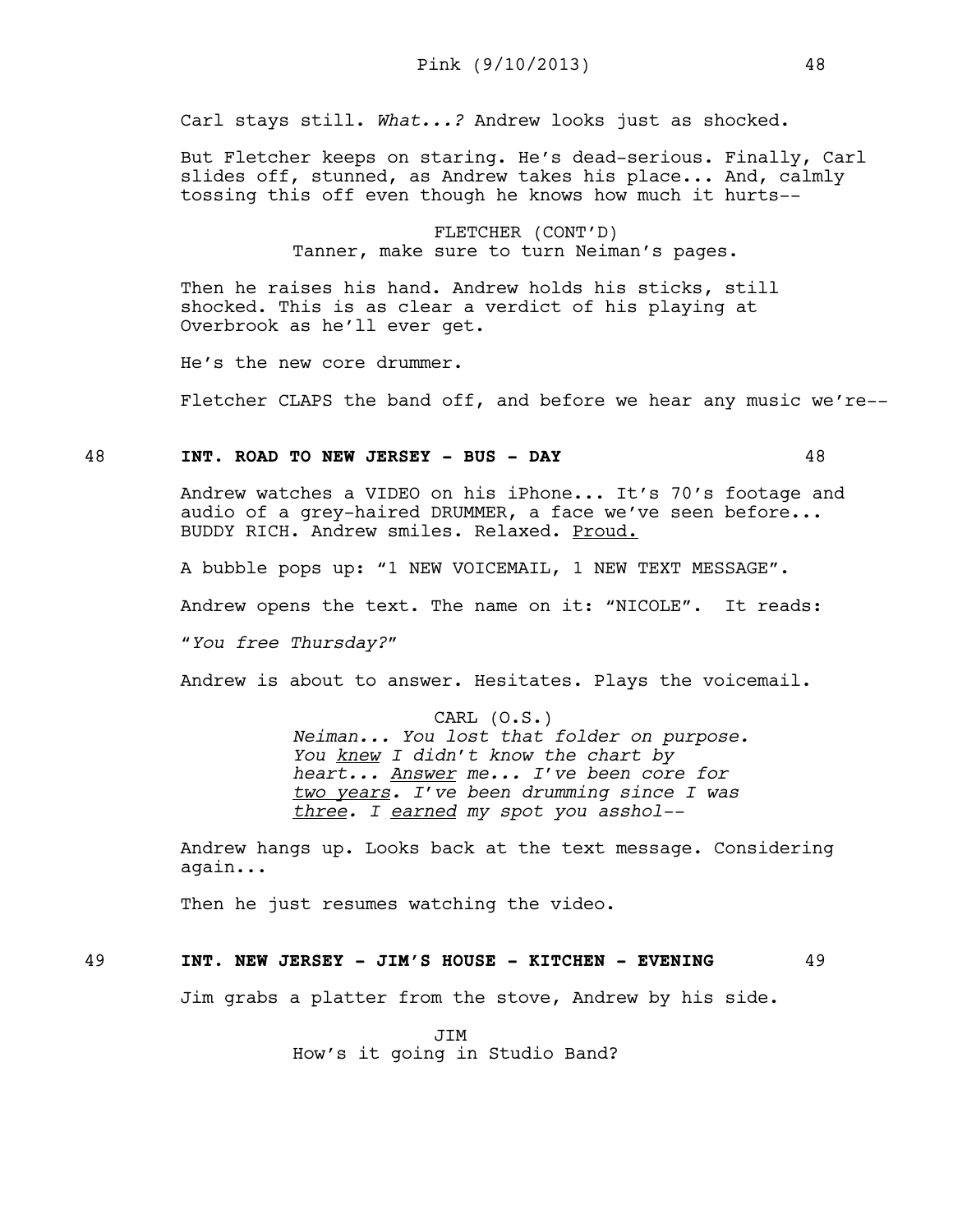ANDREW Good. I think he likes me more now.

**JTM** 

His opinion means a lot to you, doesn't it?

Jim looks at Andrew. Almost accusatory. A moment...

#### ANDREW

Yeah...

JIM Grab the shakers please.

#### 50 **INT. JIM'S HOUSE - DINING ROOM - NIGHT** 50

Seven people seated at the table: Jim and Andrew, Andrew's uncle FRANK, aunt EMMA, and 18-year-old cousin DUSTIN. To Jim--

> UNCLE FRANK Jimbo -- overcooked! (to Emma, laughing re: the meat) I can barely chew this thing.

Jim laughs along. Andrew watches. There's an undercurrent to the joking. The power dynamic between the brothers is clear.

> UNCLE FRANK (CONT'D) He just laughs.

Jim keeps laughing.

AUNT EMMA And how's your drumming going, Andy?

Andrew, put on the spot, hesitates. But then, excited--

ANDREW Well... Actually, it's...it's going really well. I'm now the core drum--

The door OPENS. In steps TRAVIS, another cousin, 21, football player, real looker. All eyes swerve in an instant from Andrew to him.

> UNCLE FRANK Well, well, well -- Tom Brady!

## TRAVIS

Sorry I'm late.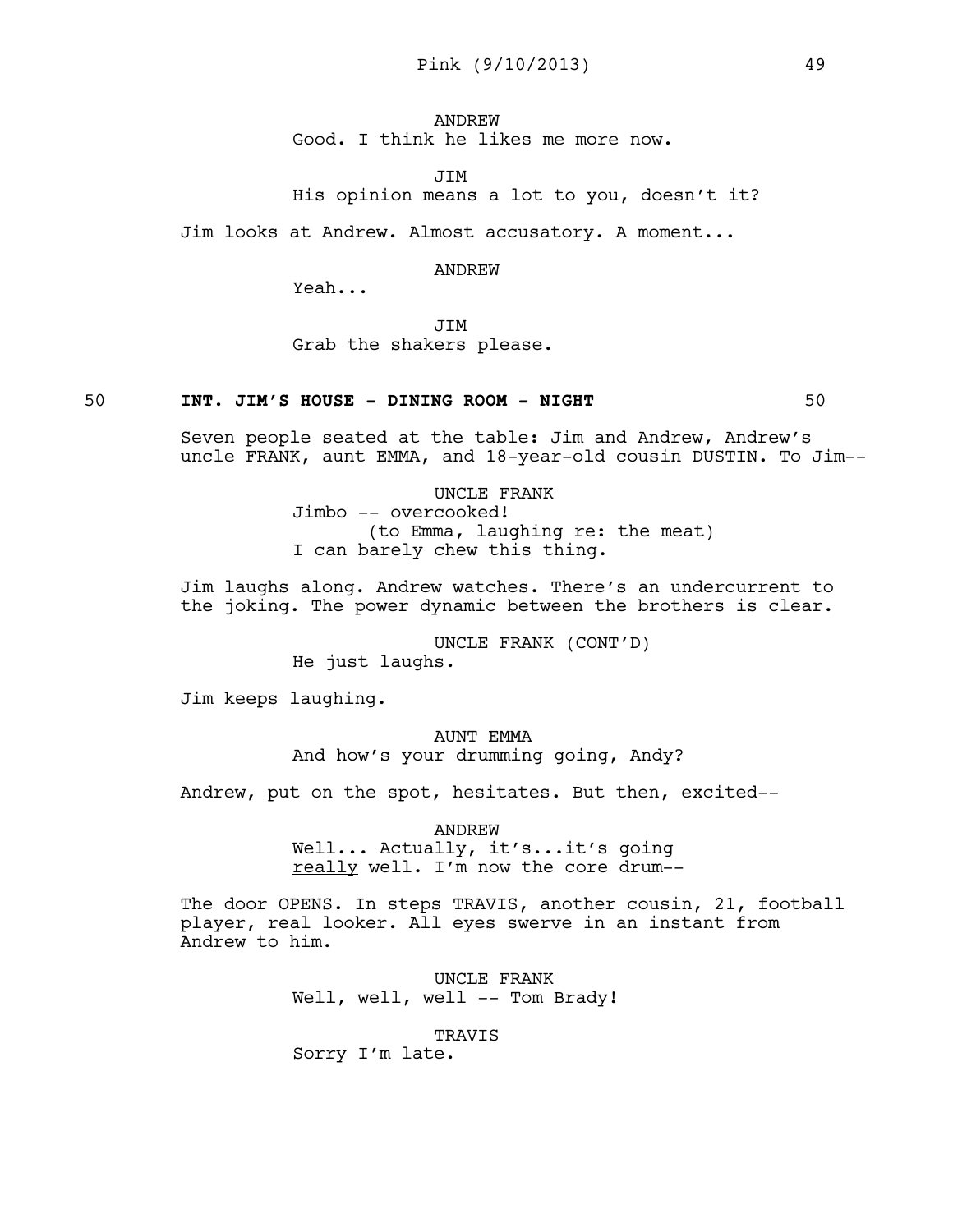AUNT EMMA Did you hear, Jimmy?

UNCLE FRANK They named Trav the season's MVP.

JIM That's incredible, Tra--

#### AUNT EMMA

(interrupting) And Dustin heading up Model UN, soon-tobe-Rhodes-Scholar or who knows what, Jim "Teacher of the Year"... I mean, the talent at this table -- it's stunning.

Beat. Then--

AUNT EMMA (CONT'D) And Andrew. With his drumming.

UNCLE FRANK Yeah, you said that was going ok, Andy?

## ANDREW

(a little peeved,) It's going spectacularly well, actually. I'm...I'm in Shaffer's top jazz orchestra, it's the best in the country - and I was just made a core member. (there's no reaction) ...Which means I play in competitions. I'm one of the youngest they have.

TRAVIS

How do they know who wins in a music competition? Isn't it subjective?

#### ANDREW

...No, not really.

UNCLE FRANK Does the studio help get you a job?

#### ANDREW

It's...it's not a studio, that's just the name of the ensemble... And yes, it's a big step forward in my career.

### UNCLE FRANK

I'm just curious how you make your money as a drummer. After graduating.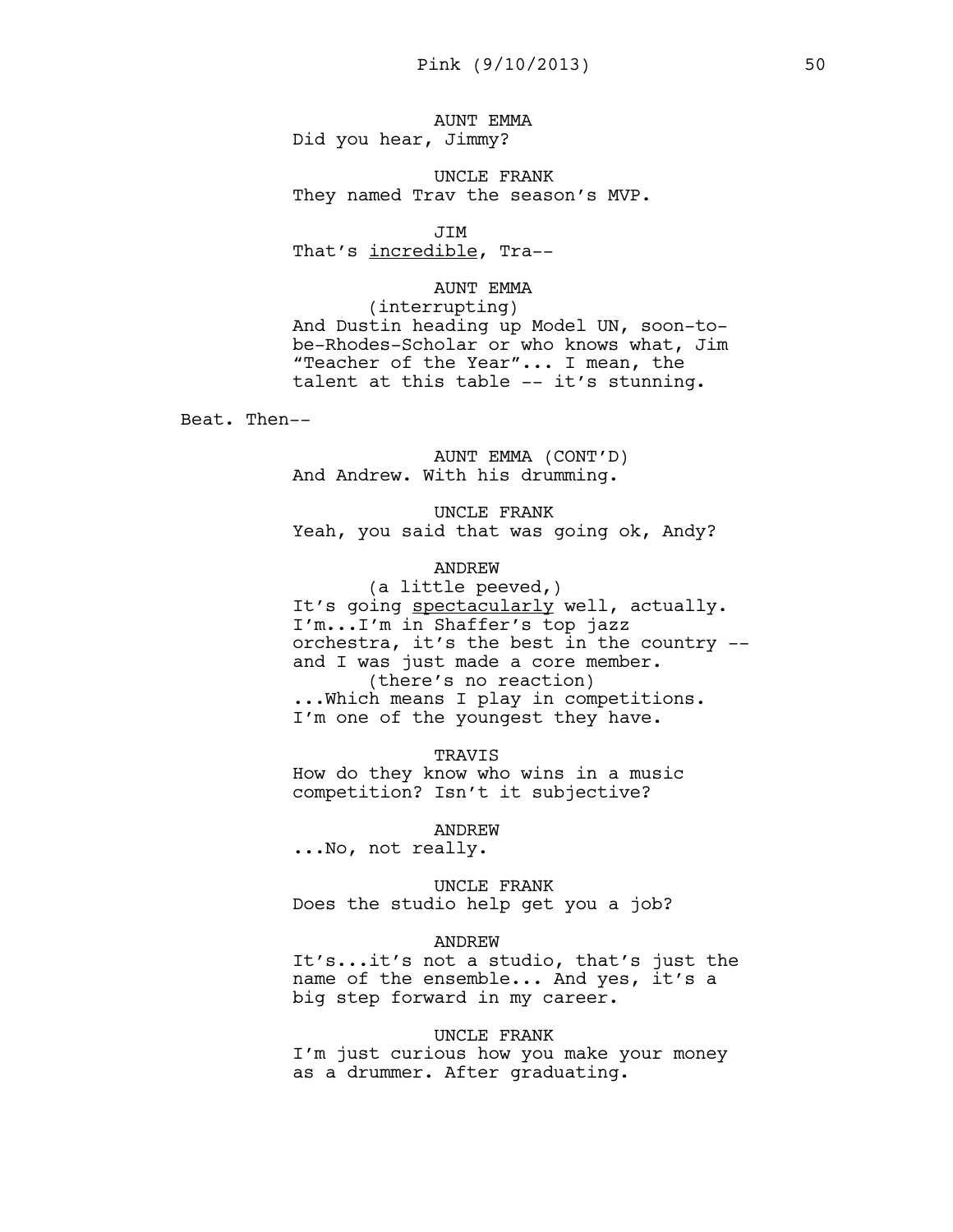Andrew glances at his dad. Wondering if maybe he'll chime in in defense... But no. His dad stays meek and quiet.

## AUNT EMMA

I saw a TV commercial for credit reports where a young man was playing the drums. You could do that.

## ANDREW

Yes, or the Lincoln Center Jazz Orchestra. But the credit reports gig is a wonderful backup.

## UNCLE FRANK

(missing Andrew's sarcasm) Well I'm glad you have it figured out. It's a nasty business, I'm sure. (to Travis) Oh, you gotta tell them about your game last week. I'd say you lived up to your title.

TRAVIS 43-yard touchdown to win it.

UNCLE FRANK That's what I'm talking about! On your way to the pros.

ANDREW It's Division III.

Everyone at the table looks at Andrew -- including his dad.

ANDREW (CONT'D) He plays for Carleton. It's Division III. It's not even Division II. (silence, shock around the table) The tilapia is delicious, by the way.

UNCLE FRANK (I'll get you back for that) You got a lot of friends, Andy?

ANDREW

Not really.

UNCLE FRANK And why's that?

ANDREW

I don't see the use.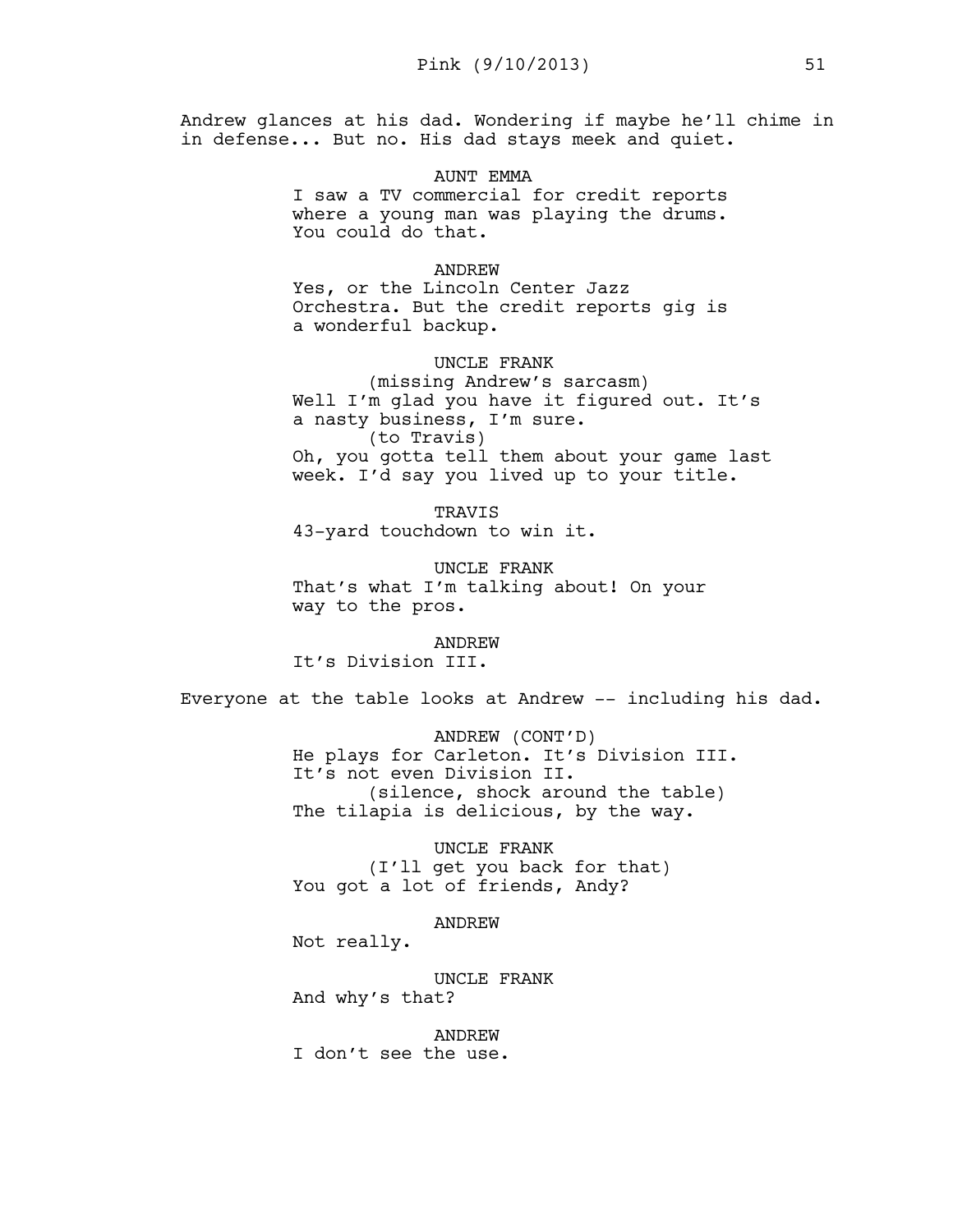## UNCLE FRANK

Well who will you play with otherwise? Who'll give you your break? Lennon and McCartney were school buddies, am I right?

#### ANDREW

Charlie Parker didn't know anyone 'til Jo Jones threw a cymbal at his head.

UNCLE FRANK And that's your idea of success, then?

ANDREW Becoming the greatest musician of the twentieth century would be anyone's idea of success.

JIM Dying broke, drunk, and full of heroin at 34 would not be my idea of success.

Andrew turns and looks at his dad. Can't believe he joined in.

# ANDREW

(to his dad) I'd rather die broke and drunk at 34 and have people at a dinner table somewhere talk about it than die rich and sober at 90 and have no one remember me.

UNCLE FRANK Ah, but friends remember you. That's the whole point.

ANDREW No, none of us were Charlie Parker's friends. That's the whole point.

UNCLE FRANK Well there's such a thing as feeling loved and included.

ANDREW I prefer to feel hated and cast out. It gives me purpose.

JIM That's ridiculous. You don't mean that.

UNCLE FRANK

Travis and Dustin have plenty of friends, and I'd say they have plenty of purpose.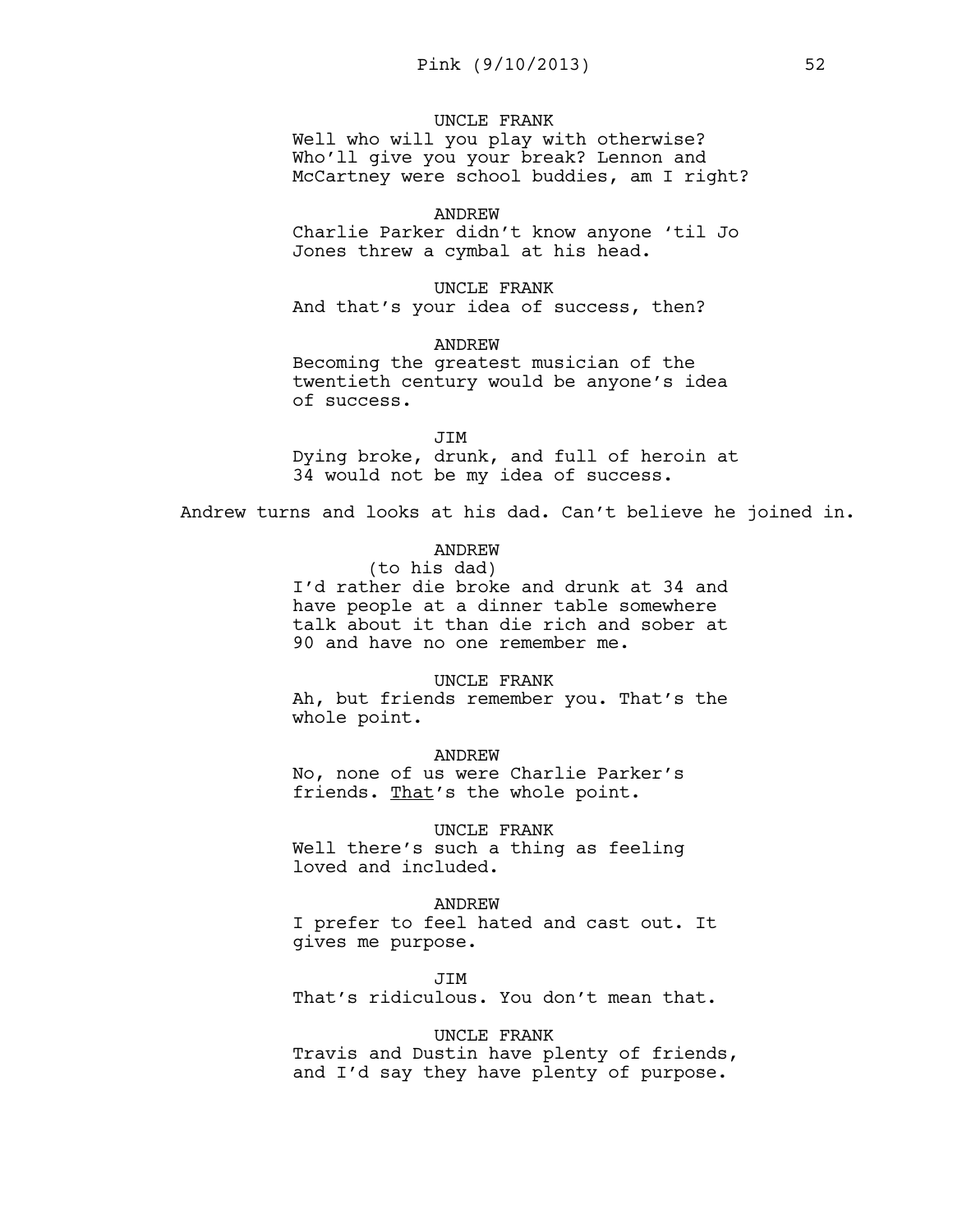#### ANDREW

You're right, they'll make great School Board presidents.

DUSTIN

Oh -- so, that's what this is all about - you think you're better than us?

#### ANDREW

You catch on quick. You must be in Model UN.

TRAVIS Well I've got a reply for you, Andrew. You think Carleton football's a joke? (Andrew only nods) Come play with us.

ANDREW Four words you will never hear from the NFL.

AUNT EMMA Who wants dessert?

JIM And from Lincoln Center?

A moment of silence. Andrew looks at his dad, and his dad just looks right back... A simmering anger in his eyes, Andrew turns to the others, and, slowly--

#### ANDREW

In 1967 a scientist named Laszlo Polgar decides to prove talent isn't about what you're born with but about conditioning. Has three kids, Susan, Sophia and Judit, and gets them practicing chess for hours and hours before they can even talk. Fifteen years later Susan and Sophia are the two top female players in the world, and Judit's on her way to entering the history books as the greatest female chess master of all time.

Silence once again. Andrew glances at his dad, and delivers back that same accusatory look he saw in the kitchen...

> UNCLE FRANK So not only do you want to die at 34, broke, drunk, and addicted to heroin, but you also wish you were a lab rat.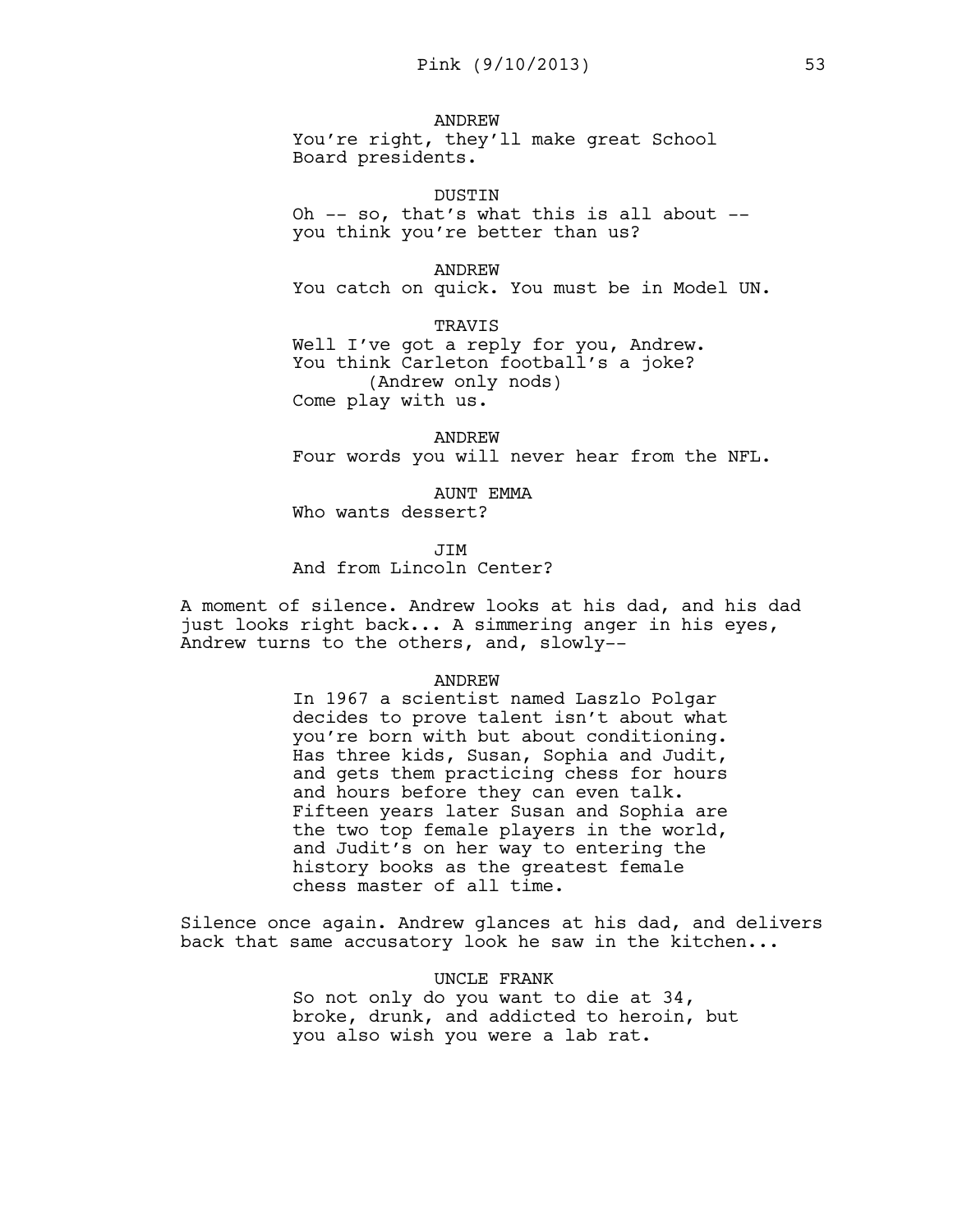Andrew says nothing. Rises, plate in hand. Walks to the door--

DUSTIN

Enjoy band camp.

ANDREW

Enjoy pretending you're an ambassador.

--and swings it shut behind him.

51 **INT. COFFEE SHOP - DAY** 51

#### ANDREW

Ok, I'm going to just lay it out. This is why I don't think we should be together.

We're back in the city, at a coffee shop. Andrew is seated across from Nicole, who just looks at him. Clearly she did not think this is how the conversation would begin.

#### ANDREW (CONT'D)

I've thought about this a lot. If we're together this is what's going to happen. I'm going to keep pursuing what I'm pursuing, and it's going to take up more and more of my time. You're going to see me less and less. When you do, I'll be distracted, I'll be upset, I'll be playing things in my mind. And you're going to just grow to resent me. At a certain point, you'll tell me to ease up on the drumming, to spend more time with you. And I won't be able to. And I'll start to resent you for even asking me that. I'll feel like you're dragging me down, you'll feel like you don't matter - and before long, we'll hate each other. So I think we should just cut it off now, cleanly, for those reasons.

A beat. Nicole is silent. Finally, Andrew adds--

ANDREW (CONT'D) Because I want to be great.

NICOLE

And you're not.

ANDREW I want to be one of the greats.

NICOLE And I would stop you from doing that.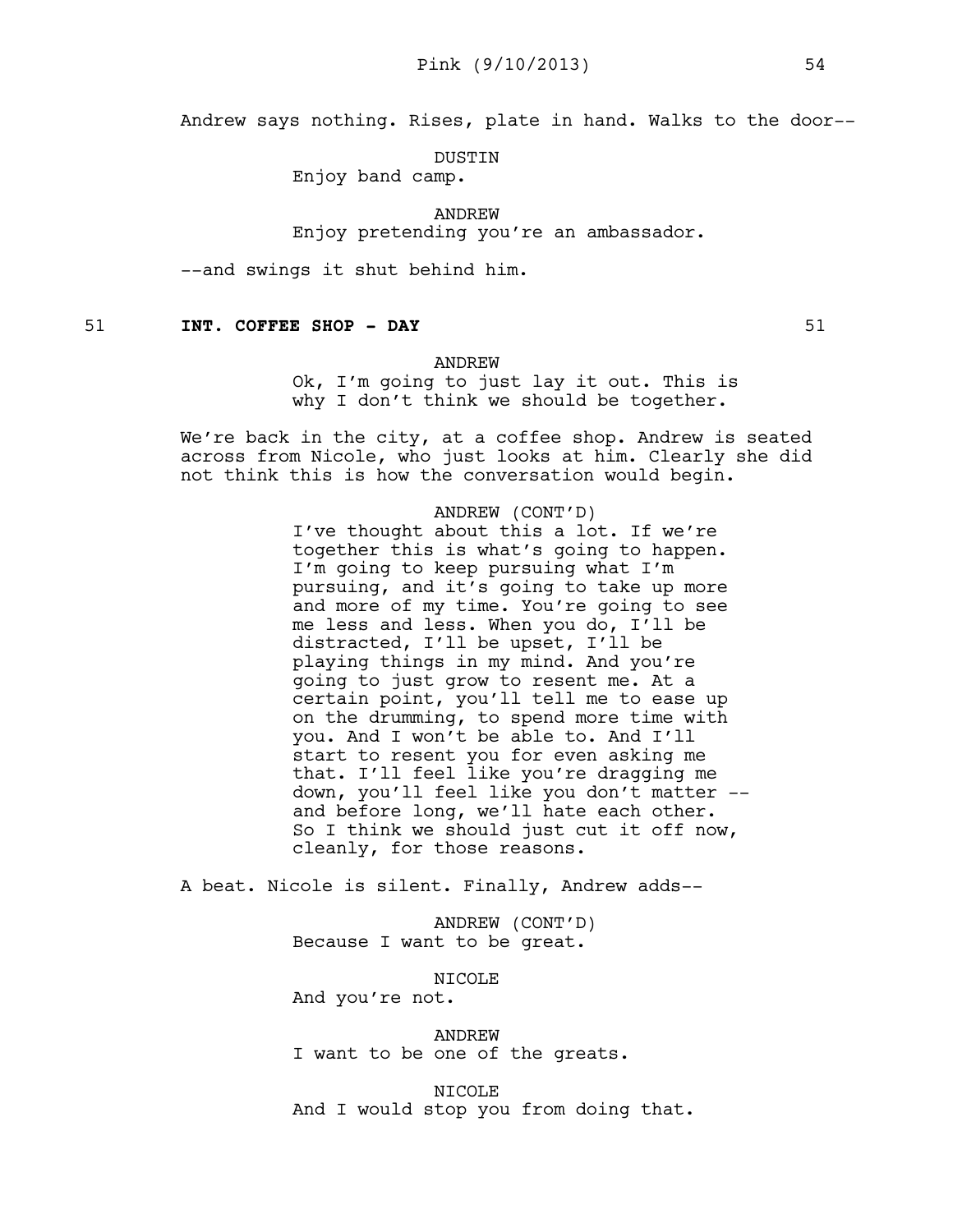ANDREW

Yes.

NICOLE You know I would stop you from doing that. You know that for a fact.

#### ANDREW

Yes.

NICOLE And I would barely see you anyway.

## ANDREW

That's right.

### NICOLE

And when I did see you, you would treat me like shit, because I'm some girl who doesn't know what she wants, and you have a path, and you're going to be great, and I'm going to be forgotten, and therefore you won't be able to give me the time of day because you have bigger things to pursue.

## ANDREW

That's right. That's exactly my point.

Beat.

NICOLE You're right. We should not be dating.

She gets up.

ANDREW I'm glad we had this talk.

NICOLE

Me too.

With that, she turns and leaves. We linger on Andrew, the look on his face... *Did I just fuck up...? No, I'm good.* 

# 52 **INT. GEHRING HALL - STUDIO BAND ROOM - DAY** 52

A BLAST of music. Horns squealing, cymbals swelling.

It's another Studio Band rehearsal. Andrew's at the drums, playing well. Fletcher cues a fermata, and the band finishes **STUDIO BAND REHEARSAL AFTER-BREAKUP CHART.**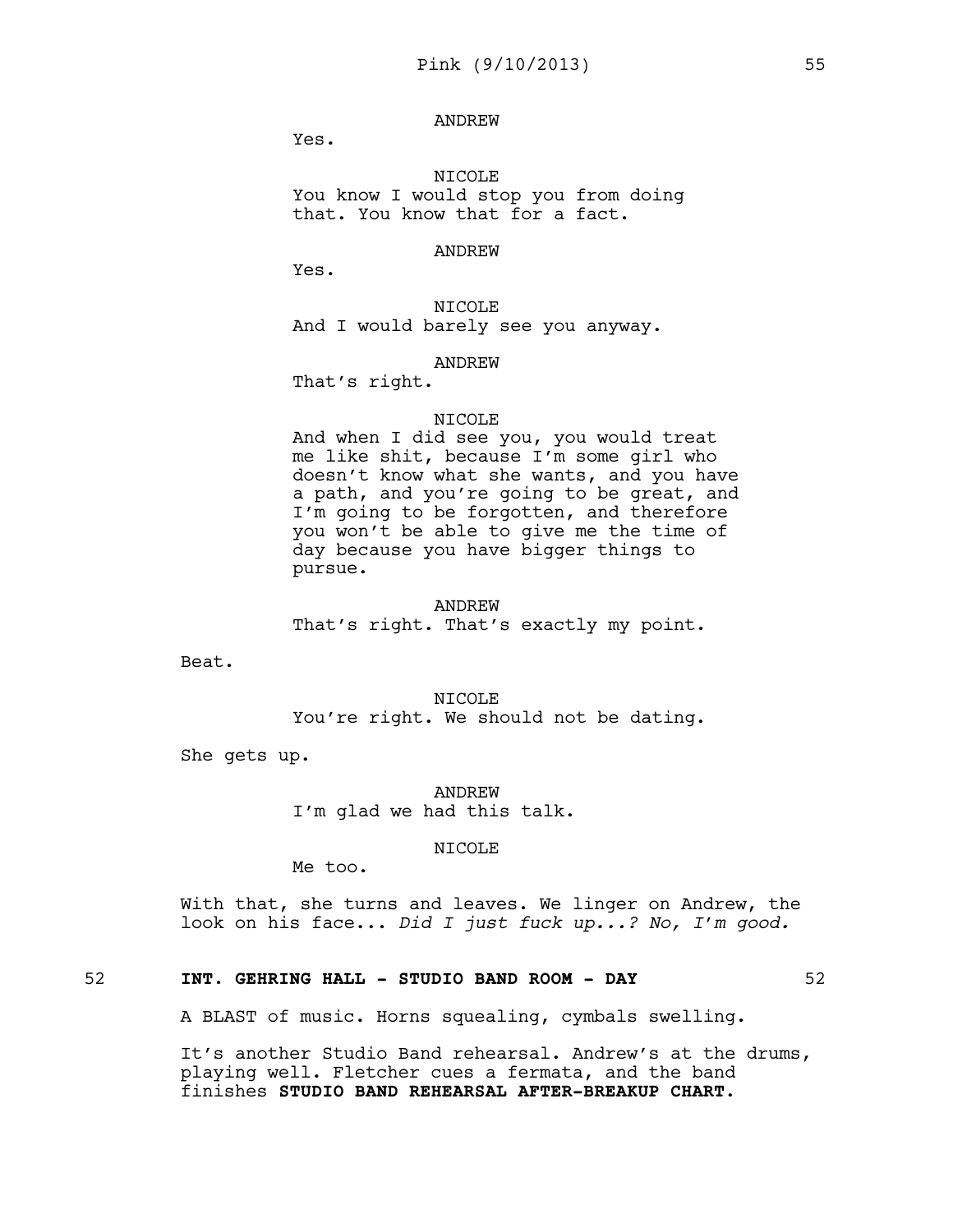FLETCHER Alright, gang. Pick up the new chart by the door. Rehearsal tonight starts at 9. You have 'til then to learn it.

PLAYERS head out. Andrew grabs his copy of the chart -- it's called "CARAVAN" -- when--

> FLETCHER (CONT'D) Neiman. Stay a bit, ok?

Andrew nods. Carl, at the door, glares at him. Then slinks off.

FLETCHER (CONT'D) (approaching, pointing to the chart) Look at this. See the tempo?

ANDREW

Quarter note 330...

FLETCHER That's a double-time swing. That's what got you in here, isn't it?

## ANDREW

I guess so...

Fletcher grins. Then -- the smile fades.

#### FLETCHER

Now, just as was the case with you, I stumbled on a kid practicing his doubletime swing the other night. I'd like to give him a shot.

Before Andrew can register, let alone ask "Who?"--

RYAN (O.S.)

Am I late?

Fletcher and Andrew turn to the door. RYAN CONNOLLY is here.

FLETCHER Perfect timing! Join us, Connolly. (Ryan heads over, smiling) You two know each other, don't you?

RYAN Yep, Nassau Band. 'Sup, Andrew...

Ryan is all smiles. But Andrew is mortified. Can barely conceal his anxiety -- and his anger.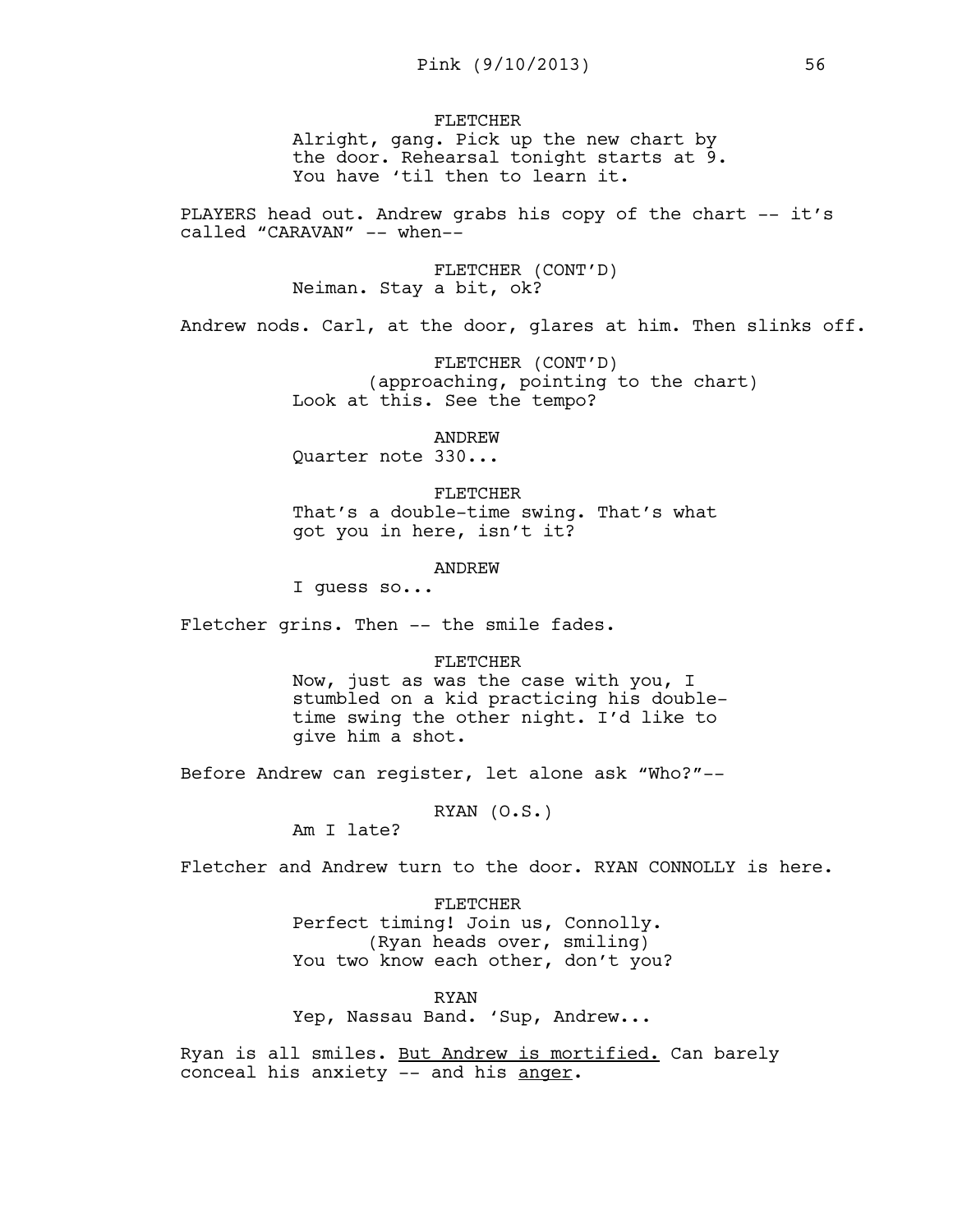FLETCHER Now, Connolly, I've made Andrew a temporary core-- (Andrew's eyes shoot up at the word "temporary") --but we've got the competition this weekend and I want to make sure the new chart's in good shape.

Ryan nods, reaches into his backpack. And, to Andrew's shock, pulls out the "new chart". **CARAVAN**.

RYAN

This one, right?

Andrew's wide-eyed. *When did he get the chart?* 

#### FLETCHER

(as though he can read his mind) I gave it to him this morning, Neiman. Now, all I want to do is test out the part. Neiman, if you wouldn't mind, could we take it from the top with just you?

Andrew tries to keep calm. Goes to the drums, lays out the chart.

> FLETCHER (CONT'D) Don't worry, I don't care about hits. That'll be tonight. For now, just tempo.

Andrew nods. Takes a deep breath. Looks at the tempo notation. "330". Another breath. *Ok... I've got this...* Fletcher CLAPS. Andrew BEGINS.

> FLETCHER (CONT'D) No... That's not quite my tempo...

ANDREW  $I'm -- I'm$  sorry  $-- I'll--$ 

FLETCHER Let's see if Connolly can do it, ok?

Beat. Andrew looks at Ryan. Heart pounding, he switches with him. Fletcher CLAPS. Ryan BEGINS. And he plays perfectly.

> FLETCHER (CONT'D) Connolly -- that was excellent. See, this is the beauty of Studio Band. You come in an alternate -- but a minute later, you could be the new core.

Andrew's eyes widen again.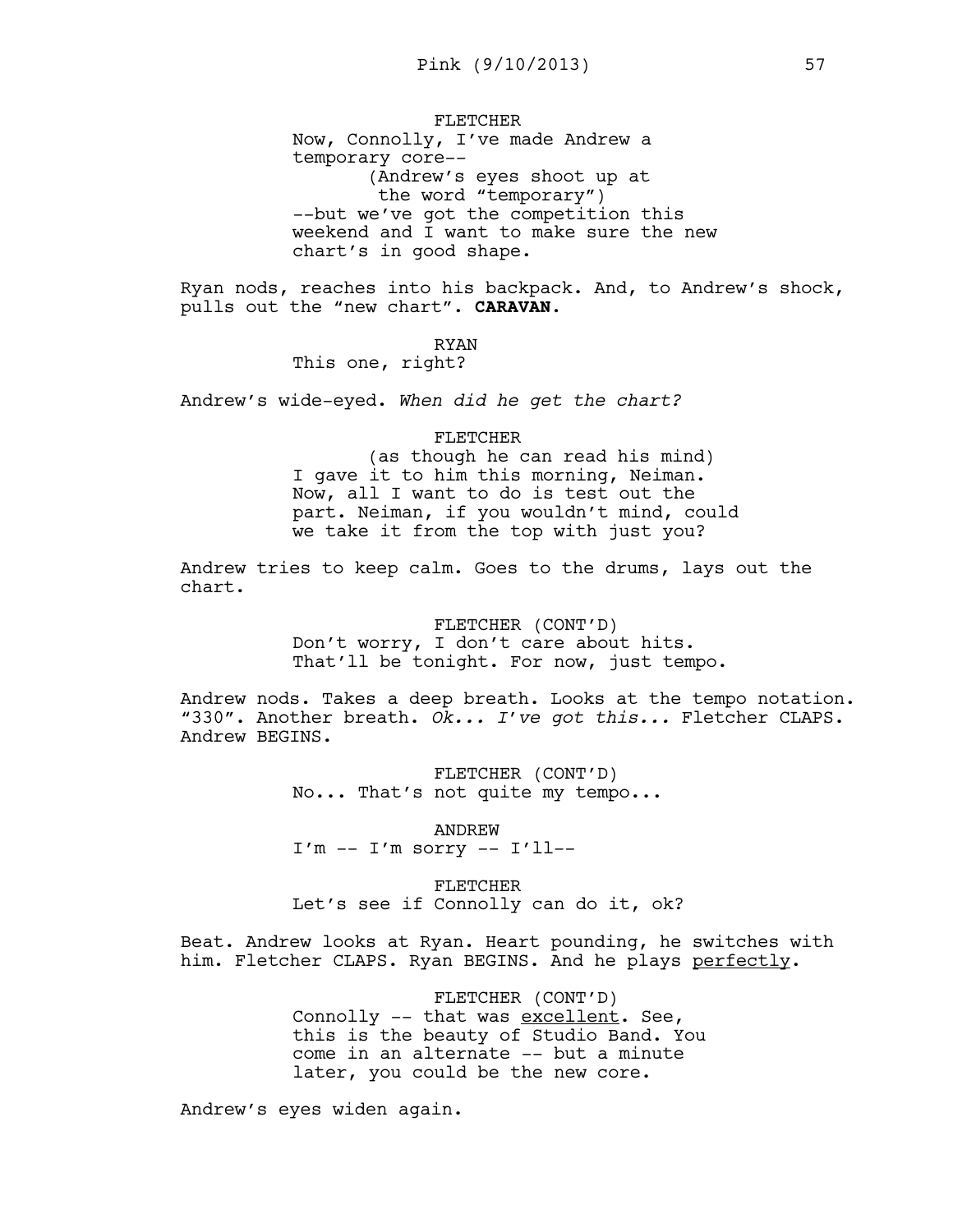#### ANDREW You're not serious.

Fletcher looks at Andrew -- as though shocked Andrew talked back. A moment of silence. Then -- *BZZZZZ.* Fletcher's cell.

> FLETCHER Connolly, the chart's yours. See you both tonight at 9. (answering the phone) Hi, this is Terence...

He heads to his OFFICE. Andrew is still. *What just happened...?*

RYAN How you been, bro? (Andrew looks at Ryan) I think it was the injury that kept me out last time. But I'm fuckin' stoked to be joining you guys now.

Andrew just stares. Ryan seems earnest -- but Andrew is incensed.

RYAN (CONT'D) (mistaking Andrew's look for anxiety) Don't worry about Fletch, either. My granddad knew his dad from the Philharmonic when Fletcher was trying to break in. He's more bark than bite.

Andrew's eyes really widen now: *What the fuck is going on?*

He gets up, marches to Fletcher's door, and--

## 53 **INT. GEHRING HALL - FLETCHER'S OFFICE - CONTINUOUS** 53

--BURSTS in. Fletcher's just finished his call.

| FLETCHER |             | ANDREW                 |  |  |  |  |  |
|----------|-------------|------------------------|--|--|--|--|--|
|          | What are--? | I need to talk to you. |  |  |  |  |  |

#### FLETCHER

Now is <u>not</u> the time, I swear to God--

ANDREW I can play that part, you know I can--

## FLETCHER

## **I said NOT NOW!!!**

There's more desperation in Fletcher's voice than anger. And Andrew notices something else: Fletcher's eyes are watering... Andrew is silent. He's never seen Fletcher like this.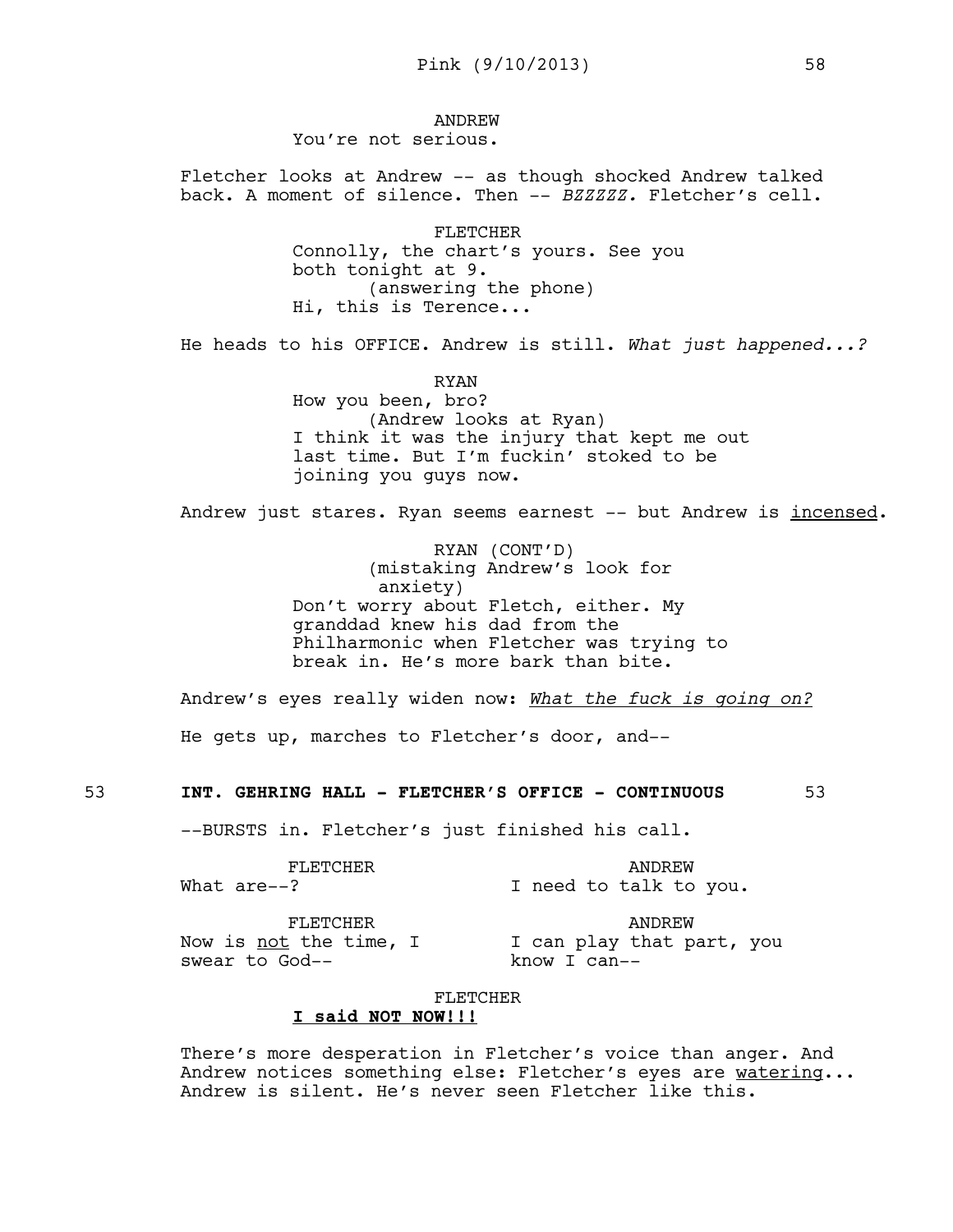FLETCHER (CONT'D) (softly, as though close to crying) You want the part? Then... earn it.

A moment passes.

#### 54 **INT. GEHRING HALL - STUDIO BAND ROOM - CONTINUOUS** 54

Andrew busts back through the STUDIO BAND ROOM. Eyes burning. One thought and one thought only: *Get that part back.*

> RYAN Bro! Wanna grab lunch?

But Andrew doesn't answer. Just keeps walking.

#### 54A **INT. DORMITORY - BASEMENT BATHROOM - DAY** 54A

Andrew pours ice into a sink. Turns on the faucet. Dips a big glass jug in and collects ice water.

# 55 **INT. ANDREW'S PRACTICE ROOM - DAY** 55

Andrew practices the part... He's pushing, giving it his all... "CARAVAN" on his stand, scribbled over with pencil markings: *"forte", "triplets!", "hemiola 1-3", "don't slow down!"* 

ANDREW

Come on... Come on...

He stops. His hand throbbing from blisters. He dips it by his side -- into the jug of ICE WATER. Clenches. Blood clouds the water.

He resumes playing -- frenzied, exhausted. Fucks up, screams out--

ANDREW (CONT'D)

## **Fuck!!!!**

Starts pounding his stick against the drum-head. Then his hand. Pounding harder and harder, once, twice, three times, four times. Hand bleeding more, the drum-skin giving way, finally tearing and breaking.

He STARTS PLAYING again, fed up, enraged, SHOUTING at himself--

ANDREW (CONT'D) Come on you fucking piece of shit... **Come on!!! COME ON!!!!**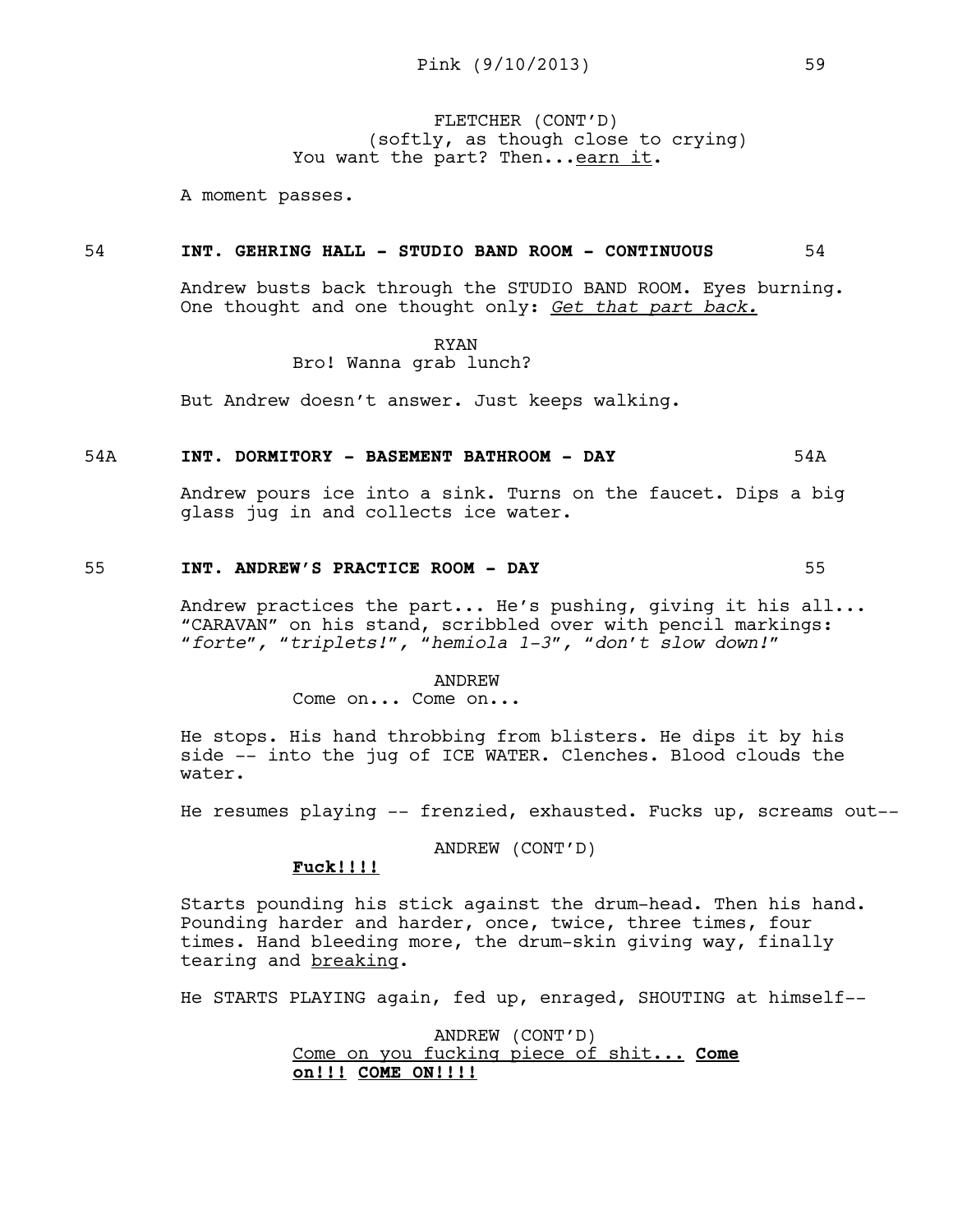## 56 **INT. SUBWAY - NIGHT** 56

A crowded subway car. Andrew is seated, poring over his sheet music, running through the beats in his head...

## 57 **INT. GEHRING HALL - STUDIO BAND ROOM - NIGHT** 57

The PLAYERS sit silently. Ryan on the drum throne, Carl and Andrew behind him -- Carl still humiliated, Andrew 100% focused. The clock reads: 9:00. Not a word in the room.

Fletcher emerges. A CD PLAYER in his hand. He plugs it in.

FLETCHER

Ok... Um...

For the first time ever, he seems uneasy, unsure what to say.

FLETCHER (CONT'D) We...we have a new player. Ryan Connolly.

Ryan nods, waves to the other PLAYERS. Chipper--

RYAN

Sup, dudes.

Andrew glares at him. Seething now. But, continuing, softly--

FLETCHER But I...if you could just...put your instruments down... Just for a second...

He turns to the CD player. Turns it on. A big-band ballad swells. A muted trumpet takes the lead. It's **CASEY'S SONG**, and it's a tender sound, full of melancholy...

For a few seconds, Fletcher doesn't say a word. His thoughts seem to be drifting. Then, hesitant, as the music plays...

FLETCHER (CONT'D)

Six years ago...I saw a kid practicing scales in a band room here. He'd started at Shaffer with a lot of hope, but the truth was he'd barely squeaked in and he was struggling. Everyone on the faculty told him: "This isn't for you." But they didn't see what I saw... (his voice croaking again, emotional,) ...this...this scared, skinny kid cursing himself 'cause he couldn't get his scales right... I saw a drive in him... (MORE)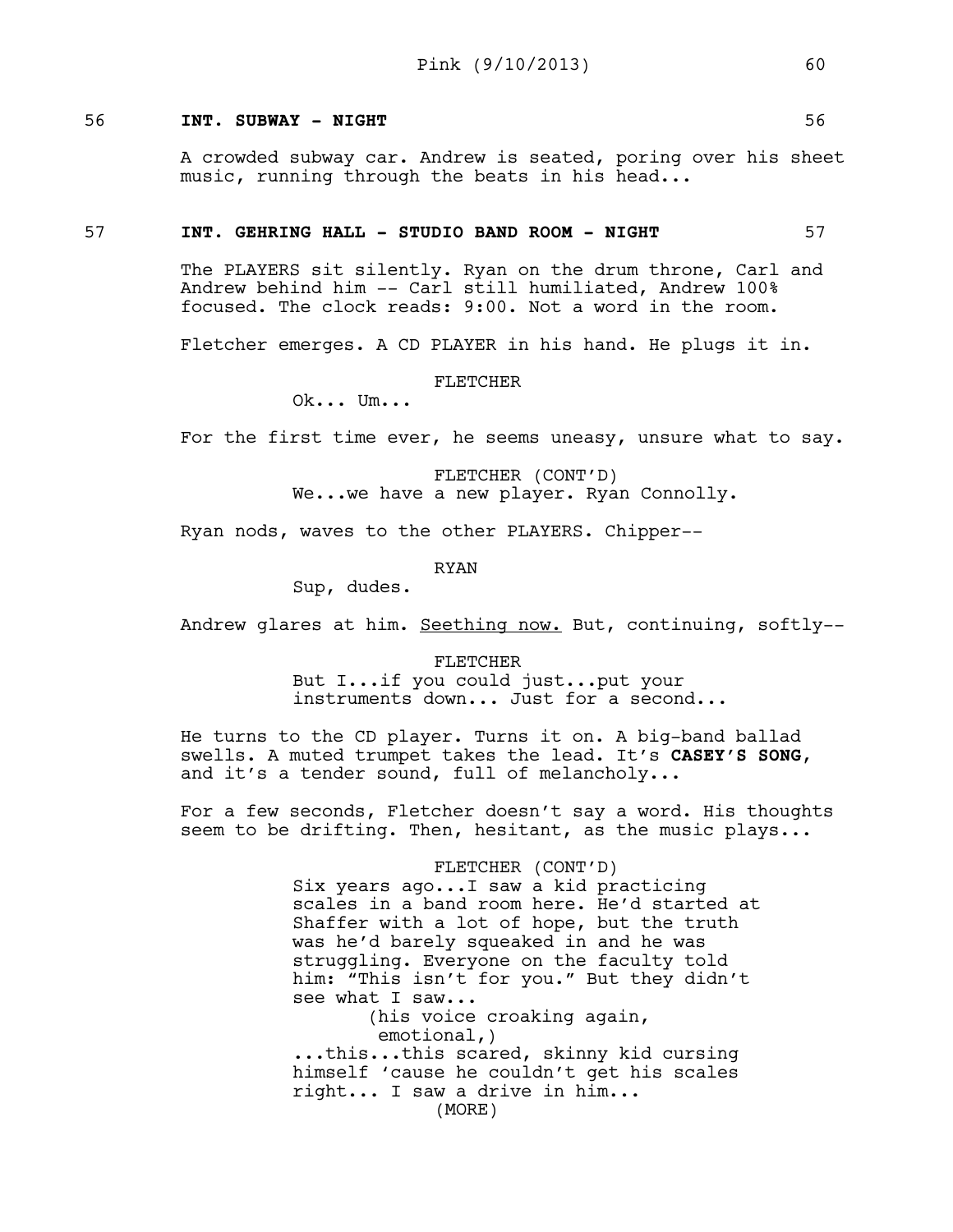And I put him in Studio Band, and we worked together for three years, and when he graduated, Marsalis made him third trumpet at Lincoln Center. A year later, he was first. That's who you're hearing now. FLETCHER (CONT'D)

(then,) His name was Sean Casey.

The name catches Andrew's attention. The trumpeter Fletcher mentioned to him... And the word "*was*"...

> FLETCHER (CONT'D) I found out this morning...that Sean died. He died in a car accident yesterday... (takes a moment, is having trouble speaking) I just wanted you quys to know that... He was... Sean was a... (and, almost dissolving into tears on these next words) ...beautiful player... (breathes in, collects himself) I just thought you all should know.

Beat. He leans back down and turns off the CD. Silence.

FLETCHER (CONT'D) (another moment; then, still shaky--) "Caravan". From bar 142, please.

The PLAYERS open their folders, pick up their instruments. Fletcher waits. Hesitates again... Then -- CLAPS. Just drums, bass and trombone play the trombone solo section of **CARAVAN STUDIO BAND REHEARSAL**. Fast, precise -- but Fletcher waves to Ryan to stop.

> FLETCHER (CONT'D) No, that's...that's not quite right, Connolly... Sorry...

Andrew's eyes instantly fill with hope. *Is this his chance?*

FLETCHER (CONT'D) I... I want to try Neiman on this... Ok?

Ryan nods, slowly slides off -- as Andrew quickly gets on. Clutches his sticks tight. *This is it...* Fletcher's still shaky--

> FLETCHER (CONT'D) Maybe...maybe now's the time for Neiman to earn the part...

Beat. He CLAPS off, Andrew starts, and, only ONE SECOND later--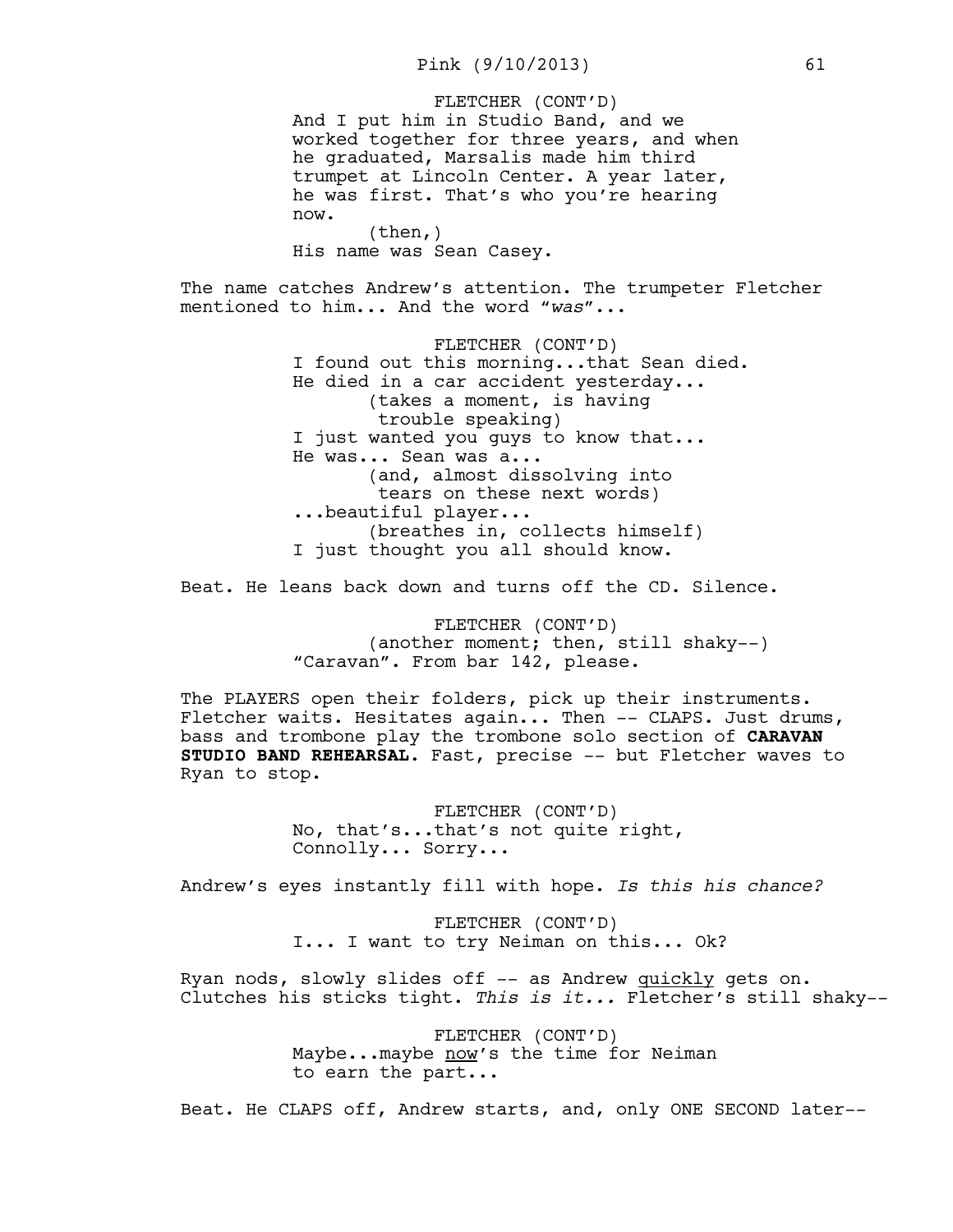FLETCHER (CONT'D) No, I guess not. Tanner.

An anger is creeping into Fletcher's voice now. The stammering fading away, bit by bit. Dismayed, Andrew gets off, Carl gets on, Fletcher CLAPS him off -- and then, SLAMMING his fist down on his table, the barely suppressed grief giving way now to terrifying, full-out rage--

# FLETCHER (CONT'D) **Mother-FUCKER!!!**

Carl JUMPS. The band goes silent. Fletcher glares at his drummers, eyes so heated they could burn holes into you.

> FLETCHER (CONT'D) Get your ass back on the kit, Connolly.

Ryan does. The other players are still. Real fear in the room...

FLETCHER (CONT'D) I will find my tempo out of one of you faggots if it takes me all goddamned night.

His tone is vicious, his eyes still watery. He CLAPS, stops--

FLETCHER (CONT'D) Which it just might. Neiman.

Andrew gets on. His hands are shaking. Fletcher CLAPS, stops--

FLETCHER (CONT'D) Not my tempo. Switch.

Carl gets back on. Fletcher CLAPS, stops yet again--

FLETCHER (CONT'D) **Not my FUCKING tempo!!!!**

He turns to the rest of the band. Rubs his eyes, breathes, and then, trying to keep calm but his face already beet-red...

> FLETCHER (CONT'D) Ok... Sorry about this, gang, hate to put you through it. But rest your arms, put aside your instruments, if you need to take a dump do it now, 'cause I am going to go for as long as it takes until I find a drummer who can play in time. (to the drummers--) You hear me talking, cocksuckers? You'd better start shitting me perfect 400's. Connolly. You first. Get on the kit.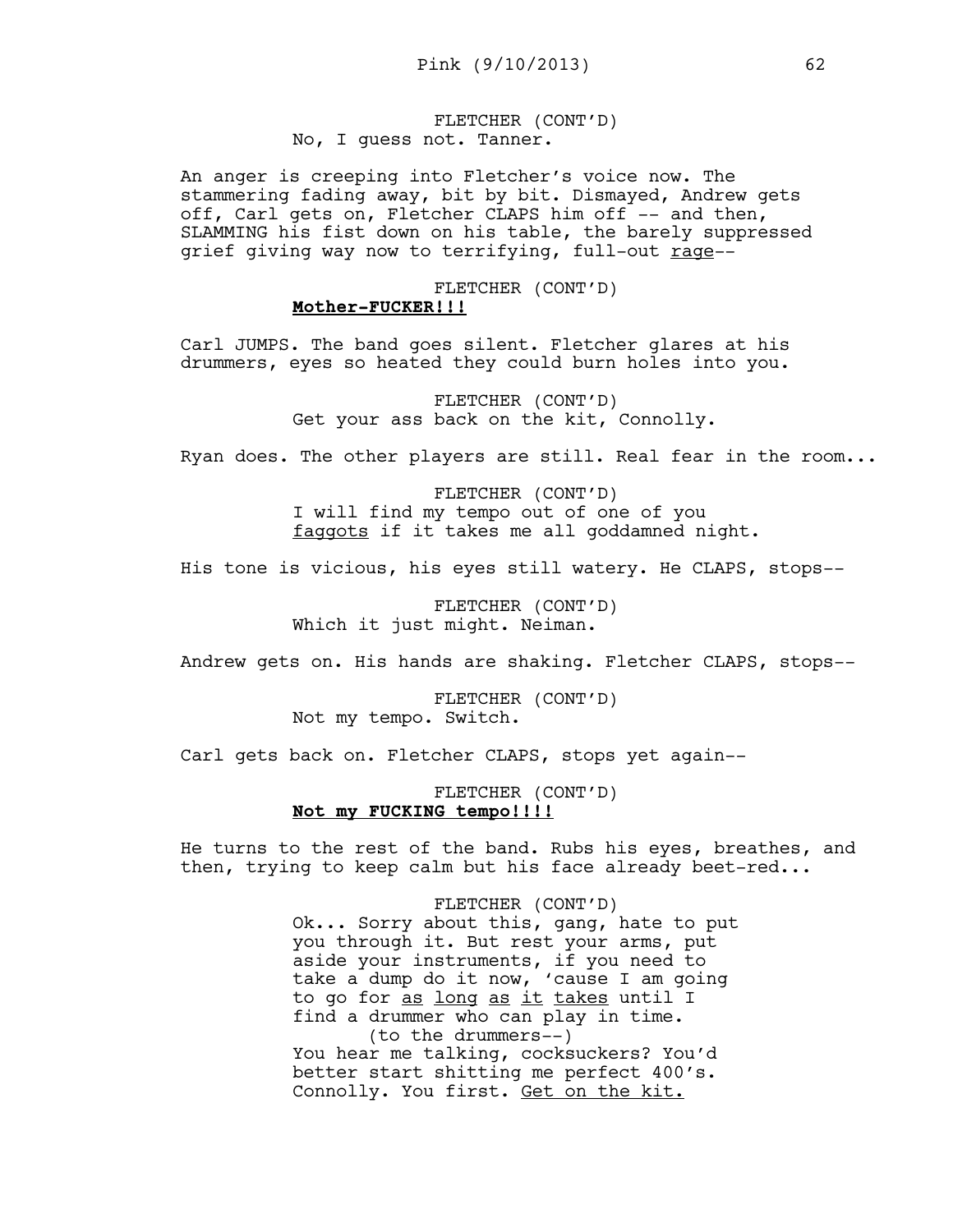## 58 **INT. GEHRING HALL - BASEMENT HALLWAY - LATER** 58

PLAYERS mull through the hall, stretching. A few yawns. You can tell these guys have been here for hours already... And through the wall, the kind of screaming that shakes you to your core:

> FLETCHER (O.S.) Motherfucking COCKSUCKER!!! Is--

## 59 **INT. GEHRING HALL - STUDIO BAND ROOM - NIGHT** 59

FLETCHER

--that the fastest you can go?? It is no fucking wonder Mommy ran out on you, you worthless acne-scarred fetal-position Hymie fuck. GET OFF!!!

Andrew -- whole body shaking, had been playing for half an hour straight -- gets off the kit, struggling for breath, hands coated with torn blisters and blood. Fletcher's rage is unlike anything we've seen from him: pained, vengeful...

Carl gets on the kit. Fletcher CLAPS. The clock: 11:06.

FLETCHER (CONT'D) Well what do we have here? Gay Pride himself. This is not a Sinead O'Connor concert, Tanner. I am sorry to inform you we will not be serving Baked Alaska and Cosmopolitans tonight. Now why don't you try playing faster than you give fucking hand jobs?? One! One! One! One! OFF THE FUCKING KIT!!!

Carl stops. Staggers back, dazed, as Ryan moves up and begins.

FLETCHER (CONT'D) Now we got ourselves our mick fucking paddycracker. Did you know you look like a fucking leprechaun? I think I'll call you Flannery.

## 60 **INT. GEHRING HALL - BATHROOM - NIGHT** 60

PLAYERS rinse their faces. One looks at his watch, dead-tired. It's very late...

## 61 **INT. GEHRING HALL - STUDIO BAND ROOM - NIGHT** 61

Some players have now returned to their seats.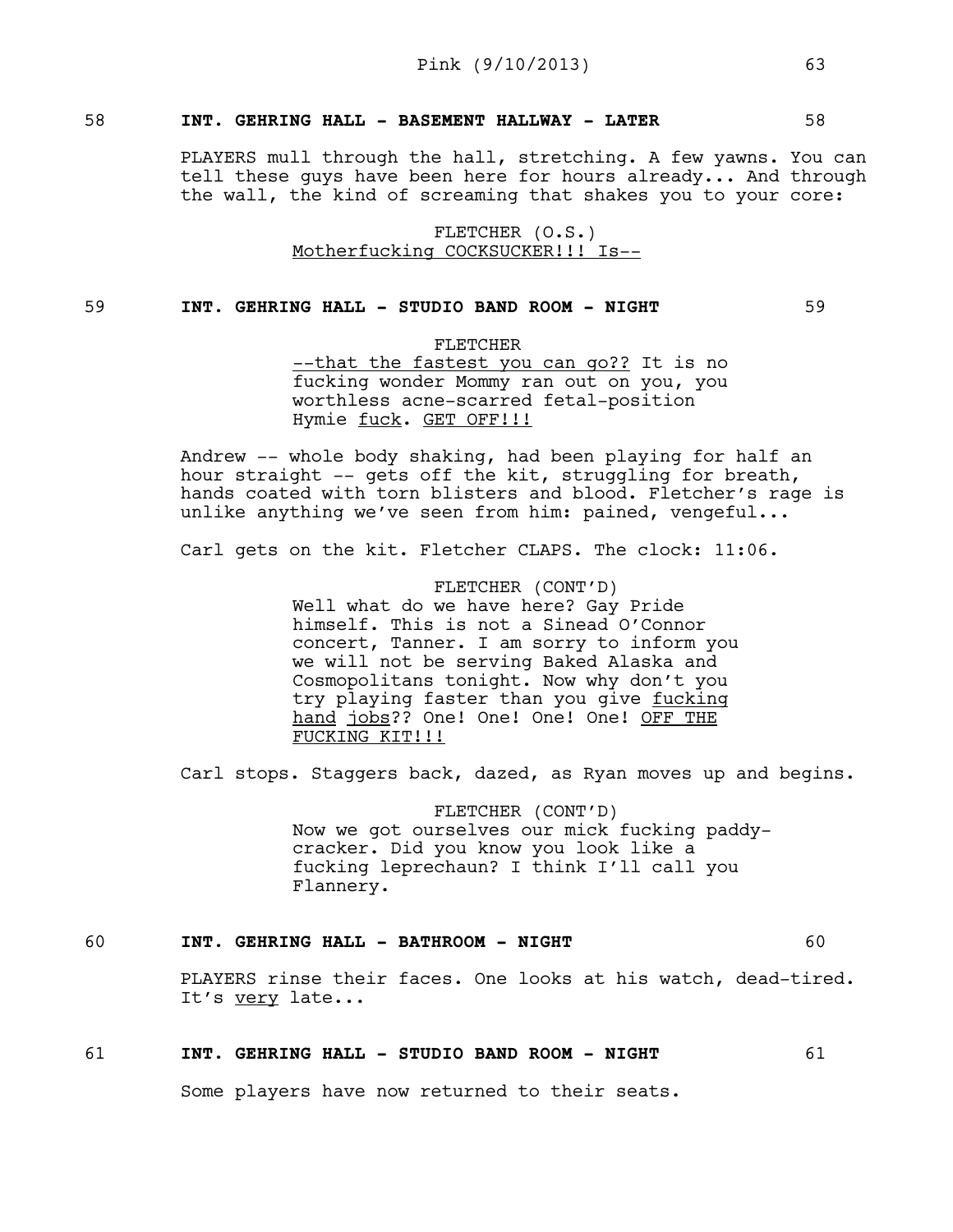## FLETCHER

Switch!

Carl stops playing. Almost falls as he gets off the kit. Ryan takes his place -- just as worn out. As soon as he sits down at the set he has to bend down to catch his breath.

> FLETCHER (CONT'D) It is not Saint fucking Patrick's Day, Flannery, there is not a pot of gold under your fucking seat. Play.

Fletcher CLAPS. Ryan plays, muscles cramping, can't keep up--

FLETCHER (CONT'D)

Switch!

Ryan stops, gasping. Fletcher's eyes land...

...ON ANDREW. Face awash in sweat, hair dripping, muscles throbbing, wrists red, hands caked in blood, T-shirt clinging to his chest. *This is it...* 

> ANDREW (muttering to himself as he gets on the kit) Come on... Come on you fuck...

FLETCHER Let's see if we can finally bring this home.

He CLAPS. Andrew begins.

FLETCHER (CONT'D) Don't slow down.

Andrew tries, the tempo slips... So fast, so loud...

FLETCHER (CONT'D) Speed up! God-fucking-damnit I said SPEED UP!!!

Andrew's arms are moving as fast as they possibly can, his feet like triggers -- and his ears start RINGING now, the RINGING cutting and almost drowning out the other sounds...

Fletcher, fire-eyed, turns around and goes into the nearest CLOSET. Emerges with a COWBELL and a STICK. Comes closer and BANGS ON IT in time. The SOUND slices through the RINGING, startles Andrew, this stick whacking down inches from his head--

FLETCHER (CONT'D)

Don't stop!!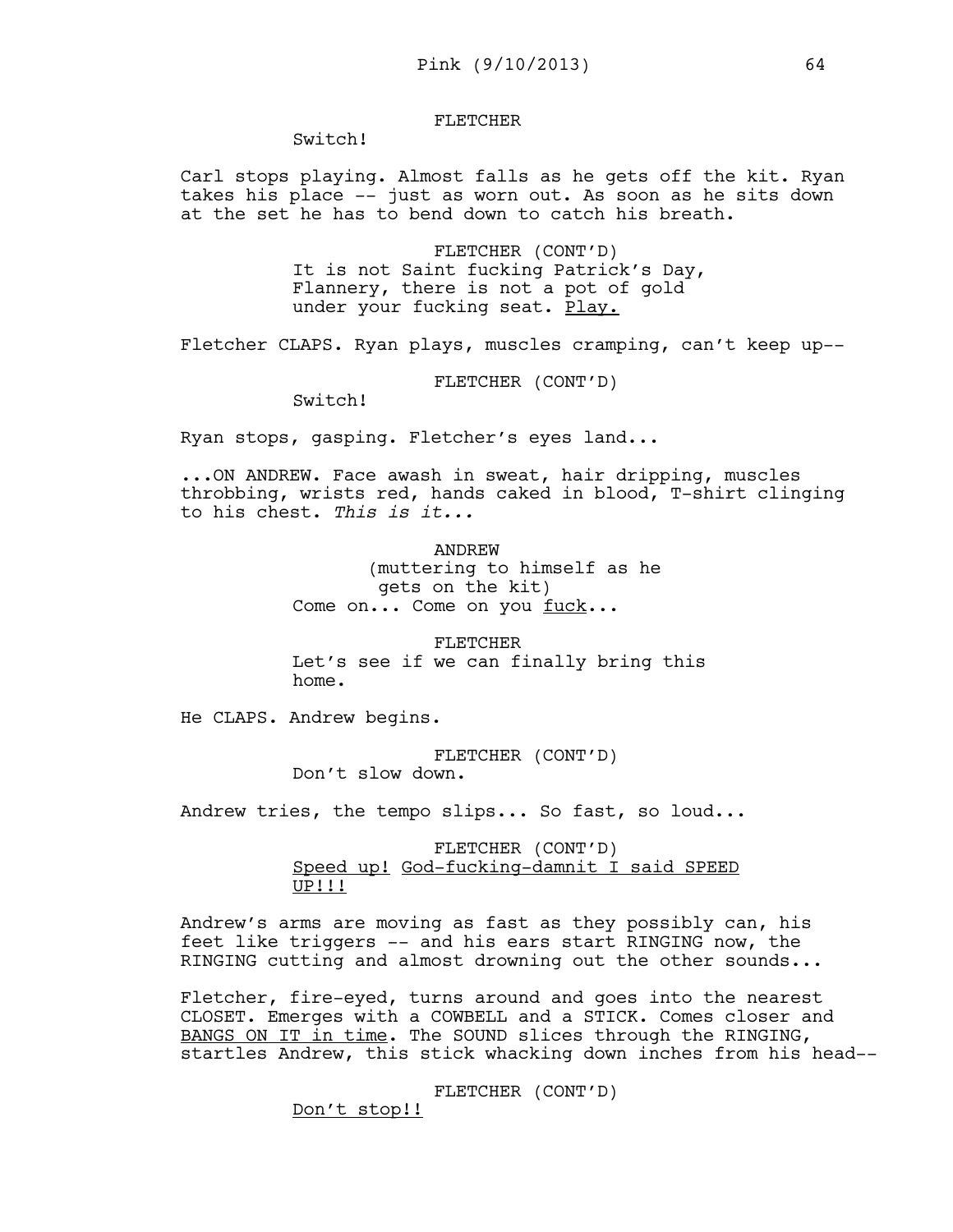Andrew doesn't stop. Manages to glare forward, with what almost seems like hatred in his tired, blood-shot eyes...

# FLETCHER (CONT'D) **Faster!**... **Faster!!** (Andrew speeds up) **Do it! Do it! Do it! Do it! Do it! Do it! One! One! One! One! One! One! One! One!**

Andrew slips, almost loses the beat. Fletcher GRABS the FLOOR TOM DRUM and HURLS it through the air, against the nearest wall. It RAMS into the concrete, handles buckling. But Andrew stays focused. Doesn't cry.

## FLETCHER (CONT'D) **KEEP PLAYING!!**

Andrew does. Fletcher raises the COWBELL now, about to STRIKE Andrew across the head, looks like a fucking madman -- but still Andrew does not cry -- as Fletcher BELLOWS--

# FLETCHER (CONT'D) **KEEP PLAYING!!!**

Andrew keeps playing.

Fletcher stands still. Stares at him. Circles the drum set like a predatory beast, ready to strike at any instant.

Then -- he steps back. Drops the cowbell and stick. Andrew is still playing, going like an automaton. No tears. Finally, Fletcher silently raises his hand, and, with just a slight wave, gestures for Andrew to stop.

Andrew does. Nearly collapses over the set.

FLETCHER (CONT'D) Congratulations, Neiman. You earned the part.

He turns to the rest of the band.

FLETCHER (CONT'D) Ok. Now we can begin.

The clock: 2:00.

# 62 **EXT. GEHRING HALL - SIDE DOOR - NIGHT** 62

It's 3:30am. The PLAYERS stagger out of the building. Zombies.

Andrew appears, red-eyed, past exhaustion. Fletcher emerges last.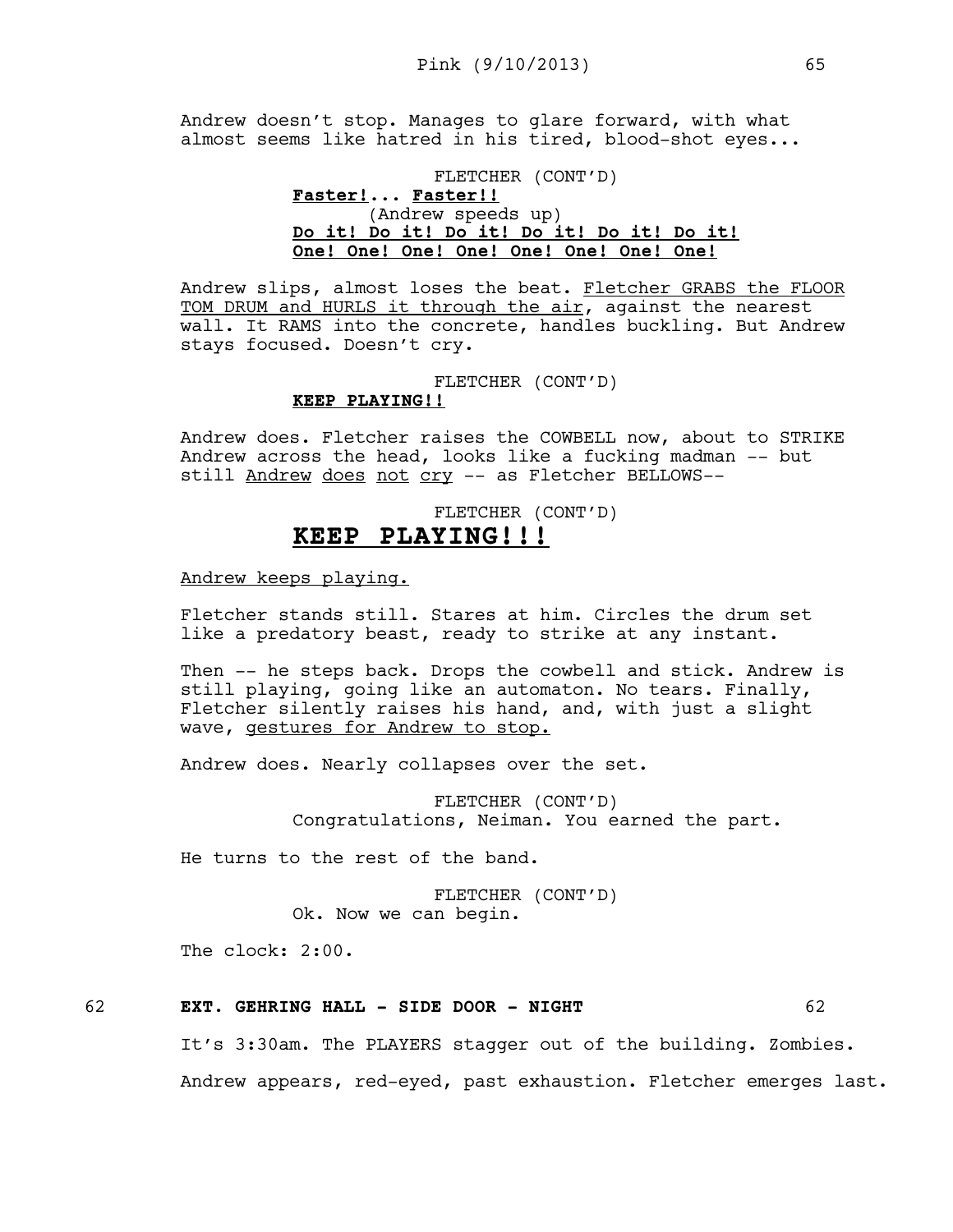FLETCHER

5pm call tomorrow. Leave at least two hours from New York this time. Save your travel receipts. Or don't, I don't give a fuck.

He then walks off. Andrew watches him leave. And, as we zero in on Andrew's eyes...

... we see that something fundamental has changed.

He looks like a completely different person now. 100% hollowed out.

> BUS DRIVER (PRE-LAP) *Next stop Dunellen. Two hours.*

63 OMITTED 63

#### 64 **INT. ROAD TO DUNELLEN - GREYHOUND BUS - DAY** 64

We're on a Greyhound, packed. Another VOICE in the back...

ANDREW Bop-ba-d-d-da-bop... Bada-bop-bop-bop...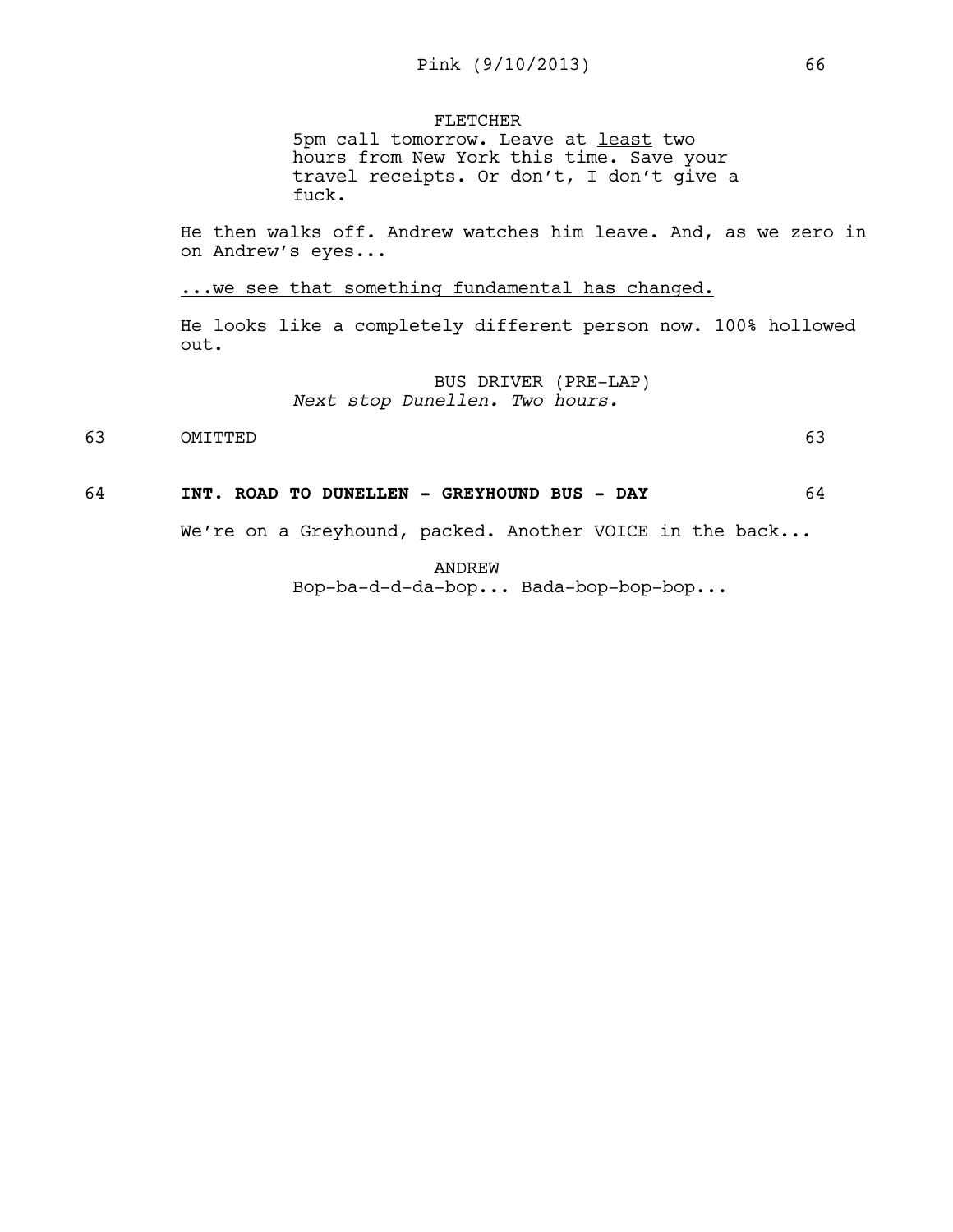It's Andrew. Hunched over sheet music, earphones on, counting aloud through "CARAVAN". And, by his side -- a Zip-lock bag of PILLS. Just like the ones we saw exchanged at the party outside his dorm...

PASSENGERS look at him. *Who is this lunatic...?* 

ANDREW (CONT'D) Bop-bada-bop... Ba-da-bop-ba-d-d-d-da-bop...

And suddenly  $--$  A JOLT. The bus ROCKS to the side, lights go out, the wheels SCREECH to an abrupt stop. Andrew removes his earphones.

#### 65 **EXT. ROAD TO DUNELLEN - GREYHOUND BUS - DAY** 65

The side of the road. Andrew and the other PASSENGERS stand outside, waiting, the BUS's right tire blown, a rod lodged into its side. Andrew checks his phone for the time. *Fuck...*

## 66 **EXT. DUNELLEN - BUS STOP - DAY** 66

A nondescript Jersey town. A NEW BUS comes to a stop, setting down passengers on Dunellen's Main Street. Andrew bolts off, carrying his stick bag and music folder. Looks around. Perplexed. Grabs a PASSERBY--

PASSERBY

ANDREW Do you know where all the cabs are? They said there were cabs here, that's what  $T--$ PASSERBY No, you gotta call the cabs. Takes half an hour notice.

ANDREW What? Well is there a -another bus or-- They got a car rental down on Pine.

ANDREW

Which way??

The Passerby points -- and Andrew starts RUNNING.

# 67 **EXT. CAR RENTAL AGENCY - MOMENTS LATER** 67

Five blocks later -- Andrew dashes across a patch of grass, reaches a door, grabs the handle. The door won't open. He goes white. Sees the HOURS sign. Eyes scroll down. Starts POUNDING--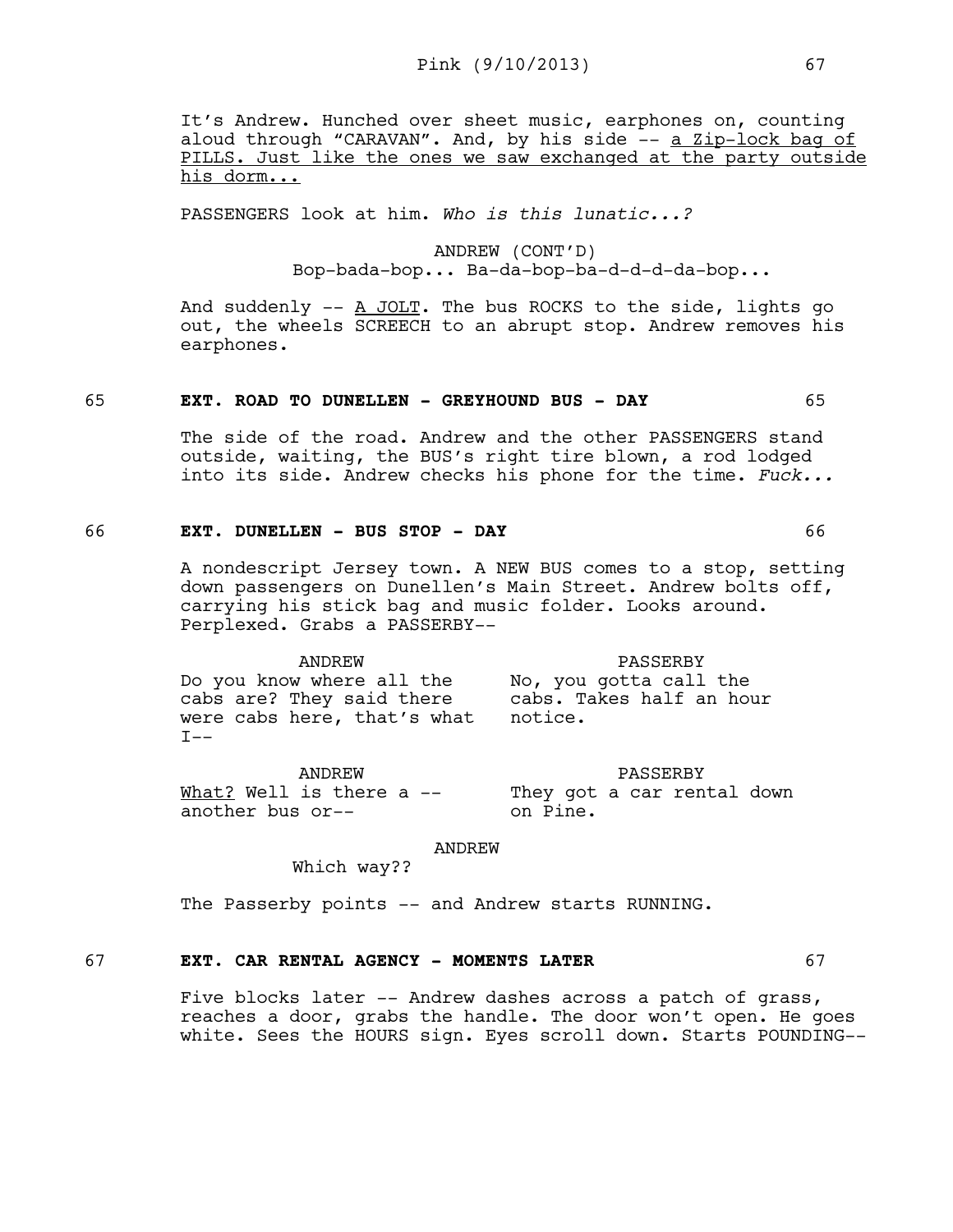# ANDREW You're still open! You're still open!

A MAN appears. Gestures for Andrew to calm down. Opens up.

## 68 **INT. CAR RENTAL AGENCY - MOMENTS LATER** 68

Andrew finishes signing paperwork. Grabs his MUSIC FOLDER and BACKPACK from the nearest chair, hurries off. WE DRIFT back...

...to the STICK BAG left on the chair.

#### 69 **EXT/INT. CAR RENTAL AGENCY - RENTAL CAR - MOMENTS LATER** 69

Andrew RUNS like mad across a small LOT. Reaches a CAR, opens up and jumps in. Plugs an address into the GPS. The estimated time: 9 minutes. The clock: 3:02... He floors it.

# 69A **INT. DUNELLEN STREET - RENTAL CAR - CONTINUOUS** 69A

Andrew drives fast. His cell rings--

#### ANDREW

Hello??

# PIANIST (O.S.) *Neiman, where the fuck are you? Call-time was 5.*

ANDREW I'm sorry -- I'm on my way. I'm almost--

PIANIST (O.S.) *We're on stage in twenty--*  I know, I'm almost ther-- ANDREW

> PIANIST (O.S.) *--and Fletcher's got Connolly warming up in case you don't show.*

# ANDREW

God-fucking-damnit, I SAID I was on my way, you tell the redhead I'm **ON MY FUCKING WAY!!** 

He throws the phone against his seat.

# 69B **EXT. DUNELLEN AUDITORIUM - MOMENTS LATER** 69B

Andrew pulls up.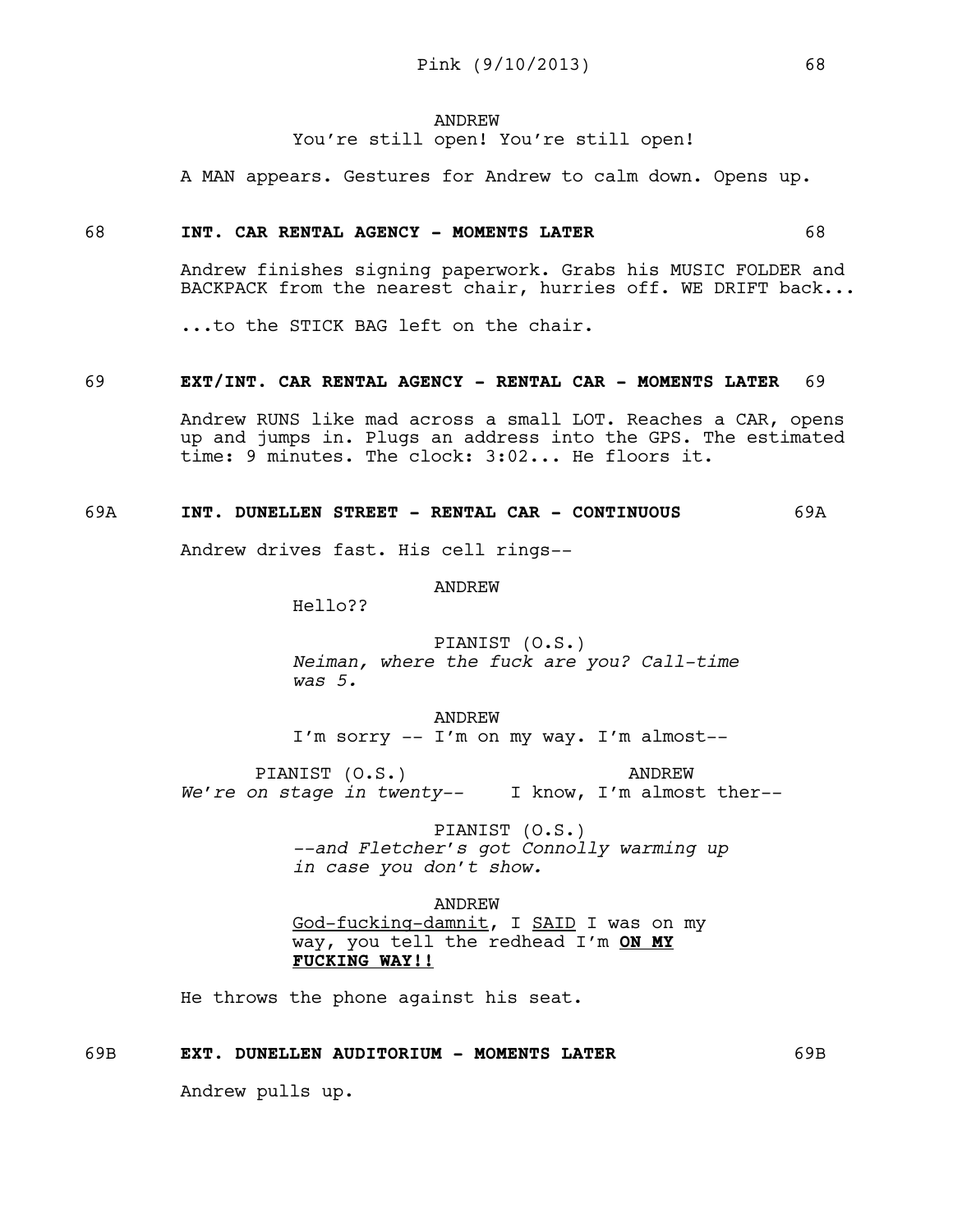# 70 **INT. DUNELLEN AUDITORIUM - GREEN ROOM - DAY** 70

Andrew arrives, panting. Fletcher glares, the band behind him--

FLETCHER Glad you could work us into your schedule, darling.

ANDREW I'm here. I'm ready to play.

FLETCHER Too late. Connolly's playing.

Andrew looks over to his left -- to Ryan.

ANDREW

Like fucking hell he is.

Fletcher looks at him. Stunned. The PLAYERS also look shocked.

FLETCHER

Come again?

ANDREW

It's my part.

FLETCHER Actually it's my part. I decide who I lend it to.

ANDREW I have the folder--

FLETCHER I see the folder for a change, but I don't see the sticks.

Andrew is about to counter -- when he looks down. Looks back. Thinks. Realizes... Skin paling, his heart racing...

> ANDREW They're -- they're in the car, I just have to grab them--

FLETCHER Nope. I'm warming the band up now.

ANDREW I'll use Ryan's sticks.

FLETCHER You lost the part, Neiman.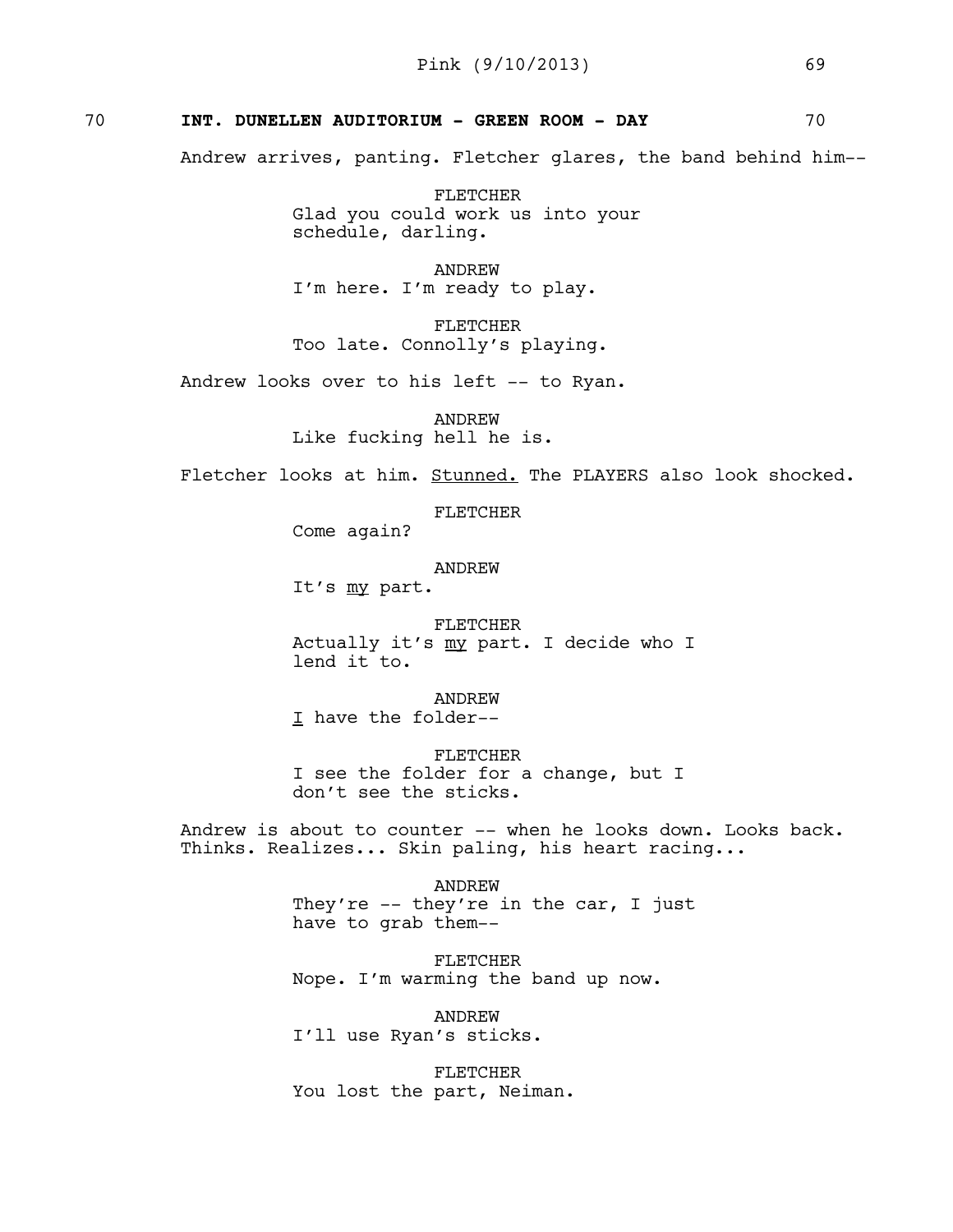ANDREW No I didn't!! You can't do this!

## FLETCHER

**I CAN'T?!?**

He marches toward Andrew. Looms over him, seems about to hit him.

FLETCHER (CONT'D) When did you become an authority on what I can or cannot do you weepy-willow shitsack?

ANDREW

When I earned that part.

#### FLETCHER

Earned? You've never earned a thing. The only reason you're a fucking core is because you misplaced a folder. The only reason you're in Studio Band is because I told you what I'd be asking for in Nassau.

ANDREW

Bullshit. I'm in Studio Band because--

RYAN Why don't you back off, bro?

ANDREW Fuck you, Johnny Utah. Turn my pages.

FLETCHER

You realize I can cut you anytime I feel.

ANDREW

You would've cut me by now.

## FLETCHER

**Try me you weasel**. At 5:30, that's in eleven minutes, my band is on-stage. You're not there with your own sticks, or you show up and make a single mistake -- a single one -- and I'll send you back to Nassau Band to turn pages until you graduate or drop out. For extra kicks, I'll spread the word on just how you became a Studio Band core, and by the time my sewing circle is done you'll make your dad look like a success story.

(lets that linger, then,) Or I can give "Johnny Utah" the part and we'll leave it at that. Your choice.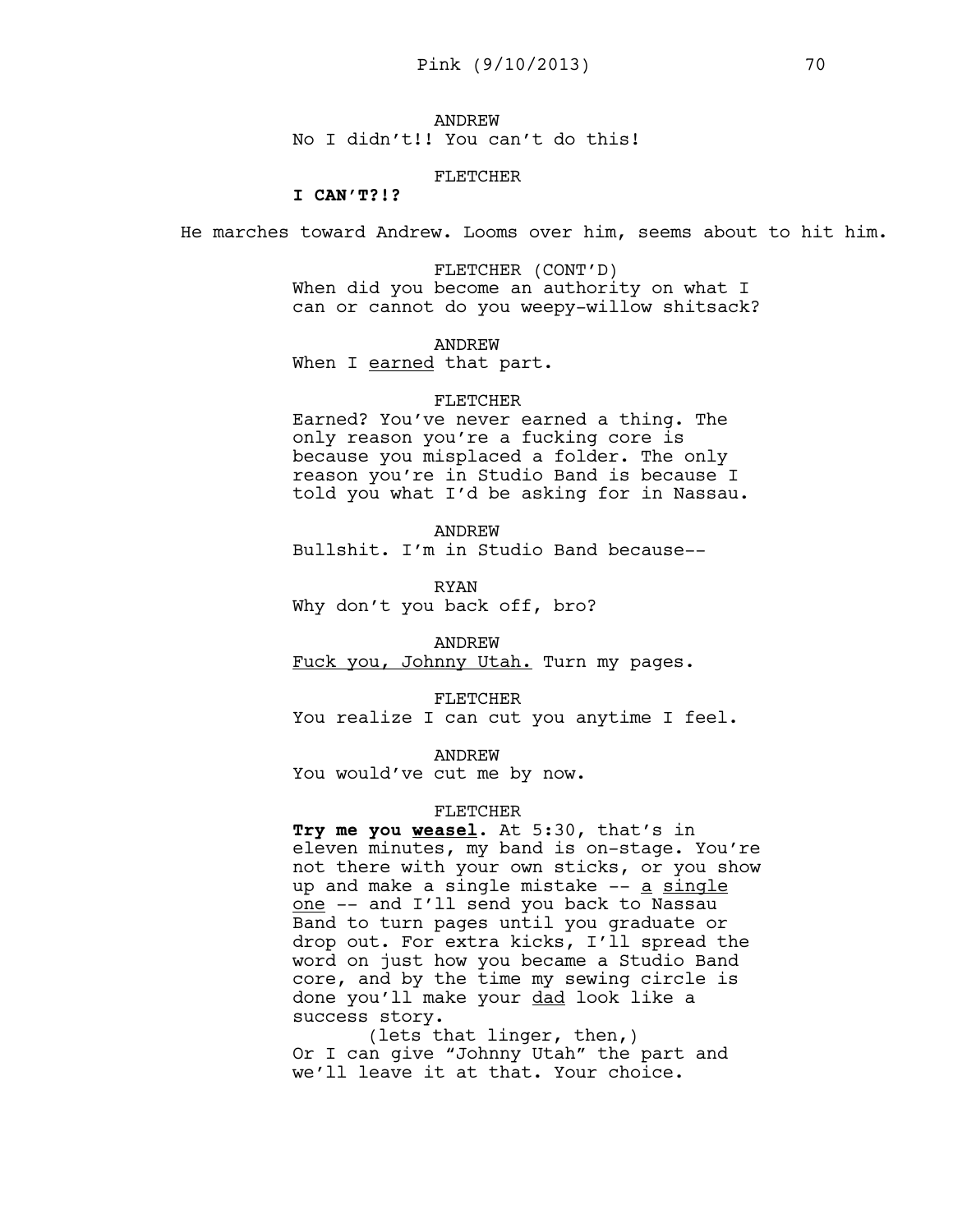Beat. Andrew catches sight of Carl, standing in the back, watching -- and almost smiling. He turns back to Fletcher--

> ANDREW It's my part. I'll be on the stage.

FLETCHER That's 10 minutes 50 seconds left, you pathetic pansy-ass fruit-fuck.

Andrew turns. Bumps into Ryan, PUSHES him out of the way, RUNS.

# 70A **EXT/INT. DUNELLEN AUDITORIUM - RENTAL CAR - MOMENTS LATER**70A

Andrew drives away. The clock changes from 5:20 to 5:21.

70B **EXT/INT. CAR RENTAL AGENCY - RENTAL CAR - DAY** 70B

Andrew pulls up at the rental agency. The clock changes from 5:27 to 5:28.

## 71 **INT. CAR RENTAL AGENCY - MOMENTS LATER** 71

Andrew races into the rental agency. They're still open... Grabs the STICK BAG...

## 71A **EXT. CAR RENTAL AGENCY - MOMENTS LATER** 71A

Andrew runs to his car and peels off.

## 72 **INT. DUNELLEN STREET - CAR - MOMENTS LATER** 72

Andrew on the road, speeding like a demon, the GPS on. Looks at the clock. 5:30. Then 5:31. Whips out his cell. Dials...

> ANDREW It's Neiman... Tell Fletcher I'm coming.

PIANIST (O.S.) *What the fuck is taking so long?? They're moving on-stage now.* 

ANDREW

There was -- there was a problem with the lock on my car. It's solved and I'm coming.

GPS VOICE *Left turn up ahead.*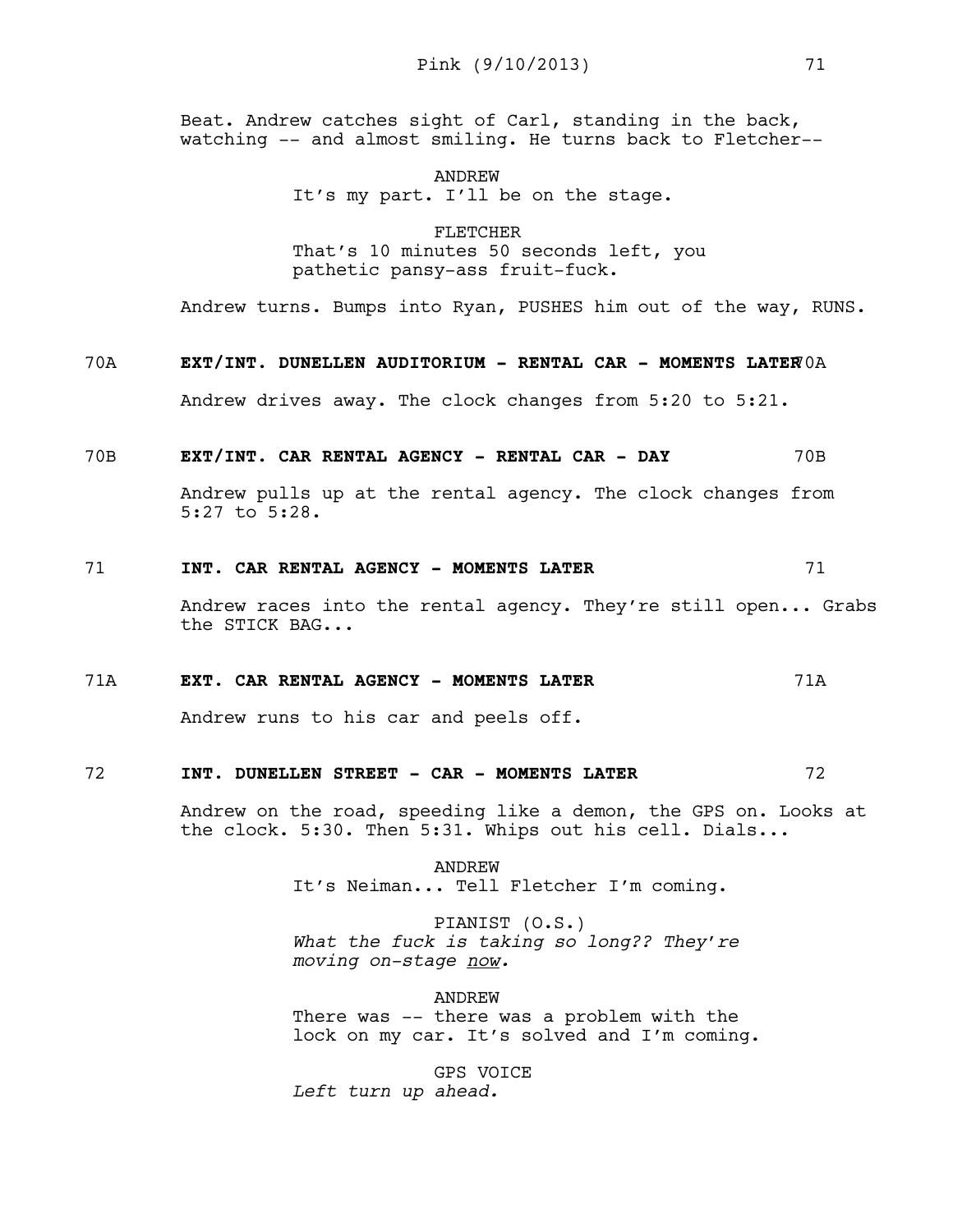Andrew looks at the GPS. *Fuck*. Tries to switch it off.

PIANIST (O.S.)

*Are you driving?* 

ANDREW

No..

The GPS BEEPS for the turn.

PIANIST (O.S.) *What was that?*

ANDREW Tell Fletcher I'm coming or I'll rip out your fucking eyes.

He hangs up. Enraged. Slams down on the gas, engine roaring...

PICKING UP SPEED... The GPS says "2 minutes" left... The clock turns 5:32...

The speedometer SHOOTING UP... UP... UP...

The car reaching a STOP SIGN...but Andrew keeps going, not looking...

His car SPEEDING UP and SPEEDING UP until it's--

## **--SLAMMED INTO.**

# **Glass flying everywhere, everything going so fast, as though the vehicle had just been whipped up by a tornado...**

The car **FLIPS**, 180, the top crunching down like paper, Andrew spun around and shoved up against it -- bleeding, battered--

# 72A **INT/EXT. DUNELLEN STREET - CRASHED RENTAL CAR - CONTINUOUS**72A

--until the car comes to a stop, upside down. Glass and blood.

Silence.

Andrew takes a moment to understand what has just happened. Gasping for breath, he yanks himself up -- but finds his LEFT HAND is caught under the steering wheel. He yanks, pulls at it. It won't budge. Smoke and exhaust fumes billow up...

He tugs and tugs and pulls and -- finally -- *CRAAAACK* -- the bone of his index finger SNAPS. The most painful sound you can imagine. He SCREAMS in agony. YANKS back, staggering...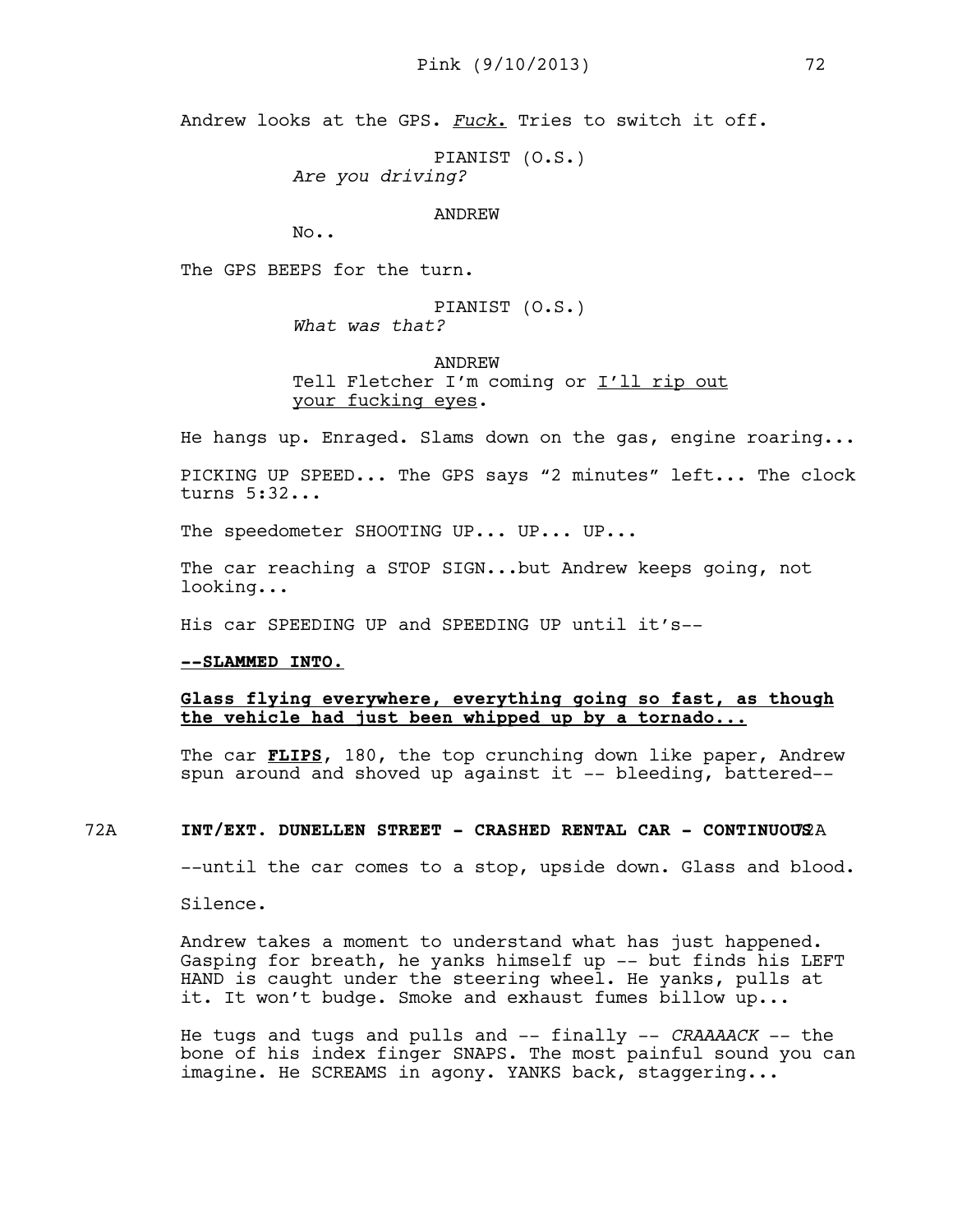His hand is free. Bone broken, bleeding profusely.

Andrew crawls out of the car... Rises to his feet... Dizzy, the world spinning... The TRUCK DRIVER who rammed into him is running over--

## TRUCK DRIVER

Are you ok???

#### ANDREW

 $I$  -- I need -- I -- my -- my sticks...

He turns back to the car. Bends down to reach back in...

TRUCK DRIVER No -- stay away from the car, it's not sa--

Andrew blocks him out. Reaches with his right hand -- the working one -- and goes for the STICK BAG, sandwiched between the caved-in top and the seat. Groaning in pain as he reaches... Gets it.

> TRUCK DRIVER (CONT'D) I'm calling 9-1-1, you're going to be ok--

ANDREW I  $-$  I have to  $-$  I have to go, it's  $$ it's three more blocks--

TRUCK DRIVER (holding him back) Sir, you don't have to go anywhere--

# ANDREW **Get your hands off me!!!**

He yanks free from the Driver's grasp and starts RUNNING...

# 73 **I/E. DUNELLEN AUDITORIUM - LOBBY - MOMENTS LATER** 73

Still running, has been running for three blocks... Out of breath, even dizzier than before... Reaches the front green, face coated in sweat, and hand drenched in blood... Almost collapses... A couple of PASSERSBY see him, shocked--

# PASSERBY

Jesus Christ...

--but he either doesn't notice or doesn't care. He's dead-set, tunnel vision, only cares about the goal: *Get on-stage...*

Andrew busts inside. Eyes scanning. Hears the sound of TUNING...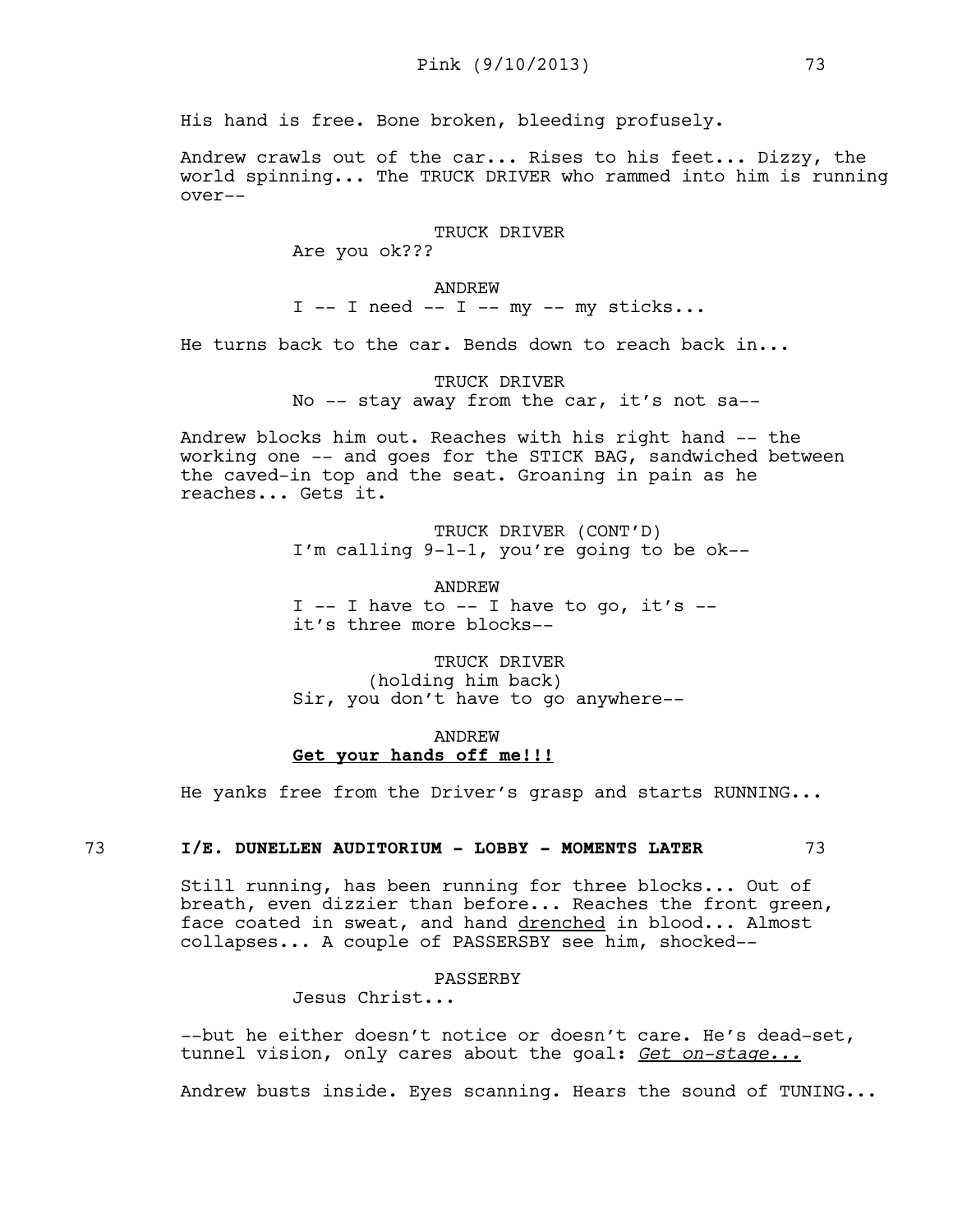# 73A OMITTED 73A

## 74 **INT. DUNELLEN AUDITORIUM - STAGE - MOMENTS LATER** 74

Dashes in from backstage. The PLAYERS have taken their places, finished tuning, are about to perform. Andrew sees Fletcher. Fletcher sees him. Hiding his arm behind his stick bag--

> ANDREW I'm here. I'm here. I'm here.

Doesn't even wait for Fletcher's answer, goes straight to the set where Ryan is seated. Nothing is going to stop him now--

> ANDREW (CONT'D) Get off. Get off the fucking set.

Ryan looks at Fletcher. Fletcher waits -- then nods, almost smiling. Seems he's having fun with this. Ryan slides off, pissed, and takes a seat next to Carl. Andrew takes his place.

His left hand still hidden, Andrew props up his music and pulls out a pair of sticks. Tries to hold his left stick properly -- but it keeps giving way. With his index finger broken, it's impossible to keep the stick steady...

He looks at the music: "Caravan"... Looks back at his hand... Tries to move his left fingers, mimicking the stick patterns... Just up ahead -- Fletcher. Animal intensity...

Andrew closes his eyes... Tries to block out the anxiety... The pain... The stress that just keeps mounting and mounting... Gropes inside his STICK BAG. Pulls out his bag of pills. Drops it. Pills scatter. Picks a pill up, pops it, out of sight.

> ANNOUNCEMENT (V.O.) *The Shaffer Conservatory Studio Band...*

Fletcher raises his hand, ready to cue... Andrew tries to get his breathing under control... Ryan and Carl lean forward... Ryan catches a glimpse of Andrew's left hand, just as...

...Fletcher's finger MOVES.

THE BAND IS OFF. It explodes into **CARAVAN DUNELLEN** at lightningspeed.

But Andrew is already in trouble... Blood getting on the snare... Ears starting to RING... Left hand barely keeping up... The whole thing slowly slipping away from him...

He closes his eyes. Mouths: *"Come on come on come on..."*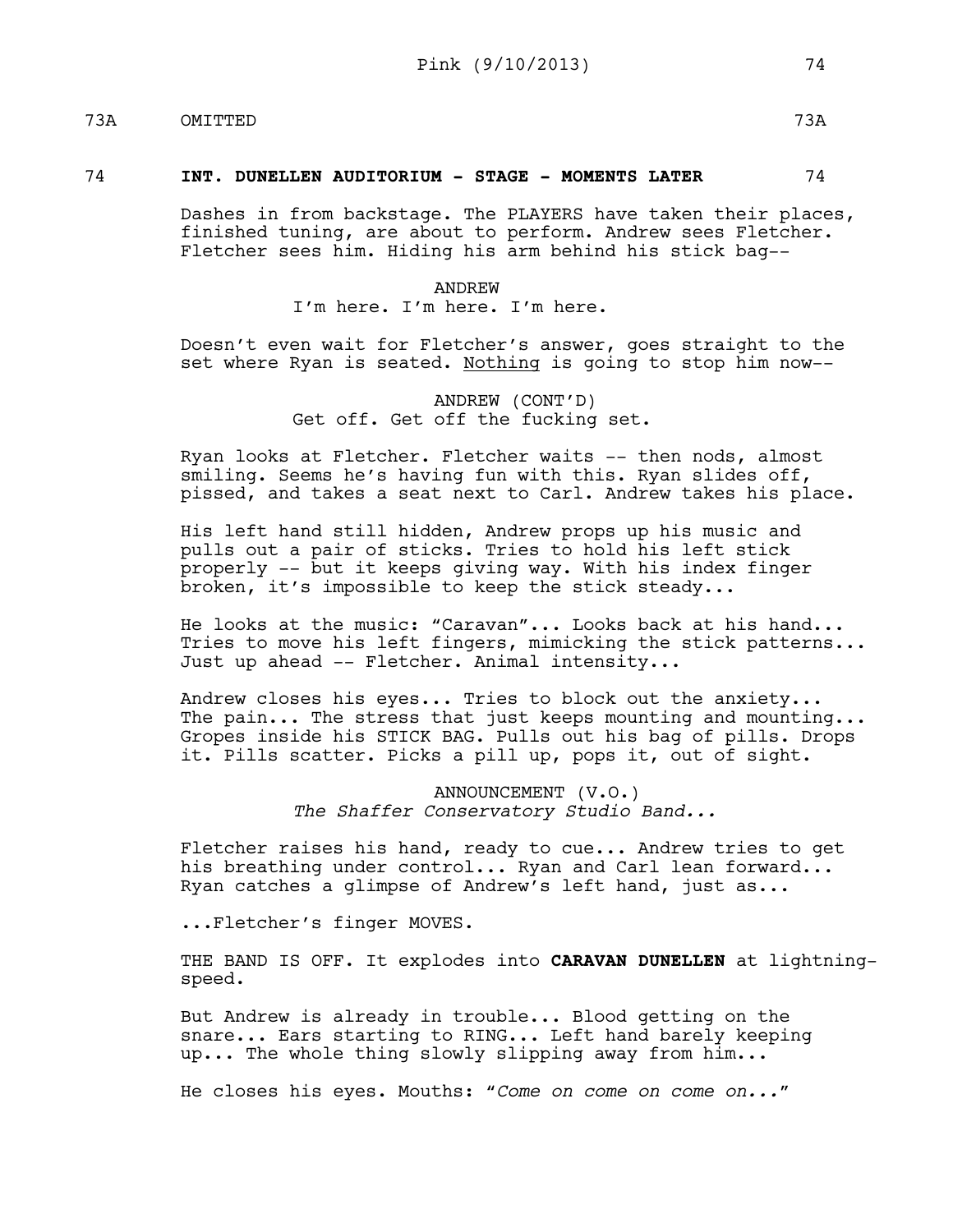A big FILL coming up. He needs both his hands. Launches into it -- and his left stick CATCHES the edge of a stand...

...AND GOES FLYING. Falling and sliding under the hi-hat pedal.

ANDREW

(still riding with his right hand)

*Stick...*

Carl stays still. Andrew looks at him. But Carl won't move.

Panicked, Andrew turns, eyes his old Nassau Band peer -- Ryan.

## ANDREW (CONT'D)

*Ryan... Stick...* 

Ryan hesitates. Doesn't want to think of himself as a saboteur. But he looks at Carl, Carl looks back at him...and right then and there he makes his choice.

ANDREW (CONT'D)

# *Please...*

Neither Carl nor Ryan moves.

Andrew, thinking fast, eyes the fallen stick. Trying as hard as he can to keep that tempo going with his right hand, he slides down the left side of his body, stretching his arm as far as it can go... His broken finger grazing the stick... Grabbing hold...

Pulls up -- and -- another *CRAAAAAACK* as his finger is caught against the hi-hat pedal and the bone is bent 90 degrees. He GASPS, almost cries out in pain. Has to hold it in.

Pulls himself back up to the set -- and there, looming over him already, is Fletcher. Eyes fiery--

> FLETCHER The fuck are you doing...???

Andrew keeps playing. But the PAIN is harder and harder to ignore. His snare drum completely smeared in red now, his stick stained, his whole arm shaking. And that RINGING -- just growing and growing, drowning out everything else...

He looks at the SHEET MUSIC, suddenly lost... The horns blast out a hit -- but Andrew isn't on it. *Fuck.* Launches into another fill -- and hits the crash at the wrong time.

Fletcher stares at him. The look says it all: *it's over.* But Andrew keeps fighting. Another missed hit, then a missed timesignature change, the beat falling apart beneath his feet. Total chaos, and then, finally, the sign of death -- Andrew STOPS.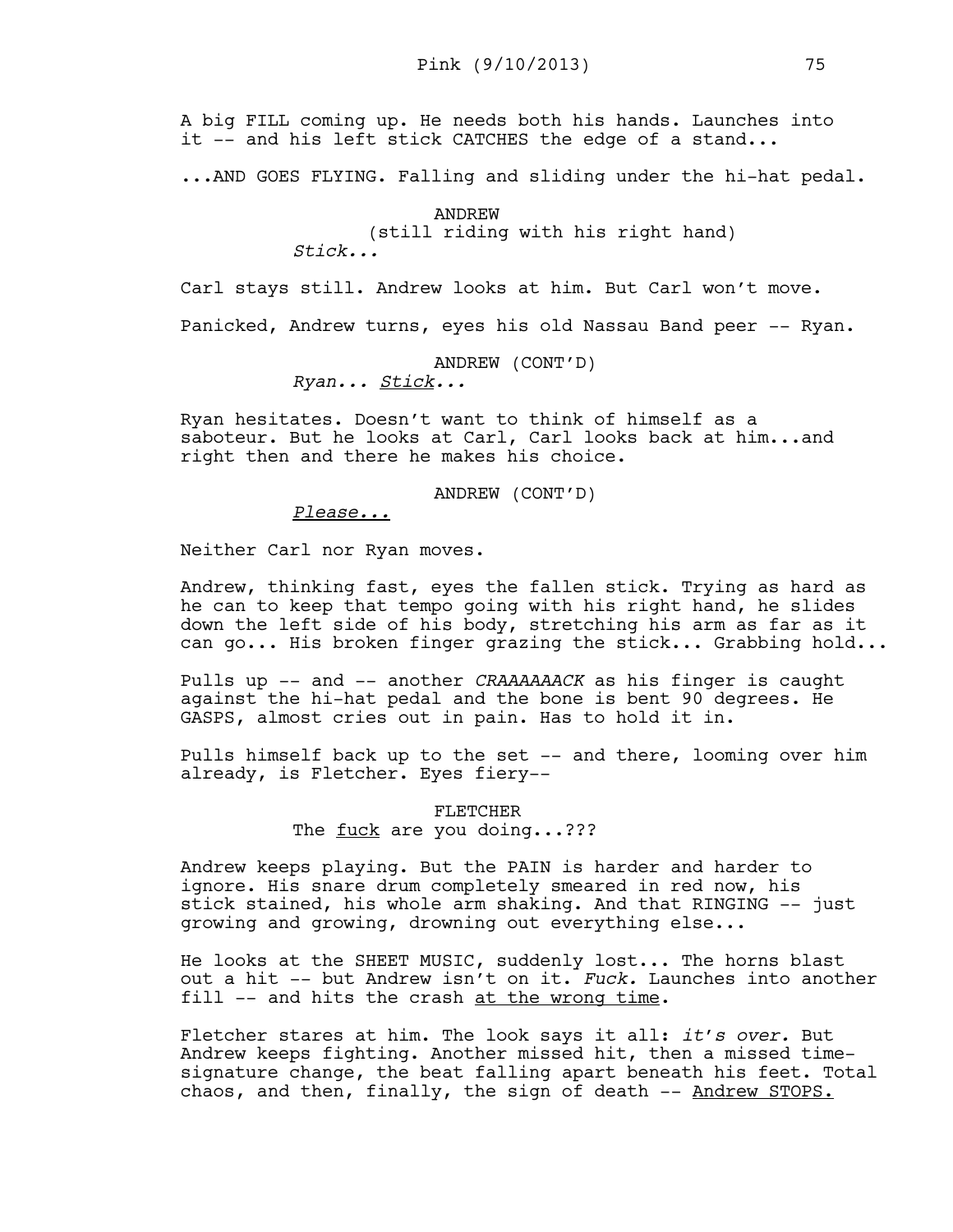Almost immediately, the rest of the band grinds to a halt. It's a horrible sound, like a car screeching, nails on a chalkboard.

Fletcher stands in place, eyes on Andrew. In fact, all eyes are on Andrew. The theater is dead-silent. Disbelief everywhere.

Calmly, Fletcher approaches Andrew and whispers one last thing:

FLETCHER (CONT'D)

You're done.

Then he turns around. Andrew start shaking, his eyes brimming -- and, suddenly, something takes over inside. Almost despite himself, he RISES -- and **KICKS OVER THE DRUMS.** 

Cymbals CRASH to the wooden stage-floor like bombs. Andrew CHARGES forward -- and, just as Fletcher turns to him, **TACKLES the man to the ground...**

Andrew goes absolutely batshit crazy on Fletcher, murder in his eyes... Raises his fists, about to POUND into Fletcher's face, when SECURITY GUARDS yank him off, pulling him away in a flash...

Torn from his target, Andrew breaks down into TEARS. Everything inside him spilling out like water. Fletcher, stunned but uninjured, gets back on his feet. His shirt drips with blood - not his own, but Andrew's. A SECURITY GUARD rushes onto the scene, and Andrew, kicking and screaming, is DRAGGED OFF...

We linger inside the theater. A hush over the audience, the players and their instruments. And then, a card:

# **Final Competition of the Winter Season**

75 OMITTED 75 76 OMITTED 76

# 78 **INT. ANDREW'S DORMITORY - DAY** 78

Andrew stands alone in his dorm. Staring into space. A bandage on his hand. Time has passed...

Lets his eyes take in one item at a time: A drum pad on the floor. A metronome. A DISMISSAL LETTER... He's been expelled from Shaffer.

A DVD. He slides that into his laptop, sits down slowly...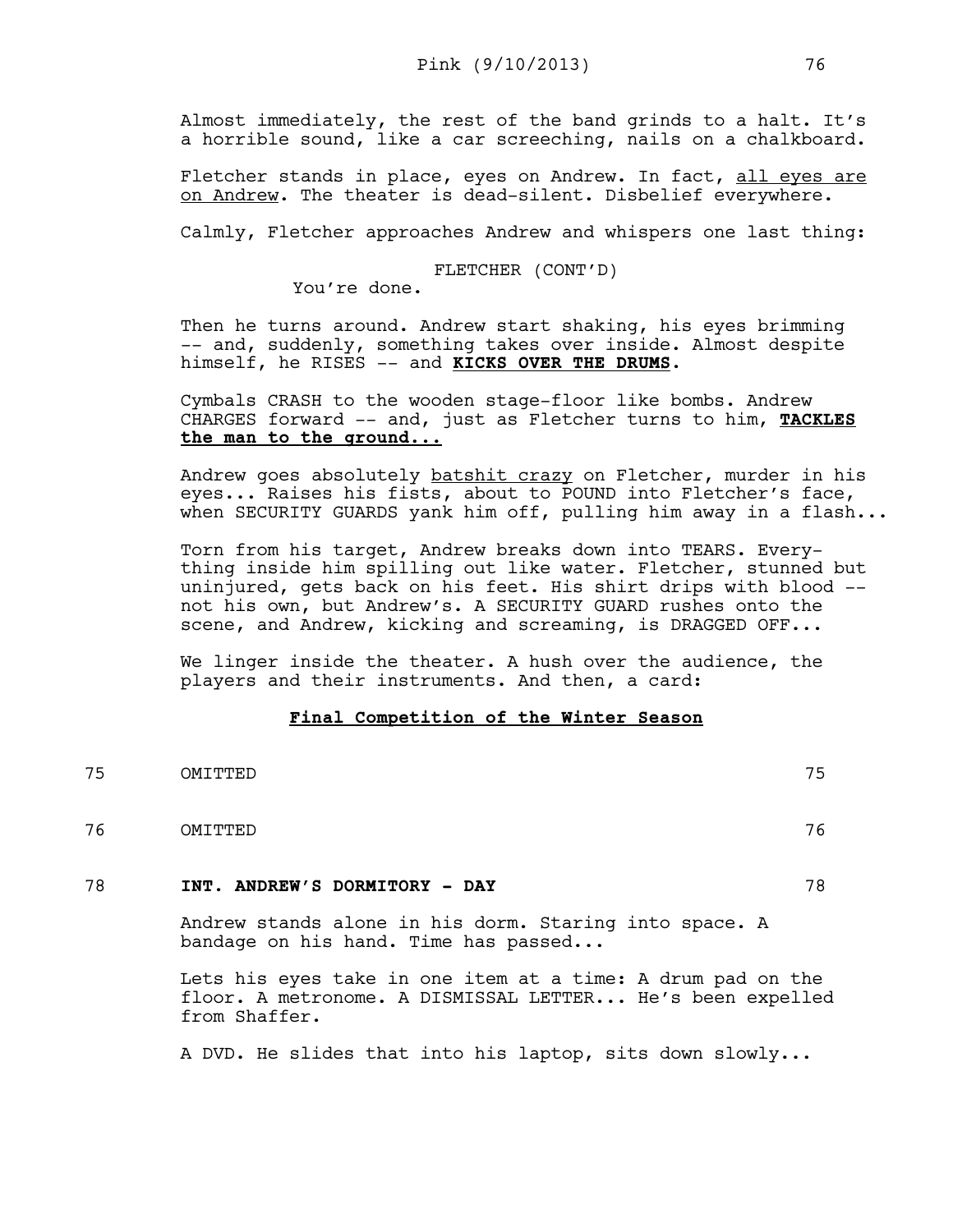A HOME VIDEO begins: a smiling EIGHT-YEAR-OLD BOY at a DRUM... It's ANDREW... Innocent, bright-eyed, having a blast...

# EIGHT-YEAR-OLD ANDREW *...and this is my pa-ra-did-dle...*

He plays a paradiddle on the drum: left-right-left-left. A CHEER off-camera, a voice we recognize -- his father,  $JTM--$ 

# JIM (O.S.)

*Woooo-hoooo!!!* 

EIGHT-YEAR-OLD ANDREW glows. And our Andrew, hurting, tearing up, watches...

Pulls the DVD out. SNAPS it in half. Tosses the halves in the trash. Slides the drum pad and metronome into the trash as well. Ties the trash bag and pulls it out.

# 83 **INT. ANDREW'S PRACTICE ROOM - DAY** 83

Andrew busts in, starts breaking his drums down. First the cymbals come off, then the pedals, then the toms...

A look of resolution on his face -- and, bubbling up, anger... He tears at the drums as though attacking them, pulls them apart almost viciously, one part after another... Then the Buddy Rich POSTER -- which he rips to shreds...

# 84 **INT. HALLWAY - ANDREW'S PRACTICE ROOM - MOMENTS LATER** 84

Andrew THROWS trash bags into a garbage can... Heads back and eyes his PRACTICE ROOM -- now empty. He takes a moment. Sits down on the hallway floor, the drum parts stacked to the side. Leans back, closes his eyes, and takes a deep breath out...

It's done.

He pulls out his cell. A beat. Then--

ANDREW Ok... Where do you want me to meet you?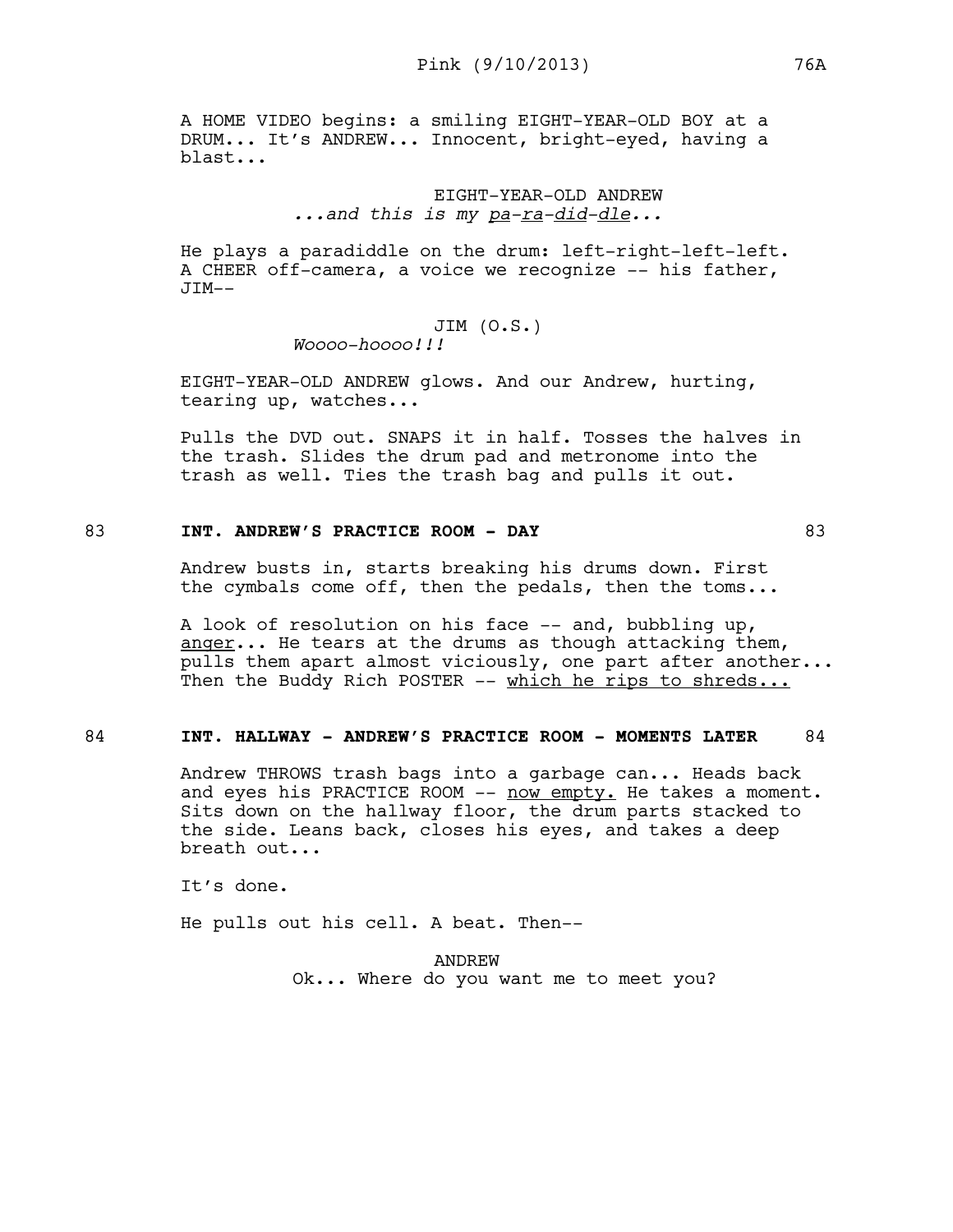# 77 OMITTED 77

## 77A **INT. HOTEL LOBBY - BAR - LATER THAT DAY** 77A

RACHEL BORNHOLDT -- lawyer, elegantly dressed -- sits across from Andrew, Jim to the side. There's a glass of white wine for Jim, a club soda for Rachel, and an untouched water for Andrew.

A moment of silence. Finally--

RACHEL BORNHOLDT

Andrew...?

Andrew remains silent for a moment. Then--

ANDREW When did you contact my dad?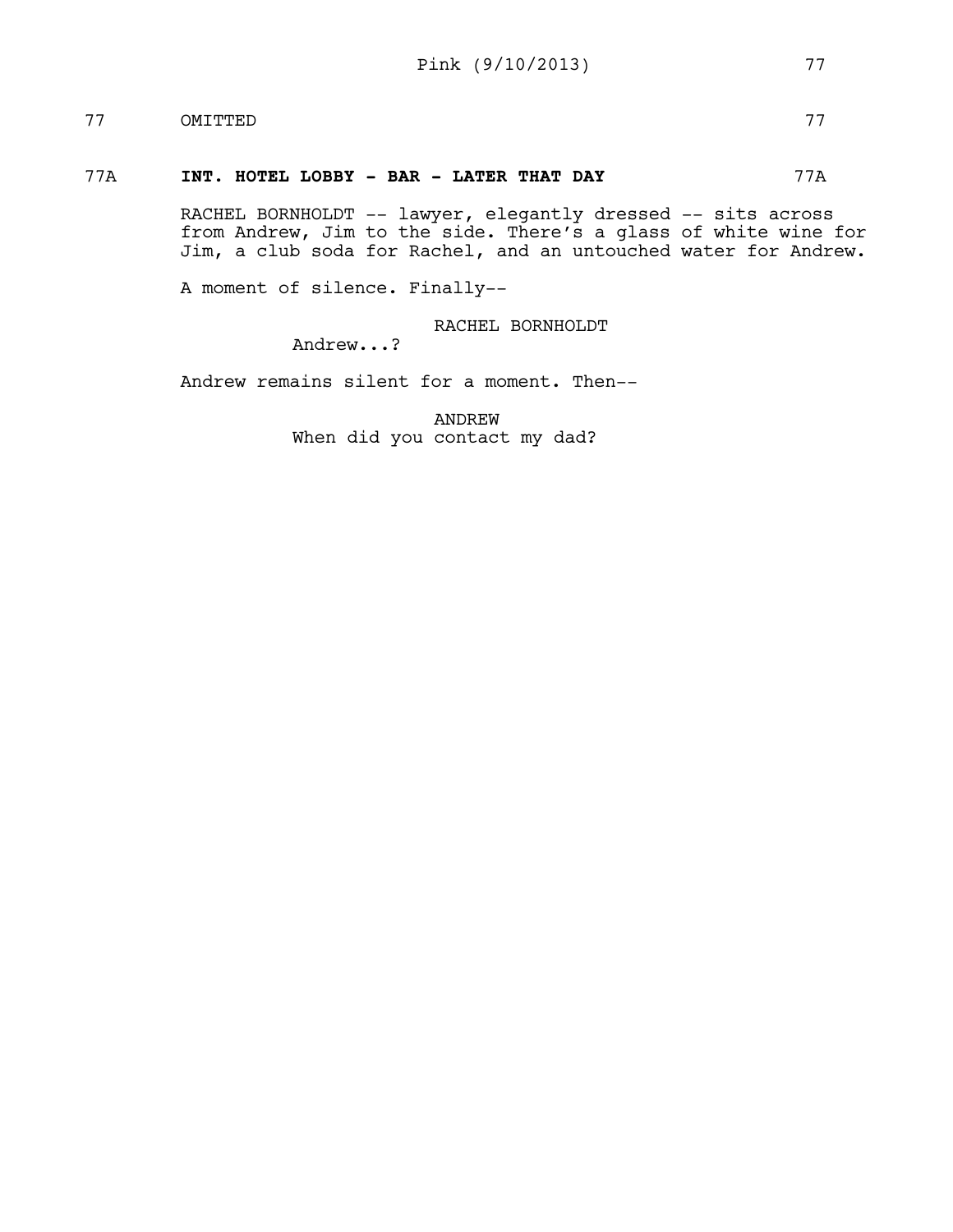JIM They just called me this week, Andr--

RACHEL BORNHOLDT (interrupting) Does the name Sean Casey mean anything to you?

Andrew looks back at Rachel. A moment. Warily, he nods.

RACHEL BORNHOLDT (CONT'D) So you know of his death? Last month he hung himself in his apartment.

Andrew takes this in. *Fletcher had said it was a car accident...*

ANDREW What does that have to do with me?

RACHEL BORNHOLDT Sean suffered from anxiety and depression. His mother claims this started during his time as Fletcher's student.

Andrew looks at her. Rachel can tell he's surprised.

A moment passes.

RACHEL BORNHOLDT (CONT'D) Now, the Caseys aren't wealthy. They don't want to file suit.

ANDREW Then what do they want?

RACHEL BORNHOLDT To make sure Terence Fletcher is never allowed to do this to another student.

ANDREW He didn't do anything.

RACHEL BORNHOLDT So President Kohn and Dean Pence will tell you. To them, Fletcher is Shaffer. (MORE)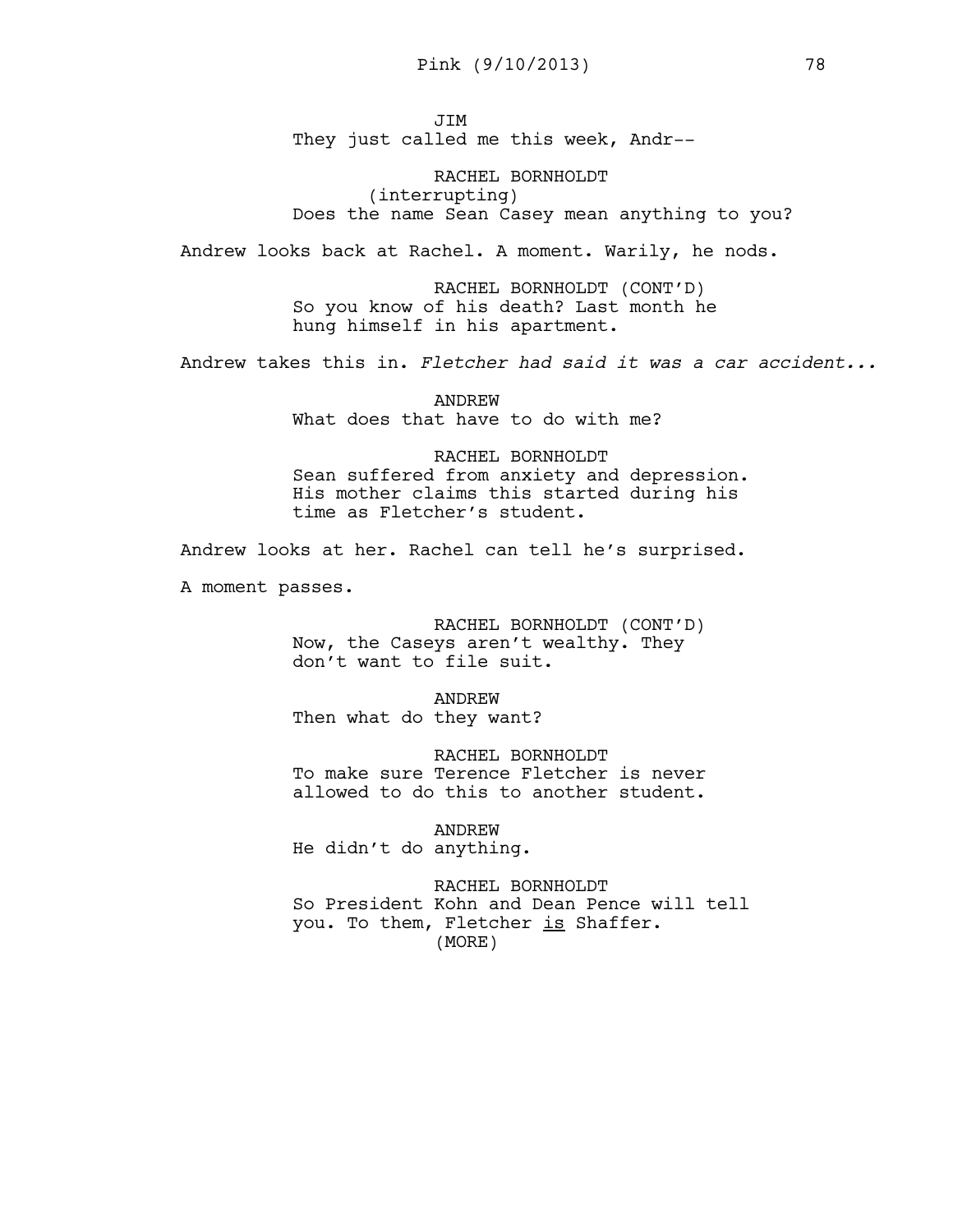But if they think we have a case like this and can win in court, they'll have no choice but to let him go before we do. RACHEL BORNHOLDT (CONT'D)

Beat. Andrew looks at her. Then at his dad.

ANDREW Well, I have nothing to say.

Jim leans forward now, taking the initiative--

JIM

Andrew... It's over, ok...? He's out of your life. Why let him get away with what he did to you?

He eyes Rachel. *Ok...? Was that the right thing to say...?* 

Andrew stays silent.

RACHEL BORNHOLDT Would you characterize his conduct as extreme, Andrew? Did he ever intentionally inflict emotional distress?

Still Andrew doesn't respond. Feels his dad's stare on him as well now.

> RACHEL BORNHOLDT (CONT'D) (trying to persuade--) This would not be a public hearing, you know... Fletcher would never know it was you who spoke up.

Andrew looks at the glass of water in front of him. Untouched.

ANDREW ...What would happen to him?

RACHEL BORNHOLDT Shaffer will do anything to prevent this from going to court. Yours won't be the first complaint, but I think it'll tip the balance. You're recent.

ANDREW You tried other students?

RACHEL BORNHOLDT Some -- but you guys are walls.

ANDREW And you thought I'd talk.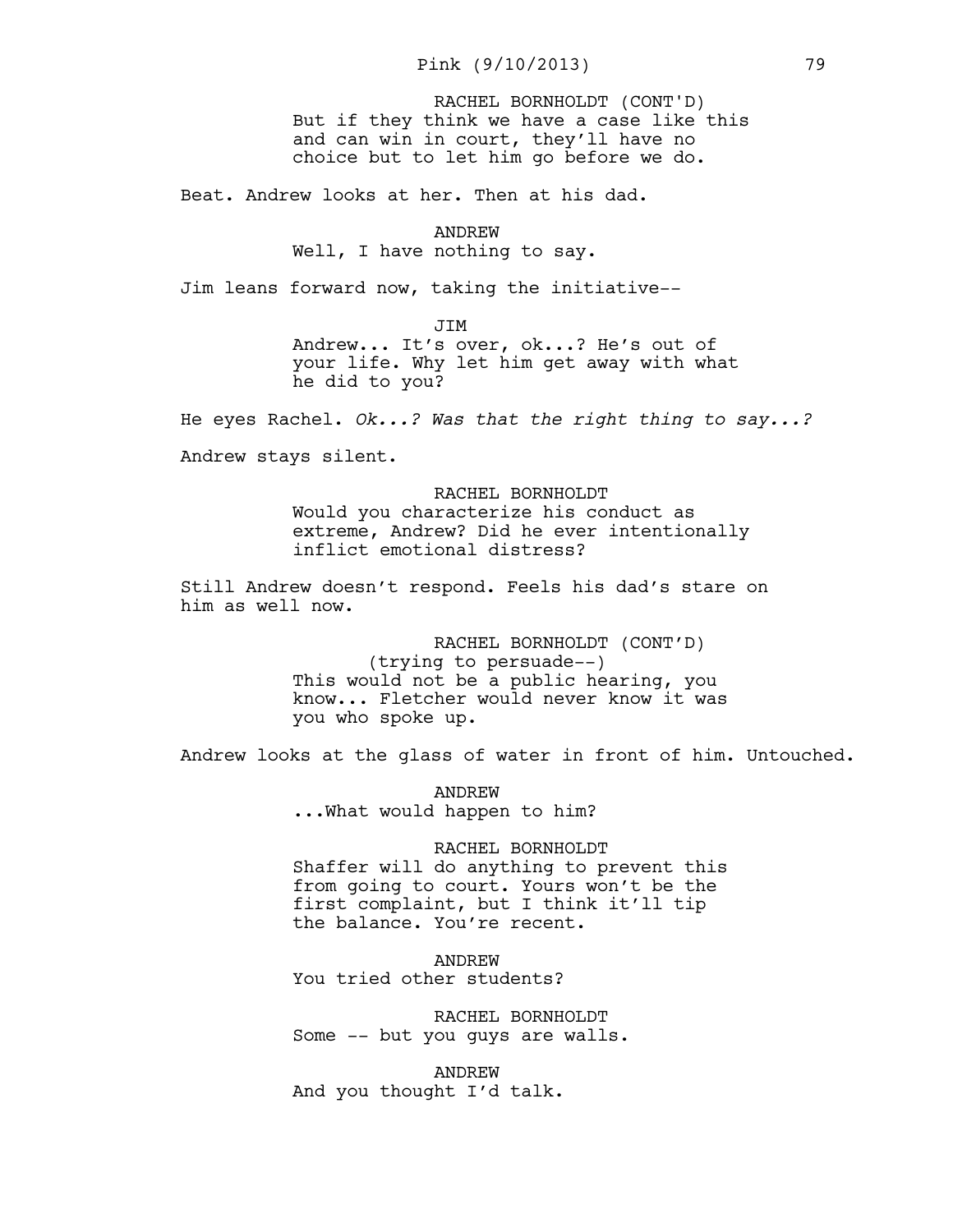RACHEL BORNHOLDT You have nothing to gain from Fletcher anymore.

A beat. Andrew turns his eyes to his dad. Anger in his gaze--

ANDREW Why did you do this...?

Jim seems taken aback. Flustered for a second. Then--

**JTM** 

You think I was going to let him put my son through hell and walk off scot-free?

Andrew turns away. Jim can see the hurt on his son's face. The sense of betrayal. Worried, trying to reach out--

> JIM (CONT'D) Don't you know I would never let that happen, Andrew? That there's nothing in the world more important to me than you? (beat; Andrew evades his gaze) Don't you know that?

A moment. Andrew looks at his dad again.

Then he stares ahead. WE PUSH in on him, slowly -- as he drifts deeper into thought, trying to sort through it all...

RACHEL BORNHOLDT (O.S.)

...Andrew?

Andrew can barely hear her...

Defeated, his soul split in two... Finally -- he gives up.

ANDREW Just tell me what to say.

**WE FADE OUT.**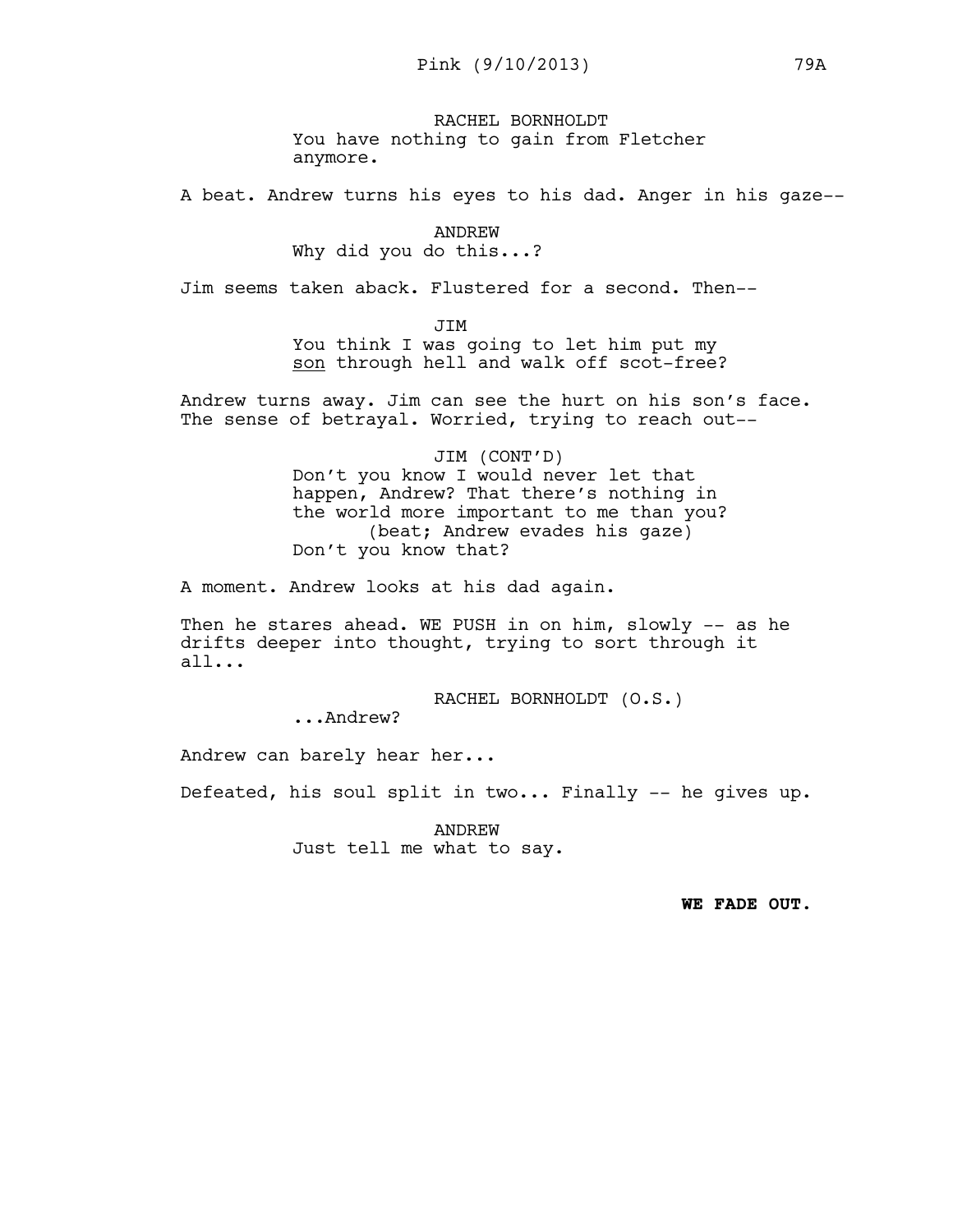| 79 | OMITTED | 79 |
|----|---------|----|
| 80 | OMITTED | 80 |
| 81 | OMITTED | 81 |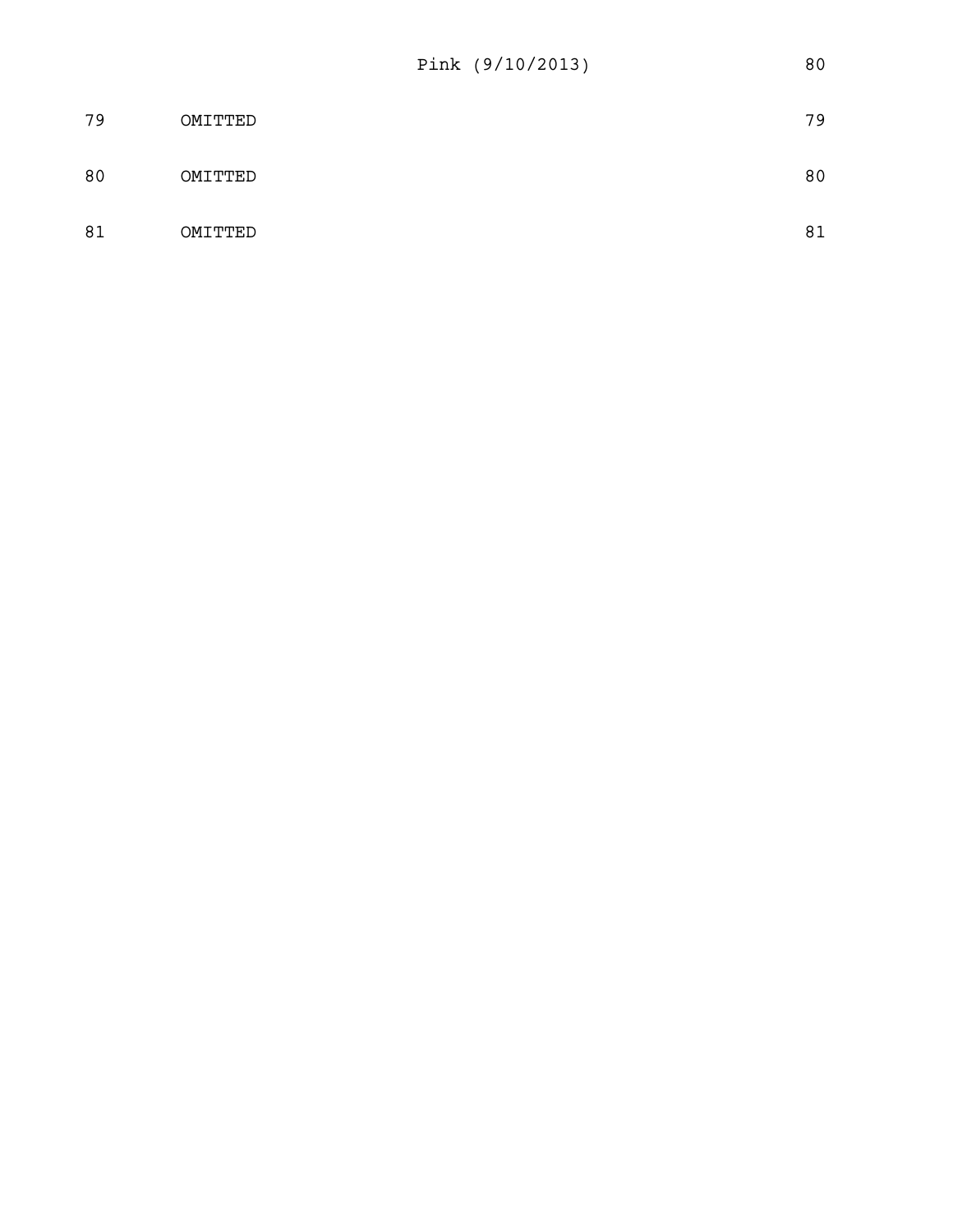82 OMITTED 82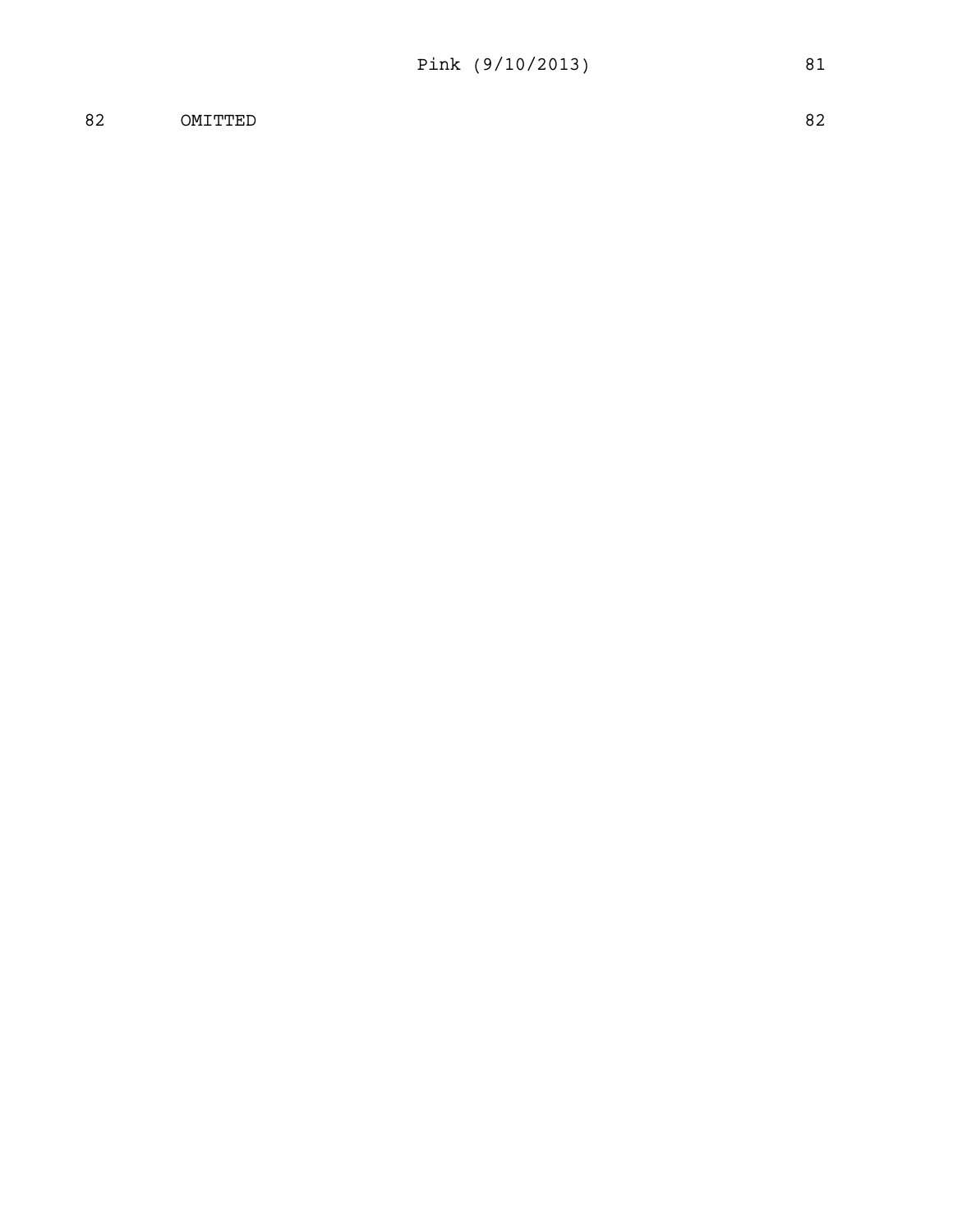# 85 OMITTED 85

## 86 **EXT. NEW YORK STREET - BILLBOARD STREET - LATE AFTERNOON** 86

Summer in New York. Tube tops, street performers, sunshine.

Andrew, hand healed, carries laundry. Looks up and sees a huge sign: "BACK IN NYC! JVC JAZZ FESTIVAL June 21-29". We're in the Lower East Side -- far, far away from Shaffer...

## 87 **INT. ANDREW'S APARTMENT - LIVING ROOM - LATE AFTERNOON** 87

A new apartment. Andrew's dad is already inside, sliding groceries into the fridge when Andrew enters.

> JIM Hey, buddy. You ready?

# 88 **INT. ANDREW'S APARTMENT - LIVING ROOM - LATE AFTERNOON** 88

Blinds closed, as Andrew and Jim sit and watch "North by Northwest" on TV. We PAN from a few college applications on a table, past the walls -- no decorations at all -- to Andrew and Jim seated.

We linger on Andrew's face. There's a sadness in his eyes. He looks tired, even after months, and resigned.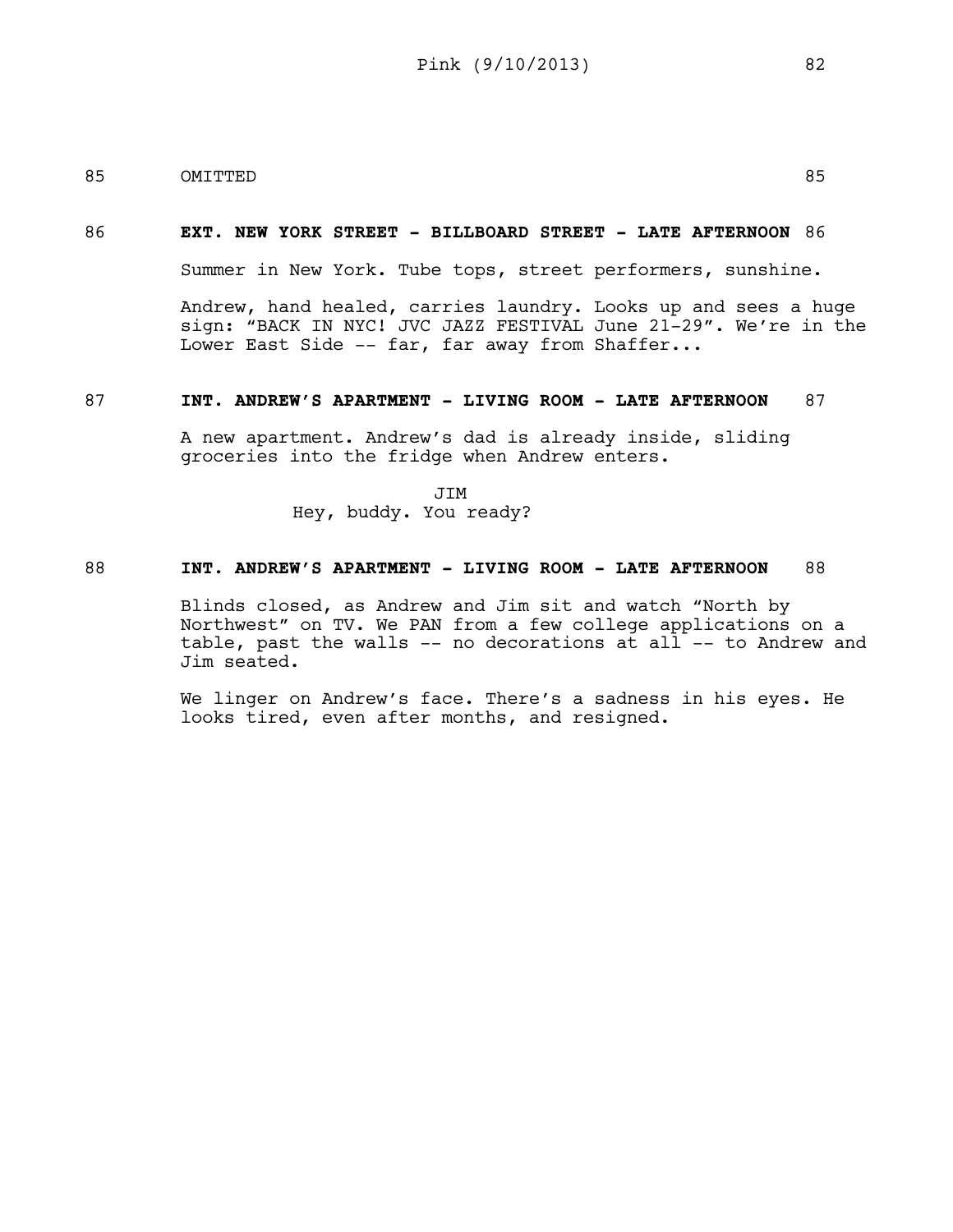Jim laughs at a line in the movie. Glances over at his son, wants to see if he's enjoying himself. Hands him some popcorn. A beat.

## 89 **INT. ANDREW'S APARTMENT - LIVING ROOM - EVENING** 89

Father and son stand by the doorway, Jim about to exit--

JIM "Dr. No" next week. Or whatever's playing on 86th...?

ANDREW ...I'd rather do it here.

JIM

Ok. I stacked your pantry with Gushers.

Andrew manages a smile. A moment passes between them.

ANDREW

Thanks, Dad...

Jim exits. Andrew hangs back. A moment...

Then, Andrew glances down at his phone. Scrolls to a specific number: "NICOLE".

He looks at it. Thinking. Finger hovering over it...

Then, too scared, he pulls back. Pockets the phone.

# 90 **INT. SANDWICH SHOP - DAY** 90

Andrew makes a ham sandwich, employee's apron on. Hands it silently to a CUSTOMER.

### 91 **INT. JIM'S HOUSE - LIVING ROOM - DAY** 91

Uncle Frank, Jim, and Travis sit on the couch watching a hockey game on TV. They laugh and cheer, as Andrew sits off to the side, also watching -- his mind far away.

## 92 **EXT. NEW YORK STREET - JAZZ CLUB - NIGHT** 92

Andrew walks alone, eating a slice of pizza. Crosses by a STREET PERFORMER -- a man drumming away on a row of buckets. Doesn't watch, just keeps walking.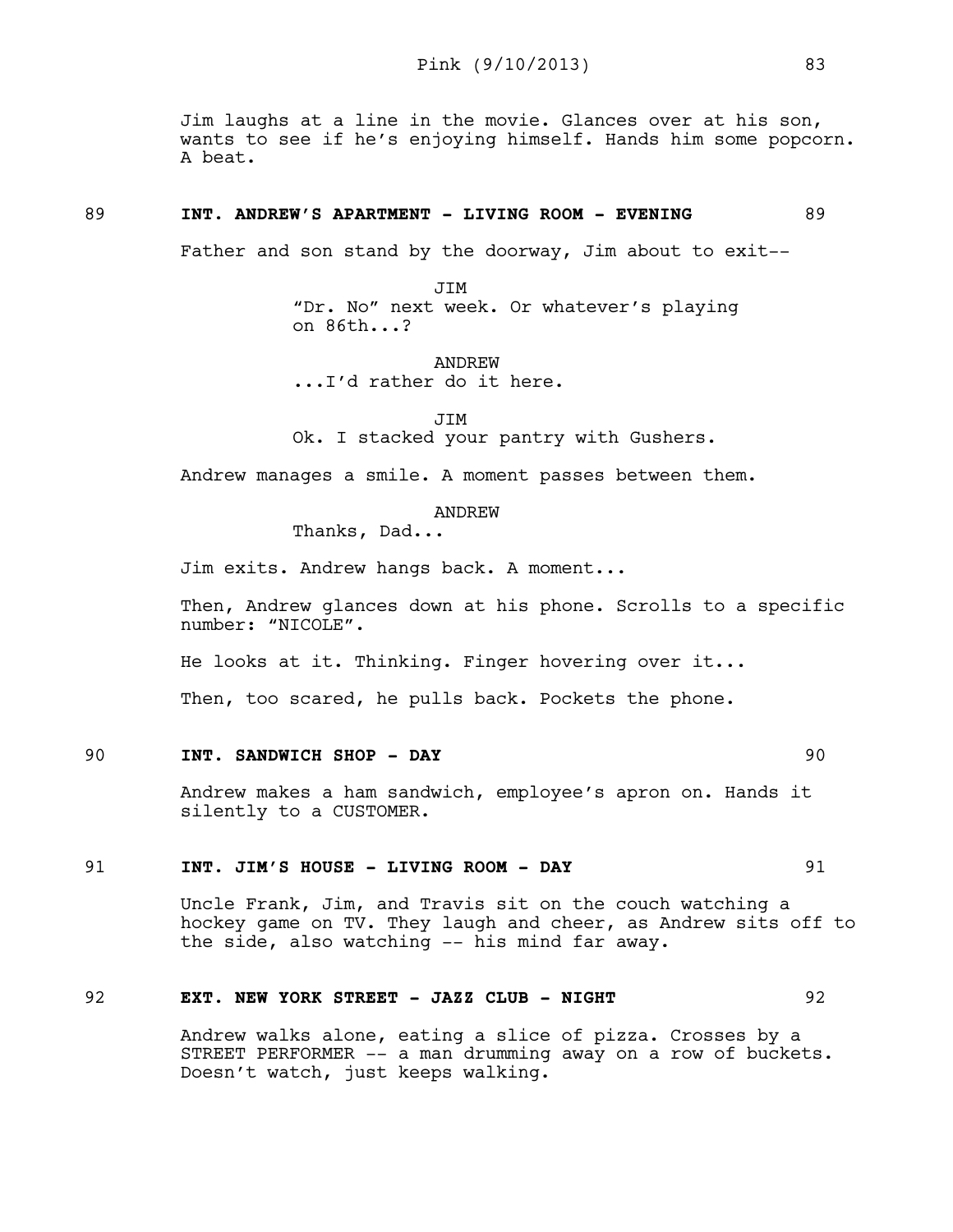We follow, as Andrew passes a JAZZ CLUB on the next block. Suddenly -- he stops.

There, on the club's main sign, below the featured names, are these words: "Guest Performer: TERENCE FLETCHER". Andrew stays put for a second. Completely taken aback. Then he starts walking away. Then stops. Nope. Turns around...

## 93 **INT. JAZZ CLUB - MOMENTS LATER** 93

...and steps inside. It's a genteel venue. On the stage, BASS, DRUMS, BONGOS -- and, at the piano, FLETCHER.

The mere sight gets Andrew's pulse racing. But he stays put. Watches... The quartet is pacing its way through **FLETCHER'S SONG IN CLUB**, and Fletcher is playing the final head. He's exceedingly delicate, gentle with each keystroke, his fingers moving like ballerinas. His playing is soft, subtle, and exquisite. He plays the melody as though moved by it.

Andrew is surprised by this... Stays in the back, behind the last table. The song comes to a close. Fletcher smiles, looks - and then freezes. His eyes locked on Andrew. He has seen him.

Andrew blanches, takes a step back, hurries for the exit. But there's a PERSON blocking the way. Tries to squeeze through--

## DRUMMER (O.S.)

That was Terence Fletcher, on the keys...

More applause. Andrew, hemmed in, keeps trying to get out--

## FLETCHER

Neiman.

Andrew stops. Turns. Fletcher is standing right there. A moment of silence. Andrew is pale. But Fletcher's face is a blank.

ANDREW

...Hi...

# **SMASH CUT TO:**

# 93A **INT. JAZZ CLUB - NIGHT** 93A

A table in the corner. Fletcher and Andrew seated. They seem to have been sitting here in silence for some time. Two drinks stand between them. Untouched. The other band members on-stage play **JAZZ CLUB BLUES**, a new PIANIST on the keys and a SAXOPHONIST added as well. Finally--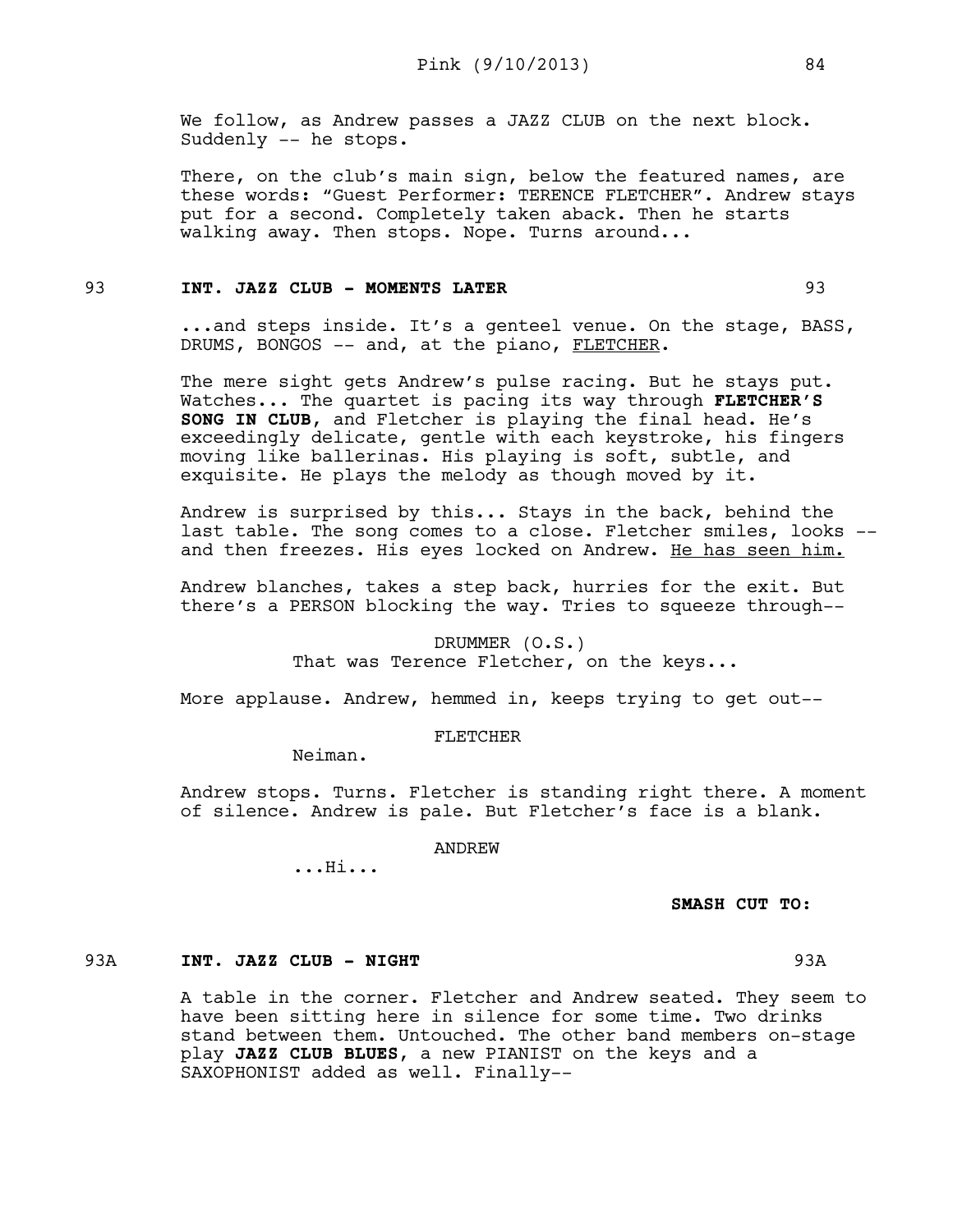FLETCHER So what are you up to these days, Andrew?

ANDREW ...Oh, just...you know...various...things...

Fletcher nods. *Ok.* Andrew eyes him. Then, nervous--

ANDREW (CONT'D) ...I--I'm sorry about what happened. (then, *should I clarify?*--) At Dunellen.

FLETCHER You shouldn't be. A player's got to be willing to fight.

Andrew looks at him.

FLETCHER (CONT'D) You played with a broken bone. After crashing a car. That's insane.

ANDREW I was in a different place.

FLETCHER Good thing you're not in that place anymore.

A beat. Then -- Fletcher seems distracted. By people CLAPPING ALONG to the band...

> FLETCHER (CONT'D) Have you ever noticed it's never the people with rhythm who clap along?

He starts CLAPPING loudly, in the proper tempo. Leans over to the table next to his, where a COUPLE is clapping off-beat, and starts CLAPPING in their faces. Then sits back down.

> FLETCHER (CONT'D) I don't know if you know... I don't teach anymore.

ANDREW I... I heard about that... You quit?

FLETCHER ...No, not exactly.

He looks at Andrew. A moment of tension. *Does he know...?*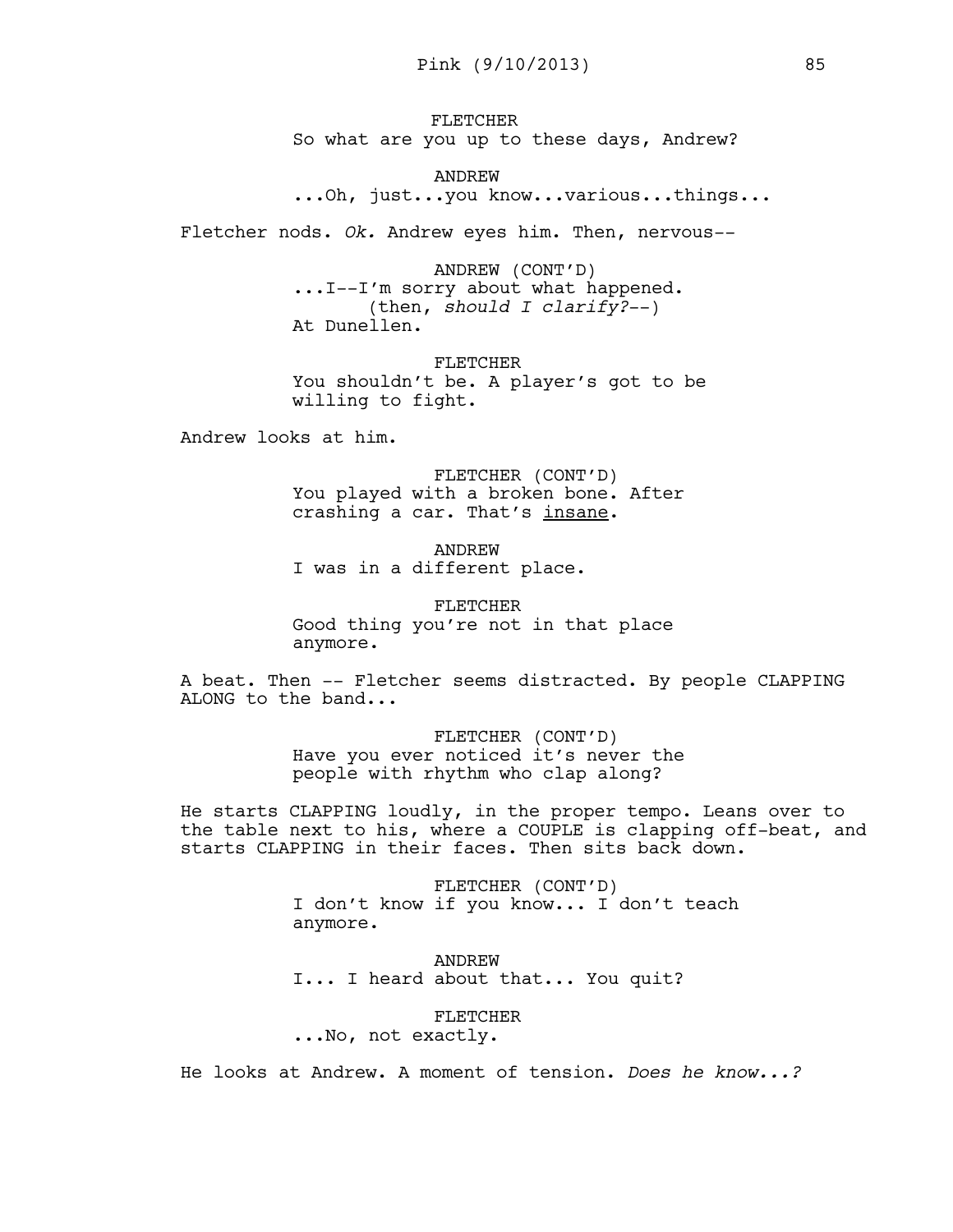## FLETCHER (CONT'D)

A couple parents got a kid from Sean Casey's year... I don't know who, I think maybe a bassist... They got him to say a few things about me... That much I know... (Andrew tries to hide his relief) Though why anyone would have anything but honey and sugar to say about me is a mystery.

Andrew laughs. Seems the mood has lightened.

FLETCHER (CONT'D) That's a good laugh, huh?

ANDREW Oh, no... I...I just--

#### FLETCHER

No, it's ok -- I know I've made some enemies. Maybe I seem to think my style is normal, but believe me, I don't.

A moment. Fletcher finally takes a sip of his drink.

FLETCHER (CONT'D) I'm conducting some, though. They're bringing back the JVC Fest this year, got me opening with a pro band in two weeks.

ANDREW (genuinely impressed) That's amazing.

FLETCHER

(shrugs) It's ok...

Then, looking off for a moment--

#### FLETCHER (CONT'D)

The truth is I don't think people understand what it is I did at Shaffer. I wasn't there to conduct. Any idiot can move his hands and keep people in tempo. No, it's about pushing people beyond what's expected of them. And I believe that is a necessity. Because without it you're depriving the world of its next Armstrong. Its next Parker. (pause) Why did Charlie Parker become Charlie Parker, Andrew?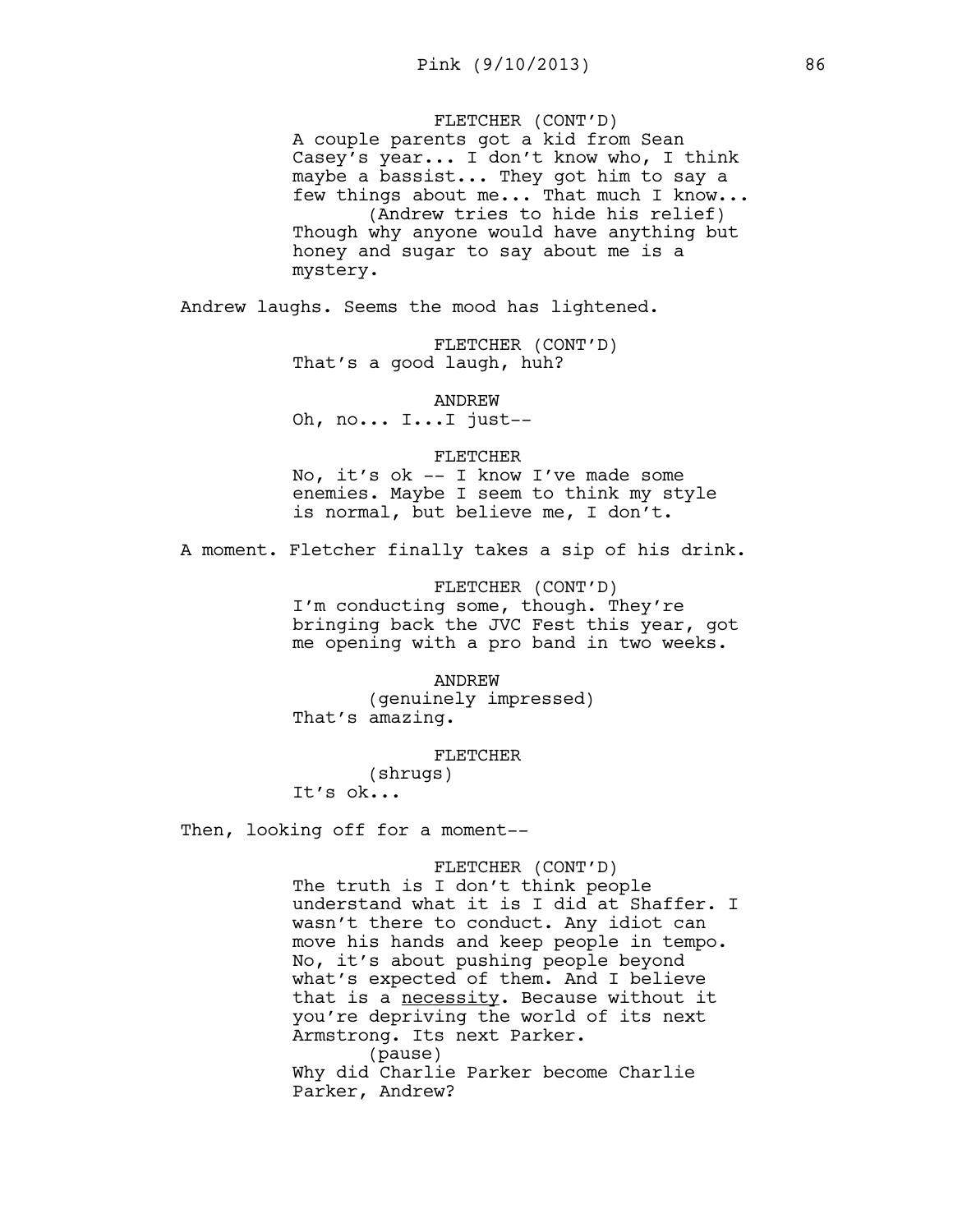Beat. Andrew is surprised. He's told this story himself.

ANDREW Because Jo Jones threw a cymbal at him.

## FLETCHER

Exactly. Young kid, pretty good on the sax, goes up to play his solo in a cutting session, fucks up -- and Jones comes this close to slicing his head off for it. He's laughed off-stage. Cries himself to sleep that night. But the next morning, what does he do? He practices. And practices and practices. With one goal in mind: that he never ever be laughed off-stage again. A year later he goes back to the Reno, and he plays the best motherfucking solo the world had ever heard.

Andrew smiles. Nods. Finally -- unlike his uncles, his cousins, even his father -- someone who gets it.

> FLETCHER (CONT'D) Now imagine if Jones had just patted young Charlie on the head and said "Good job." Charlie would've said to himself, "Well, shit, I did do a good job," and that'd be that. No Bird. Tragedy, right? Except that's just what people today want. The Shaffer Conservatories of the world, they want sugar. You don't even say "cutting session" anymore, do you? No, you say "jam session". What the fuck kind of word is that? Jam session? It's a cutting session, Andrew, this isn't fucking Smucker's. It's about weeding out the best from the worst so that the worst become better than the best. (beat) I mean look around you. \$25 drinks, mood

lighting, a little shrimp cocktail to go with your Coltrane. And people wonder why jazz is dying.

 $(then, )$ Take it from me, and every Starbucks jazz album only proves my point. There are no two words more harmful in the entire English language than "good job".

Beat. He leans back. Lets his words linger. Andrew thinks...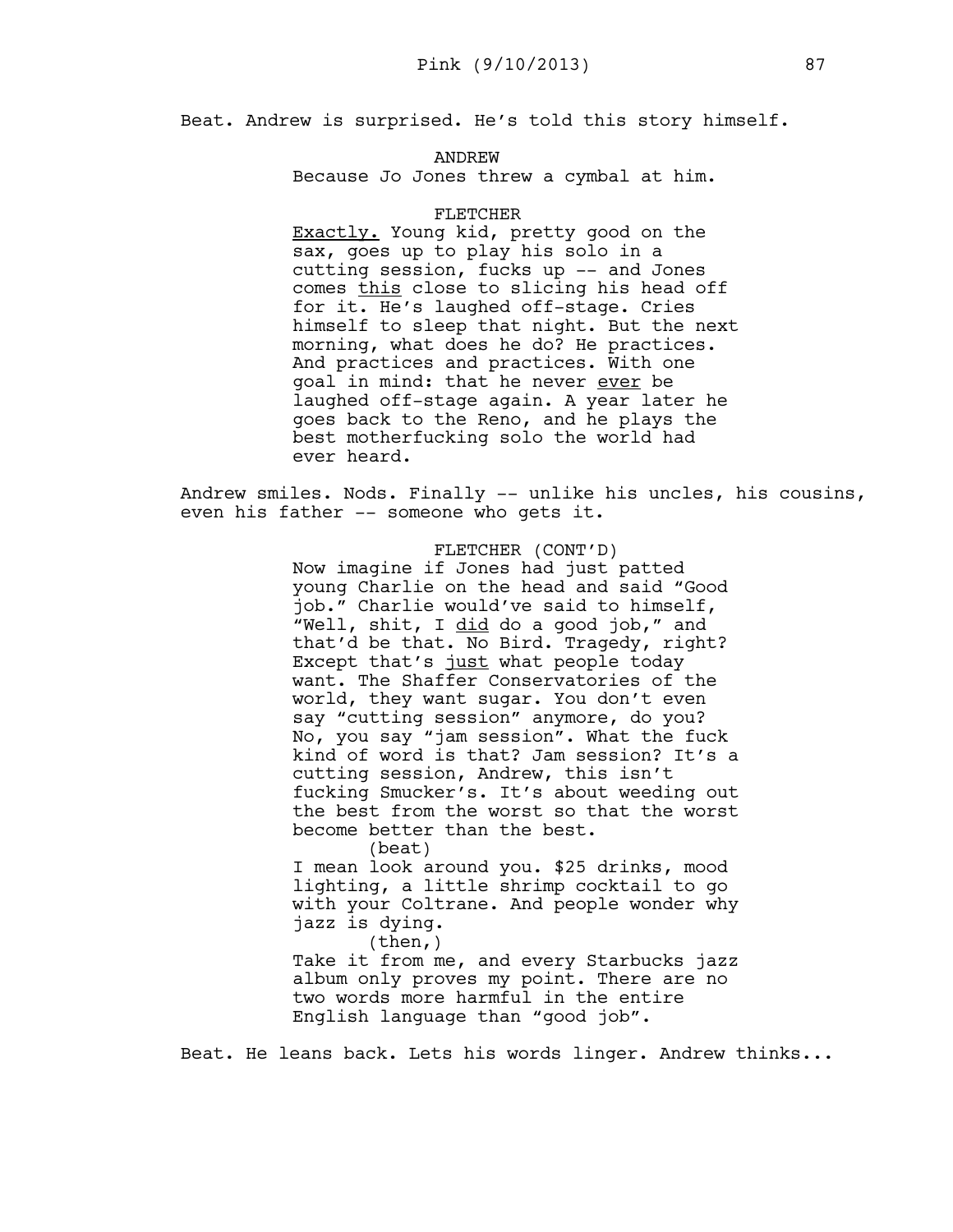#### ANDREW

But do you think there's a line? You know -- where you discourage the next Charlie Parker from becoming Charlie Parker?

## FLETCHER

No. Because the next Charlie Parker would never be discouraged.

Andrew takes this in. A moment...

#### ANDREW

...And you? Are you back to playing now?

#### FLETCHER

Not really. Here and there... The playing never interested me. I never wanted to be Charlie Parker. I wanted to be the man who made Charlie Parker. The man who discovered some scrawny kid, pushed him, prodded him, shaped him into something great -- and then said to the world, "Check this out. The best motherfucking solo you've ever heard."

# ANDREW

Who's your Charlie Parker, then? (hesitant) Sean Casey...?

The name hits Fletcher. Fletcher looks at Andrew -- who immediately regrets bringing that name up. Why? Because, even after everything, the sight of Fletcher hurting affects him...

# FLETCHER Sean... Sean was a sweet kid... And with all those idiots saying "This isn't for you", Sean did something great. Very few people ever get that chance...

He pauses. Looks off. Looks at the musicians on-stage...

FLETCHER (CONT'D) But no... Not Sean Casey. (then, as he thinks about this,) The truth is I don't know if I ever had a Charlie Parker... (and then,) But I tried. And that's more than most people can say, Andrew. I tried. And even if I never find one, I will never apologize for trying.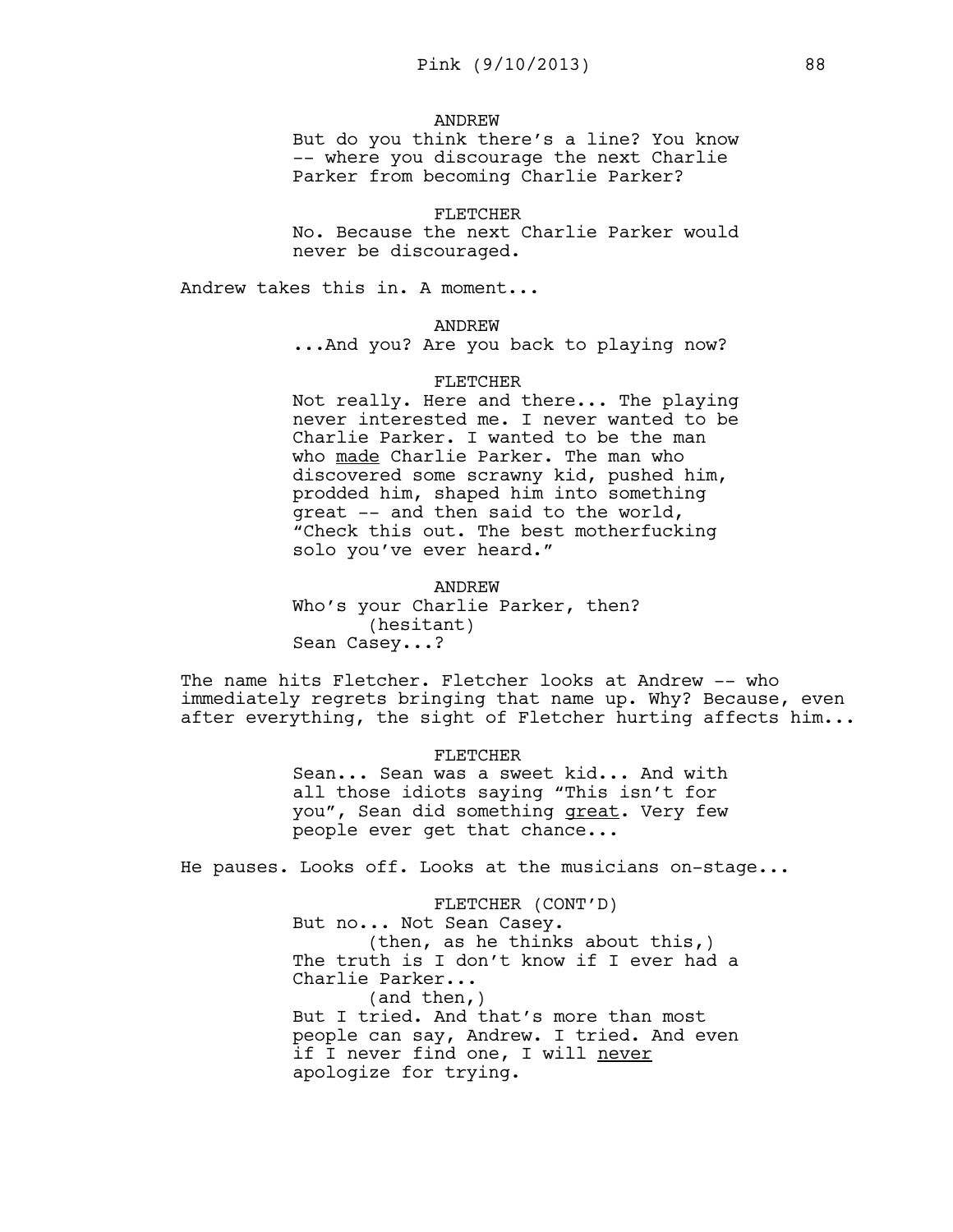He's silent. A look of disappointment.

Then, he points to the PIANIST on-stage...

FLETCHER (CONT'D) He's a beautiful player, isn't he?

ANDREW

Yeah...

Fletcher nods. His thoughts drifting again. A moment passes.

## 94 **EXT. JAZZ CLUB - NIGHT** 94

Andrew and Fletcher exit. They stand for a second. Look at one another. An awkward silence.

#### ANDREW

Nice seeing you...

Fletcher nods. Beat. Andrew turns, about to head off, when--

FLETCHER Look. I don't know how you'll take this. That band I'm leading for JVC -- our drummer isn't cutting it. (Andrew looks at him blankly...) Do you understand...?

#### ANDREW

No...

FLETCHER I'm using the Studio Band playlist. "Whiplash", "Caravan". I need a replacement who already knows those charts inside out.

Andrew looks at him. You can't be serious...

ANDREW (trying to gather his thoughts) Wh-- what -- what about Ryan Connolly...?

FLETCHER What about him? All he was was your incentive.

## ANDREW

...And...and Tanner??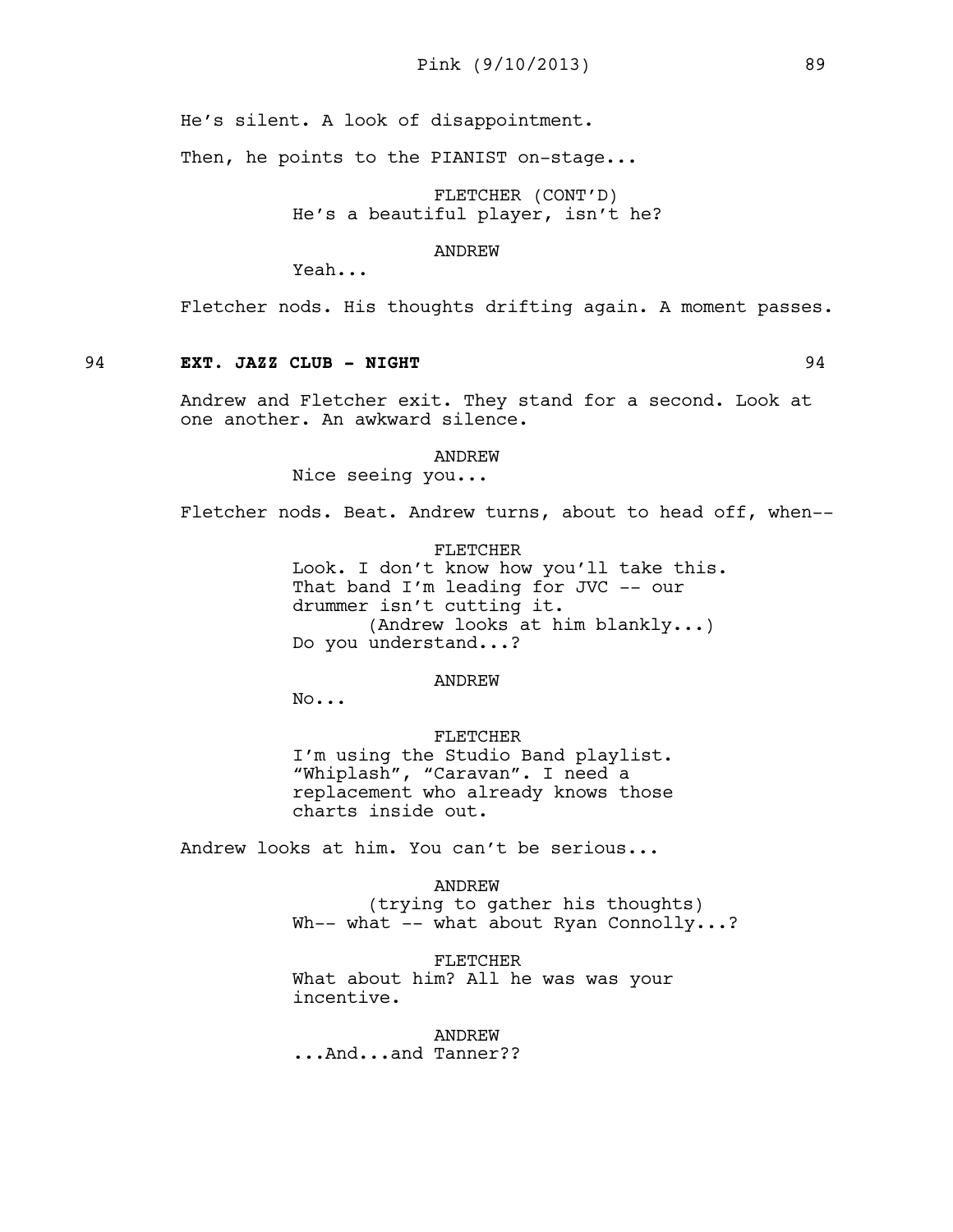# FLETCHER He switched to pre-med. (and with a hint of a smile) I think he got discouraged.

Andrew is speechless now. *Is this really happening?* 

FLETCHER (CONT'D) We're rehearsing next Tuesday. Why don't you take the weekend to think about it?

Andrew takes it all in. WE PUSH in on him, processing... And, slowly but surely, his shock and uncertainty harden before our eyes -- into resolution... *This is something to seize on.* 

ANDREW

I don't need to.

## 95 **INT. ANDREW'S APARTMENT - BEDROOM - DAY** 95

BLACK -- then light floods in. Andrew has just opened his closet doors. In a stack, gathering dust, are his OLD DRUMS... Andrew looks at them -- heart swelling, nerves racing...

**CUT TO:**

## 95A **INT. ANDREW'S APARTMENT - LIVING ROOM - MOMENTS LATER** 95A

Andrew setting the DRUMS up... Newly energized, a speed in his movements we haven't seen since Dunellen...

**CUT TO:**

## 95B **INT. ANDREW'S APARTMENT - LIVING ROOM - EVENING** 95B

Andrew practicing. You can tell he's been here for hours already. Sweat runs in rivulets down his cheeks, wetting the drum heads. His eyes are wide, glowing, focused...

*He's back to the life...*

# 96 **INT. JUDY AND ARTHUR ZANKEL HALL - NIGHT** 96

An empty theater. It's one of Carnegie Hall's theaters - bigger and far sleeker than any of the theaters Studio Band played. Ceiling decked with lights, capacity 1200. On the stage, rehearsing, is a JAZZ ORCHESTRA.

Similar set-up to Studio Band, the PLAYERS all young pros - except, of course, Andrew, the youngest of all.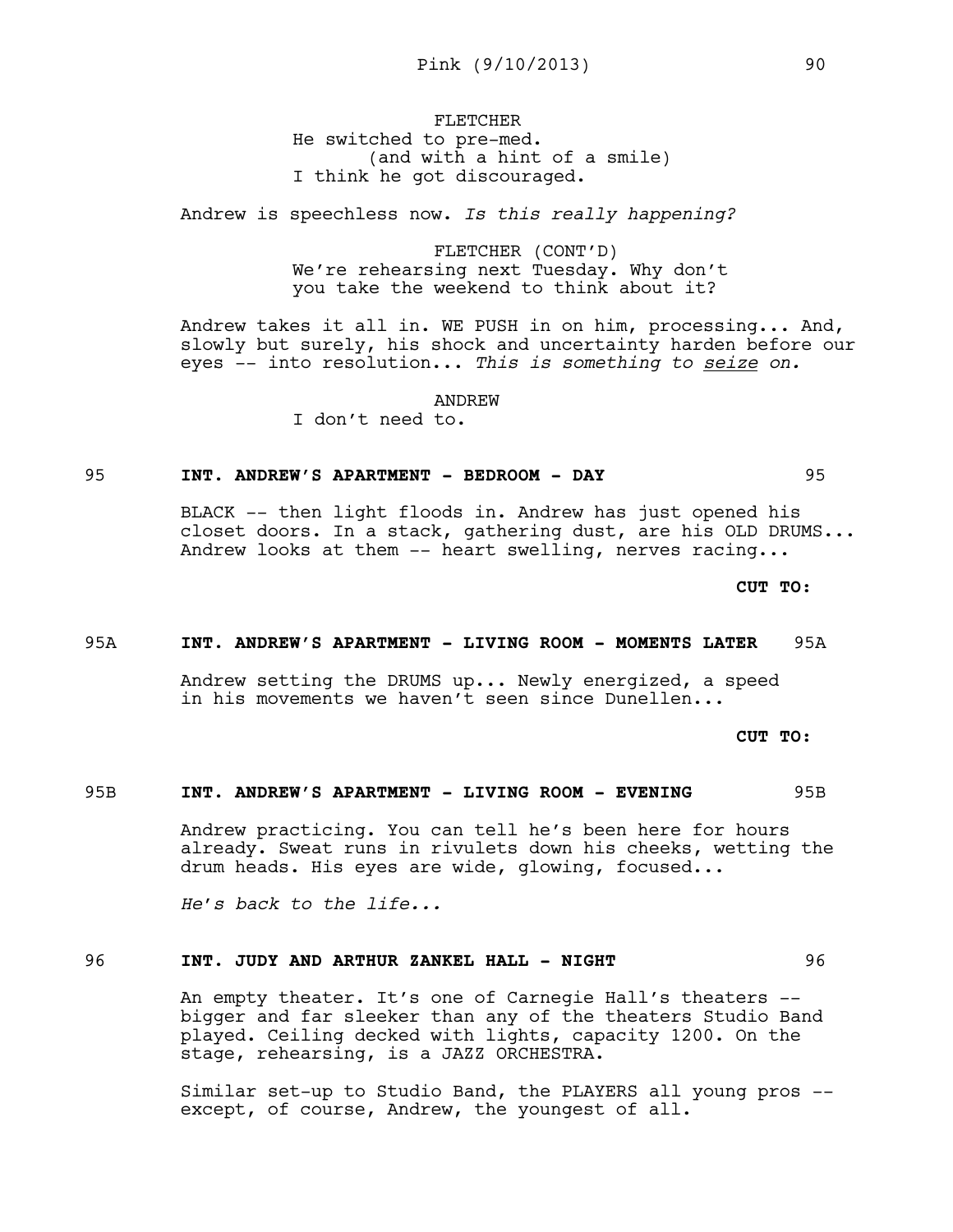The chart is **WHIPLASH JVC REHEARSAL**, and the band sounds tight.

The players reach the end -- and Fletcher looks at his watch. Composed, even mild.

> FLETCHER Rest up, gang. Call-time Sunday is 6. (and, as he heads off,) Andrew. (Andrew turns) Good job.

Andrew takes this in. The latest in a long line of surprises...

The PLAYERS pack up. Andrew, trying to work past his shyness--

ANDREW

Hope that was ok.

BASSIST Yeah. You sounded good.

ANDREW

Thanks. You too. (then,) Is there...anything you worked out with the previous guy that I should know?

BASSIST

Previous guy?

ANDREW The previous drummer.

The BASSIST looks at him: *What?* 

## BASSIST

Last week we rehearsed without drums. You're the only drummer we've ever had.

Beat. He walks off. Andrew stands there. Confused...

97 OMITTED 97

## 98 **INT. ANDREW'S APARTMENT - LIVING ROOM - HOURS LATER** 98

Andrew enters. Eyes his drums. Then -- he has a thought.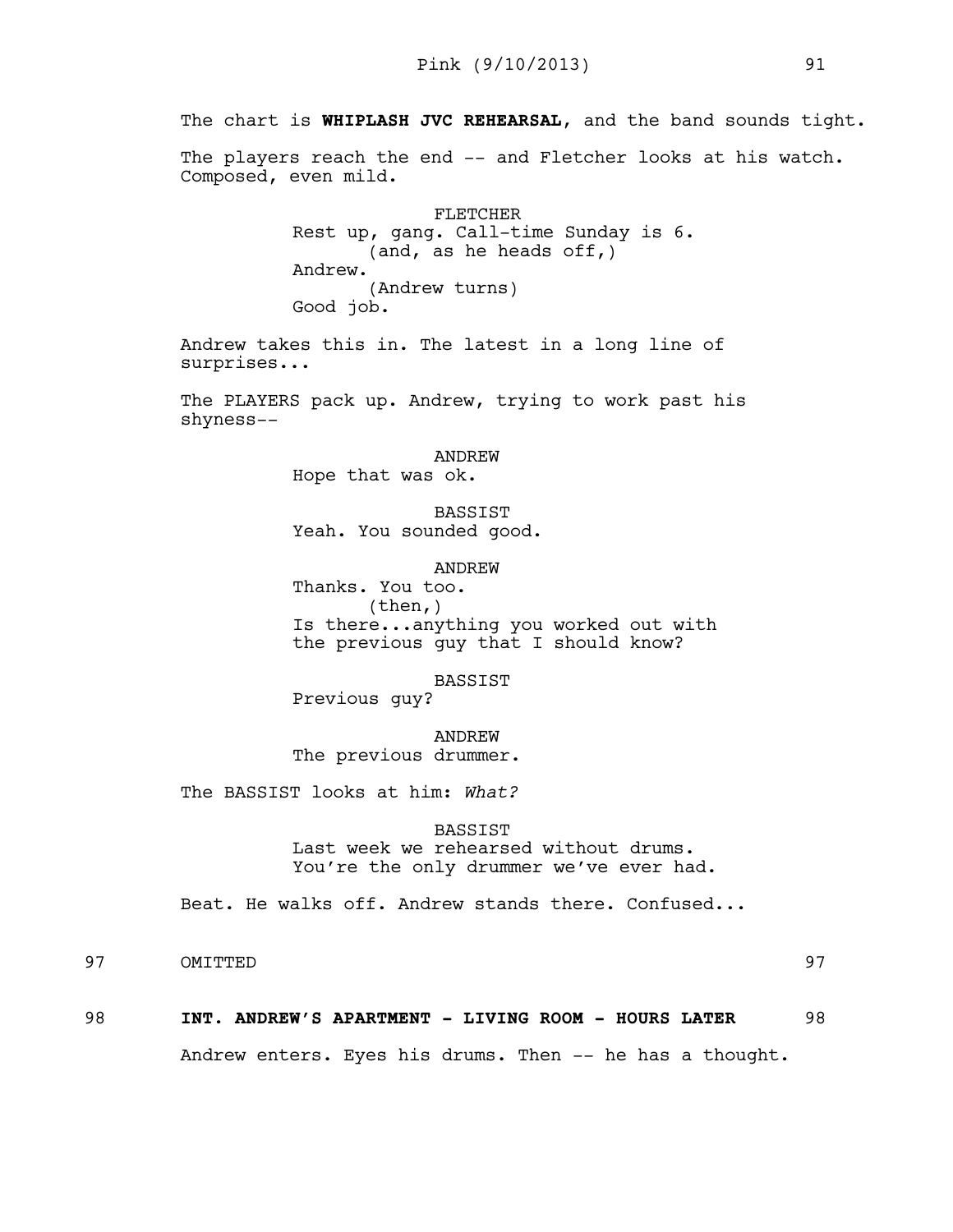He pulls out his phone. Hesitates. Nervous -- but excited now. He dials. We hear ringing, he feels his heart thumping, he nods to himself, starts walking forward, breathes in, and then, after a few seconds --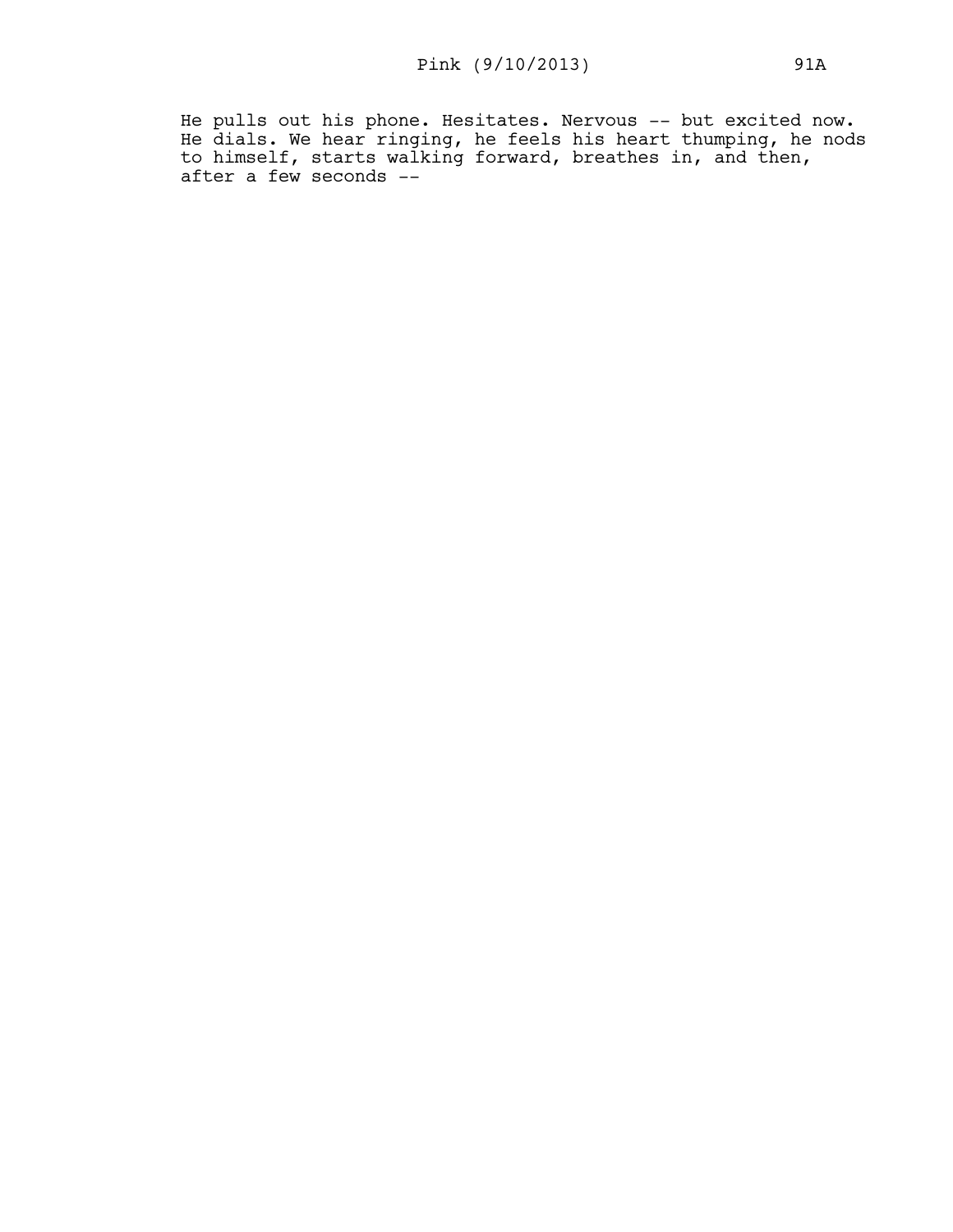NICOLE (O.S.)

*Hello?* 

ANDREW (pacing, stomach clenching, it's been so long--) Hey... It's...it's Andrew.

Silence on the other end. Then--

NICOLE (O.S.)

*Oh. Hey.*

ANDREW I -- I just figured I'd call -- it's been forever, and I... I'm really sorry about how I... I'm just so sorry... How I acted... You know... (a beat; she doesn't respond; he sits down, trying to get the words out--) And  $I$  -- I didn't know if you knew -- I'm playing JVC this weekend... Maybe you'd like to come? We could grab pizza afterward and complain about our schools again...

He chuckles. Then waits. Beat.

NICOLE (O.S.)

*JV?*

ANDREW Uh -- no, JVC. It's a jazz festival.

NICOLE (O.S.)

*Oh. Yeah.* 

Another beat. Then--

NICOLE (O.S.) (CONT'D)

*When is it?* 

ANDREW It's next Friday.

NICOLE (O.S.) *Ok... I don't know, I'll check with my boyfriend.* 

Beat. WE CUT to a CLOSE-UP of Andrew as he takes this in. You can tell -- the word hits him hard.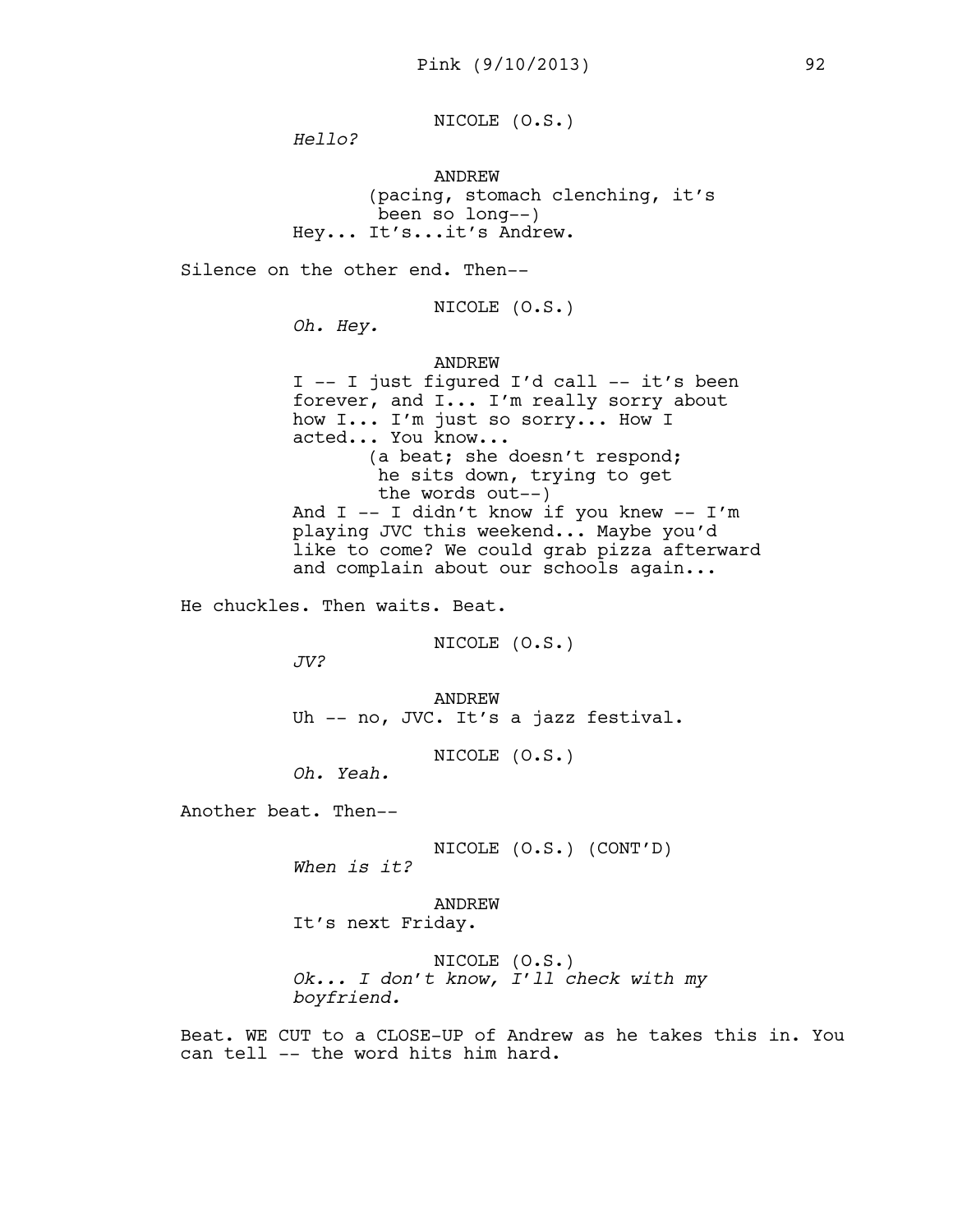# ANDREW

...Got it. (silence; then--) Well... Cool. Maybe I'll see you there.

NICOLE (O.S.) *Yeah, I'll check. I don't think he likes jazz though. I'll check.* 

## ANDREW

Cool... Thanks.

Nicole hangs up. You can see it in Andrew's eyes -- real disappointment. Real hurt. And surprise at how hurt he feels.

He eyes his drums again. Sits down at them --

-- and STARTS PRACTICING LIKE MAD. Pouring his anger, his hurt, into his playing.

The SOUNDS of FURIOUS DRUMMING build, continuing through the following--

- 99 OMITTED 99 100 OMITTED 100
- 100A OMITTED 100A

## 100B **INT. ANDREW'S APARTMENT - BEDROOM - DAY** 100B

Andrew sliding into his slacks. Buttons his white buttondown. Slides on his black jacket. Ties his tie...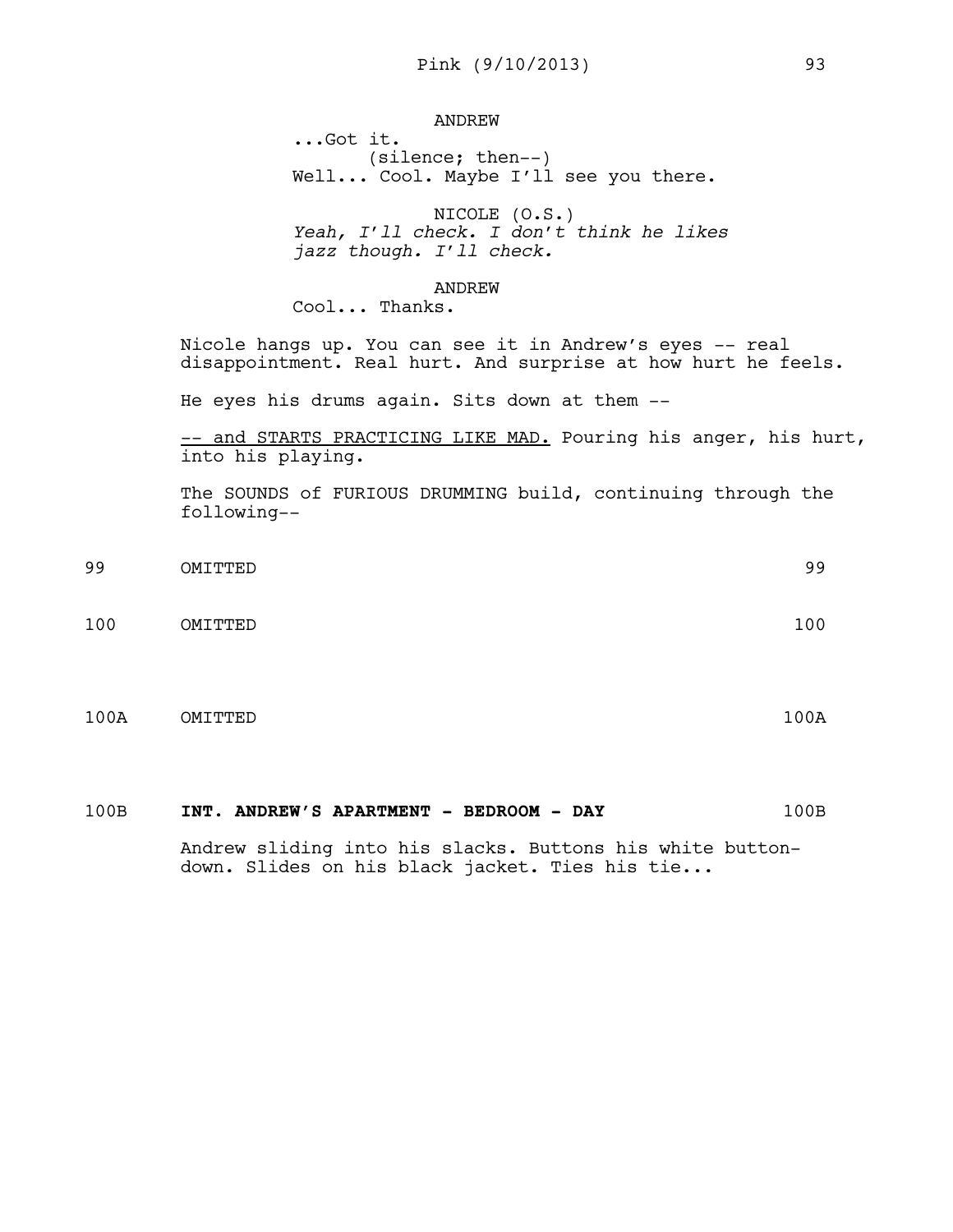# 101 **INT. FLETCHER'S APARTMENT - BEDROOM - DAY** 101

Fletcher slipping into his own suit. Elegant, fastidious. Looks like an old-school bandleader. But there's something melancholy about the sight of him -- going through his pre-concert rituals all alone...

He straightens his tie. De-lints the suit. He's tidy, übercareful. He passes by his piano, pauses to play a melody on the keys. Grabs his music folder and heads to the door...

102 OMITTED 102

## 102A **INT. ANDREW'S APARTMENT - BATHROOM - DAY** 102A

Andrew clips his nails, applies ointment to his hands, then wraps each finger in a Band-Aid.

# 103 **EXT. NEW YORK STREET - FLETCHER'S SUBWAY ENTRANCE -** 103 **EVENING**

Fletcher ignoring several passing CABS, enters a SUBWAY STATION...

## 104 **EXT. NEW YORK STREET - CARNEGIE HALL - DUSK** 104

Andrew emerging from a SUBWAY STATION. Murmuring to himself, tapping on his knees. The clock's ticking...

He checks his phone, picks up speed, almost breaks into a jog...

The DRUMMING BUILDS, he goes FASTER and FASTER, until, finally --

-- as the DRUMMING CUTS OUT --

-- he comes to a sudden stop.

He's standing right in front of CARNEGIE HALL. A giant banner hangs above the main steps: "JVC IN NYC: JAZZ!" And, keeping out of sight --

-- Fletcher. Strolling up the side-steps around the corner, hidden from the crowd. Andrew sees him. Follows.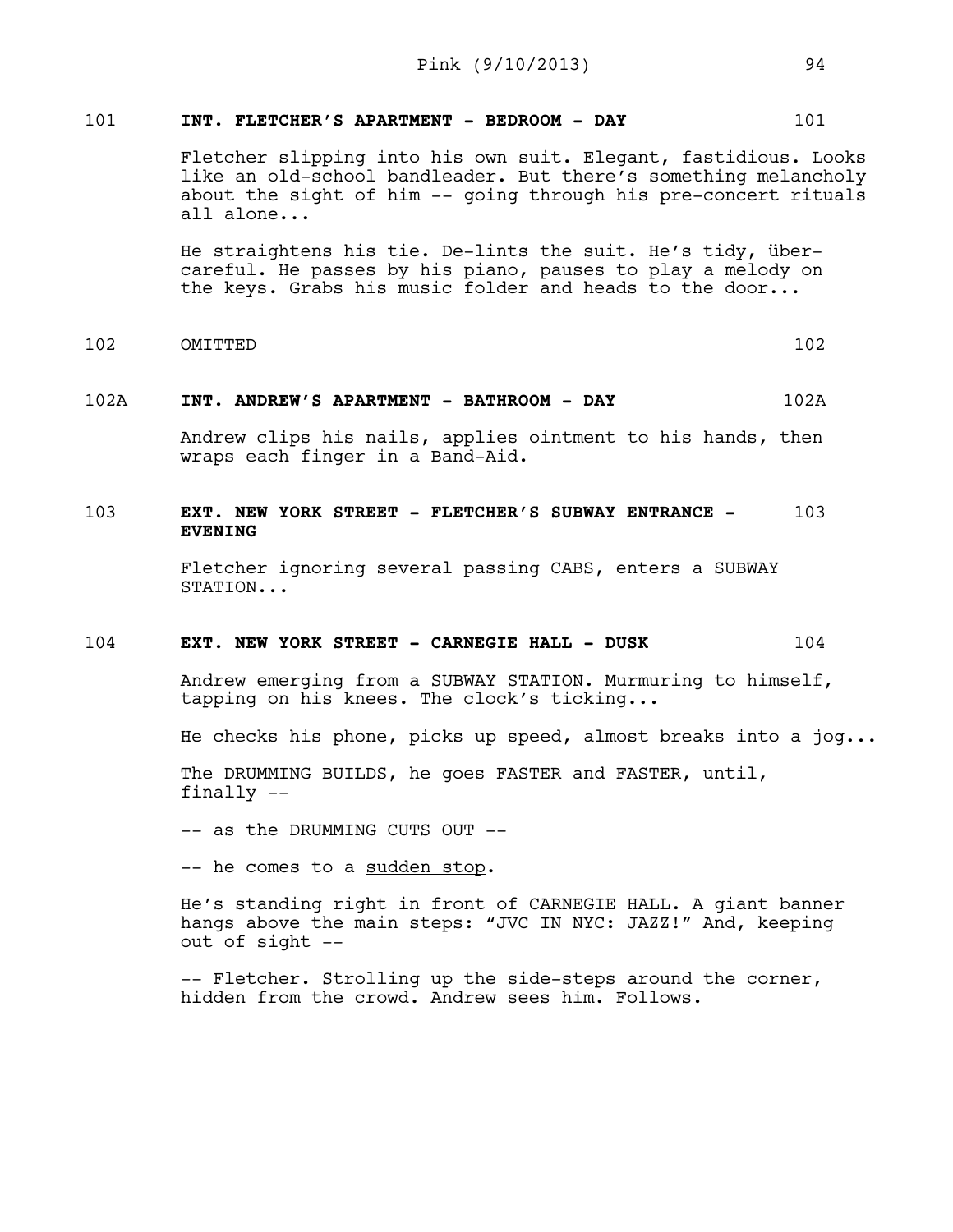# 105 **INT. ZANKEL HALL - GREEN ROOM - NIGHT** 105

The scene is more or less what we saw before Studio Band competitions -- only taken to eleven. A rush of MUSICIANS, STAGE HANDS and TECHNICIANS backstage, a swell of TUNING as TRUMPETERS, TROMBONISTS and SAXOPHONISTS join in. Andrew stands back. Checks his phone. 7:28. *It's almost time.* He gazes around.

## 105A **INT. ZANKEL HALL - GREEN ROOM STAIRCASE - MOMENTS LATER** 105A

Andrew peers out through a door, catching a glimpse of the MAIN HALL.

## 105B **INT. ZANKEL HALL - LOBBY - CONTINUOUS** 105B

Andrew sees the AUDIENCE milling. Sees a face he recognizes in the crowd, small in the distance. JIM.

# 105C **INT. ZANKEL HALL - GREEN ROOM STAIRCASE - CONTINUOUS** 105C

Andrew smiles at the sight. Feeling confident, ready to prove himself at last. He walks back down the stairs toward the green room.

## 105D **INT. ZANKEL HALL - GREEN ROOM - MOMENTS LATER** 105D

Andrew and the Studio Band listen to Fletcher's speech.

## FLETCHER

Alright, gang, listen up! 15 seconds to get into places. For those of you who are new to this, it's very simple: do well tonight, and the world will open up for you. The folks out there, they make a phone call and you're a Lincoln Center core. Or a Blue Note signee. Or an EMC client. Drop the ball, and I'd suggest switching careers -- because the other thing about those cats is they never forget.

Andrew takes this in. Beat. A STAGE HAND appears, waves. Time.

FLETCHER (CONT'D) On that note -- break a leg.

The PLAYERS proceed on-stage. Andrew takes a deep breath, tries to keep his cool, and, counting in his head, walks forward --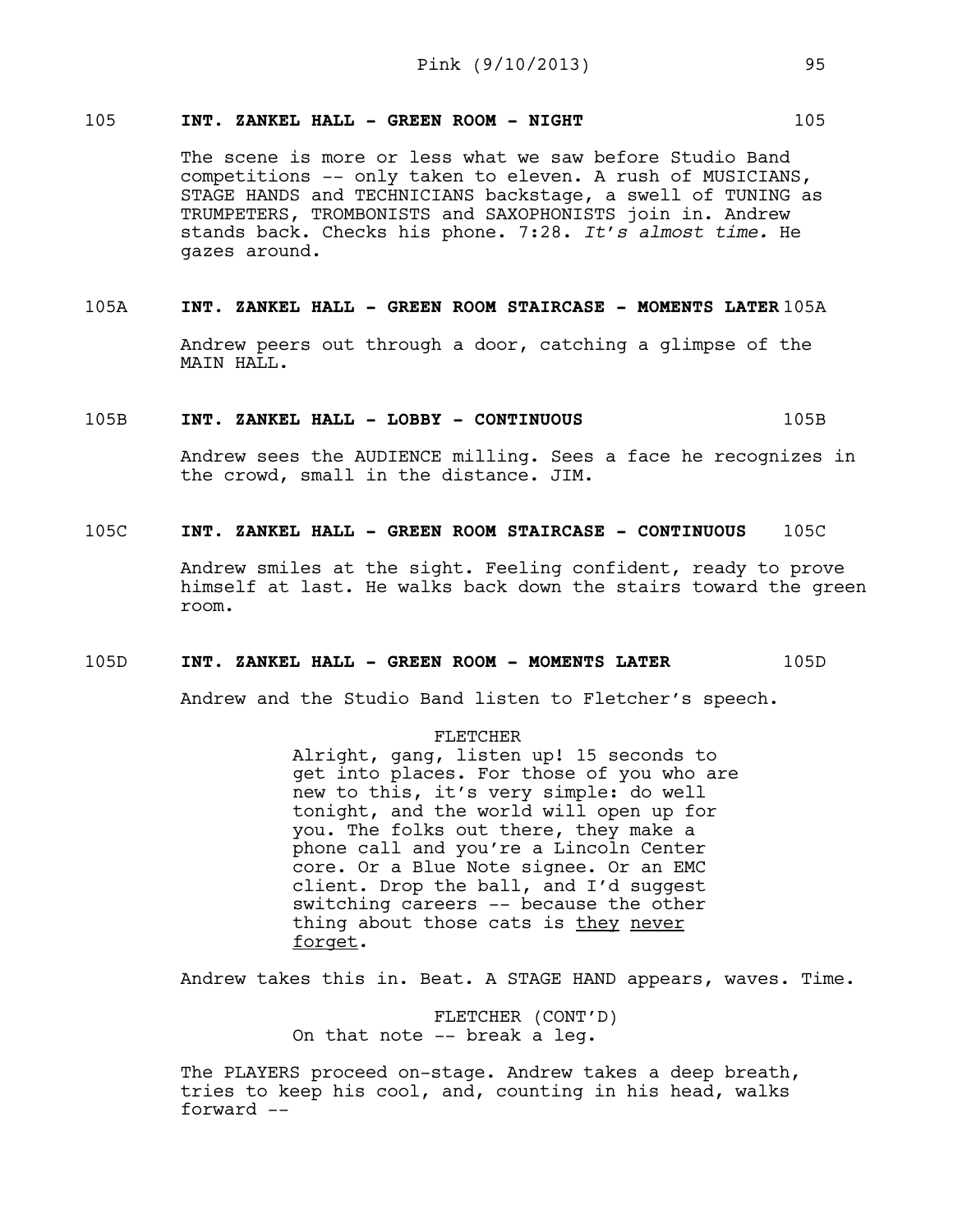# 106 **INT. ZANKEL HALL - STAGE - CONTINUOUS** 106

The stage is decked in blue lights. The instruments gleam. Beyond it, a yawning expanse of black. The audience... And a hush, an undercurrent of murmurs and whispers gathering steam, as each PLAYER takes to the stage, one by one...

Then -- APPLAUSE. 1200 people's worth of applause. Fletcher appears, taking his spot, smiling. The applause swells up.

And then -- Fletcher turns around to face Andrew. He stares at him for what seems like a full minute. Comes up to him, making as though helping him position a microphone over the drum kit, and, leaning in, quietly, discreetly, menacingly--

#### FLETCHER

It was you.

The lights shift. Blue to bright, harsh, near-blinding yellow. It's showtime. Andrew is completely still.

> ANDREW ...Was...was me what...?

## FLETCHER

(then, leaning in even closer,) Why do you think I invited you here? I've known it was you all along.

Beat. He lets it sink in. Retreats to his spot, smiling at Andrew. Then, off Andrew's paralyzed stare, he turns to the audience. They APPLAUD. A few seconds later...silence. Then--

> FLETCHER (CONT'D) Good evening, ladies and gentlemen. We're going to start things off with an old favorite of mine.

Andrew, his heart in his throat, looks at his sheet music. "WHIPLASH". Holds his sticks tight, but his hands are now slippery with sweat... Fletcher waits. More silence...

> FLETCHER (CONT'D) It's called "Upswingin'".

ON ANDREW. *What?* 

Andrew turns to his left and catches a glimpse of the SAXOPHONISTS' sheet music. Written on the top: "UPSWINGIN'". He turns right, sees the BASSIST's music. Ditto. He looks ahead. And there's Fletcher -- staring right back at him. And smiling.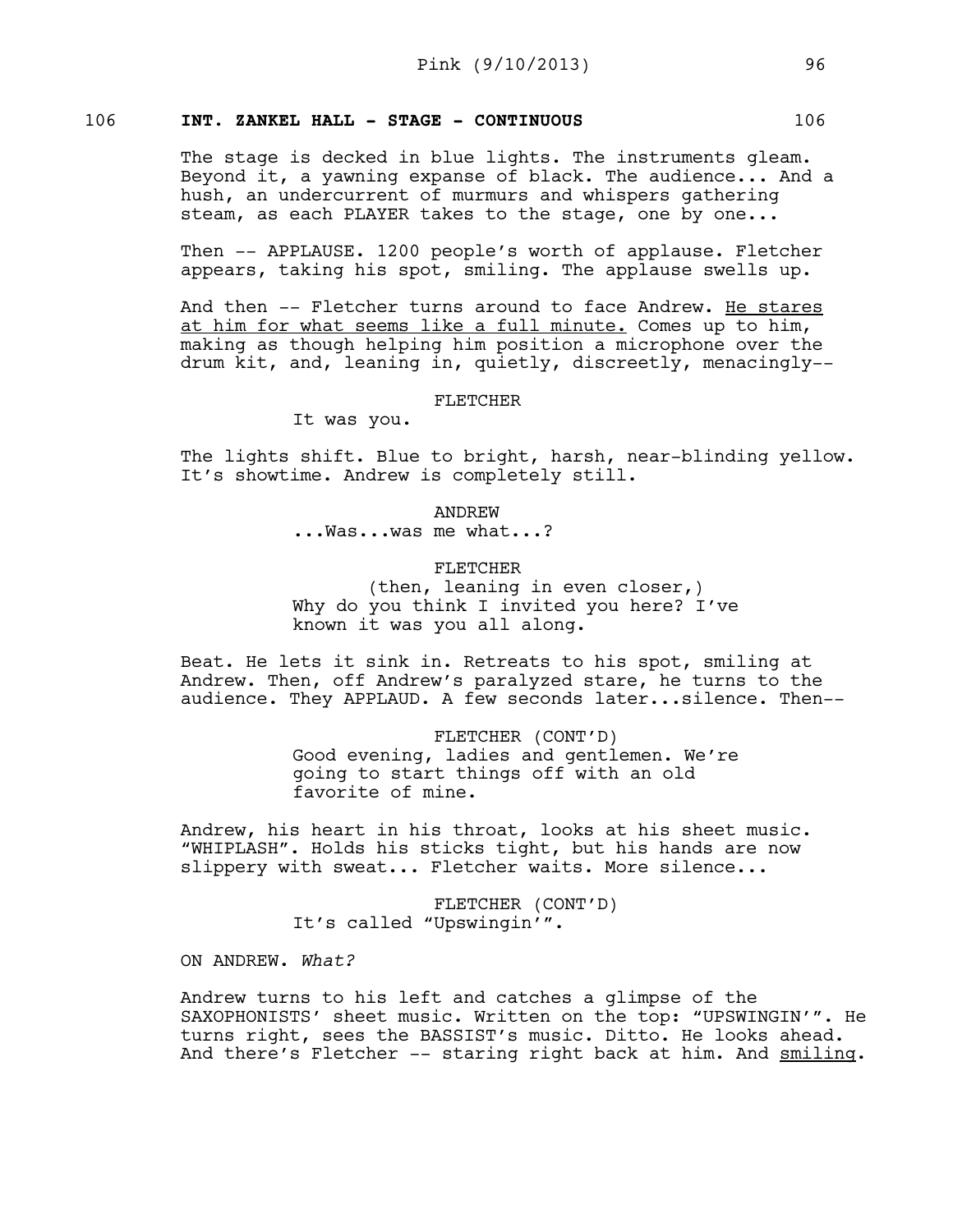Andrew turns around. Has to stop this. Can't ruin it for the other PLAYERS -- but Fletcher has already raised his hand for the cue. Andrew rises from his seat -- when the BASSIST glares at him: *What are you doing?* And just then -- within that same split-second --

-- Fletcher's index finger bends down.

The cue.

The BAND EXPLODES into **UPSWINGIN'**. Horns blasting, saxes wailing -- fast, furious, half-Latin and half-swing. Andrew doesn't even play at first -- doesn't want to destroy this. But glares quickly follow, and he has no choice...

He plays. Trains his ears to try to stay on target... But the time signature is impossible to get a firm grip on... He misses a fill... Then the time signature changes... He can't keep up... Then the band gives way to rubato piano... He stops late... Then the band surges back in... He comes in late... He's driving completely blind.

# BASSIST (clenched teeth to Andrew) *The fuck?! Come on...*

Andrew, desperate, tries to fix things -- but he can't. Sliding further and further behind. PLAYERS eying him. You can almost hear MURMURS in the audience, rising in volume... And, through it all, Fletcher seems serene.

Andrew misses yet another break, and--

BASSIST (CONT'D) *Are you fucking kidding me?*

This hits Andrew like a knife. Tears well up in his eyes. This performance is already so far beyond saving...

Another missed hit. More MURMURS in the audience, louder and louder now, as the number veers, swerves, and sloppily staggers to its close... A swell of horns, a misplaced crash of cymbals, what seems like a fermata... Andrew stops -- just as the band RESUMES. And just as Andrew resumes -- the band STOPS.

Andrew's playing alone. He quickly moves to silence his drums. The chart is done.

And now -- the deafening silence.

No applause. Just the sound softly rippling and settling from Andrew's last cymbal hit...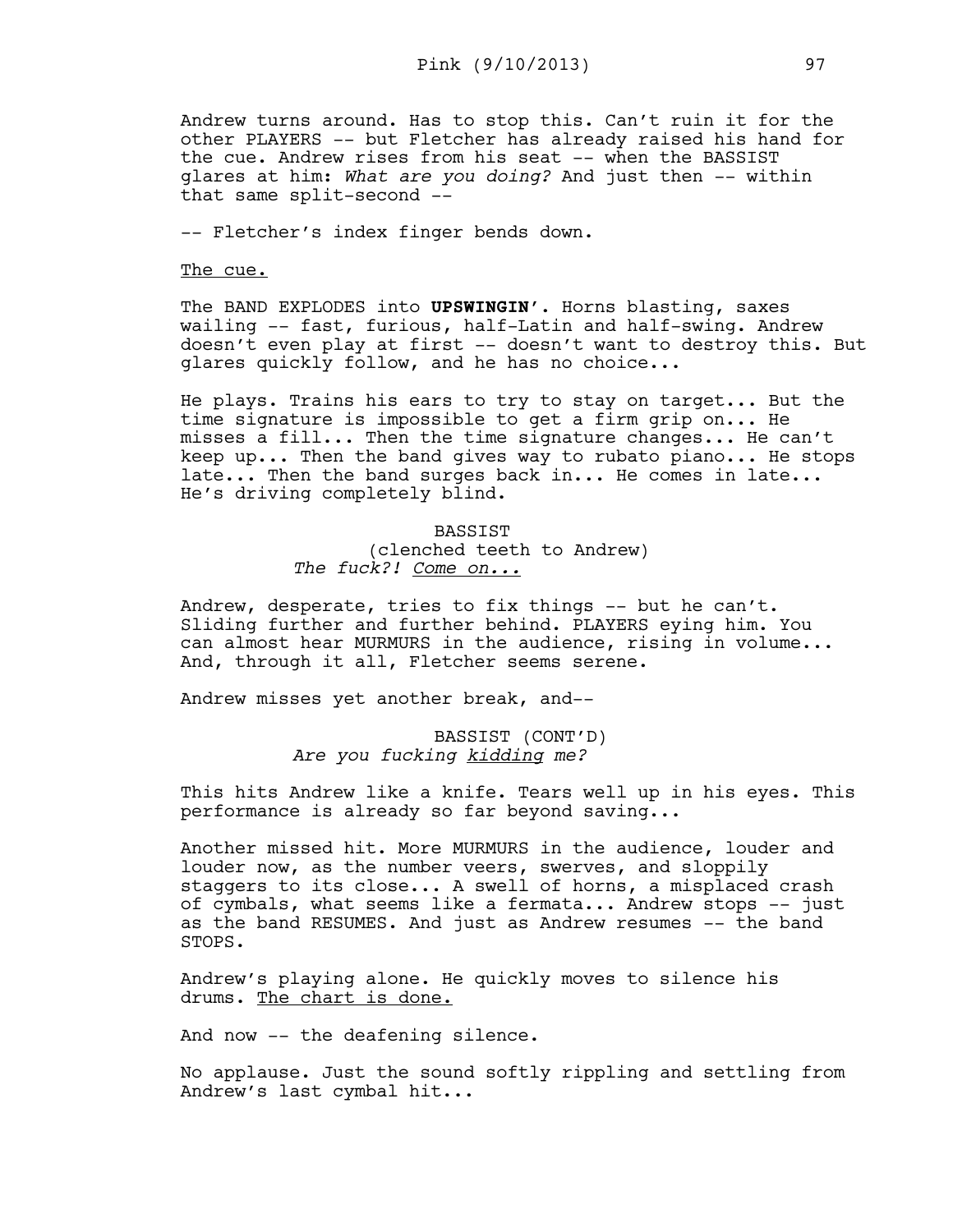Andrew sits at his set, in tears. Fletcher stays still. Looks at Andrew. On Fletcher's face, the look of a victor... As he turns back to the audience we hear...

...a smattering of polite, muted applause trickling throughout the theater. Quiet, half-hearted, pitiful.

No one here has ever seen a disaster quite like that before.

#### **IN THE AUDIENCE**

We see Jim, standing in the very back, by the doors... Mortified, heading for the hall...

## **ON STAGE**

Fletcher sashays back to the drum set. To Andrew, with a grin--

FLETCHER I guess you don't have it.

Andrew is still in his seat. Tears stinging his cheeks...

BASSIST Didn't you get the fucking chart?

Andrew looks at the Bassist. Realizes what Fletcher did... Sees the other MUSICIANS glaring at him, infuriated...

## **IN THE AUDIENCE**

Andrew feels the AUDIENCE staring at him -- can almost make out their faces as the stage lights begin to DIM...

Seated in one of the front rows  $--$  is NICOLE. We see that next to her, holding her hand, is a YOUNG MAN...

## **ON STAGE**

Feeling CRUSHED, HUMILIATED, NAUSEATED, Andrew staggers up...

...and RETREATS to the back of the stage. Out of the audience's view -- about to leave this all behind once and for all...

# 107 **INT. ZANKEL HALL - LOBBY - CONTINUOUS** 107

Jim running... Down the hall... Toward the entrance to backstage...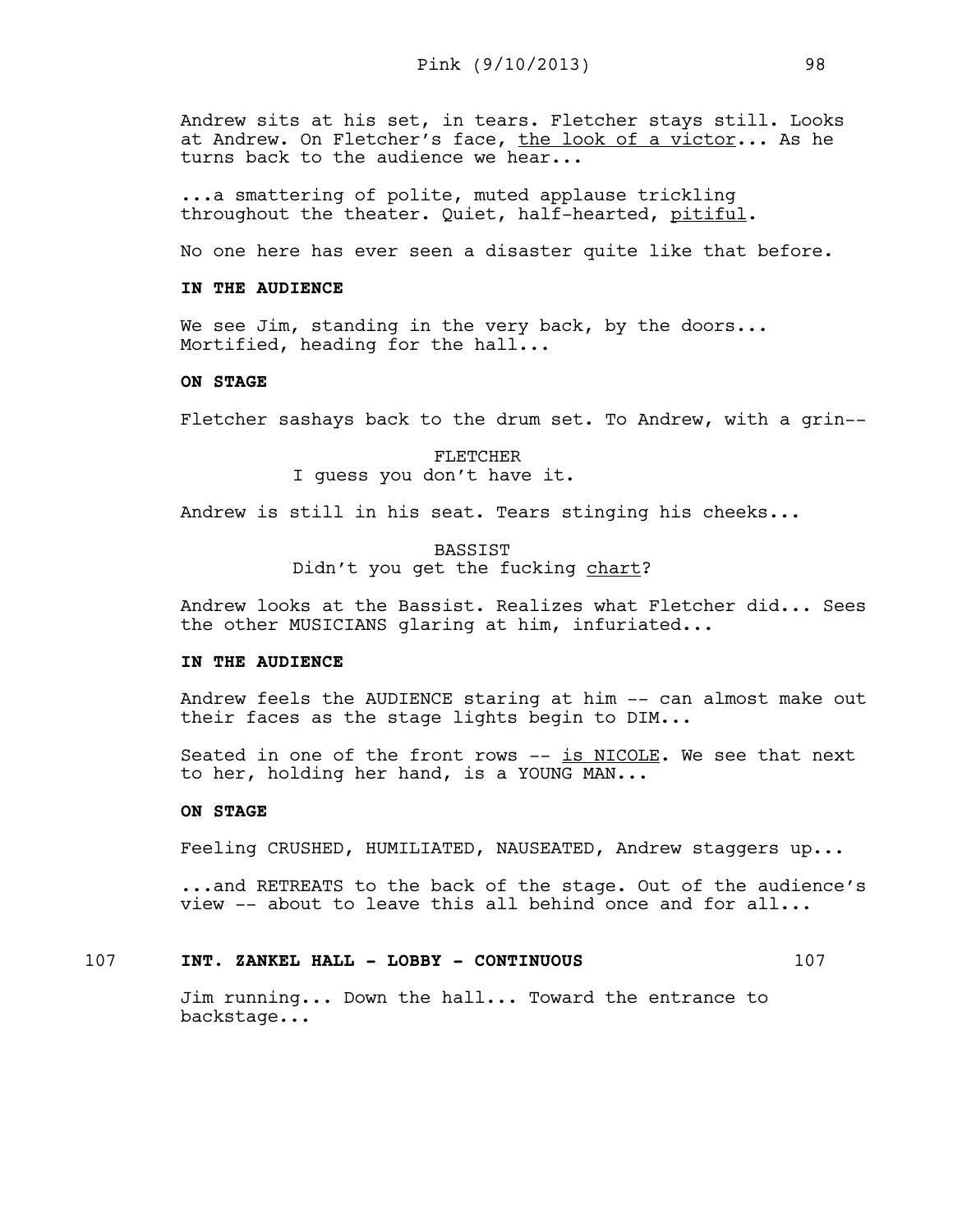# 108 **INT. ZANKEL HALL - STAGE - CONTINUOUS** 108

Back to Andrew... Retreating BACKSTAGE...

...when he sees -- around the corner of the backstage entrance --

-- his father.

# **IN THE WINGS**

Jim has just arrived at the entryway. Looks at Andrew. Hurries toward him. Is going to put an end to this. Andrew looks at his dad for a moment, approaching. Jim reaches him --

-- and HUGS him.

JIM I love you. I'm so sorry this is happening to you.

Andrew looks at his dad. Something seems to click inside him at that instant.

He pulls back. The desperation in his eyes giving way to something else. Jim watches Andrew as Andrew steps backward, before...

...a pair of STAGE HANDS arrive.

STAGE HAND Sir, you can't be here--

JIM Yes I can, I'm taking him with me--

STAGE HAND (to Andrew) You know each other?

Andrew is silent for a moment. Still. As though it has just dawned on him.

He takes in the sight -- his dad, dwarfed by the Stage Hands, reaching out to him. Jim has never looked quite so small to his son, quite so pathetic, as at this moment.

A beat. More silence. And then --

ANDREW

No.

Jim goes wide-eyed. Utterly shocked. Andrew steps further back, as the STAGE HANDS move to pull Jim away--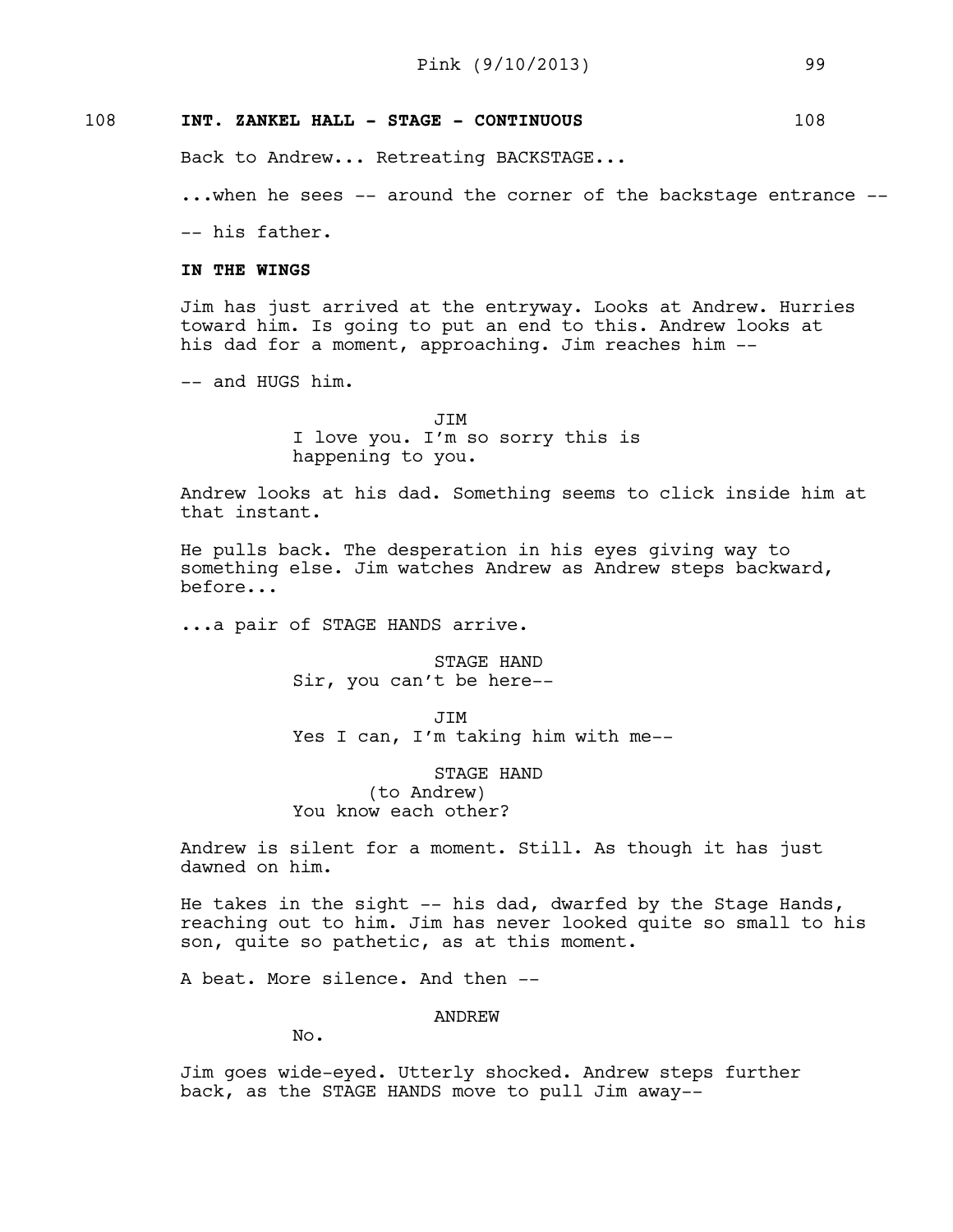STAGE HAND Alright, sir, that's enough--

JIM My -- my son -- I need to get my son--

STAGE HAND Let's calm down--

**JTM** (frantic now--) Andrew!!

Andrew calmly turns his back to his father and coldly heads to the stage.

JIM (CONT'D)

Andrew!!!

# **ON STAGE**

Andrew grabs new sticks, makes as though he was just switching pairs and never leaving, and, ignoring his father's calls from behind -- trains his eyes back on Fletcher.

Fletcher looks at Andrew. Seems pleased: *This will be fun...*

But Andrew doesn't look scared anymore. Instead, his eyes are glassy, hollowed out -- and hungry... There's a rage in them that we haven't seen before... *This will not be the end...* 

> FLETCHER (to the audience) Thank you... For our final number we're bringing it back to Ellington. This is "Caravan".

But then, before Fletcher can even turn back around -- let alone cue the band -- Andrew launches into a double-time Latin.

Alone, his stick beating away at the ride cymbal, setting the tempo for the rest of the band. Everyone looks at him. *What the fuck...?* He has started on his own, before any cue, beating the drums as though vengefully.

Fletcher glares at him. *Who the fuck do you think you are?* But Andrew just keeps playing. Knows exactly what he's doing and is not about to be stopped. Building in his eyes -- that same coiled rage... To the BASSIST--

> ANDREW Follow me on four.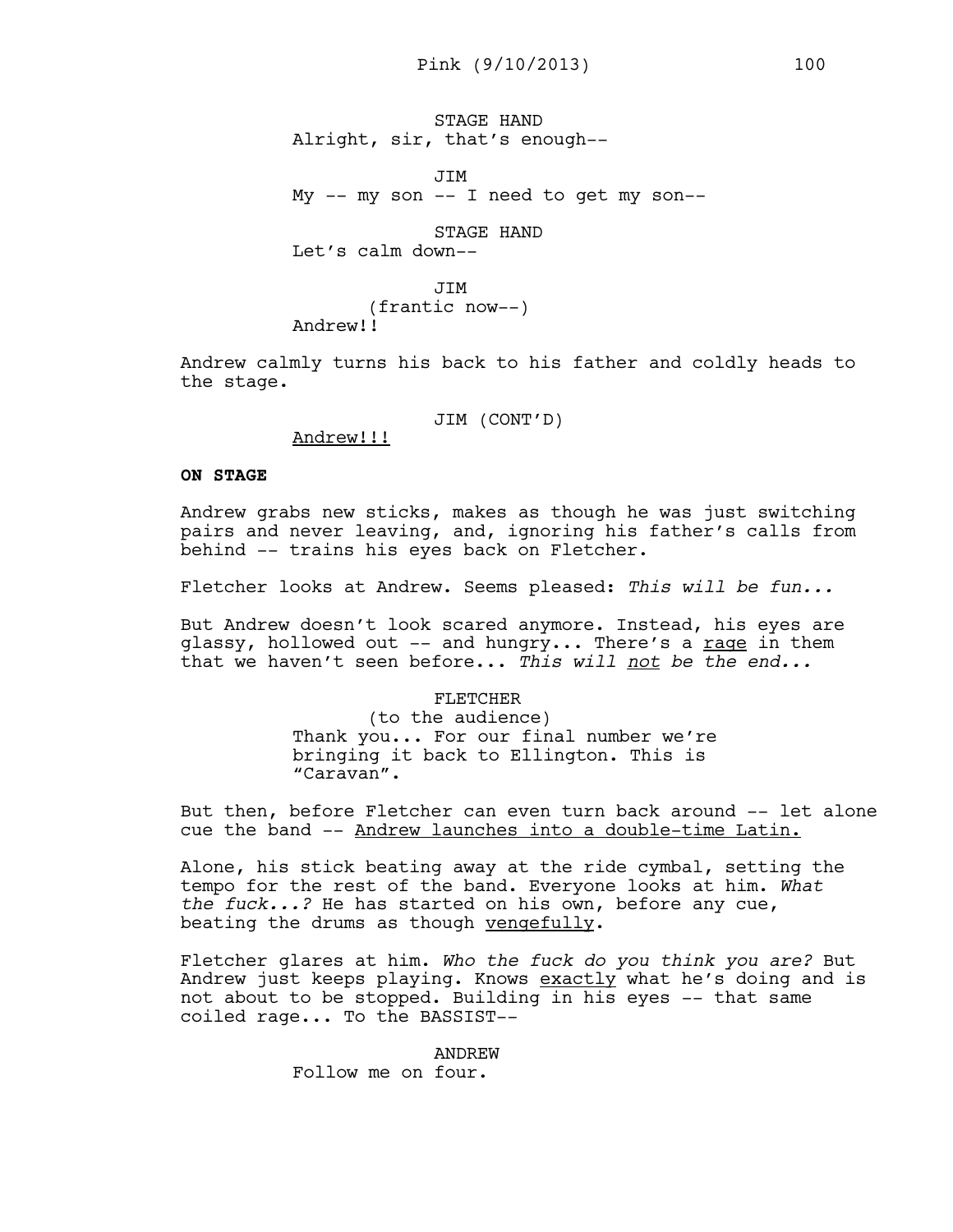The BASSIST has no choice. Andrew nods in time as a count-off, and the BASSIST joins in. Now we've got the bass and drums playing, laying out the beat. Andrew looks back at Fletcher. Drills into him with his eyes -- the kind of look Fletcher has so often given him. And, subtly, so that only Fletcher can see it, Andrew mouths out two words:

## ANDREW (CONT'D)

Fuck. You.

It hits Fletcher. Realizing he too has no choice, Fletcher eyes the rest of the band. Raises his hands, re-assuming control - or trying to make *as though* he has control -- and cues them in. The BAND begins **CARAVAN PLUS DRUM SOLO CARNEGIE HALL**, plays the opening patterns, Andrew matching them beat for beat.

Fletcher then edges toward Andrew. His back turned to the audience, only Andrew can see his face, he leans in and--

## FLETCHER

I will gouge out your eyes you motherfucker.

--but Andrew promptly DROWNS HIM OUT with a crash cymbal hit. Another "fuck you". Fletcher's words only seem to strengthen him.

The band roars into overdrive, the brass blasting away, Andrew giving everything he's got. Fletcher steps back. Andrew just keeps looking straight ahead at him. Unafraid now. **A machine.**

SOLOS begin... TROMBONE is up first... WE MOVE IN CLOSE to Andrew... He looks at his right arm... It's still going... He himself seems surprised. He takes a chance -- plays a tricky fill. Nails it. Goes again -- the off-beat hi-hat accent that tripped him up in his first Studio Band rehearsal. Nails it.

The audience is silent... No murmurs this time... Back to Andrew... WE DRIFT DOWN TO HIS FEET... His right foot feathering the bass drum so fast all we can see is a blur...

WE DRIFT BACK UP... His left hand... Notes popping on the snare, the toms... Both his arms battered but utterly determined, as though with minds of their own... He breathes, breathes, beating against his fears, his doubts...

He's in control, pouring himself into his drums -- and it's a sight to behold. Like a master dancer, movements so fast yet precise, brash yet elegant... Violent, frenetic playing, but there's something gorgeous about it...

WE DRIFT TO FLETCHER... Still glaring at Andrew -- but his face now says one thing and one thing only: This is playing he has never seen before.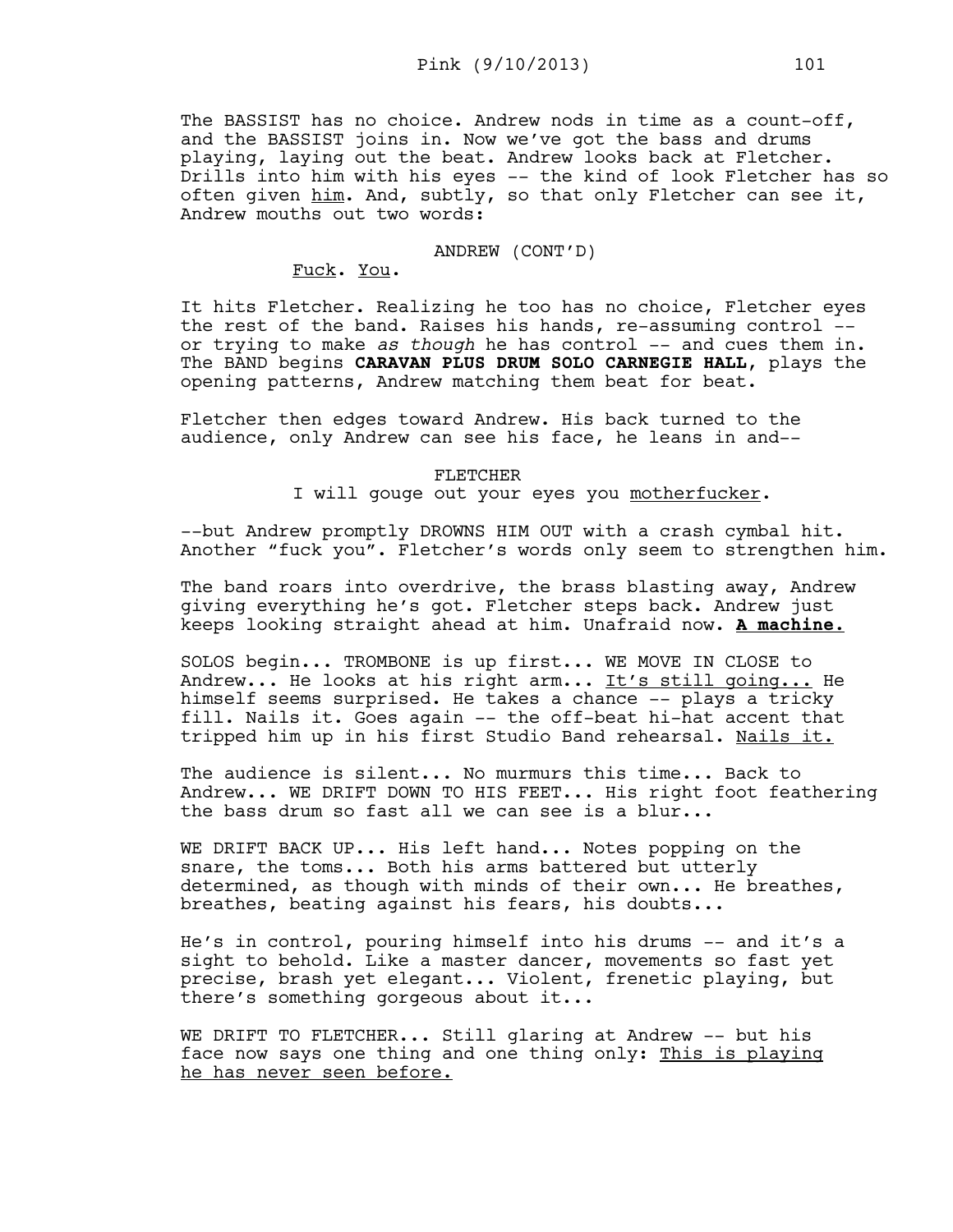The brass starts giving way to drum breaks... And Andrew makes of each break a stunner... His double-stroke rolls riproaring across the toms, his feet and legs switching rhythms, meters, tempos, then careening back into place... All limbs moving in a sustained frenzy, sweat splashing, mouth open, eyes blazing, the whole set vibrating, then shaking, looks like it's about to explode...

Fletcher turns an inch toward the AUDIENCE... Sees them transfixed...

# **AT THE LOBBY DOORS**

...Jim watches through the opened lobby doors...

#### **ON STAGE**

The number is at a peak... And Fletcher, like so many, is now just watching Andrew... The band nears the coda... The melody, the rat-a-tat-tat patterns, the squealing horns and growling saxes... The drums pushing it all forward...

Fletcher almost smiles. *Was this his plan all along...?*

He moves his arms, conducting again... The band reaches the final bar... The final note... He raises his hands... Sustains the note... Swings his arm down... A BLAST of horns. And the band is finished.

Except, that is, for the drums. Andrew's still playing, launching into an extended solo...

Fletcher looks at him. Confused now. Goes up to the drums--

FLETCHER (CONT'D) Andrew -- Andrew--

ANDREW (over his playing) I'll cue the band... Wait for my cue...

There's nothing more Fletcher can do. Andrew's playing grows louder, more involved, all four limbs joining in, the sound growing bigger and bigger... He has effectively taken over the stage  $--$  and all the other PLAYERS can do is watch... He is the bandleader.

Andrew looks ahead... Past Fletcher... To the darkness... To the audience... He leans forward, closes his eyes, dives in...

Sticks whirling, arms and legs belting and hammering, his head bobbing up and down, his back arched... Keeps the rudiments going on his left hand... Adds one ingredient, then another... Then a third, then a fourth...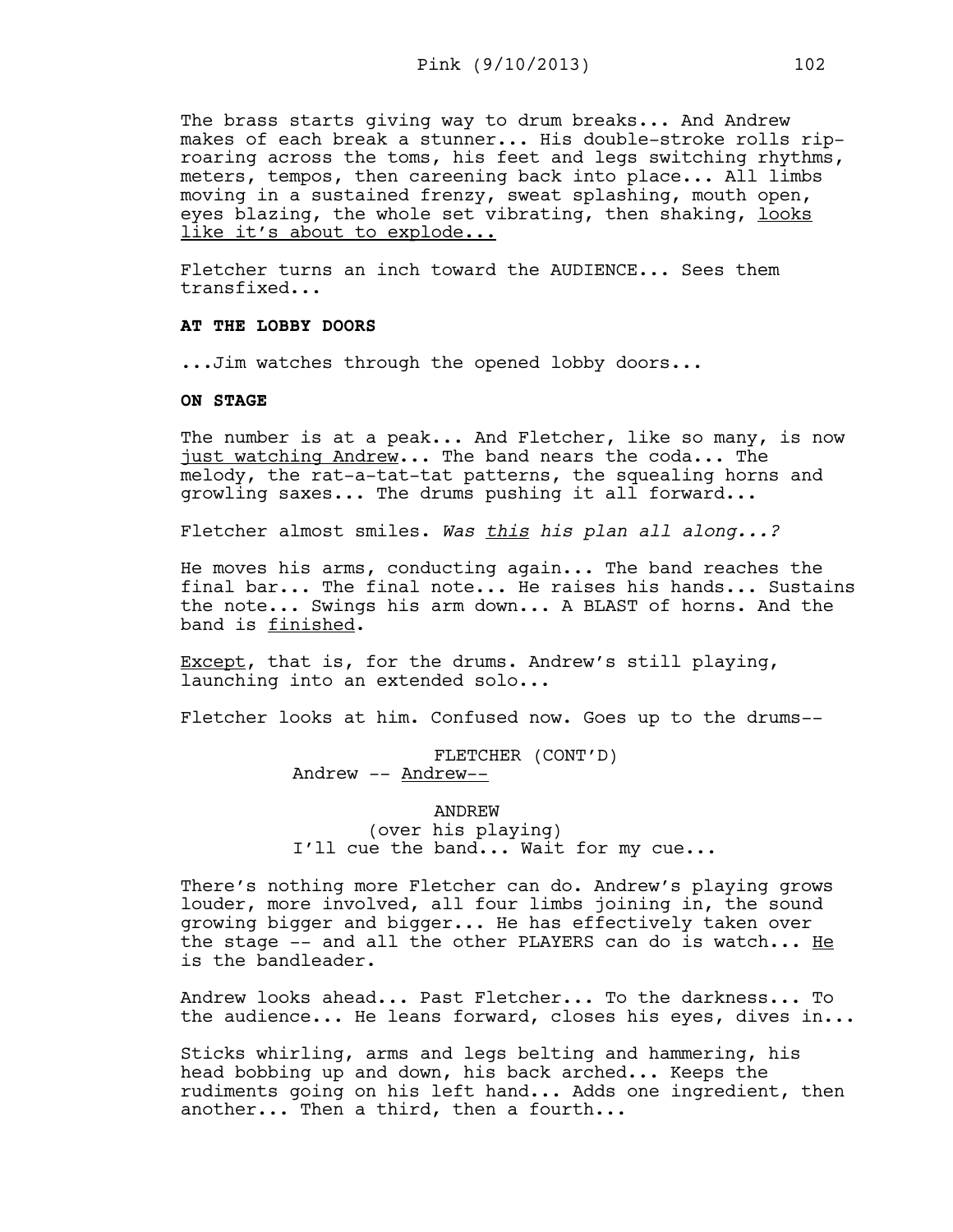Keeps adding and building and piling on, beyond anything he's ever attempted... Going absolutely batshit-insane on the kit, sweat flying, hands blurring, drums trembling...

## **AT THE LOBBY DOORS**

Jim watches Andrew -- crazed, exhausted, looks like he's pushing himself past what is safe -- and knows there is no longer anything he can do about it.

He has lost.

And then -- one of the USHERS steps forward from the edge of the stage. He looks at Jim -- and closes the doors, blocking Jim's view.

We linger on Jim for a moment -- behind the closed door, in silence.

## **ON STAGE**

Back to Andrew -- at the height of intensity... Keeps his eyes closed... Feeling his way through this... Shooting back into the double-time... But trying to go even faster than before... Not 330... Not even 400... Trying, trying, trying to reach that mythical place, the place where only the greats live... 410... 420... Even 430...

Fletcher stands still... His eyes widening... He's no longer calculating... Not even thinking... He's just awed.

Murmurs throughout the AUDIENCE... Audible, even over the roar of the drum set... They can't believe it...

435 now... 440... 443...

Which means those sticks are moving faster than a tennis ball shot across a court... Faster than Andrew has ever moved...

Faster...faster...and, finally...

*...450.*

Andrew OPENS HIS EYES... He's in disbelief. The stage is his. He owns it. He breaks back into snare-based patterns, rolling around the toms, the cymbals...

Fletcher is floored. Turns, sees something extraordinary out there, just visible in the darkness of the theater...

#### **IN THE AUDIENCE**

AUDIENCE MEMBERS turning to each other... A line-up of suitand-tie spectators whipping out phones or pads...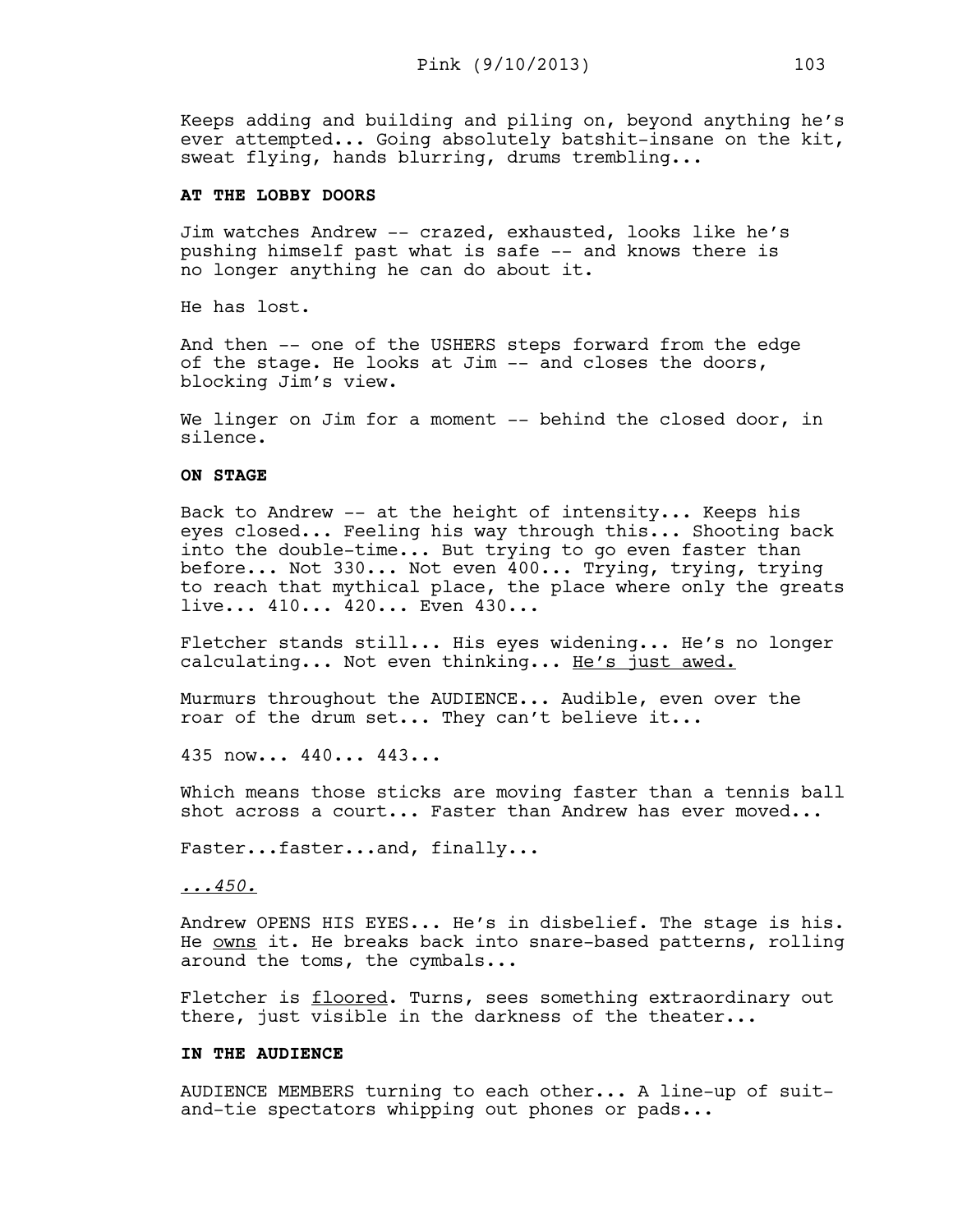MANAGERS, JOURNALISTS, A&R EXECS, BANDLEADERS... A few hurrying out, as though in a mad rush, making frantic calls... More people peering INTO THE THEATER through glass doors...

## **ON STAGE**

We TURN BACK to Andrew -- his ears start RINGING... The NOISE grows with each hit, drowning out all the other noises... Andrew clenches his jaw, closes his eyes again, keeps playing, tries to ignore it... Plays harder, louder, pounding away...

Andrew's kick drum starts to slide from the power of his playing... His sheet music falls off its stand... His crash cymbal almost falls over -- but a HAND reaches in to steady it.

It's Fletcher. Leaning over the drum set now -- and, for almost the first time on-stage, not cursing or snarling at Andrew, but instead--

> FLETCHER Take it back to the snare...

Andrew considers this. It's a good idea. He moves back to the snare...

FLETCHER (CONT'D)

Slow... (Andrew does as suggested) Single-stroke...

Andrew nods again... Slowly simmers the beat down... Lets his hi-hat hang open for a moment... Everything goes quiet...

Silence for a second... You can feel the hush, the anticipation, that indescribable electricity in the air...

Fletcher looks at Andrew, looks at his sticks, face brimming with hope now... Andrew begins a series of slow, clean snare hits... Right stroke, left stroke, right, left...

FLETCHER (CONT'D)

Up... Up...

Andrew nods... Ever so gradually builds up the pace... Right, left, right, left... Builds up the pace some more... Right, left, right, left... Keeps going... Speeds up more, a hair at a time... Right, left... Speeds up more.. Right, left...

Fletcher stands there, nodding, focused, like a coach at the critical moment. Waves his hand, pushing Andrew on...